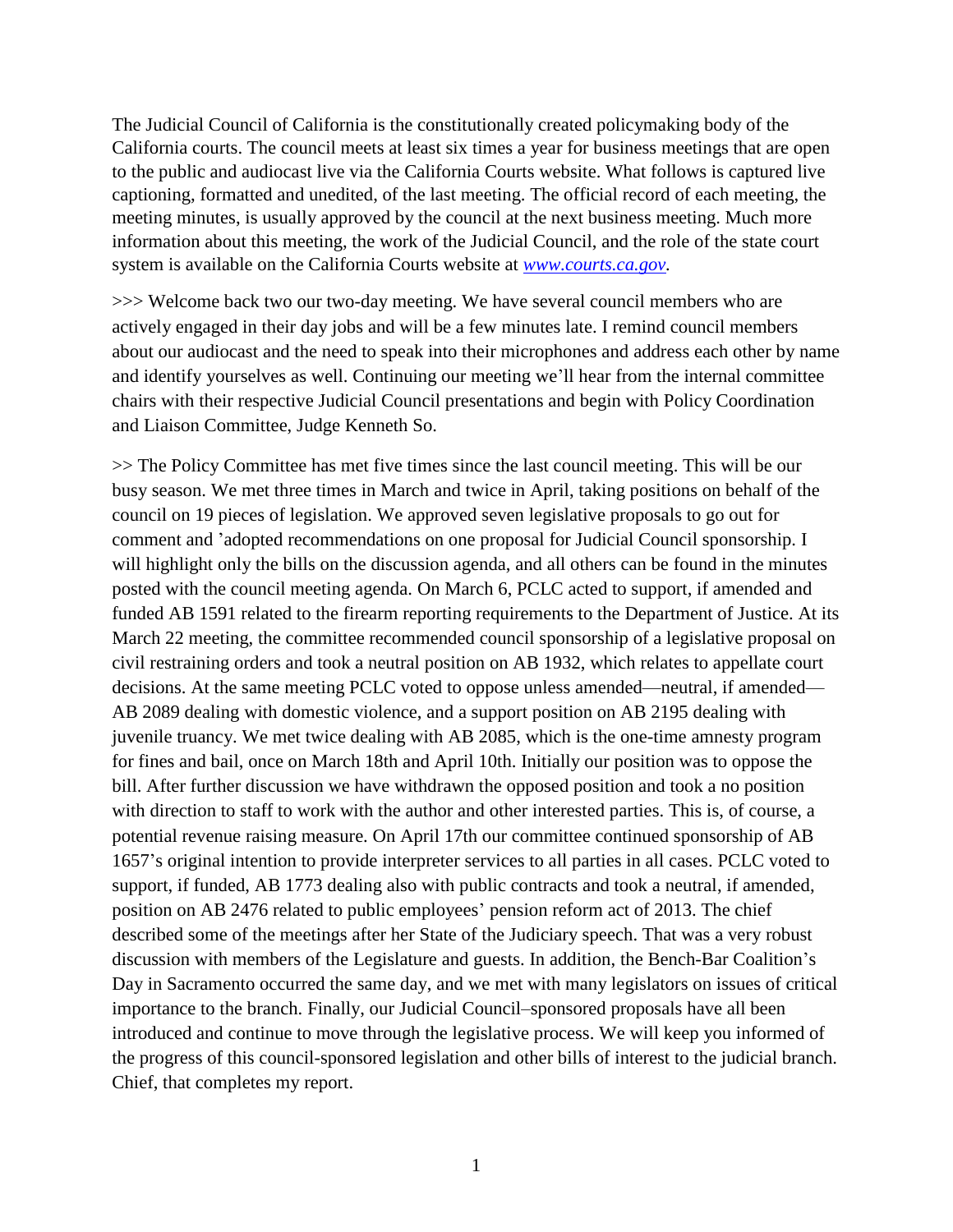>> Thank you, Judge So. Next, we'll hear about the Executive and Planning Committee, Justice Douglas Miller.

>> I'd like to highlight just three things. My written report will be posted online after the meeting. First, I want to thank the California Judge' Association and their president, Judge Glusman, for their interest in the Judicial Council and how it works and the interview they conducted of me as chair of E&P. I truly appreciated the opportunity to explain to your broad membership of judges who we are, what we do, how we work, and how we make decisions, and I, again, sincerely appreciate that and hope that they will interview others. I volunteered all of you to undergo that. Just as a note, if you had the opportunity to read the interview and want to nominate the judge for a Pulitzer, please do. Secondly, our committee met on Wednesday to review annual agendas for our many advisory committees. I believe review this is one of the more significant reforms instituted by the Chief Justice and the Judicial Council. We all remember in the past that we had a number of advisory committees, task forces, working groups, and committees that may not have reported to the council or anyone and sometimes headed off in many different directions without oversight or direction or guidance from the Judicial Council. The committees did and continue to do great and important work but sometimes they committed -- they created a number of subcommittees and other aspects that put a strain on our limited staff resources. It was, in some sense, a lack of governance by us, the Judicial Council, and it was something the Strategic Evaluation Committee discussed. I want to thank Judge Wachob and Judge McCabe for your work on that committee and bringing some of those issues to our attention. Over the last couple of years we've streamlined the number of committees and made sure every single committee reports to an internal committee chair and a committee on the Judicial Council. We do annual reviews of each committee to make sure we stay on task and to make sure we're accountable in that regard. Finally, I'd like to give a special thanks to the Chief Justice for her constant outreach efforts. While she alluded to these in her report yesterday, I can personally attest to the passion and intellect she demonstrates when she tells us and others about the branch and especially the opportunities she has to engage the young and not so young. After a function in Sonoma, an eighth grade girl was quoted in the newspaper. She said, after listening to the Chief Justice, she realized anything was possible. That's why education is so important. I can remember an outreach of the Supreme Court before this Chief Justice that came to the Palm Springs area where a young girl listened to Justice Kennard talk about her route to the Supreme Court and when this young girl left the podium and walked over to where I was, she had tears in her eyes, a young Hispanic girl who said if she can do it, I can do it. I also had the privilege last month to be on the stage with the Chief at an event in San Bernardino. After she left, so many of the members came up to me to tell me what an opportunity it was to hear her and how inspiring she was. Again, thank you for what you do in that regard. It's important and significant and thank you. Thank you. That's my report.

>> Thank you, Justice Miller. Next we'll here from Rules and Projects, Justice Terry Hull.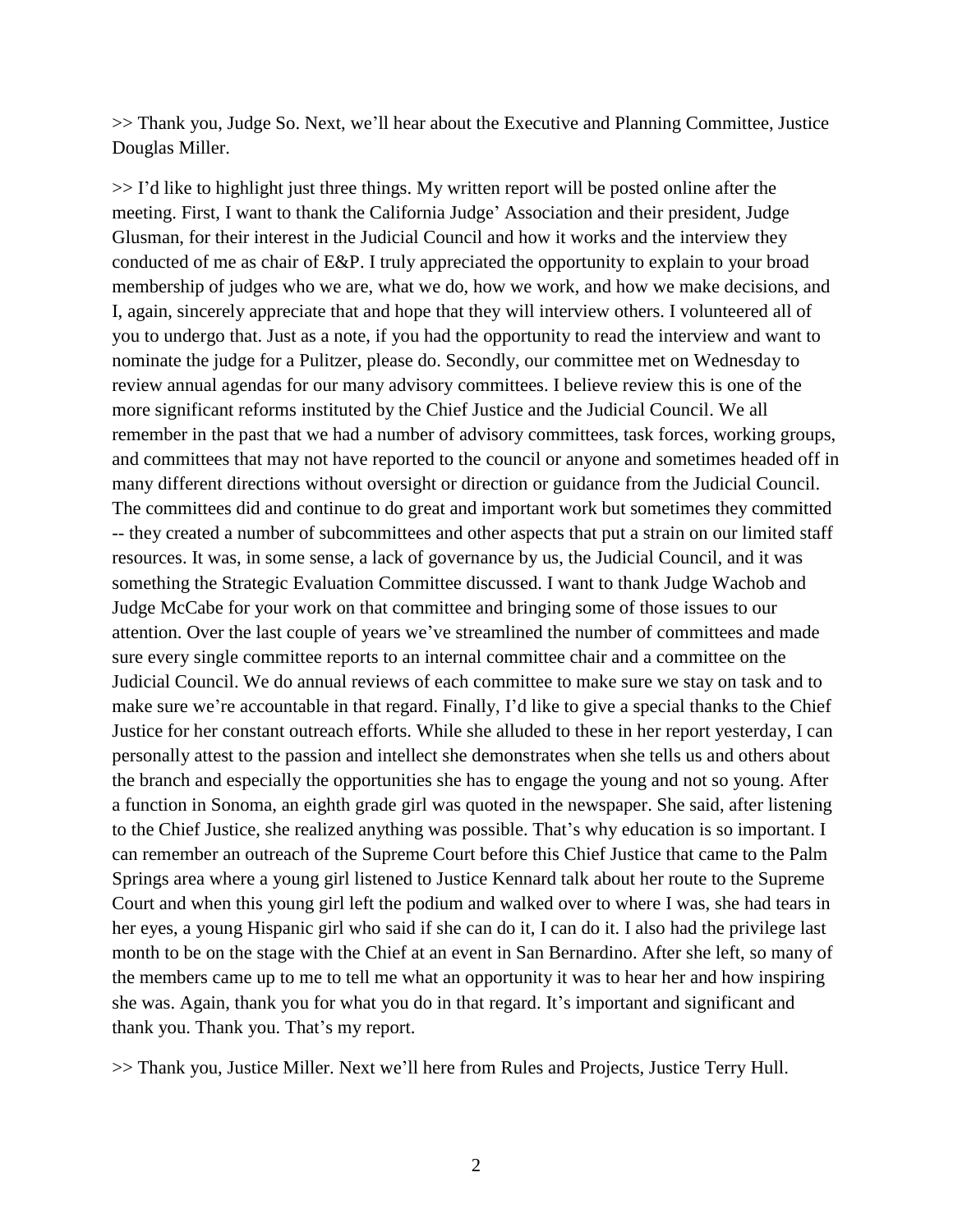>> Good morning. The Rules and Projects Committee has met four times and has considered a report by e-mail since the Judicial Council last met on February 20. On March 21st, RUPRO met by telephone to review the annual agenda of the Mental Health Implementation Task Force and also to review two templates to be used by advisory committees in their communications with RUPRO and further to review 10 proposals that circulated for public comment during the winter rule cycle. RUPRO approved the annual agenda and templates and recommends to the council approval of those 10 proposals, which are set forth in our materials today as items A1 through A9 on the consent agenda and item M on the discussion agenda. Along with the Executive and Planning Committee, RUPRO met by telephone on April 11th and 15th to consider the rule on open meetings of Judicial Council advisory bodies. RUPRO recommended approval of this rule proposal, which was item 1 on the council's agenda yesterday. RUPRO met by video conference on April 16th to consider 20 proposals to circulate for public comment in the spring 2014 rule cycle. RUPRO approved 16 of the proposals. These proposals are posted for public comment through June 18. Following circulation and further review by the advisory committees and RUPRO, these proposals are expected to come before the Judicial Council at the October 2014 business meeting. On April 14, RUPRO members by e-mail also considered a technical amendment report relating primarily to technical amendments to forms to avoid confusion for court users, clerks, and judicial officers. RUPRO recommends approval of this report, which is' item A10 on the consent agenda. I will only add that having been chair of RUPRO for approximately 2.5 years, I still have difficulty pronouncing that acronym. And that's my report. Thank you.

>>> Thank you, Justice Hull. Next we'll hear from the Technology Committee, Judge James Herman.

>> Technology report will cover the tech committees' activities since the February council meeting, an update on the Technology Planning Task Force, a report on the Joint Governance Subgroup between CTAC and JCTC, the results of the Trial Court (?) survey, the finance report, and an update on the California State Auditor's report on the 2013 judicial branch procurement audit, which deals with information technology systems security, both physical security and electronic security. So the Judicial Council Technology Committee, since our last committee meeting, the Chief has appointed two members, which I'm pleased to welcome aboard, Judge Rubin and Judge Nadler. Both have chaired their local court technology committees, and Judge Nadler has also been a long-time member of CTAC. So both are welcome and both will, I'm sure, will make terrific contributions to our committee. We've held two telephonic and one faceto-face meeting since February. I won't go over individual agenda items that fall under the other categories that I started out with at the March meeting, though we did address the recommendation from Trial Court Budget Advisory that the JCTC develop a plan to eliminate subsidies to V3 and SJE systems, that is Sustained Justice Edition systems, hosted by the Tech Center. At the April 3rd meeting we approved additional ITSO staff hours to implement Imperial County Superior Court's request for installation of an interface that will allow that court with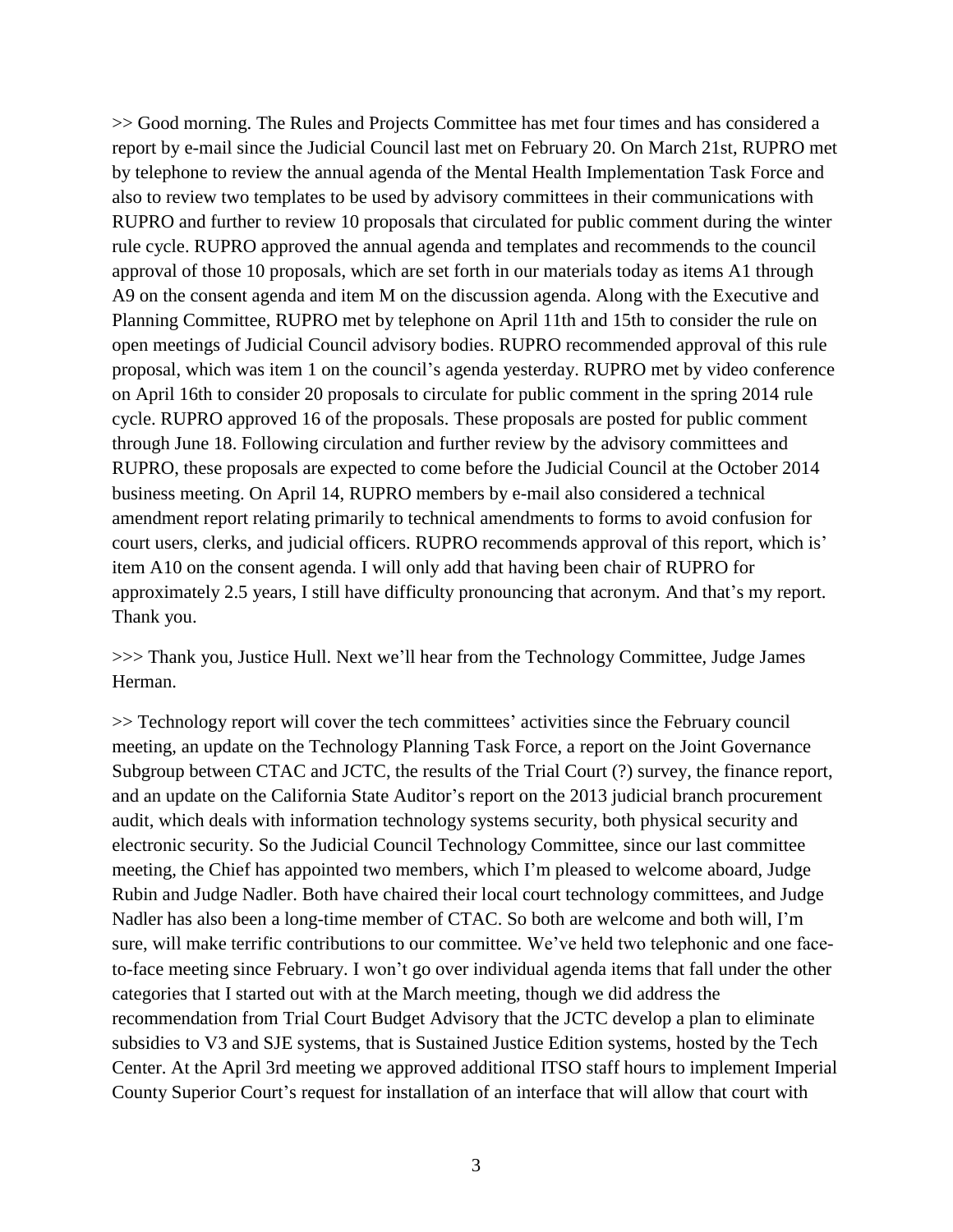substantial savings to the court to allow the public to pay traffic and criminal fines online. We approved the jury grant programs 13/14 budget year proposed funds distribution and yesterday's meeting the committee discussed again potential methodologies with the assistance of ITSO and other staff for elimination of the IMF and Trial Court Trust Fund \$2 million annual subsidies to the eight Tech Center-supported Sustained Justice Edition courts. We also explored the impact on these courts, reductions in subsidies in relation to WAFM, and the courts current deficits, and all of these courts, by the way, are in deficit at this point. Six of the eight are historically underfunded courts by way of the WAFM evaluation. We received updates on remote video interpreting and funding strategies for technology and additional updates on other subjects as well. As chair, I attended the CTAC April 10th and the Information Technology Manager's Forum April 28th in Santa Barbara. The forum has been terrific. They are subject-matter experts obviously, as IT managers throughout the state. They've been terrific in helping us on a number of projects, including the planning task force. The Technology Planning Task Force on distributed for branch review starting on March 18th and closing on April 7th The planning documents, and the task force received 32 individual comments from 13 courts and one working group. Those have been helpful in further developing a plan. On Thursday, April 17, the task force posted the planning documents for 60-day public comment. After the close of that public comment, the plan will come back before the Judicial Council and JCTC for approval. There is a joint governance subgroup that we reported on briefly last time between JCTC and CTAC in anticipation of council action on the planning documents to work out government issues prior to the July meeting and we've met a number of times. That subgroup includes myself, Vice-Chair Judge De Alba, Justice Ashmann-Gerst, and on the CTAC side Justice Bruiniers, Judge Glen Reiser, Judge Dan Buckley, Jake Chatters, and Rob Oyung, and also from JCTC Judge Terry Jackson. CTAC sent out a Trial Court e-filing survey, the results of which will be helpful in terms of our plans going forward relative to e-filing. That has been circulated to the council. I will not go through that survey item by item. And finally let me talk a bit about the California State Auditor's report on judicial branch procurement audit. So this is an update on our response to that audit. It addressed electronic data security and security of data systems, both physical and virtual. It's important to note that this audit did not identify any actual security breaches, so it is a theoretical report that addresses various ways we can improve our IT system security. They did not find any situations where the data in the systems was incorrect or inaccurate. This is important because in Phoenix in terms of the financial reporting, it's important that that system be accurate in terms of branch reporting because of the degree to which we as well as our justice partners depend on that reporting. Major findings of the report identified (1) the need to create or adopt and implement a framework of information systems controls for the judicial branch to improve controls over access to systems, to implement the established best practices for general and business process application controls, to keep contingency planning and disaster recovery plans updated and current and to correct identified system control weaknesses, identified in the internal audit services reports. In terms of progress of meeting that audit, we are in line at the branch level to develop the systems and the suggestions submitted in the audit report by June of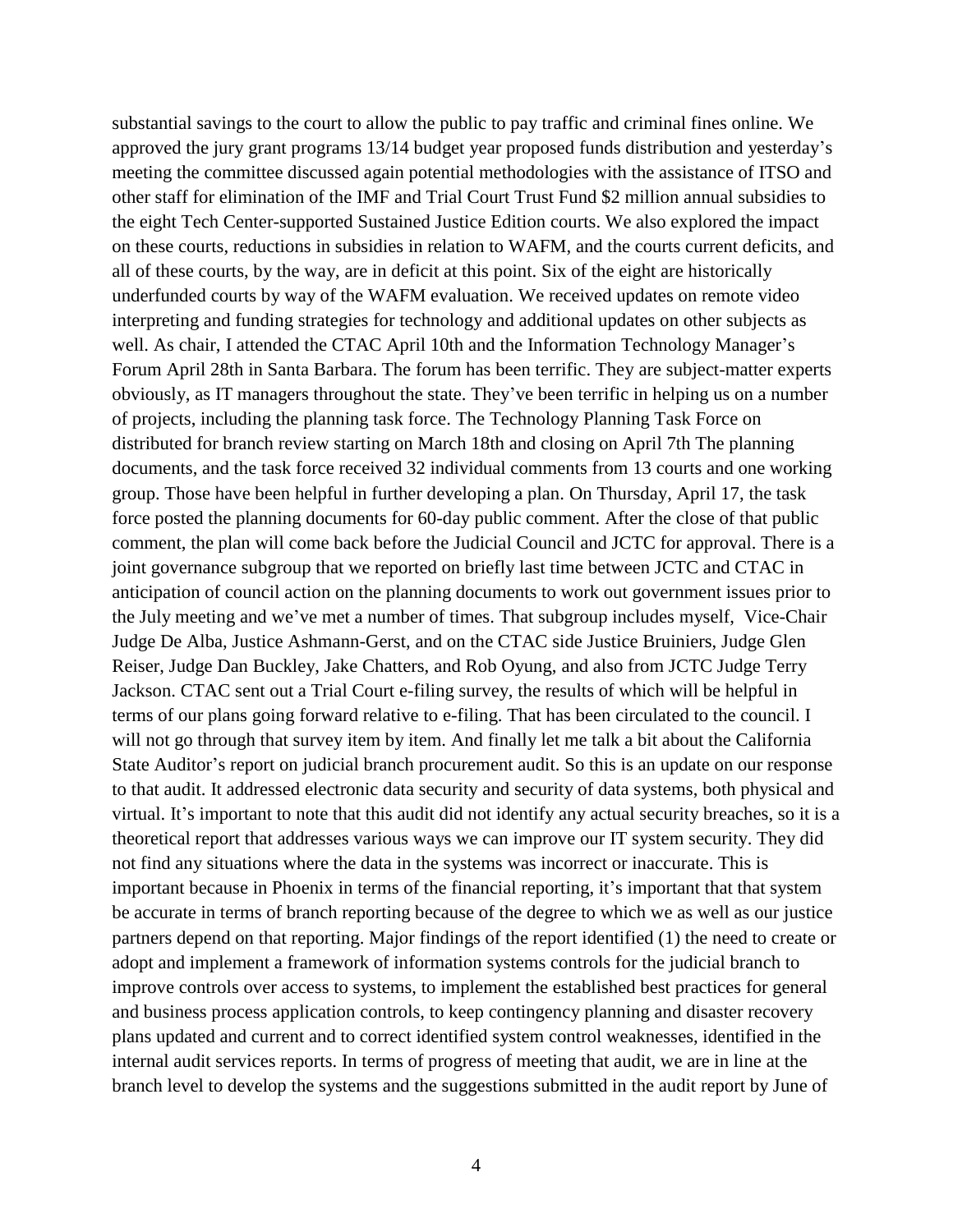this year with complete implementation by December of this year. At the trial court level, it's a little bit more difficult because of budget constraints in terms of the trial courts coming in line with the audit recommendations and the timelines suggested. That being said, and I know there's concern at the trial court level from my attendance at the forum last Friday, the trial courts are working in that direction. They are being provided with support in terms of what the standards should be, national standards should be, relative to security of information technology systems, and we will continue to assist the trial courts in terms of meeting the security recommendation deadlines. After the Judicial Council adopts the proposed information systems security framework for the judicial branch, the AOC will continue its implementation process hitting the December deadline. Any questions particularly about the last piece? The CSA audit? Everybody's on the edge of their seat. [ Laughter ] A lot of people saying we can hardly wait for the Tech Committee report. I really didn't drag you through all the acronyms that we have to deal with on a daily basis. Thank you, Chief.

>> Before we move to the liaison reports, I want to remark on this because the full reports for the internal chairs reflect how the branch operates statewide. The four reports by the chairs are really executive summaries of the multitude of work that's done by the 400 volunteers statewide of judges, lawyers, and subject-matter experts. While we hear these reports and they are accessible online and you can see all of the meetings, it's based on volunteer work of folks who decided to give their time and expertise free of charge, to making the branch run statewide to fulfill the goal of council as it was first created by the constitution. That is, where complaints are lodged, it's up to council to solve. That's what these committee reports reflect: the work of so many volunteers and their proposals to council as well as what's reflected in our agenda and the consent items, which are on consent but reflect hours upon hours of work by volunteers to make truly statewide policy and rules applicable so that every litigant in our 38 million population have equal access. So in keeping with continuing to have a statewide voice and to spread information and to have give and take, we're pleased now to hear from Judicial Council members, in addition it their work on the committees, report to us on their liaison reports. So we'll start with Justice Ashmann-Gerst reporting on the Superior Court of Mono County.

>> I met on April 2nd with the two Mono County judges, Judges Eller and Magit. Because I'm so involved with the tech committee and the tech task force I started by explaining the current status of the task force to them. Their situation is that they have one part-time tech person who does everyday kinds of repairs. They still have an old DOS case management system, and their IT person is needed on a day-to-day basis. I asked if they could participate in a group effort, they said they would love to but the IT person is needed on a day-to-day basis and would not be available to help with new projects. For them, transitioning to a new CMS would be difficult without the support of the AOC. Their concern would be training and the time it would take to transition, so their IT is really reliant upon the staff from the AOC. As far as staff goes they have six or eight clerks. They're short several but they have not had to lay off anybody. However, they have not replaced five people who have left. So they're stretched pretty thin. On the reserve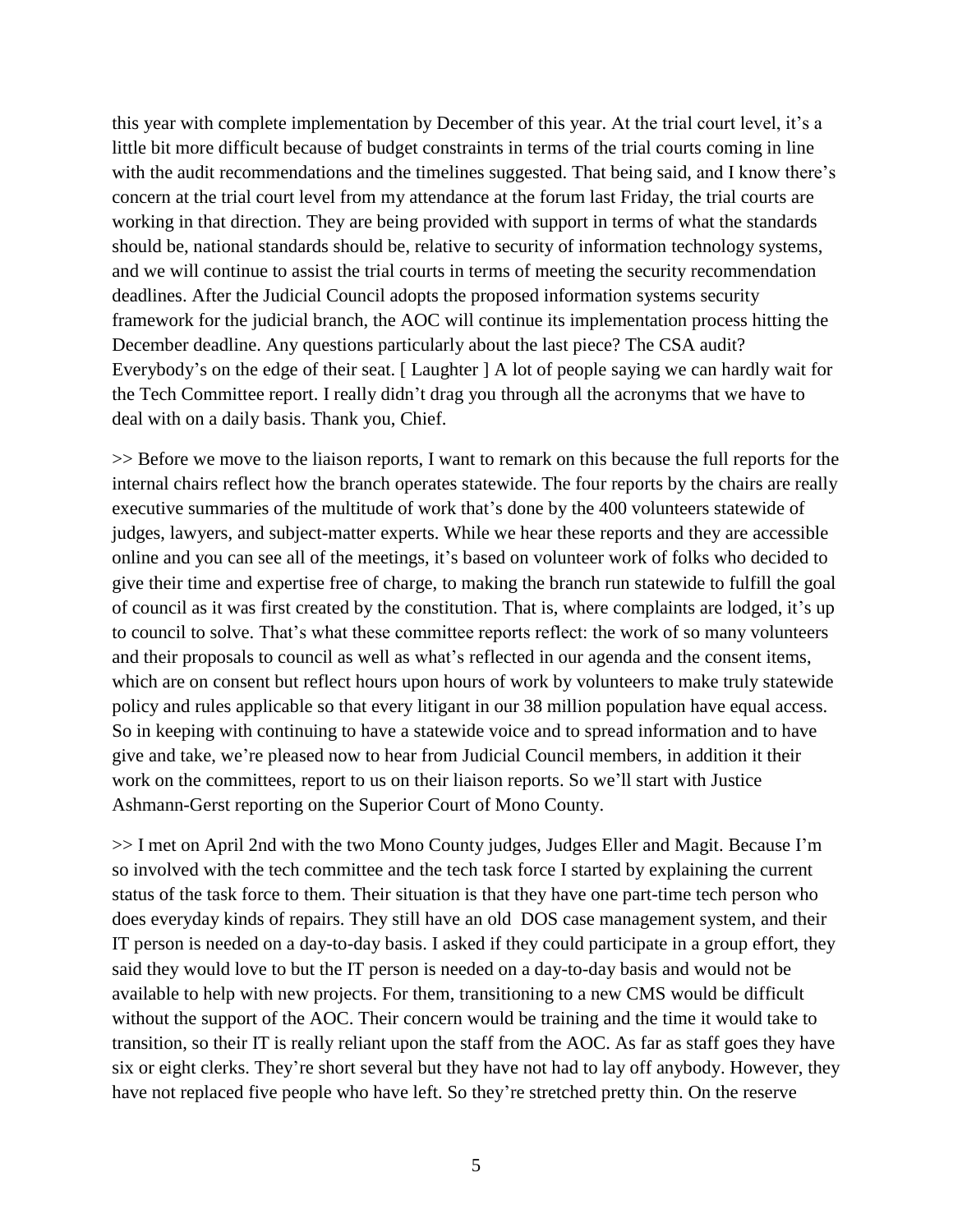issue, they said that's going to prevent them from hiring the people they do need, that the clerks are currently overwhelmed. While the criminal cases have remained stable, the civil cases have skyrocketed. They're seeing an increase in foreclosures and personal injury cases that relate to the mounting family law issues. They're also getting loads of construction defect cases from those units, the condos, that were built in Mammoth that are pushing up to their 10-year statute of limitations. They're getting very big, complex construction defect cases. They can't pay overtime based on their funds. So at 5:00 that's it. They're done. No matter what. Of course that inconveniences jurors, attorneys, and litigants. I asked about the court reporter situation. They said they supply court reporters in civil only for the morning law and motion calendar. Otherwise the attorneys have to bring their own. There are logistics issues for reporters based on the physical location of the Mono courthouse. They got to be -- they have been creative with the use of telephonic interpreting. They did have a Hmong speaker and, of course, there was nobody available in the Mammoth area so they have used telephonic interpreting, which was successful. They also use video arraignments, bail review kinds of matters that the sheriff's department has set up, and they're very, very liberal when it comes to court call. They allow court call on all matters even on evidentiary and summary judgment motions. They wanted me to emphasize and it coincides with what was said yesterday about CJER, they like all the education provided by CJER and feel it is so important. They also like the different methods of delivery. They appreciate the opportunity to go and meet with other people and exchange ideas. They get -- they also get wonderful human resources support from the AOC, which, of course, their size court, they can't do it on their own. They did want me to mention one thing. They wanted me to say that they're troubled by the ongoing hostility and antagonism that's fostered by all the accusations against the AOC. They would like to see a more offensive approach rather than seeming to be on the defensive. They also think that the relationship between the council and the CJA is greatly improved by the new Chief and her availability and transparency and transparent approach to all the issues, and that concludes my report.

#### >> Thank you. Justice Hull?

>> Thank you, Chief. Justice Ashmann-Gerst's report brought forth a thought when you mentioned the construction defect cases in Mono County, which frankly never occurred to me until you mentioned it. It's just another indication. We try very hard to convince the Legislature and the executive branch that the 58 counties are, indeed, 58 different counties facing different circumstances and, indeed, in this case even within those counties because of the 10-year statute of limitations the conditions on the ground, if you will, change all the time, and the 58 counties and their superior courts need to have the flexibility and the funding to meet those changes. That's another indication of what we've been trying to talk about.

>> Thank you. Next we'll here from Presiding Judge Stout reporting on Kern County.

>> Thank you, Chief. First, being the next door neighbor of Mono County, I'm glad they didn't blame me for stealing the court reporter. [ Laughter ] I do enjoy very much working with my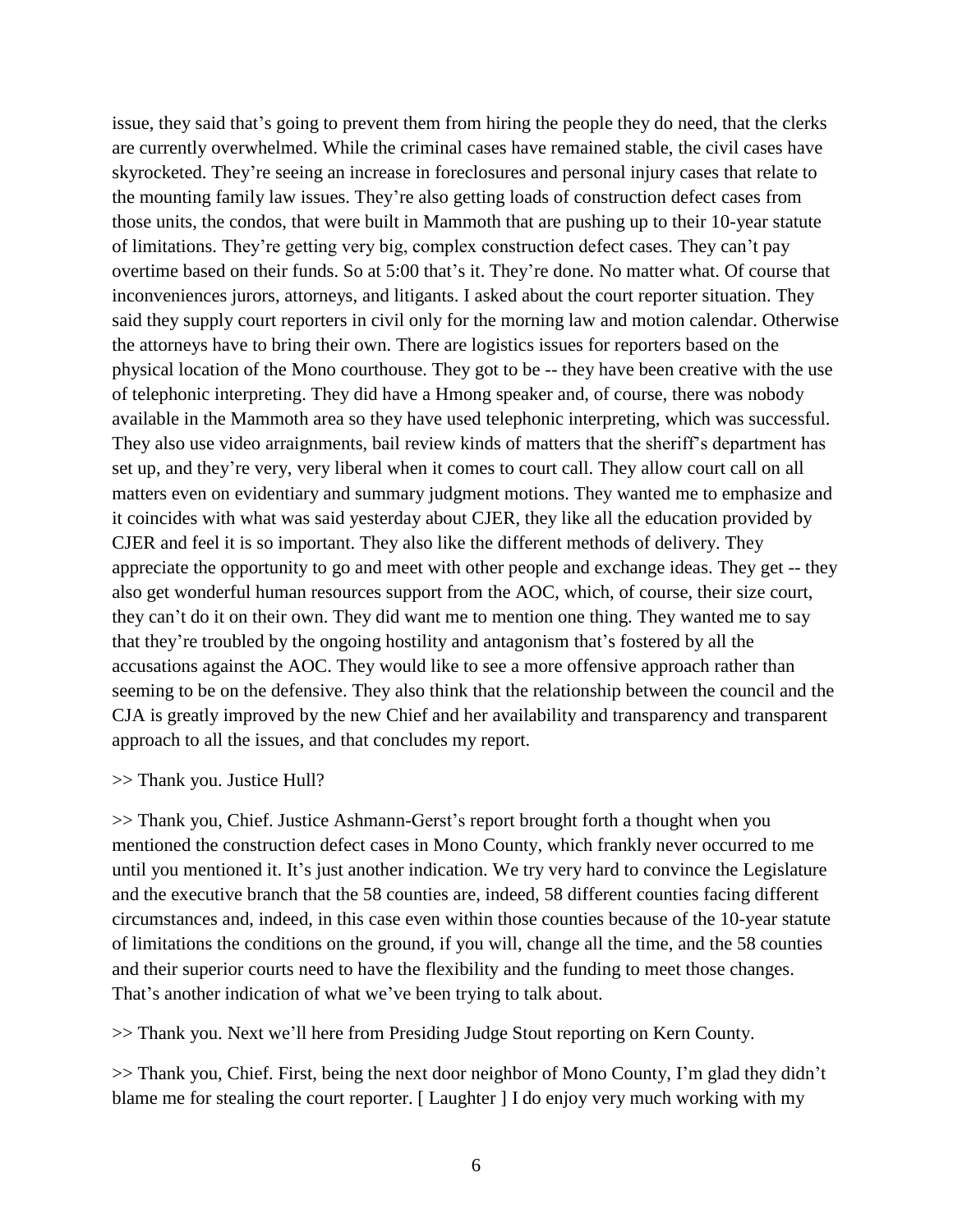colleagues in Mono County and a lot of collaborative efforts and, of course, the appellate division. They're very generous in reciprocal assignments and I appreciate all their hard work. On March 24th of this year I had the pleasure of visiting the Superior Court of California, County of Kern, and their main facility in Bakersfield. I was warmly received by Presiding Judge Colette Humphrey, former Presiding Judge Michael Bush, and their court executive officer, Terry McNally. Kern County has a population of about 850,000. It encompasses over 8,000 square miles. Geography poses significant access issues for them. There are four state prisons located within Kern County: Wasco, Tehachapi, and two in Delano. And much of our discussion focused around the effects of having the state prison facilities within their jurisdiction. They have 11 court facilities. Due to budget constraints they've indefinitely closed the Lake Isabella or Kern River facility back in June of 2013. The Taft facility is closed four days a week. Two of their facilities—Delano and Mojave—were slated to be replaced by new SB 1407 funds. Due to the diversion of construction funds, both were indefinitely delayed in October of 2012. [Captioner transitioning ] > Both the Delano and the Mojave courts serve prisons in their current condition reportedly raises serious security concerns. Often the prison inmates are bused to court in Bakersfield to avoid the security risks attendant to hearing their matters in Delano or Mojave. Of course, increases costs, and imposes an increased burden on judges and staff in Bakersfield. Being very concerned with security, their CEO Mr. McNally is hoping to find funding to create secure judicial parking and security upgrades at their Shafter, Mojave, and Lamont facilities. The downtown Bakersfield facilities are multiuse. While definitely aging, they report of generally being well maintained. Heat and air upgrades remain a significant issue, particularly in the summer. They were very grateful for the Trial Court Facilities Modification Advisory Committee's action this past March addressing their inadequate plumbing system at the Bakersfield juvenile center. Recent flooding was apparently so bad it filled their elevator shaft, rendering it totally inoperable. With respect to access and service, due to budget constraints, all operations, counters, and phones close daily at 3:00 and noon on Friday. Their abandoned phone calls have increased from 20 percent to 40 percent due to vacancies. I visited their Self-Help Center, family law facilitator offices, and they are fully booked by 10:00 in the morning. To help alleviate this problem, they took a portion of their allocation of the \$60 million in fiscal year 2013–14 to add two people to the Self-Help Center, but they are still fully booked in the morning. Lack of resources has severely limited their ability to provide adequate one-on-one assistance. They've been very creative in providing group assistance to self-represented litigants. Their court executive officer wishes he could double the physical space for their self-help center as well as the public and staff space in their family law division. The inability to adequately address the needs of self-represented litigants is translating into continuances and longer court hearings. I would indicate as I was touring the facility, I was introduced to a veteran family law attorney who shared with me that back in 08–09, they thought the court did staff the family law division to where they were really making great strides in progress in terms of access to Justice, meeting the needs of their clients. During a part of last year, but it's improved now, last year they were down about three quarters of the staffing they saw in 08–09. I was pleased with this veteran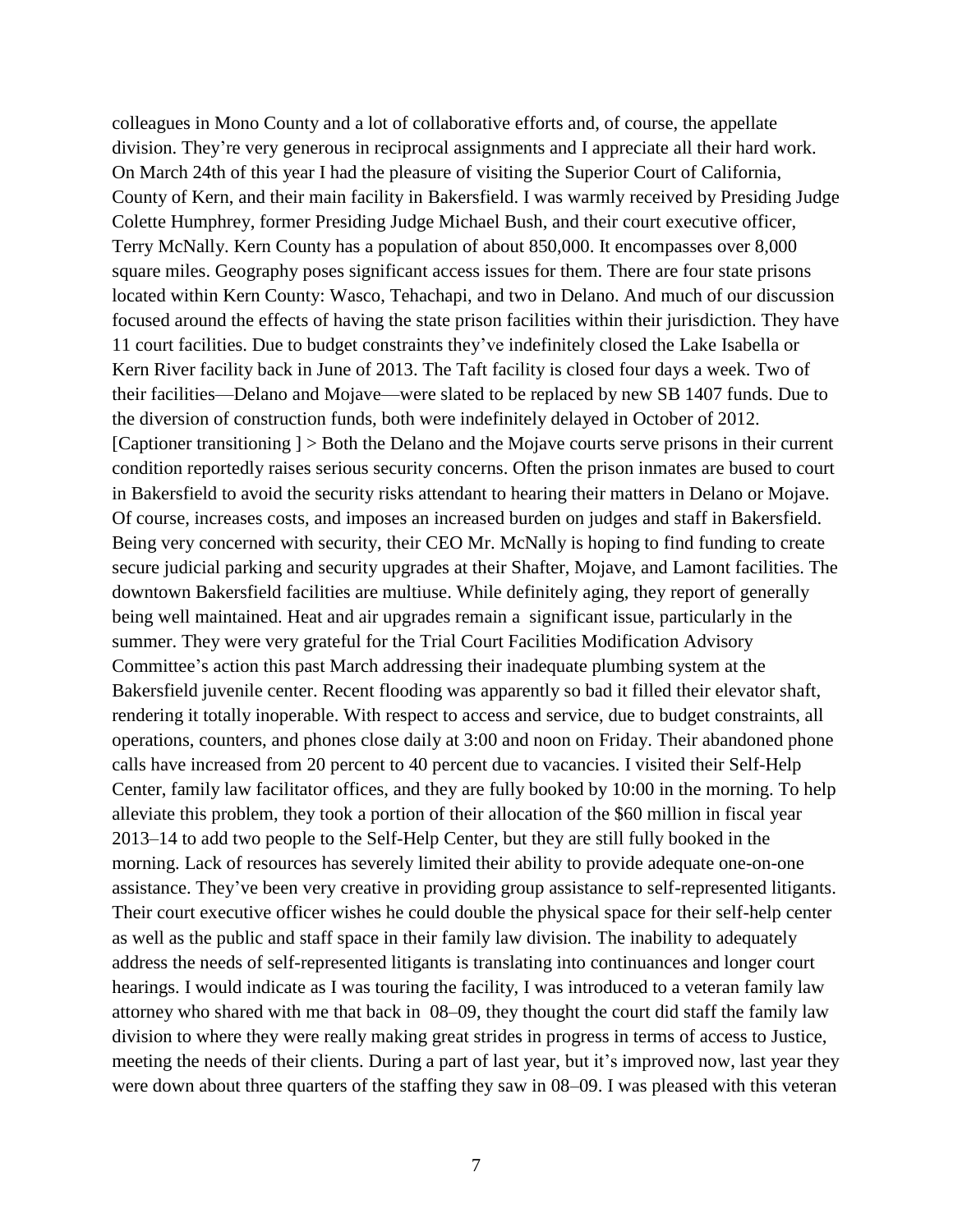attorney, someone speaking on behalf of the local bar, saying they certainly understand the desperate situation the court is in and was committed to appropriately working with the courts to try to function together as effectively as possible until we get through this challenging time. Reduction in staff as I alluded to is a serious concern. Overall from the authorized level in '08- '09, they've incurred about a 23 percent reduction in staff; staff has not received a raise in five years. The court had very high praise for their staff, the quality of their work, and in particular how well they've handled the increased workload, especially for as long as they have. But there are, of course, concerned about staff morale and fraying around the edges, which is inevitable over the long period of time of that burdensome workload. The projected \$100 million statewide reinvestments for fiscal year '14-15, the current court projects about one half will come off the top for unfunded pension health costs. Of the balance, they foresee only being able to add about 10 positions, which they indicate is clearly not enough to meet their needs. They're using a significant amount of their fund balances to invest in technology, migrating to a new case management system, Tyler. Like everyone else, they are very concerned about the 1% reserve limitation. They share cash flow concerns related to payroll and the ability to invest in infrastructure. They historically have been able to manage the peaks and valleys of caseload fluctuations by hiring part-time employees from their reserves. Not being able to do so as of July 1 will further increase the burden on an already overworked staff. As their CEO told me, if I had my reserves, you wouldn't be hearing from me at all. They are authorized for 39 judges and seven commissioners. They currently have six judicial vacancies including three unfunded judicial positions. They also anticipate additional retirements in the next few years. The 13% vacancy is taking a huge toll on the bench. Presiding Judge Humphrey has her own calendar. In the morning I visited, she was trying to fit 60 jury trials into five courtrooms. I toured very busy courtrooms. Heavy calendars. They report the criminal workload has basically doubled, and the effects of AB 109 realignment have been significant. Chief Judge Bush asked me to personally thank you for making an assigned judge available to assist with a significant influx of prop 36 three-strike cases with potential resentencing and found that to be a tremendous help. Civil cases coming out of the prisons are an increasing frustration due to the inability to get the cases completed in a timely manner. Most of the cases are pro-pers, requiring significant resources, and they found that these cases frequently get stalled due to the movement of the inmate litigant to other state prison facilities. They are requesting that the Civil and Small Claims Advisory Committee perhaps take a look at this issue and see if there might be some possible remedies administratively or through video proceedings. I met briefly with the director of their revenue recovery program and was very impressed with their efforts to ensure compliance with court orders. In response to increased need, they're looking into trying to find a way to start a mental health court. And I think they should be commended for keeping judicial officers assigned to the juvenile court for at least three years. One of their current vacancies happens to be in the juvenile court. The Kern court is desperately looking for help in getting their judicial vacancies filled as quickly as possible. I think this was their number one-- or one of their primary concerns. They expressed concern regarding the ability of the judicial branch as a whole to recruit the best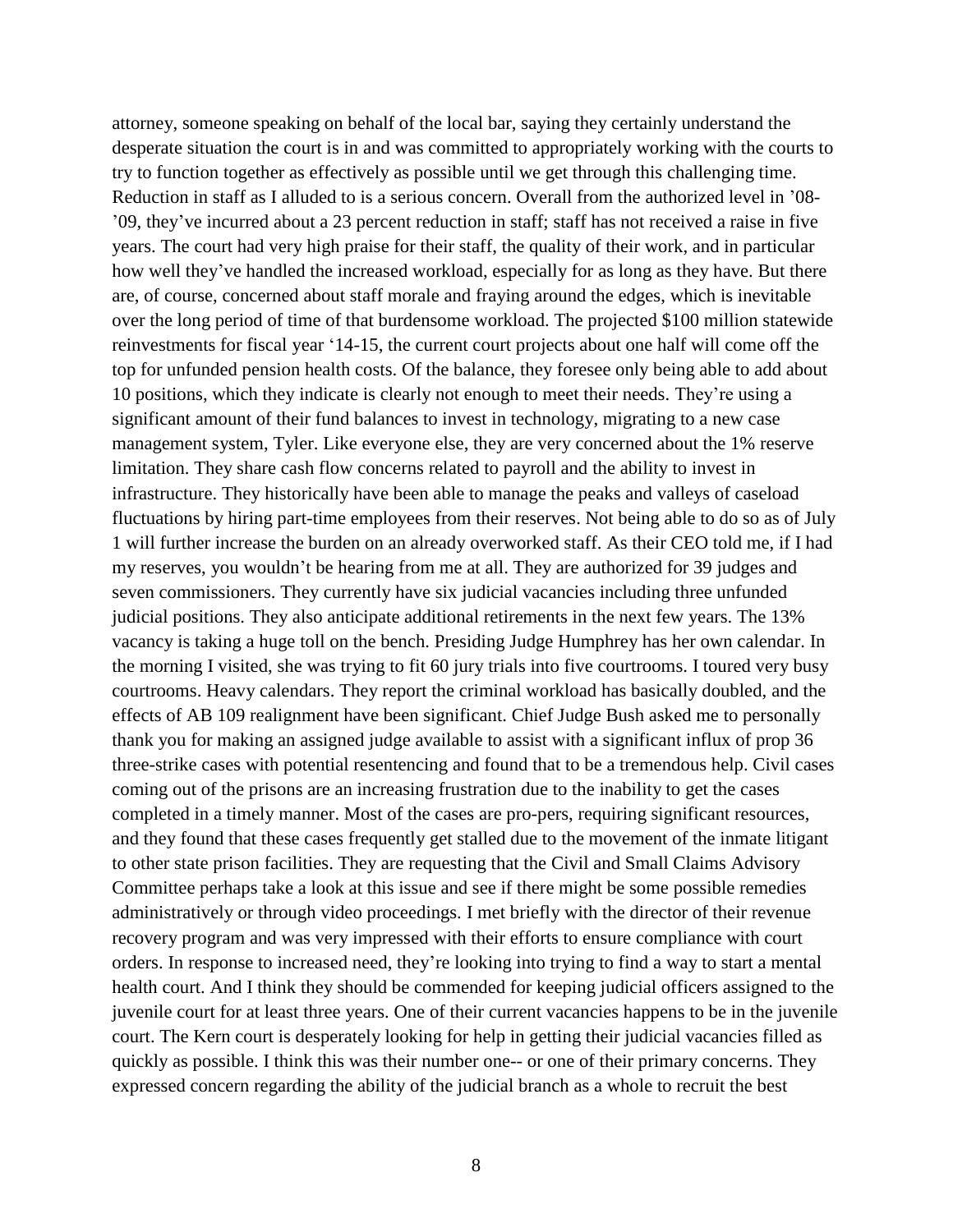possible judicial candidates. They strongly believe this is a statewide issue. It's not just salaries. They find their well-qualified attorneys, including government attorneys, exceed judicial salaries. But they expressed the belief that the amount of mandatory retirement contributions has had an adverse effect statewide on the ability to recruit the best possible judicial candidates. They also cite the need for JRS2 reform. Again, they hope and ask for any available and appropriate assistance in filling their judicial vacancies as quickly as possible. They are very grateful to the Administrative Office of the Courts for assistance they received. They particularly mentioned Legal Services Office and mentioned attorney Mr. Michael Giden in particular as being very responsive and helpful. They are also very appreciative of the Litigation Unit, and of course as I mentioned, the Assigned Judges Program. It was a pleasure meeting with them. I met some very caring, creative, and hard-working professionals. The residents of Kern County should be very proud of their local court. That's my report. Thank you.

>> Thank you, Judge Stout. I know I speak for all council when council members liaison, go meet with courts, have a face-to-face and are able to bring back these very vivid descriptions of what's happening in the courts of all sizes. And as reflected and mentioned already, the challenges are different in every county. But nevertheless, they all reflect the budget cuts that have affected the courts. We talk about them in terms of court hardship and lack of staff and closed windows and early hours. What we really are saying by that kind of reference is we're shutting out the public, people who have grievances and are trying to press their rights. That's what the description of all of these courts' hardship is about. We are closing and turning a shoulder on people who have a crisis. Either its familial or professional or otherwise. And so when you bring these facts to us, every one of us as judge or lawyer around council, we cringe because we can vividly see it in our eyes, having our own experience and our own courts. I'm grateful that you do this and I'm grateful we are able to get this communication. I would also point out that time and again after hearing the liaison reports and visiting courts, I'm struck by the remarkable people who work in our courts, who have not have had raises for five to seven years, who do multitask, who are working -- the windows close at 3:00 but they're working as long as they can until they can finish the work. They are doing it with outdated materials and old technology, with fewer people, trying to work people's business. And really I'm grateful to work with people like that in the judicial branch. Justice Miller, did you have your hand up?

>> No. We have public comment, though.

>> Yes, we do. As Justice Miller has indicated, we have public comments. Please proceed.

>> We have a general public comment from Mr. Martin Fox, attorney-at-law. He would like to speak on criminal justice realignment. If you would approach the podium? Thank you for being here. You have three minutes. Thank you.

>> Good morning, honorable Judicial Council members. Thank you for your service to the State of California and its judicial branch. I'll get to the point. Please use the criminal justice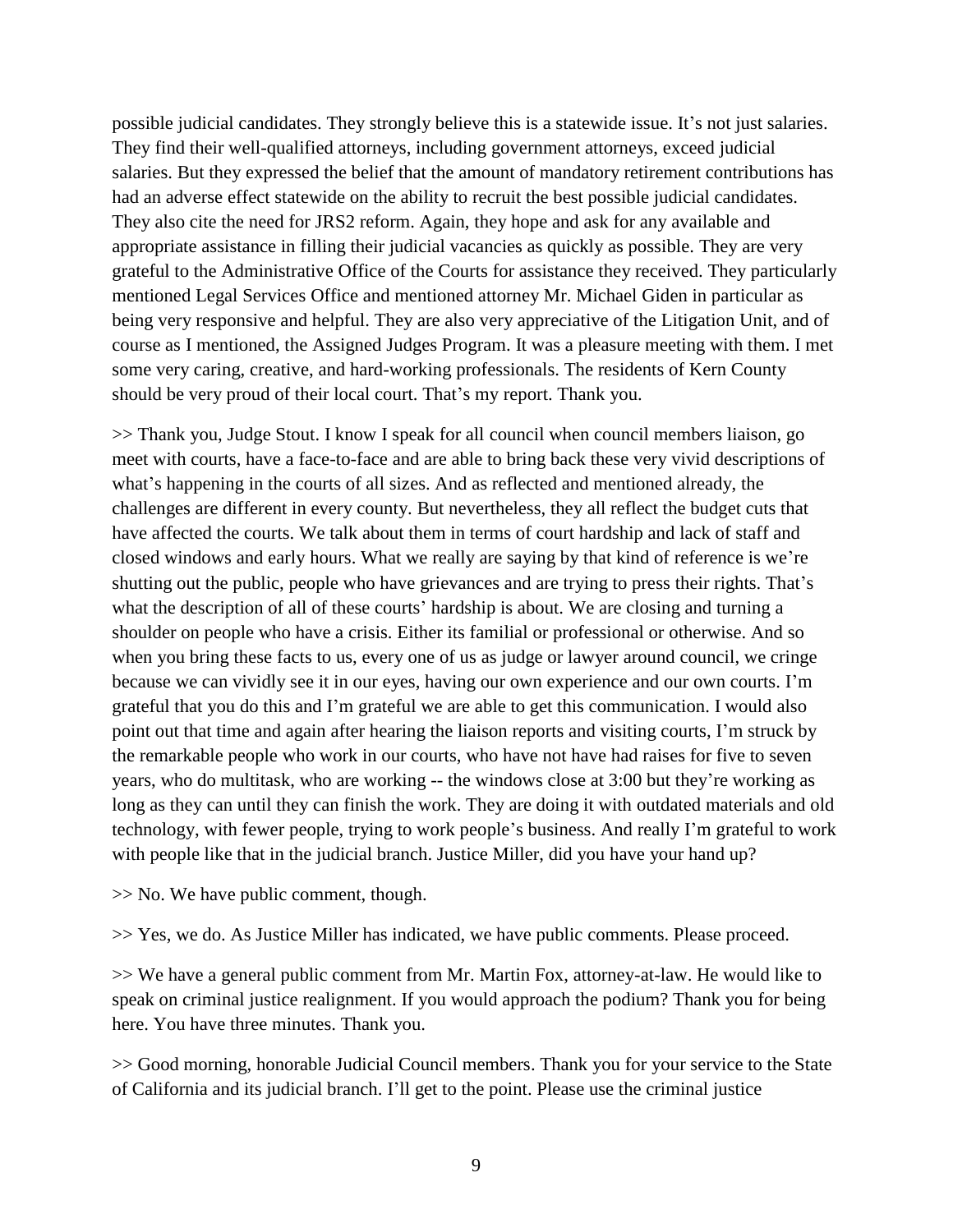realignment discussion as an opportunity to examine the reasons why assisted outpatient treatment was certified by the United States Department of Justice as an effective, efficient, and humane recidivism reduction program and consider recommending the implementation of Laura's Law throughout California. I'm currently an article three and a former article one lawyer. My name is Martin Fox, and I am here as a former self-represented litigant who failed to obtain a mental health treatment order in the course of a domestic violence prevention act proceeding in San Mateo County against one of my adult children who was living with mental illness that is complicated by insight deficiency which prevents them from volunteering for treatment in the county they are currently living in. My grandfather served with General Pershing's American Expeditionary Force in France during World War I. My father served with General MacArthur at Okinawa during World War II. I served with the 11th and 32nd infantry regiments of the second, fourth, and fifth infantry divisions during the Vietnam War era in the early 1970s. Thanks to the heroism of Staff Sergeant Jackie Hubbs, I was able to return to what we called the real world and report to the headquarters commandant at Fort Ord, California, Colonel Reese M. Lane (?), who had the temerity to appoint me a company-grade infantry officer as courts and boards officer. Colonel Lane's courts and boards officer was responsible for returning to active duty Department of the Army deserters and AWOLs apprehended by civil law enforcement authorities in the western United States. Consequently, the Monterey County Sheriff delivered an average of over 2,000 troops a month who were apprehended through the Monterey County Jail back to Fort Ord. Colonel Lane believed that fellow soldiers who deserted or went AWOL deserved an opportunity to receive an honorable discharge even if they suffered a mental injury. That means my staff and I saw soldiers returning with serious mental illness on an industrial scale every day for several years as the Vietnam War was winding d own. The Pentagon announced last summer that the Army's troop strength will be reduced by 100,000 as Afghanistan winds down by the end of the year. The Department of Veterans Affairs is already at capacity and not ready for the return of treatment resistant, noncompliant female and male service members who were trained to be violent, like me. And the counties aren't ready either. The San Mateo County health system and many others like it hide behind the civil and criminal immunity provided by the [?] act so they can use the brutality of the streets to modify the behavior of persons living with serious mental illness who are insight efficient. Their irresponsible, inhumane, and immoral policies and procedures have turned our jails and prisons into dungeons of despair for persons living with mental illness and their families. Their irresponsible, inhumane, and immoral policies and procedures keep producing deaths and serious injuries like the justifiable shooting which took the life of a veteran living with PTSD in Stockton on January 25 and more recently the justifiable shooting which took the life of a veteran's son living with schizophrenia in Pacifica on March 19. The adoption of Laura's Law is a responsible, humane, and moral way to address the issue of treatment resistance and noncompliance of persons living with serious mental illness who are insight efficient. Please use the criminal justice realignment discussion as an opportunity to examine the reasons why it was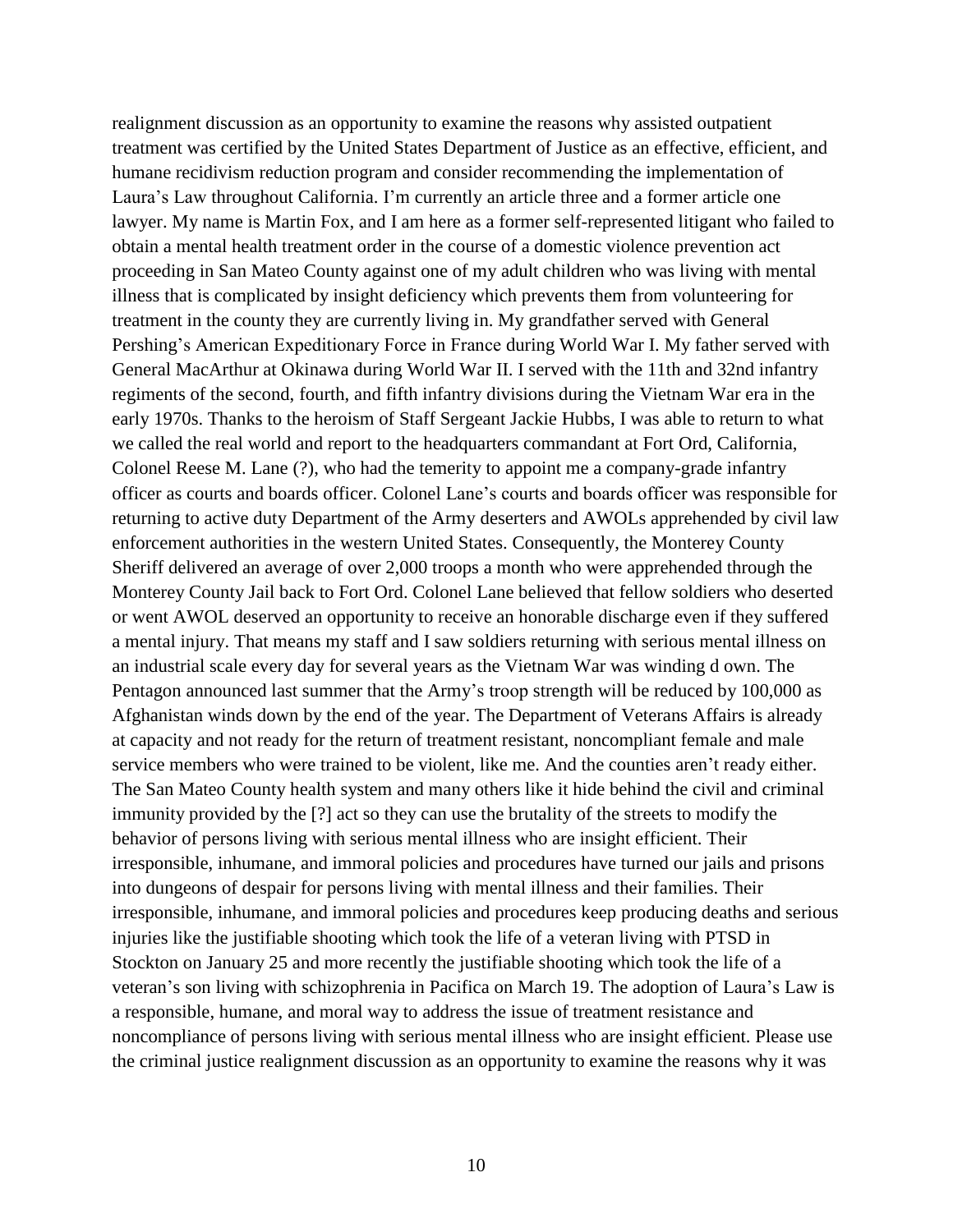certified by Department of Justice as an effective, efficient, and humane recidivism reduction program and consider recommending the implementation of Laura's Law statewide. Thank you.

>> Thank you, Mr. Fox. Thank you.

>> That concludes the public comment. Is there anyone else here today who was going to make general public comment? No others, Chief.

>> Thank you.

>> We are ahead. The individuals here on realignment are running a little late because of the weather. So if it's okay, we'd like to move item N up until now.

>> Yes. Let's take our consent agenda and then item N. So first on our consent agenda, we have items A1 through A10 through F. Fifteen items. Do I hear a motion to move the agenda? Thank you, Judge Jacobson. Thank you, Judge Rosenberg. All in favor of moving the consent agenda please say aye. Any opposed? Consent agenda moves. Now we move to item N, which is on - scheduled for 2:35 -- sorry, 2:55, AOC Restructuring Policy, 8.9, Working Remotely, that is telecommuting, the pilot program, the one-year update. Thank you, Judge Jahr.

>> First, though, Item N, is there anyone here who is going to make public comment on Item N? No one has indicated.

>> Thank you, Chief. Good morning. This is the one-year report to the council called for by the council in a series of actions taken by the council that began with its acceptance of the Strategic Evaluation Committee report and conversion of one of the recommendations in the report to a council directive in August of 2012, specifically to require the Administrative Director to ensure that the agency adhered to the then-existing policy 8.9. Joining me this morning is Ken Couch, director of the HR office, whose office has become central to the administration of the new telecommuting program, which was adopted by the council a year ago on a pilot basis. And he will certainly be available to answer questions if questions are posed concerning the administration of the new program over the last year. As mentioned in August of 2012, the council followed the recommendation of the Strategic Evaluation Commission report calling for immediate adherence to the program. I had actually begun my work informally as of August and one of my first jobs of work was to review the telecommute policy that then existed. I was struck by its imprecision. There were facets to the so-called regular telecommute policy that was authorized that were indefinite. There also existed an ad hoc element to the policy that had absolutely no structure whatsoever. The Strategic Evaluation Commission had observed that there were instances in which a number of Administrative Office employees were telecommuting far more frequently than they were working in the office place. And as I studied and restudied the then-existing policy, I recognized that that was certainly something that was possible and still consistent with the policy because of its indefiniteness. It was my view that the first step that should be taken is that the policy be redrawn to have much more clear and definite contours. It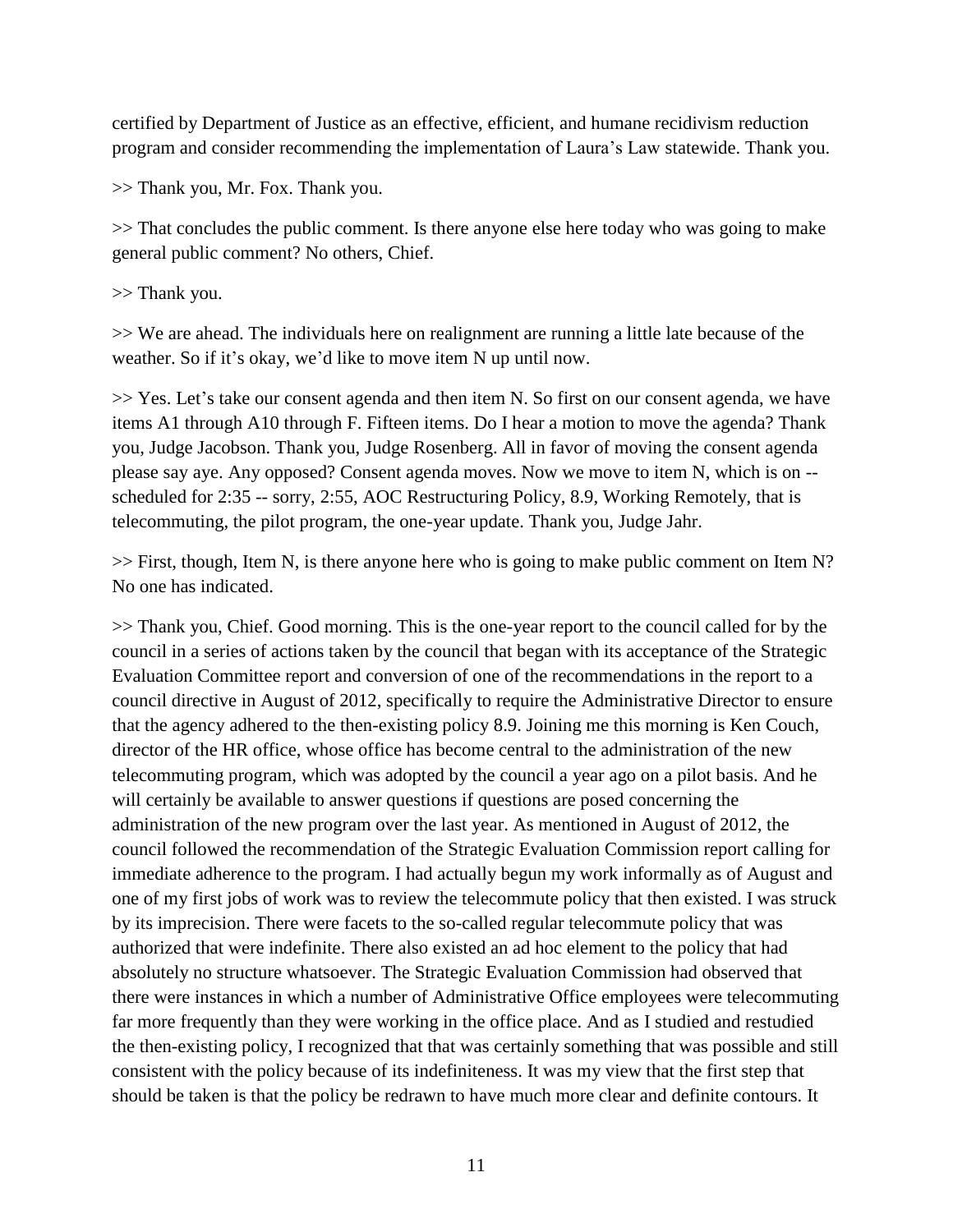appears that the council's view on that -- also moved in that direction because in December of 2012, the council asked Administrative Director to consider the proposal of amendments, which we were already working on, and not too much later, the council directive that I also consider recommending alternatives to a telecommute policy including an alternative of terminating the policy. A proposed replacement of policy was presented to the council at its meeting on February last year. By that time, I had schooled myself in this subject matter about which I knew next to nothing as a trial court judge in an environment where telecommuting was an unknown activity. I think that's true in most trial courts in our state. I can't obviously speak for the other institutions of the branch, but it was a new matter for me. And I was surprised during my education to learn that the Legislature and the federal Legislature had commended telecommuting as an appropriate workplace activity. Indeed 20 years ago, California's Legislature encouraged its use in appropriate settings as a tool for enhancing productivity. The literature on the subject revealed that there is a natural tension between advantages and disadvantages to telecommuting, assuming for the sake of discussion that the kind of work that a particular employee does lends itself to remote working or telecommuting. That has been demonstrated in the scholarship to enhance productivity, presumably because of the absence of distractions. But the tension is created because workplace innovation is the product of cross-pollination, of interaction. And by having the isolated workplace environment enhance productivity, it also impedes innovation. So that's a further consideration employers must take into account depending on the mission of the entity that's considering telecommuting and the kinds of work that the folks within that entity do. When the matter was brought forward to the council, after debate it was determined that the proposed replacement policy should be adopted but not adopted without restriction. It was ultimately the will of this body to adopt it as a pilot program only, to operate for a year, with outcomes to be reported to the council through the Executive and Planning Committee at six months and then at a one-year interval here, which is where we are today. During that one-year period of time, the policy this body adopted as a pilot program I modified in several particulars, and the report lays that out. The regular telecommute policy is not available for people who are managers or are supervisors on the strength of the notion that managing and supervising is a hands-on workplace activity and is compromised if done remotely. I expanded that or, if you will, made it more strict to include people who have lead responsibility, who aren't technically speaking managers or supervisors. Also, I recognized that I had fallen prey to an oversight in the drafting of the replacement policy by not considering the impact of the application of the program on part-time workers. Folks who are employed on a part-time basis by agreement who themselves then seek to telecommute remove themselves from the workplace yet additional time beyond those days that they're not there because they're part-time workers. So I declined requests for part-time workers to participate. Also, those whose work required general supervision were declined participation categorically. And it was made more clear than the policy -- the pilot policy perhaps articulated that the Administrative Director would at any time have the right to suspend a person's participation. Renewals also to the extent if approved in the first instance would be required on an annual basis of all regular telecommuting program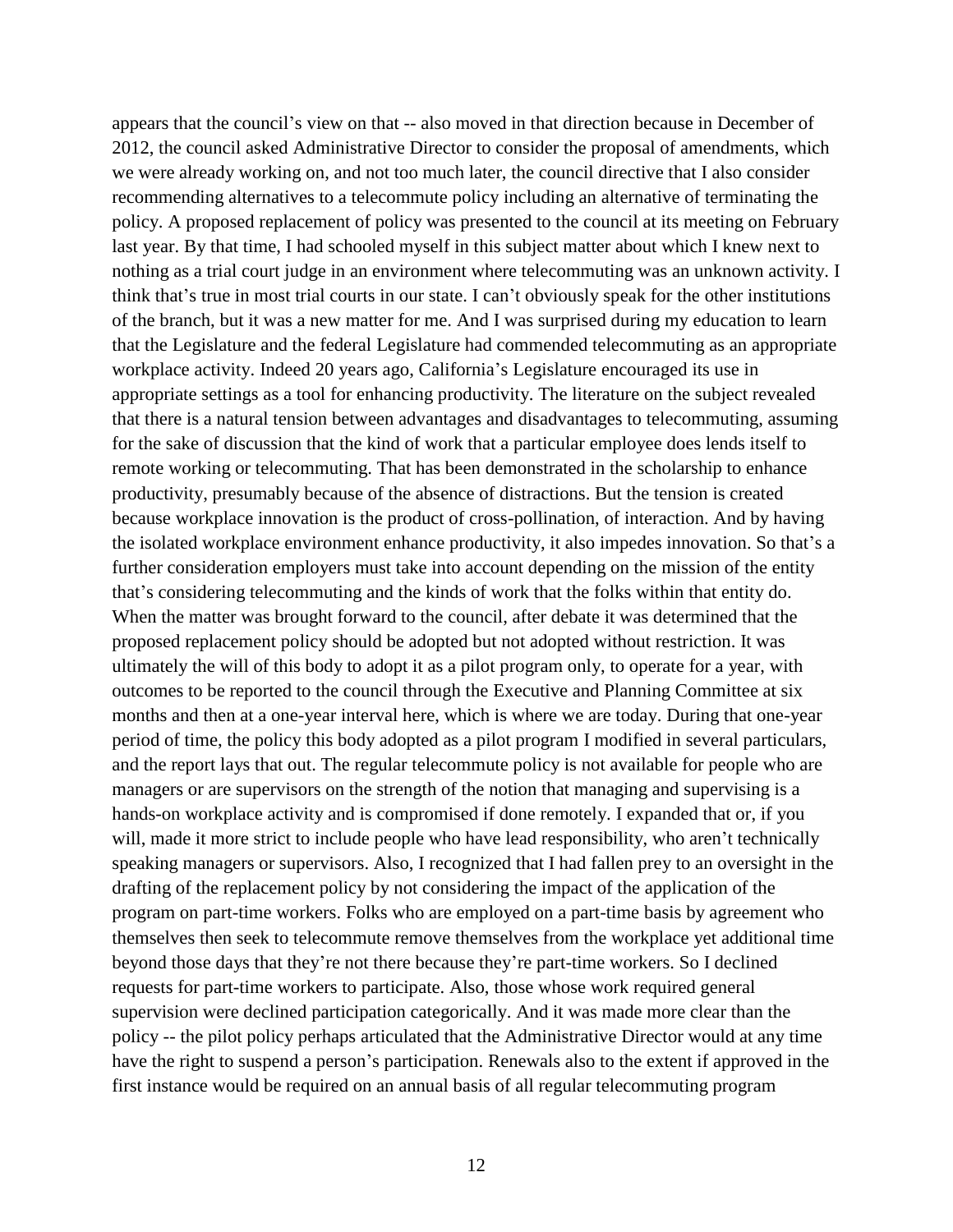participants. And finally, it was agreed that our HR office should review all the approvals after the classification and compensation study produces a new classification system in our agency for obvious reasons. Just as a refresher, the previous program that was replaced by the pilot program had two components as noted, a regular and an ad hoc telecommuting opportunity. The regular program, previously, authorized a person with the approval of his or her supervisor and office, the opportunity to telecommute up to eight days per month. And it provided that the office could also grant exceptions beyond the eight days. The present pilot program instead of eight days per month confers a maximum of one day per week. The previous program had no feedback loop or controls. There was no requirement that there be, for example, work logs presented to the supervisor, let alone to our HR office. The current pilot program requires work logs be prepared and presented by employees who telecommute. Those are audited in effect by the supervisor and also by our HR office. The previous program authorized approval of telecommuting privilege at the office level, but didn't have a higher-level oversight or review process either in the HR office or in the executive office, as a consequence of which of course there was bound to be variability in terms of how the program was applied from office to office. The current pilot program has a multipart process for approval of telecommuting, which first engages the office that supervises the applicant employee and then engages the HR office. Those factors are summarized at the bottom of page seven on the top of page eight of the report. There are various factors that the office supervisor must take into account before deciding whether he or she will propose approval of an applicant's application to telecommute, and then the HR office performs an additional and separate analysis before the request to telecommute is sent to me. This last year, as the report reveals, some 100 applications were initially submitted, 69 were initially approved. The number has gone up and down since then, and we currently have some 65 individuals who are presently authorized to telecommute in the regular program as compared with something like 98 at the conclusion of the operation of the previous program. The number of telecommuting days translates to about 260 days per month. Whereas the previous program logged something more like 450. The old program had an ad hoc feature, which enabled an employee's supervisor to authorize telecommuting on an ad hoc basis. There were no limitations placed on the use of the program in the previous model. There was no mechanism for accounting, for who sought it, got it, and for what durations, and for how much of their work week. No data was collected. We simply have no record of how it worked. The new program provides, as I believe everyone is aware, that people who commute, telecommute on an ad hoc basis, that is to say to address exigent circumstances or unpredictable circumstances, may only do so up to two days per month in any circumstance if approved by their supervisor. Moreover, people who are already approved for the regular telecommuting program may not ad hoc telecommute in any circumstance. There are no regular participants, in other words. In addition, the use of ad hoc telecommuting is logged, and our HR office reviews those approved telecommuting opportunities to ensure compliance with the purposes behind ad hoc telecommuting. We have before you a series of charts or displays. You will see that the regular telecommuting program summary is contained in table one on page four. The experience in the ad hoc telecommuting program is identified in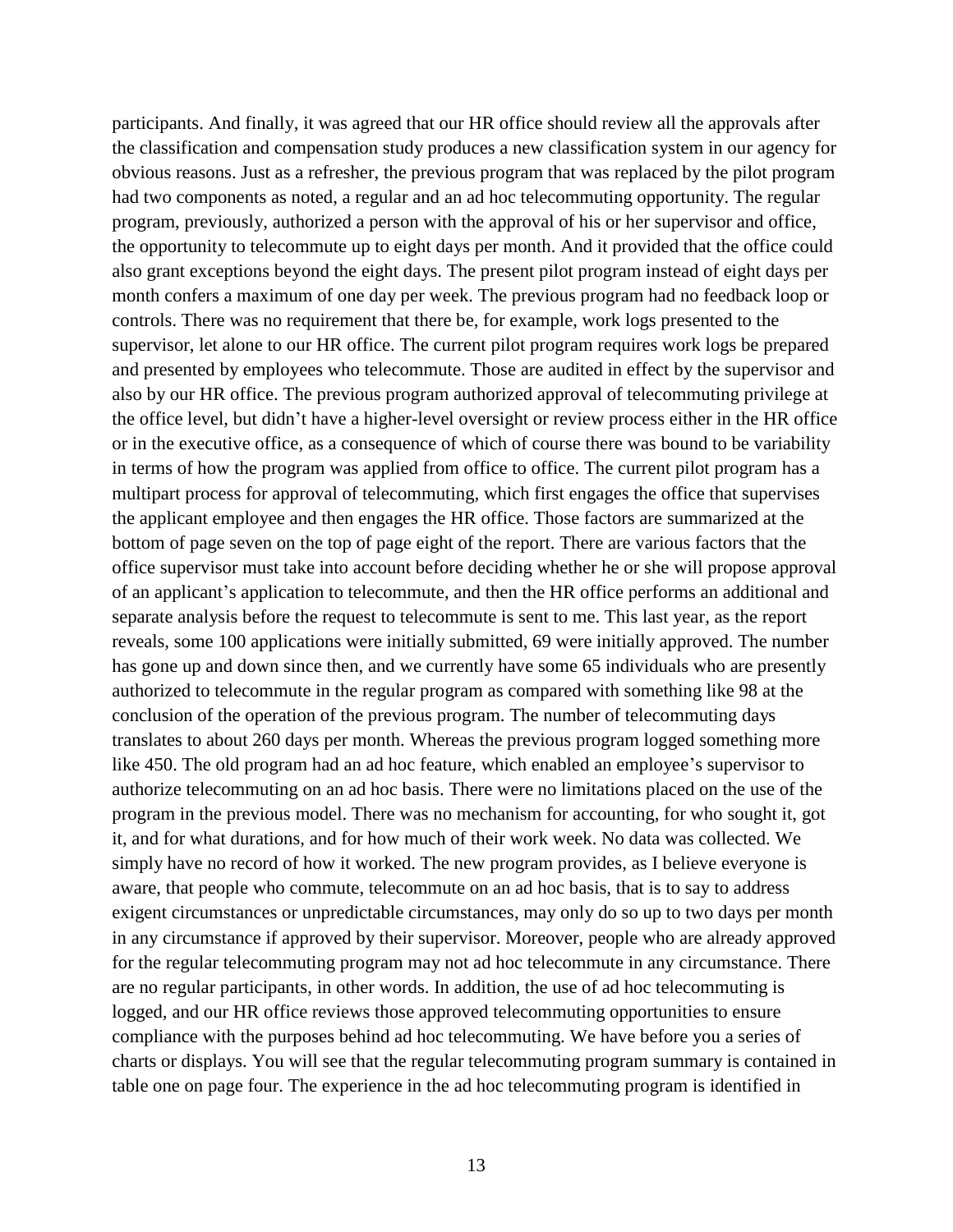table two on page five, although there is a separate table associated with the three unusual events that occurred, the two BART strikes and the Bay Bridge closure that the ad hoc telecommuting program was utilized for as well. I suppose I should emphasize that tables two and three do not have an equivalent from the period before the new program was adopted, because there was simply no data collection whatsoever that addressed the telecommuting experience on an ad hoc basis beforehand. Curiously, although only a small fraction of the employees of the Administrative Office are telecommuting in the regular program and a great number of employees are categorically disqualified from even applying for the regular program, the feedback that I've gotten from staff, many of whom are not qualified and could never be considered for regular telecommuting, is of great support for the program and of those who are approved for telecommuting. So it is on that note, I suppose, an interesting phenomenon within the agency that the program is broadly supported even though it is only applied to a small number. I'd submit to you that while it certainly took a while for me to get my arms around the notions supporting telecommuting, that it is a sound business practice if properly applied and prudently overseen. That it is one that makes our agency more competitive, especially since the bulk of our employees work in the San Francisco Bay Area where telecommuting in many occupations is a very common phenomenon. In fact, as everyone knows, and as I learned, the private sector authorizes telecommuting at higher volumes and has for years than the public sector, notwithstanding the statement of public policy support for the telecommuting by public employees in appropriate circumstances. I suggest and commend that our HR office has done a fine job in consulting in a constructive and positive way with the offices in the agency as they have adapted to the new program and has responsibly overseen the program to ensure that it was properly administered this year for your consideration. There are four potential outcomes at this juncture. I respectfully request that at this juncture, the council embrace the present rule as further restricted by the steps that I took during this year's period as interlineated on your fifth attachment, which is the rule that you adopted as a pilot rule with proposed additional changes, and suggest also that should you have any questions of me or of Ken Couch, we are more than happy to respond.

>> Yes, Judge Elias.

>> I have a couple questions. You said there was something like 65 or 69 people telecommuting currently?

>> On the general -- the regular program.

>> On the sheet, it says there are 85. Is that a mistake? What happened to those other people? Page two, current status of 85 regular employees.

>> I will defer to Ken.

>> Page two on my binder, current status, 85.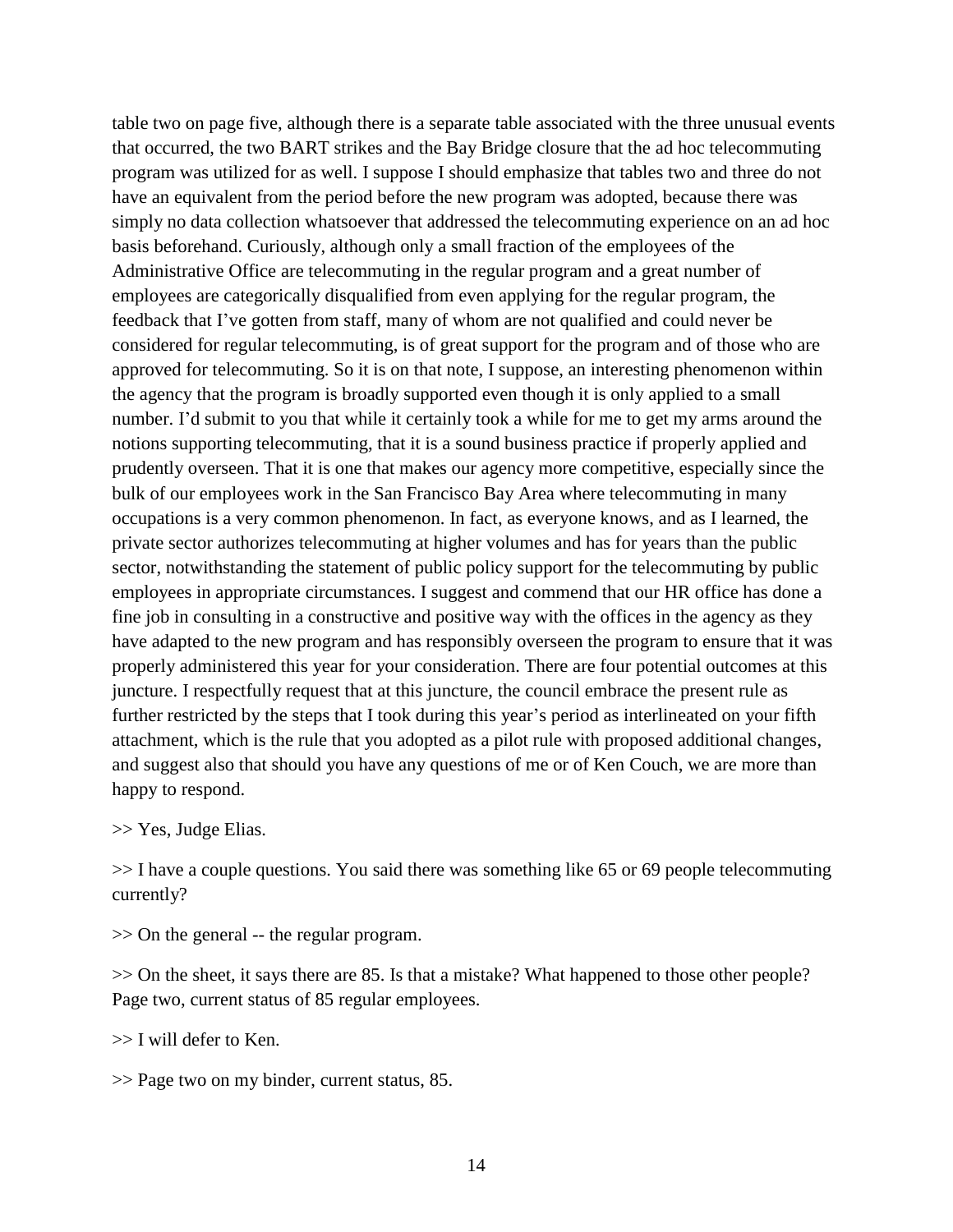>> You may be looking at a report that is an earlier report. We provided the initial report that you saw at your February meeting. Then we provided a follow-on report. We did the Executive and Planning Committee six months into the program. The current numbers are set out at the bottom of page three of the present report before today for your consideration, which shows I think that that number is presently 65.

>> Judge, I think you are looking at the memo from Judge Starr's presentation February 2013.

>> I do have another question.

>> Sorry for the confusion.

>> I thought I was current.

>> We also had the old rule, the rule that the council adopted, and then finally the proposed rule for your consideration that represents the adopted pilot policy with proposed additional changes. So it is a bit confusing.

>> The people that are telecommuting, if they are not managers, supervisors, or lead, what do they do that they can do it at home? Like the IT people? What can they do at home?

>> Ken actually amalgamated those things from the work logs. There are several subject matter areas that recur over and over again. I believe that's laid out in the report. Ken?

>> Yes. On page four of the report, the most common reported tasks from the work logs submitted by employees to the supervisors and reviewed by HR is listed on page four. You have to be able to do at home what you could do at work.

>> So what is that?

>> Research, if you are a research attorney, you can do that at home. Some IT work, if you are drafting or preparing reports or memoranda, you can do that at home.

>> Not working on equipment?

 $\gg$  No. No.

>> There are six bullet items near the bottom of page four. They summarize the most common tasks that are authorized and performed.

>> Judge Jackson and Judge Rubin?

>> Six months ago at E&P, I expressed some concerns about the ad hoc telecommuting during the transit troubles. And frankly, across the street, we had our people come to work. Now, granted it was going to be difficult with the BART strikes and the Bay Bridge closure. And I even had to commute and had to start earlier. I'm a little concerned. I support telecommuting but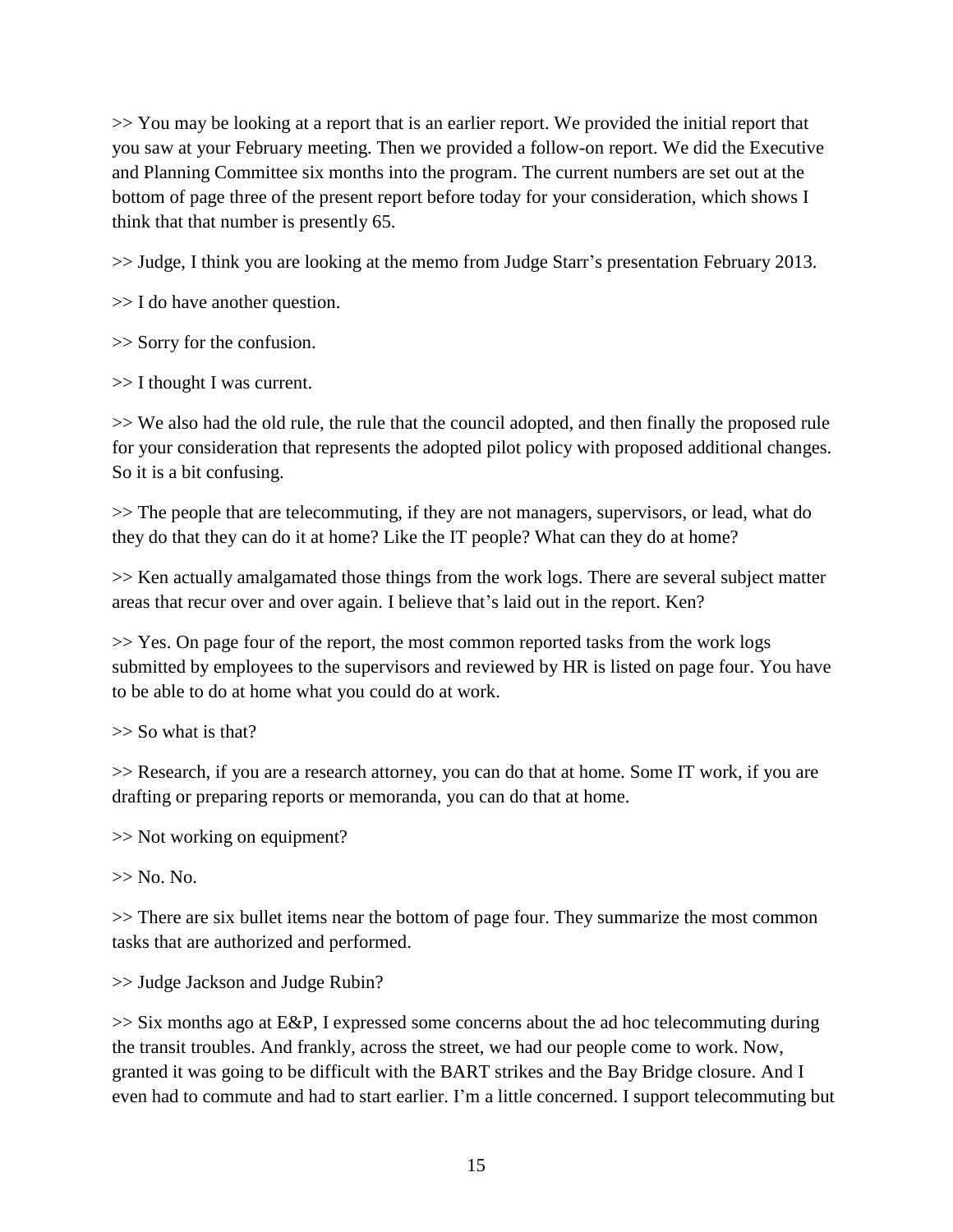when it comes to the BART strike, Bay Bridge closure, AC strike, or whatever the case may be, that is a little troubling when everybody else had come to work.

>> The only way I can respond to that is that first of all, people weren't given a day off without either having to take it as a vacation day or being approved in advance to telecommute, because there was work that they were able to take home and do all day. I suppose that's the first thing I should mention. We didn't view the program as being sort of a surrogate for time off without a charge against vacation time. Ken? I'm sorry. I think I interrupted you.

>> That's all right. I understand that. If you look at the chart on page seven, you see the usage in the first BART strike was quite a bit higher than the Bay Bridge closure and the second BART strike. On evaluation of what was made available during the first strike, there was a very short notice, I think the judge and executive office determined for the Bay Bridge closure and the BART strike, there would be no expansion of the ad hoc. You could either alter your workday and work week with permission of your supervisor or if you were otherwise eligible and had not exceeded your two ad hoc days, those were available per policy. I think after the evaluation of the first one, we saw the usage, pretty high, 168. The judge made the policy determination that we would not expand the ad hoc for the second and third event.

>> I wanted to second -- this is Frank Maguire -- what Judge Jackson's concerns were. The AOC obviously shares this building with two courts, the Supreme Court and the First District Court of Appeal. We have our clerk's offices that have to remain open for business. And it created real morale issues in our clerk's office when they saw rather liberal telecommuting being allowed for people who weren't in customer service positions and they had to somehow find a way to make it in from Antioch to staff our clerk's office counter. We were able to do some staggering of work hours, sort of on an ad hoc basis, to basically allow people to stagger their work hours so we could adequately cover things. I think it's not really a complaint. I think we need to be sensitive that we are all sharing workspace and that what's done in one agency can be perceived in certain ways by the courts and particularly by our customer service employees who don't have the same flexibility in their schedules.

>> Judge Rubin, then Judge Baker.

>> I have a question for Judge Jahr or for Ken: of the 700 and some employees at the AOC, what percentage were eligible for telecommuting?

>> For the regular program?

>> Right.

>> I don't know whether we have

>> I don't know that we've computed that but the 719 odd regular positions, if you eliminate the supervisor and above and then anyone in lead capacity, it drops the number down quite a bit. I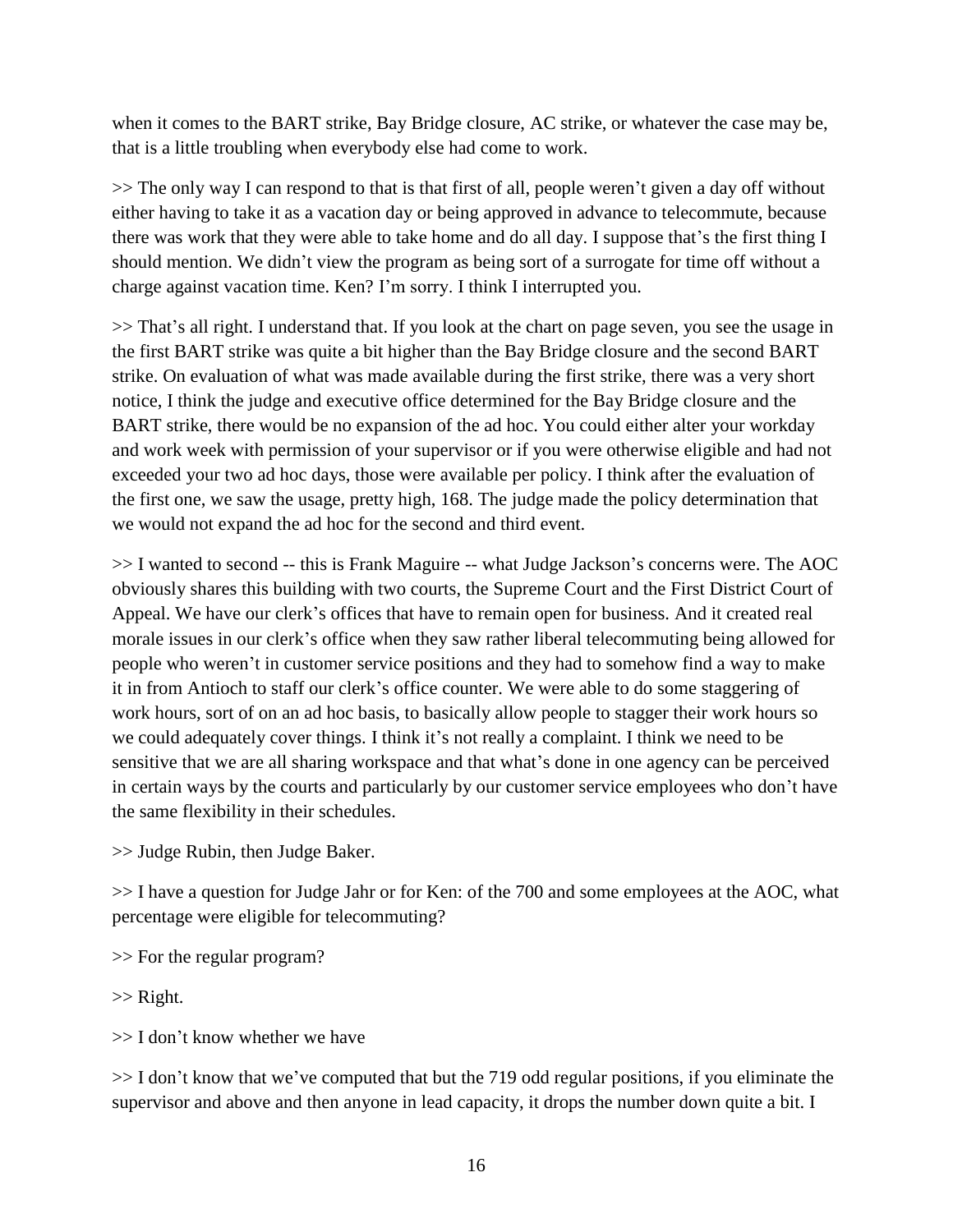don't know -- I don't think we computed that number, did we? We didn't compute that number. We figured it as a percentage of the total available employees rather than the ones that were eligible. Based on the judge's policy interpretation of the original one where it did not specifically exclude leads. That added quite a few more people that were not eligible to participate. To answer your question, I don't have that figure right now.

### >> After Judge Baker, Judge Wachob.

>> Very thorough report. I see this as essentially a management issue. This is a valuable tool for the director to have in his toolbox. Whether it's utilized or not depends upon factors that we can't possibly predict at this time. The BART strike and the closure of the Bay Bridge are two good examples. But given the financial crisis that we've been dealing with and given our dedication to access to justice, this is just a tool that we can't live without. All of the appropriate safeguards are set forth in the report. I would move that we adopt option one.

#### >> Second.

>> Second by Judge O'Malley. We still have further discussion. Judge Wachob, Judge Rosenberg, Judge Brandlin.

>> Just a question and a comment. First of all, I think the pilot program has been good to the extent that Judge Jahr has been able to manage and get a handle on what's been going on with telecommuting. But in terms of the options before the council, it seems to me in terms of timing with the classification study coming down the pike, that's going to change a lot of things. It seems to me that maybe option two would be a preferable option, which is to basically walk gingerly, take this program on a pilot basis for another year, see what classification does to this organization before the pilot program was locked in. So that's my first comment. My second one is this: there's a range of alternatives from approving the pilot program to make it a permanent program all the way down to eliminating all forms of telecommuting. I thought there was another option that may be considered. I don't mean this in a facetious manner at all, but what about a pilot program at some point where telecommuting is eliminated for a short period of time, six months to a year? So that if there was a true interest in weighing telecommuting effects on the organization versus no telecommuting, we would have some data, some information and some experience, to make that kind of a decision. Thank you.

## >> Judge Rosenberg?

>> To be very frank, I'm of two minds on this subject. On the one hand, I must say that I'm not a great believer in telecommuting. I know from the trial court perspective, there is very, very little if any telecommuting. We're all about customer service on the front lines. And we are there. So I think it rankles a number of people at the trial courts to see telecommuting at any great extent at the AOC. On the other hand, I agree with Judge Baker that this is ultimately a management issue. And I think Judge Jahr and the staff have done a pretty darn good job in trying to get their arms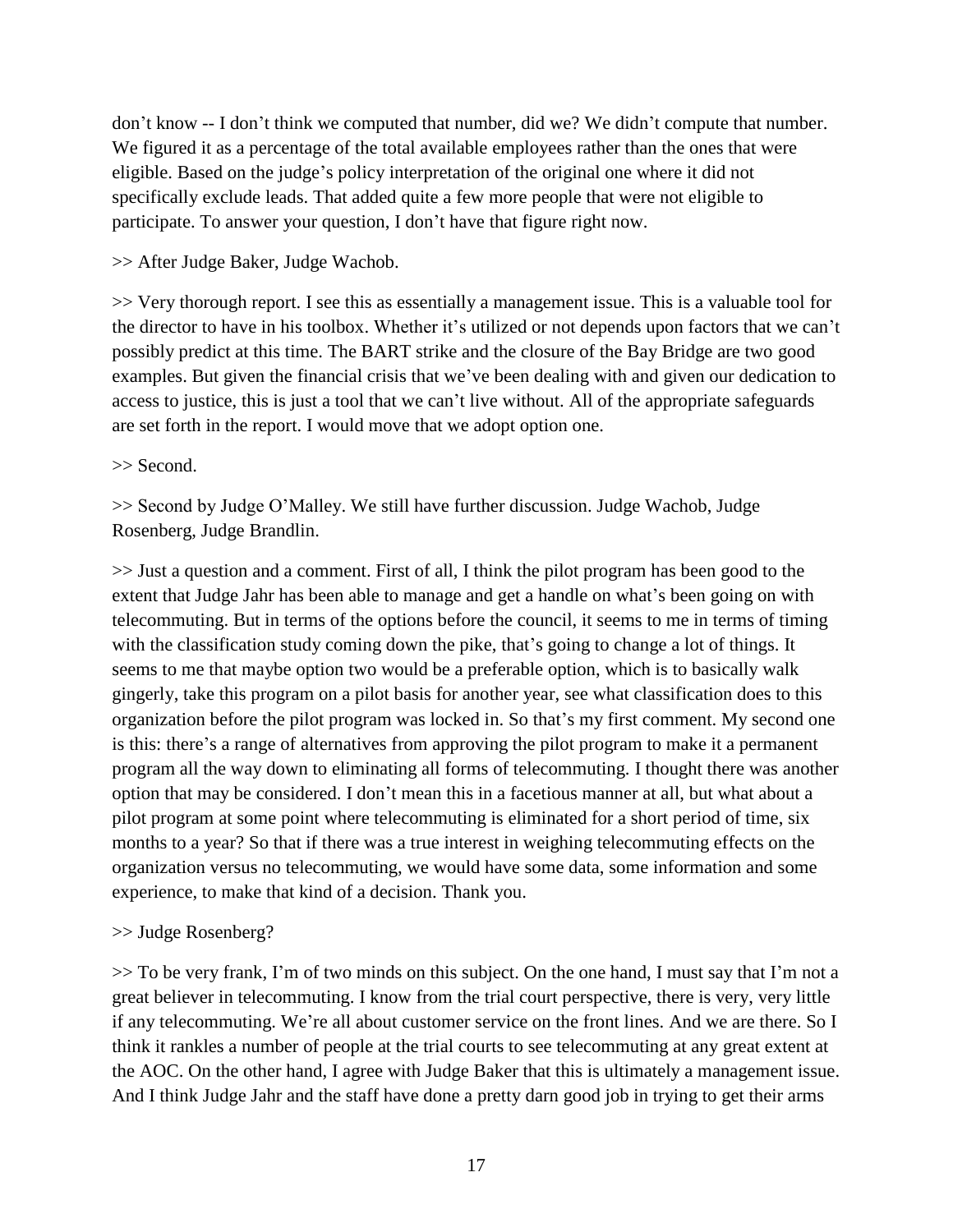around it, studying it, and determining what is best for the organization. And I do believe the Judge Jahr has taken control of the situation. We now see less than 10 percent of the employees in the regular program. Is that too high or low? I don't know. But I will say this. I supported this originally, notwithstanding my misgivings, because it was going to be a one-year pilot program, and we would have a much better understanding of it. I'm of the mind to support the concept proposed by Judge Wachob to extend it—option two. So I'm prepared to vote in favor of option two to essentially give another year of analysis.

#### >> Judge Brandlin?

>> Yes. First I wanted to say that this plan is a far better plan, more reasoned, than the previous plan, which was largely without limit. Having said that, when we put this over as a pilot project, what we were looking for was a business plan. Does this really help the branch? My concern is that if we are not adequately funded, we're going to have future contractions, particularly at the trial court level. You have an appearance issue if you have AOC employees that can telecommute and trial court employees that are being discharged because we can't pay them. Having said that, I want to make sure I'm clear here: this is not a reflection on our ADOC. There are very few judges in this state that have the skill set of Judge Jahr to be able to step into the position as he has done very well. I personally am also of the mindset that telecommuting under certain circumstances is a very beneficial program. When I served on the appellate court for about 15 months, it's used very frequently there. It works very well there. At the trial court level, obviously it doesn't work. I would support the comments of both Judge Wachob and Judge Rosenberg to put it over for another year.

#### >> Justice Hull?

>> Thank you, Chief. This follows on with Judge Brandlin's comment. I think there's an indication of the value of telecommuting depending on the task at hand. As Judge Brandlin points out and has been my experience in the Court of Appeal, I had a chambers attorney who for years, until he retired, telecommuted twice -- two days a week. And one of the two I have now is doing the same thing. And there was absolutely no drop-off in productivity because they were doing research and writing and things that one can do as well at home. It's unique to the appellate courts because the chambers attorney and staff attorneys work pretty much independently. I think it leads me to agree with the comment that this is a management tool that apparently -- obviously, Judge Jahr and Mr. Couch have gotten a handle on. The question I would have -- I doubt that I can expect an answer other than anecdotal. Is there any feedback at all from supervisors and such looking at the tasks, the bullet marks on page four? If there's any drop-off in production or any concern that the people who are allowed to telecommute who perform these tasks are not doing so as well from home as they could here in the building?

>> There's been no comments or reports from supervisors in that aspect to HR. If there had been, we would have addressed that and probably recommended to Judge Jahr that the regular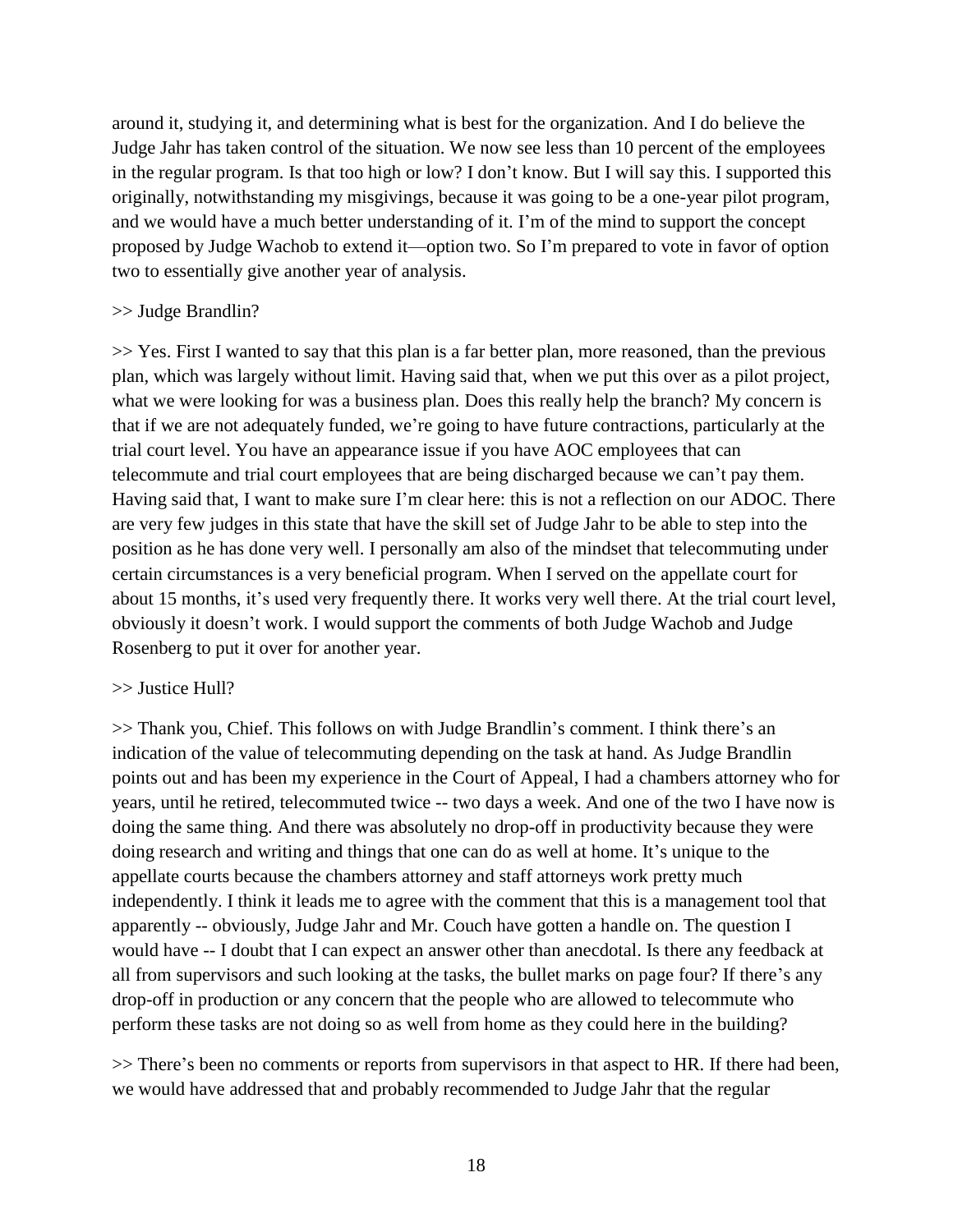telecommuting be removed. The idea behind the program is you're supposed to be able to do at home as efficiently and effectively what you could normally do at work on a limited basis. In fact the opposite is true. What we get is requests to extend, to expand the telecommute program, more people and more days. That's an easy answer for HR. The answer is no. But we've had no reports that the effectiveness of regular telecommuters has been diminished at all.

>> Thank you. I think the last thought I would have in speaking as all of us do only from our own experiences, one of the values of allowing limited telecommuting as I have in my chambers and others have is I doubt that the two attorneys that I have allowed to do that on the condition that they keep up with their work, I doubt that they would have accepted my offer to work with me. So there is an aspect to it of again, a management aspect to this, that I think requires some flexibility. So that's a consideration also. Thank you.

>> Justice Hull, if I might just add to that. As everyone is aware, painfully, I know, our population in the agency, when you consider regular employees, temporary employees, contract employees, agency temps, has shifted from around 1100 two-three years ago to about 800. The tasks however have not been reduced or minimized, as a consequence of which, all directors, all managers, and all supervisors have a great deal on their plates that has to be done and has to be done timely. Quite plainly, at least logic dictates to me, that were there some drop-off in productivity, those supervisors who require the work product in a timely fashion would react vigorously if the program appeared to them to be reducing their folks' output.

## >> Judge Jacobson, then Judge McCabe, then Judge O'Malley, and then Judge Wachob?

>> I'm in favor of option one. I agree with Judge Baker's comments wholeheartedly. It seems to me that this doesn't feel appropriate to me for us to be deciding this issue. This is Judge Jahr's decision. If Judge Jahr messes this up, I think he needs to answer to the council. If we have a big problem here in terms of how he is managing the A OC, I think he needs to answer for that. But I think we do need to give him space to run his organization in an appropriate way. If I had a vote, I would cast it in favor of option one.

## >> Judge McCabe?

>> The topic was interesting. When sitting on the SEC, I like many of you, and Judge Jahr, had a very faint familiarity with the subject. So started learning a little bit about it. And then brushed up last year as we discussed this issue again, pulled up another online issue regarding this. It's no wonder that we're grappling with the issue because it's tied to the information age and relatively speaking compared to the agriculture age and industrial age, the information age is in its infancy. So is telecommuting. It's an issue tied directly to technology. What we're going through is similar to the private sector. Yahoo! and Best Buy have banned it, but the majority have embraced it. According to a group called Job Flex, estimate, the executive officer, that telecommuting has grown since 2012 to the present by about 118 percent in the private sector. And Yahoo! eliminated it because number 1, their view really was we're losing creativity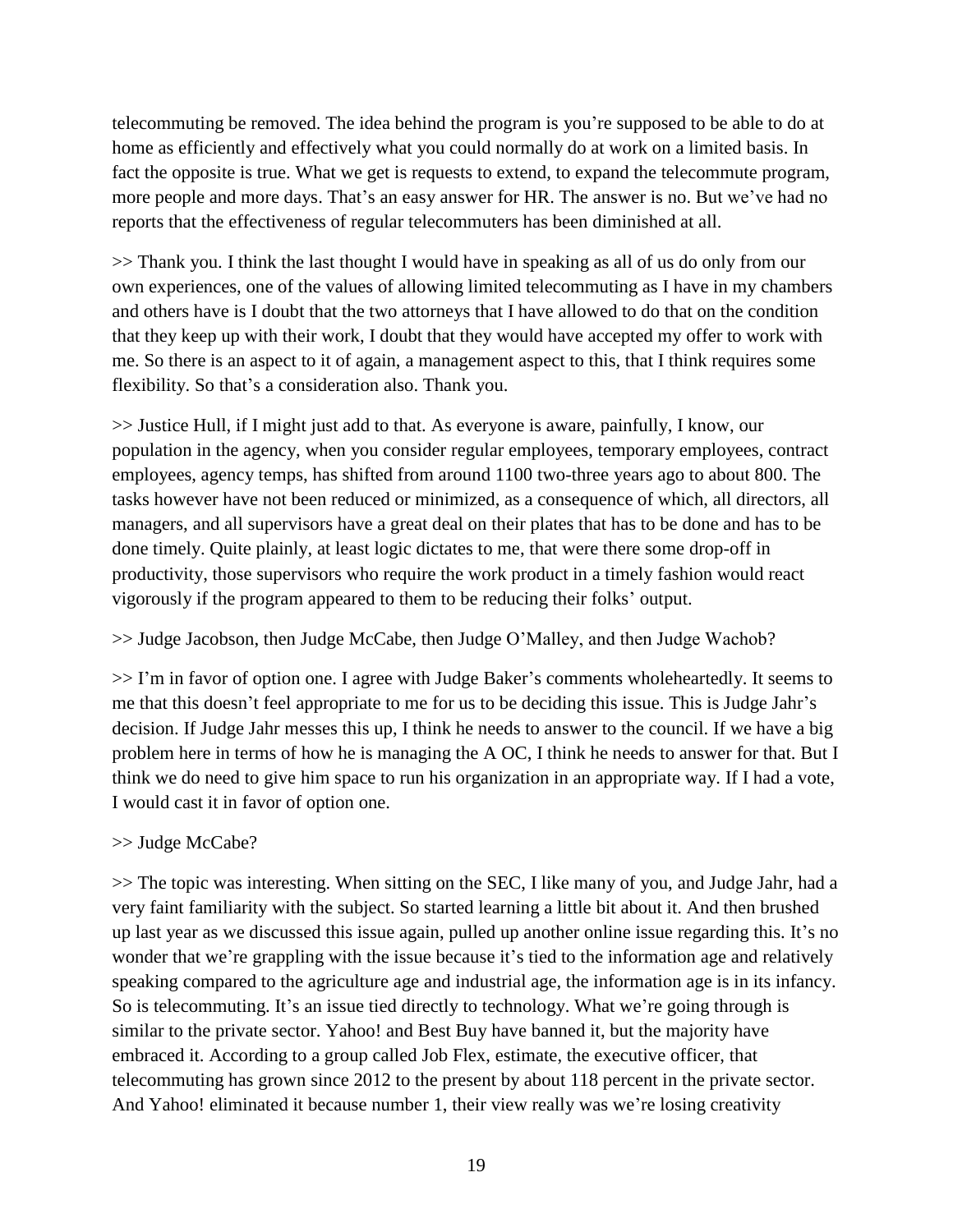because people walking down the hall and standing near the water cooler were coming up with some really great ideas. And that doesn't exist when you are telecommuting. They were worried about speed and quality being affected. And therefore they banned it so they can get everybody together physically. So that's the rationale. And make no mistake, why they were doing it, I didn't read anything here that they thought that people were abusing it or anything like that. Next, I note that it was estimated that retail increased telecommuting by 85.04 percent; travel and hospitality, 68.18 percent; medical and health, 64.16 percent; insurance, 51.78 percent; bilingual sales and services, 49.43 percent. Again, that was quoted by the executive director of Flex Jobs, to give due credit. So I put that out there noting that this is an area where reasonable minds can differ simply because the industry doesn't know what the answer is yet. We're living through it. Judiciary, being government, obviously has -- is different than the private sector because we are primarily service based. So how does that fit into the mix being there for people to access the government—in particular, the judiciary? When I'm looking through the criteria, performance measures, that's the one thing I'm looking, we talk about ability to handle multiple priorities, timeliness, looking at characteristics about the employees themselves before approval. Then afterwards, talk about issues about their work. But the performance measure is a little fuzzy to me. I'm not -- last time, consistent with last time, I thought telecommuting is a good idea. It should be used in a structured way. But in a demonstrated need. I believe that the morale issues that were talked by Frank at the court, Judge Jackson at the San Francisco court, and others are legitimate concerns that we should be looking at. Maybe Judge Wachob is right. Maybe we should look at it a little longer, but I don't think it's appropriate to pull the plug on it. I think that's not an option for us. I think we should continue to look at data and continue to allow the ADOC to continue to manage. In response to comments about that this is a tool for the ADOC, the ADOC should do that, the hair on the back of my neck goes up a little simply because we're deferring to the ADOC. It's no knock on the ADOC, but ADOCs are not going to be here forever, right? Five, 10, 20, 50 years, and maybe you are. Subjectively or objectively. And it reminds me of those debates when back in the 80s in the Reagan administration, trying to change all of the rules and constitutional and amendments and as soon as he's out and the next president in, the same people arguing those things have now completely taken the exact opposite, this is terrible, we can't -- I think this is the policy board. Our job is to issue policy. I don't think we should take a pass. I think we should be here as an aid to provide some direction to the ADOC. On the other hand, I don't want to handcuff the ADOC and tell you you don't have this available. I think you should continue to do it. I hope as I have rambled on that you can tell I just don't know enough about its impact on the organization as a whole and its residuals. And whether or not we should adopt it openly and revisit it later or we should do it on a temporary basis by extending it. So with that definite maybe, thank you, Chief?

>> Judge O'Malley? Then Judge Wachob, then Mr. Bonino, then Mr. Fox.

>> I don't think that my colleague Judge Baker meant that we take a pass on it. He and I both agreed that Judge Jahr has overseen this area. It's been under a microscope for the last year. And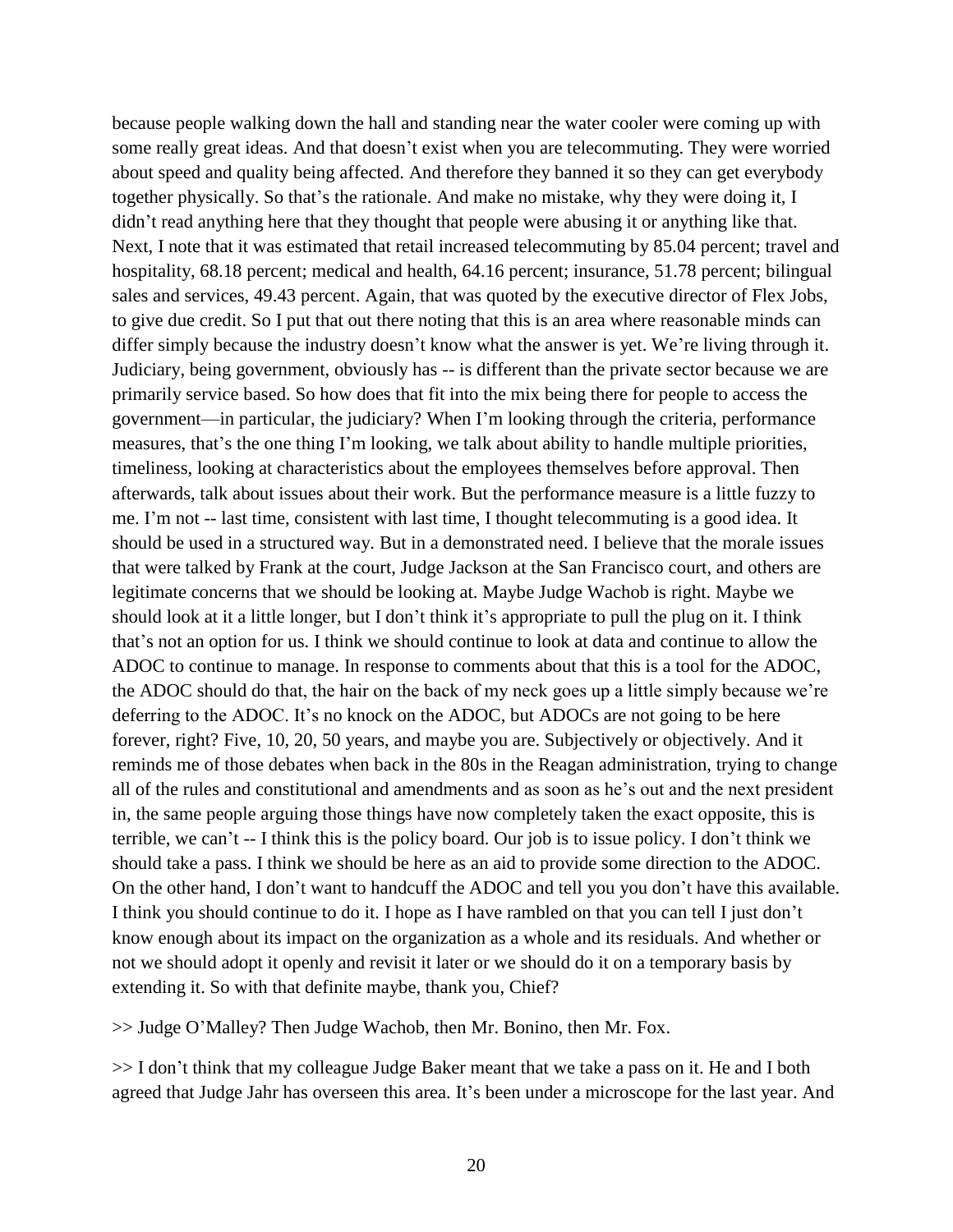they've been really collecting as much data as they can—the number of employees, types of situations—and so now we are here for this recommendation. I believe that number 1 and number 2 are similar. Number 1 might have a little more short permanence to it than number 2 if the class study changes things. And you've adopted number 1 because we think number 1 is going to work at least in its present capacity and studying it for another year is not going to change the written policy that's been very thoroughly changed and gone over and viewed and examined. If the class and comp changes it, then Judge Jahr will have to bring a change to us with regard to that. If anything it's going to change the number of employees that are available. It's not going to change the policy. So I would ask that we adopt number 1. If for some reason class and comp does change it as opposed to the number of people that might be eligible or not eligible for the policy as written, then it can be changed, but I think setting this off another year is not year is not going to change much other than we are going to revisit it similarly in another year. It doesn't mean it can't be changed if something comes up that's not appropriate. This is still on the radar. We have a good ADOC who is very sensitive to this issue, in fact, was resistant when he first came on about the issue because again, trial court work does not lend itself to telecommuting. The work of the employees of the AOC, like the work of the employees and the Attorney General's office, like the work of employees who are appellate defense attorneys and so forth, it does lend itself quite well to that type of work. So we shouldn't be offended by it. It's just another way for them to do it. It's not what we've seen. It's not how we work or we have operated because we are in court every day. Our employees are at the windows every day or getting files every day. You can't do that from home. Again, nothing offensive about it. It's just different. And it is as effective. The productivity of the work has not declined as far as I can see here. I think Mr. Couch and Judge Jahr would have been very sensitive to a decline in the value of the work. I certainly haven't seen it with regard to the work that I've seen that's come from the employees of the AOC. So I would adopt number 1. Again as the ADOC, if it needs to be revised because of certain changes of things that come up, it as well as any other policy adopted by the AOC can be revisited.

>> Judge Wachob, Mr. Bonino, Mr. Fox, and then Commissioner Alexander.

>> Thanks, Chief. Thanks for encouraging a robust discussion with divergent viewpoints. If I have the opportunity, I would respectfully like to make a substitute motion which would be to adopt option number 2. In addition to the reasons I stated earlier, I think it would provide the administrative director with a more complete opportunity to analyze the impacts of the policy on the organization and to come up with a little more data and information so that the council before adopting this policy on a permanent basis would be more fully informed. That would be my substitute motion.

>> I will second substitute motion.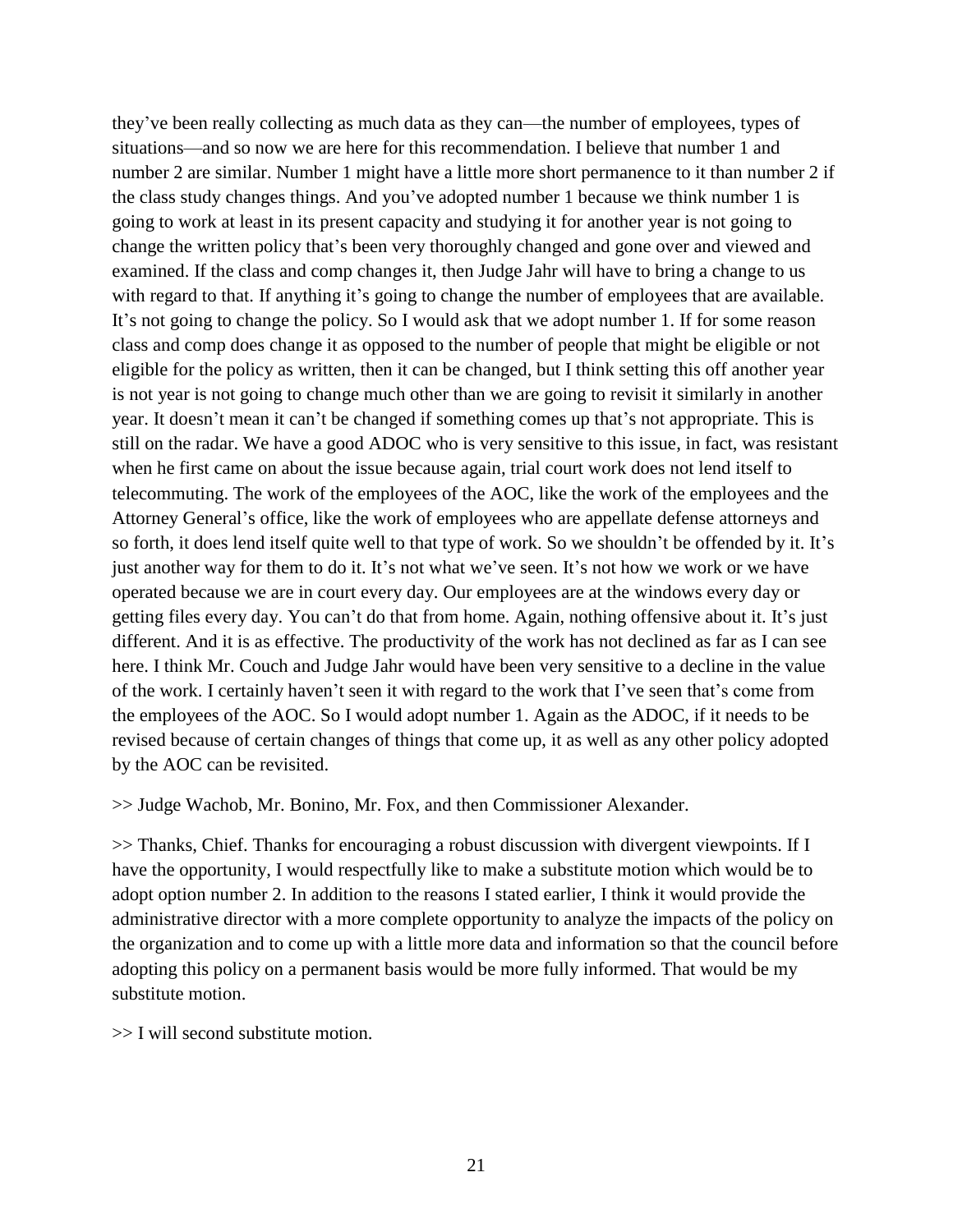>> I understand that. Since there are people who have not spoken yet on either and because we've had repeat discussions, I'm going to call on Mr. Bonino, Mr. Fox, and then Commissioner Alexander and then Judge Nadler. By then almost everyone has spoken.

>> [Laughter]

 $\gg$  Then I will call for the substitute motion unless there is a substitute substitute.

>> [Laughter]

>> Thank you, Chief.

>> I haven't spoken, Chief.

>> [Laughter]

 $\gg$  I'll tell the jokes here.

>> [Laughter]

>> Telecommuting rankles me but so does the fact that lawyers don't use books anymore and lawyers show up in the office without wearing ties. It happens. And things have changed unfortunately. As many of you have learned this morning, the traffic in the Bay Area—I'm sure in the Sacramento area and in Los Angeles—has become a true nightmare. As a result, I know the customer service people unfortunately have to be at their jobs, but everyone else pretty much is telecommuting when and if they can, including some of the people around this table as I understand it, including me. So it's something as long as there are reasonable rules—Judge Jahr has come up with a number of reasonable rules. As long as we don't have a repeat of some of the extreme situations which would be ruled out by the reasonable rules that Judge Jahr has come up with that caused a lot of the political and publicity hubbub that we had a year ago, this is really an idea whose time has come. And I think the Judicial Council should accept option one.

>> Thank you, Mr. Bonino. Mr. Fox.

>> Thank you, Chief. I will be voting in opposition to the substitute motion and in support of the original motion. I would suggest however that we consider requiring an annual report from the ADOC. There's no further reason I don't think to maintain a pilot project. I think it has been shown to work. I think the report reflects that the ADOC has imposed limits and restrictions. It's working. There is a high level of productivity with a lesser number of staff. And so I would suggest that we expect an annual report on the continued success. If we ultimately conclude that it is no longer working, we modify the policy.

>> I second that substitute substitute.

>> Judge Baker's motion?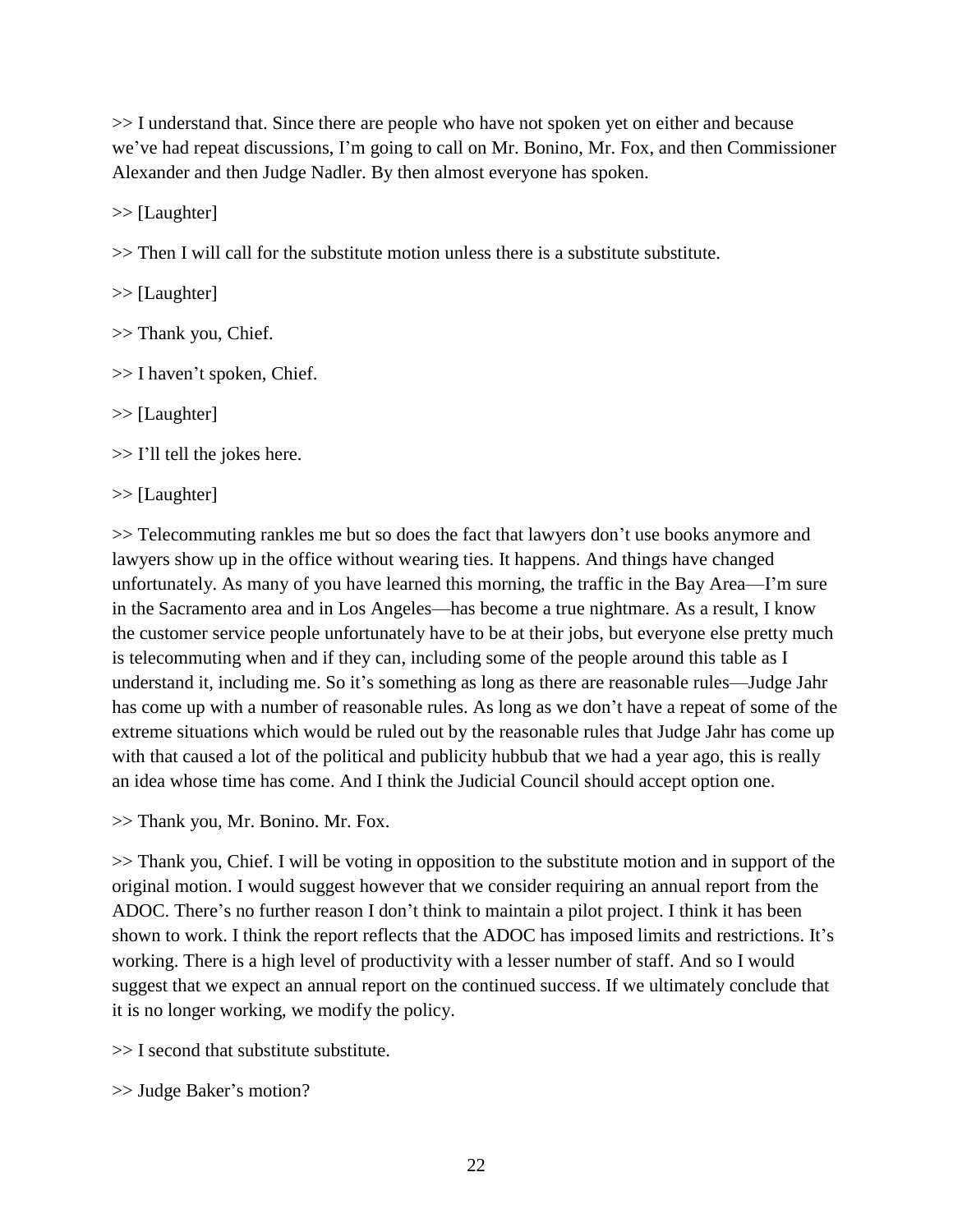>> With an annual update.

>> This is an evolving and fluid discussion.

>> Can the original maker of the motion adopt?

>> I'm going to think out loud before the parliamentarian speaks. Yes, that's one option. It could also be construed as a substitute motion. That's a substitute times two.

>> If I may, Chief, what was just suggested would either be considered an amendment to the original motion, or a better approach would be if the maker of the original motion and the second simply adopt that as a friendly amendment. Then we don't have a lot of motions on the floor.

 $>> I$  would accept that.

>> So the original motion has been changed.

>> Right. Still, however, the substitute motion will be handled first. I haven't yet heard from Commissioner Alexander and Judge Nadler and Justice Miller is starting to smile.

>> I don't want to repeat what everybody else has said. If I could vote, I would vote for option one. I have had contact with the AOC in only a limited capacity with CFCC and CJER. And both have significant amount of staff that can do a lot of their work not at the office. And some of them and some of the management people have said to me that it has reduced productivity with having to be in the office because with all the report writing that many members of the AOC have to do -- I think we do 100 something reports to the Legislature every year, that they can do that much more efficiently at home when they are not distracted. That's one thing. The other thing is there are some jobs at the trial court that could be telecommuted. We have an IT center. They happen to come in and sit at a desk at an IT center. When I call and my computer is broken down, they don't come see me anymore. However they do it, they take control of my computer and fix it long distance and I never see that person. That person could do that from anywhere. We have researchers, people that prep calendars that spend a day or two prepping a week's worth of calendar that can do that and then report back. We have probate examiner's that are looking at documents all on the Internet now and can do that and send the report to their judge. So there are jobs at the trial courts that could be telecommuted and be done as effectively. They just aren't the face-to-face service jobs, and the face-to-face service jobs at the AOC are not being telecommuted either.

## >> Judge Nadler?

>> Without taking too much time and restating what's been stated, I'd like to first of all agree that option one seems most reasonable to me. And I do appreciate that looking at it at the end of the year would be a good idea. I think there's a very good reason why businesses have been adopting a policy of remote work assignments. I think it wouldn't happen in the private sector if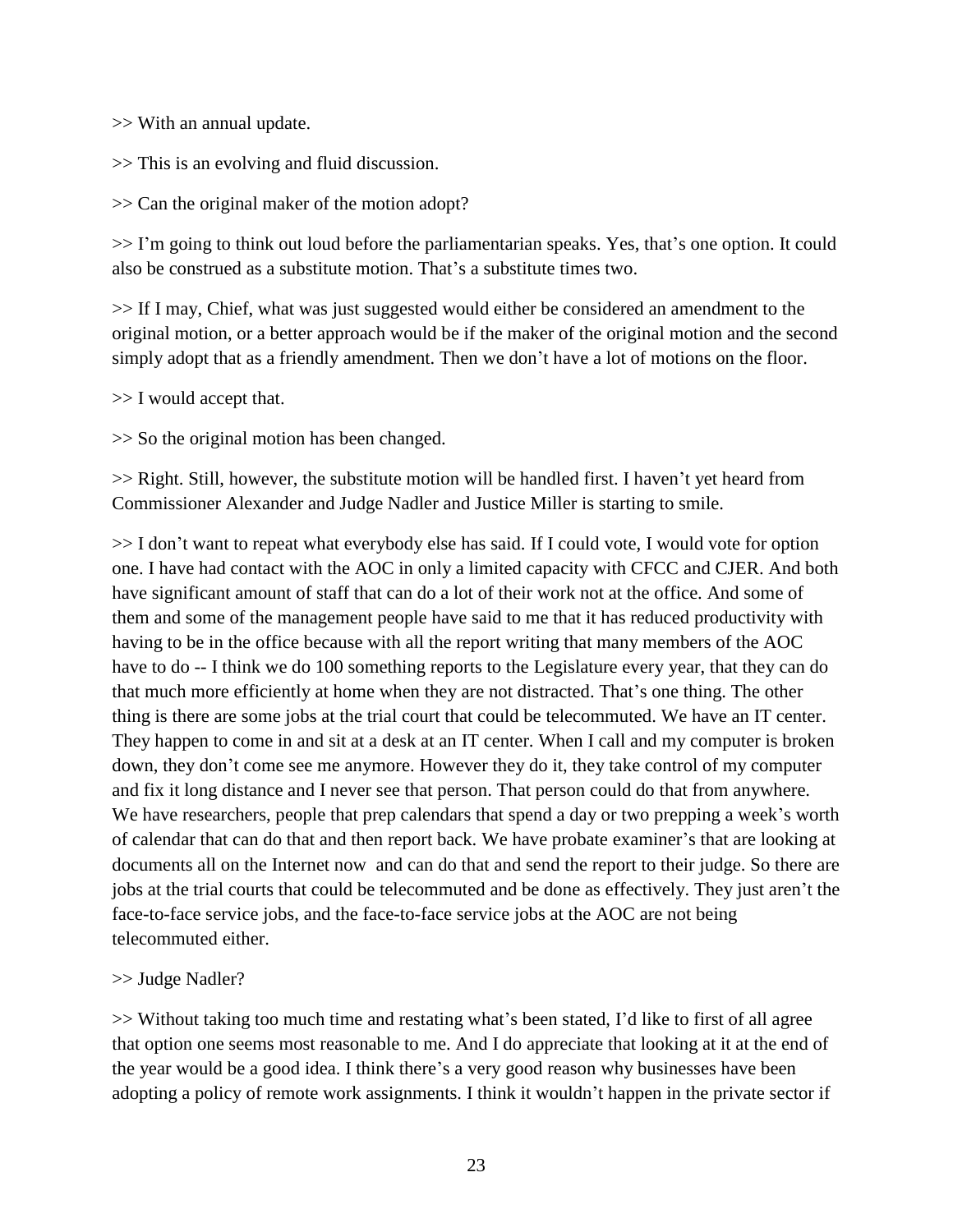it did not promote increased productivity. And I think the same is true for the courts. Maybe not for those that work at the counter, maybe not for those that face the public on a daily basis. But we have so many people that work otherwise. And I'd like to express my confidence in Judge Jahr and his staff to act reasonably and appropriately in allowing that to occur.

>> Thank you, Judge Nadler. Justice Miller? Then Judge De Alba, he promises.

>> I apologize but I did want to say that I personally believe in telecommuting. I think Judge Jahr and Ken Couch and your staff have done an excellent job in crafting the policy. I think it works. I think it's been effective. And I feel like we're all now -- how many motions we have substitute or substitute motions are saying the same thing. I do believe that it's important. I'm interested to know what the actual motion is so that I can decide whether to vote on it. I do believe we should have an annual report, whether it is called a pilot program or not, an annual report. I do think it's important because of the class and comp study that we have the opportunity to look at what that class and comp study says and for Judge Jahr and Ken Couch to report back to us as to how it impacts the Judicial Council staff agency in its entirety and the telecommute policy. And I agree with Judge McCabe too that I think in our annual report it would be nice to add some kind of performance evaluation, for you to certify to us in some way that it is working and that it is effective and that the managers and supervisors are finding that they are as productive or more productive and for us to be able to see that and get our hands around it. So if I've said what everyone else has said and that is the same motion, I'm in support of that.

>> Judge De Alba.

>> Thank you, Chief. My comment is a little different. It doesn't go to the policy. I want to compliment Justice Miller and my colleagues on E&P for agreeing to put this agenda item on the discussion calendar today so that we can have this robust discussion publicly. Thank you.

>> Thank you. Well said. And relevant before we take the substitute motion first. The substitute motion that's been made and seconded recommends that we adopt recommendation number 2, which is extend the current pilot telecommute program an additional year. We will do a roll call vote on that. And I ask Judge Jahr to start the roll call.

>> Can I ask a question? What is the first -- I need to know --

>> The main motion is option one. [Indiscernible -- multiple speakers] I construed the term performance evaluation as an annual review. And if you like, I'll read the language I have of what I would perceive to be the first motion, as amended. That would be to approve the pilot program has a regular telecommute program with the current additional controls for approving, monitoring, and rescinding participation and require the Administrative Director to provide an annual performance evaluation of the program..

>> Please proceed with the roll call vote on the substitute motion, which is recommendation 2.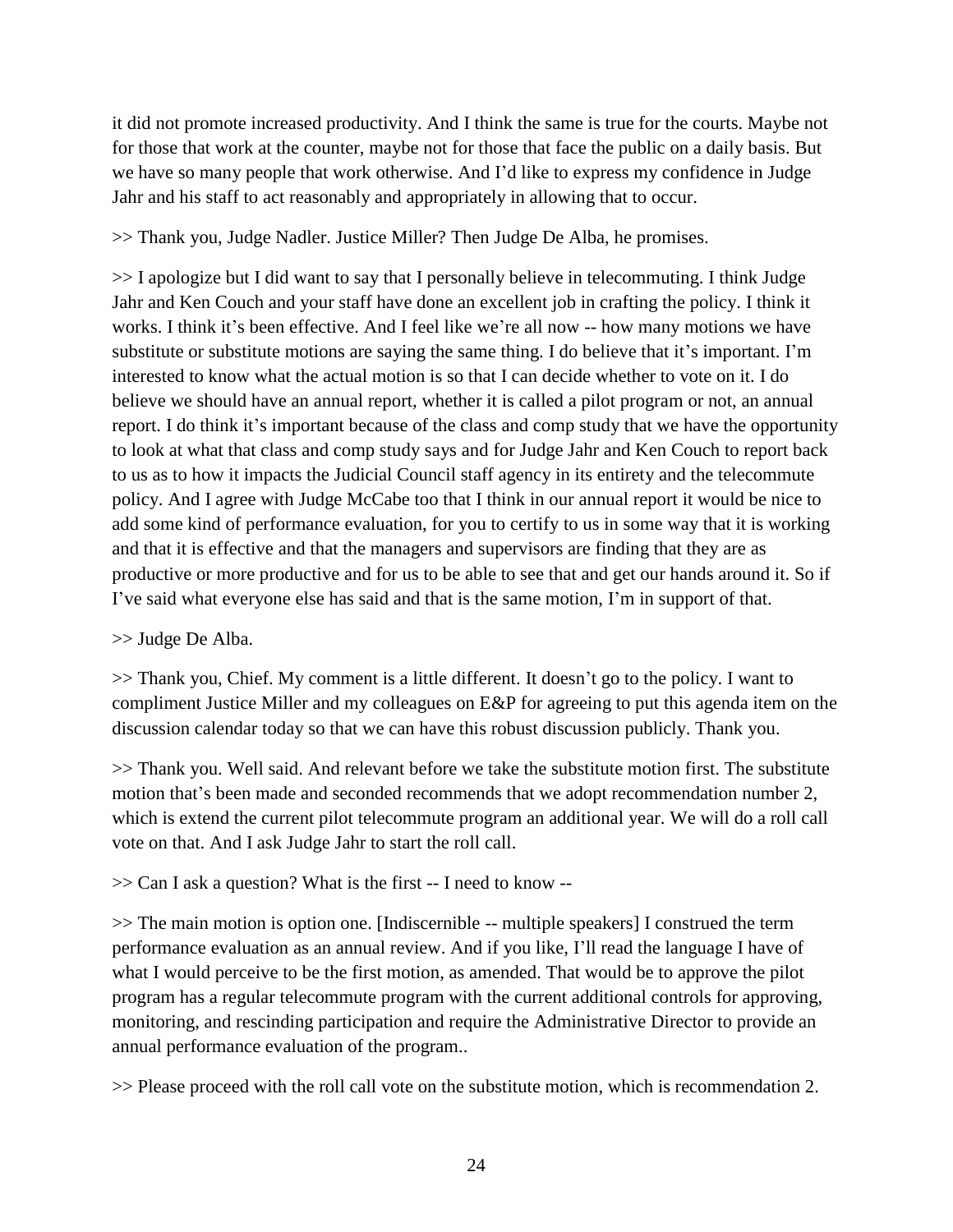>> All right. The record should reflect—correct me if I'm in error—as to voting members of council, Justice Baxter, Assembly Member Bloom, Ms. Davis, and Senator Evans are absent? Hearing no correction, I will call the roll of voting members at this time. Justice Ashmann-Gerst?

 $>>$  No.

>> Judge Baker?

 $>>$  No.

>> Mr. Bonino? No. Judge Brandlin? Yes. Judge De Alba? No. Judge Elias? No. Mr. Fox? No. Justice Hull? No. Judge Jackson? No. Justice Miller? No. Judge O'Malley? No. Mr. Robinson? Mr. Robinson is absent for the vote. Judge Rosenberg? Yes. Judge Rubin? No. Judge Stout? No.

>> Is Gary a voting member?

>> I beg your pardon. We didn't update. Forgive me. Judge Nadler?

>> It's never too late, and No. [Laughter]

>> All right, then. The votes are two yes -- three yes -- voting members -- voting members.

>> The maker of the motion was a nonvoting member. 13-2.

>> Correct. The substitute motion is defeated. Chief, did you wish to proceed?

>> Yes, we'll do a roll call vote on the amended motion number 1 as amended. The original first motion -- not original --

>> All right. On option one as amended, Judge Nadler? Yes.

>> [Laughter]

>> Seemed only fair. Justice Ashmann-Gerst? Yes. Judge Baker? Yes. Mr. Bonino? Yes. Judge Brandlin? No. Judge De Alba? Yes. Judge Elias? Yes. Mr. Fox? Yes. Justice Hull? Yes. Judge Jackson? Yes. Justice Miller? Yes. Judge O'Malley? Yes. Judge Rosenberg? Yes. Judge Rubin? Yes. Judge Stout? Yes. Fourteen yes votes, one no vote. As to item N, motion to support option one as amended carries. Thank you, Chief.

>> Thank you, Judge Jahr. We will stand in recess for 15 minutes or so until 10:30 and then start introduction to realignment educational agenda. Thank you.

>> [Recess until 10:30 Pacific].

>> Everyone, take a seat so we can get started on item G, an educational agenda. I think before we introduce this very exciting program, I want to thank ahead of time, all of the presenters. As I said before, I think you will be mobbed before you leave. So I wanted to make sure that you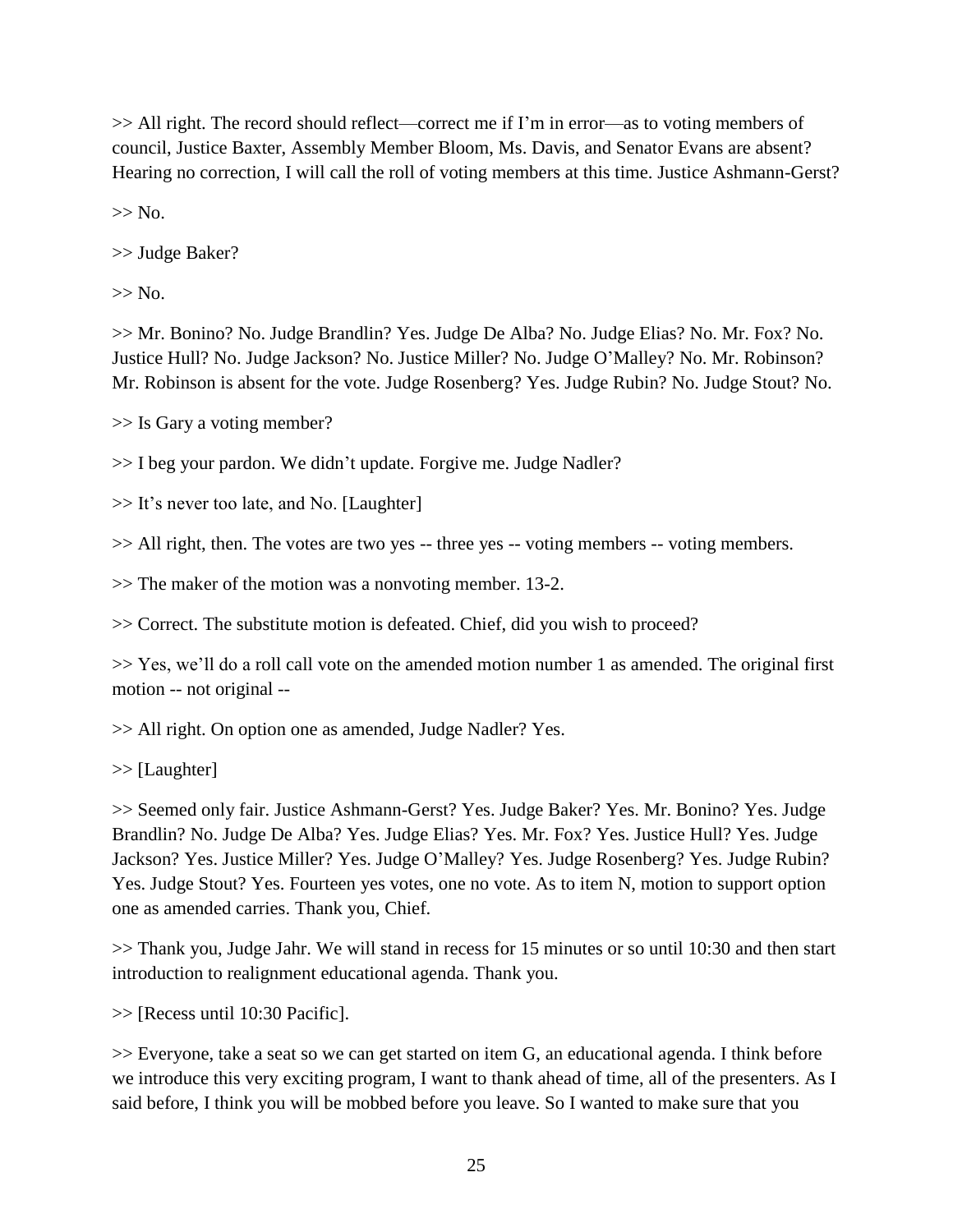know how much I greatly appreciate you lending your expertise and presenting at this important educational session. I want to say first some introductory remarks about criminal justice realignment and why we find ourselves here today. As you know, this represents one of the most fundamental shifts in California's criminal justice policy in recent years. As we know, every element of local justice systems has been impacted. Judges are implementing a complex new sentencing framework, and our courts have been charged with significant new responsibilities. At our December Judicial Council meeting, several members expressed an interest in having an educational presentation on criminal justice realignment—the process, the issues, and the reallife experiences that are happening in the courts and on the streets. Many courts are spearheading innovative county level programs that have been tailored to meet local needs. They are also tailored to reduce recidivism, protect public safety, all of those without compromising judicial discretion or integrity. As we heard at our council meeting, these changes have not come easily. And some judges are discouraged by how some elements of realignment are unfolding, particularly the effect on jail overcrowding. Judges have reported that defendants appearing before them with new charges before they should have been released for custody on their original sentence. We need to support our local and state partners as they tackle these issues. When developing positions on legislation and budget proposals, we need to put proposals in the context of broader realignment goals. As we think about the impact of proposals on the branch, we must also think about improving public safety and offender outcomes. We need to support programs and practices known to reduce recidivism because all of us want fewer victims. Historically, the courts have been leaders in innovation. Establishing collaborative court models. Many of us here at council and in the audience have created and presided over these collaborative courts, including our Administrative Director when he was a judge. These courts have at their center the very solutions that can make realignment a success. The Legislature is now looking to expand these models, these collaborative courts. And our branch's experience with collaborative courts can assist in appropriately utilizing these courts to deliver appropriate realignment outcomes. Today we'll have a comprehensive series of panels on criminal justice realignment providing a broad overview as well as practical implementation experiences from courts and justice system partners. I thank all the panelists for being here. We have five distinct presentations on this educational item. There are no materials and no action is required. We welcome Judge Couzens and Presiding Justice Bigelow, who helped the courts immensely with training and education on criminal realignment to begin here today, this presentation with an introduction and background on criminal justice realignment. Welcome.

>> Thank you, Chief Justice and members of the council. It's my pleasure to be here to give you this update on what's happened with realignment in the courts over the last two years. I want to introduce you to the packet that we have given you if you had an opportunity to look at it, you'll see a brief PowerPoint for you. We have an overview and fact sheet with a summary of the very basics of justice realignment. You can read that to the kids and they'd understand that. And we have also a comprehensive FAQ packet that has the work over the years to answer most of the nitty-gritty legal questions. There's also some statistics that will tell you how things are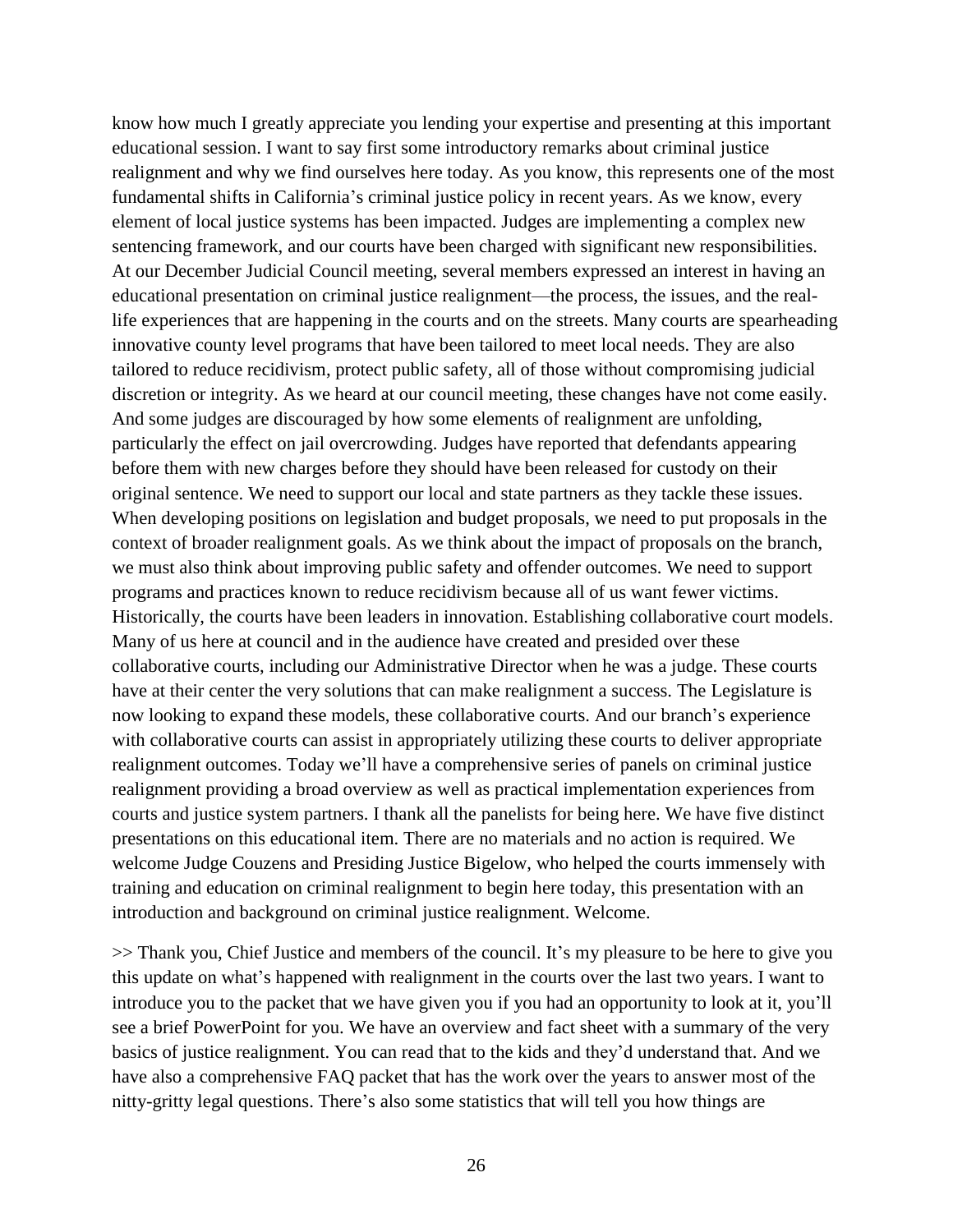happening in the courts and so forth. CPOC see has an issue brief and then there's some information on the Ventura model that you'll hear about a little later on. If you have questions, we'd be happy to try to respond to them. I know you are not reticent or shy about that, so feel free to jump in as you would like. We thought it might be helpful at this juncture -- since many of you are not from the criminal arena -- to have just a very brief primer on what realignment did and how it accomplished it. As you know, there was a Supreme Court decision that said California had to dump a bunch of prisoners out of custody or the federal judges would do that for us. In response, realignment was created. Under the traditional sentencing process, if there was a conviction, a court could put a person on probation. If there was time to be served, it would be served in jail. Or you could send them directly to state prison, not pass go, not get \$200, and you would serve the time in state prison. After the state prison, everybody would serve a period of parole, usually no less than about three years. That was supervised by the parole authorities. This is how they accomplished the population shift. They divided the process into two main segments. There's a new process called 1170H commitment, where sentences go to jail. It sorks pretty much the same as the old system but obviously you can see a dramatic result where people are housed. With a conviction you can put a person on probation with jail time or make a direct commitment to jail under section 1170H, and Trish will talk about what that means. The court has the opportunity when the person goes to jail to decide between two systems. One is to give a straight term. In that situation the person will serve time in jail and complete the sentence and be out. And the other option is to split that sentence, part in custody and part on supervision. If there's any jail time, it would be locally. They made the decision not to have parole after that. Once that sentence is served, the person walks out with no supervision at all. The other track was for crimes that were for whatever reason reserved for state prison. And I will talk about that a little bit. With a conviction, many are probation eligible with jail commitments. Or you can commit directly to the state prison. Then when the person is ready to get out, the system divides two phases. The less serious offenders are put on what's called PRCS, or postrelease community supervision, where the person is supervised by probation; if there are violations, they serve time in jail. The other group, the more serious group, remains on parole. As under the old system, they are supervised by parole. If there are violations, under most circumstances, the time is served in county jail. In a few instances, they are referred back to prison. You can see how much we see now jail as a part of the component and local probation services that did not exist previously. That sets up these concerns that you are going to hear about today. I'm going to ask Trish to explain the basic sentencing process.

>> Chief, honorable members of the Council, to look at realignment, I think the backdrop would be to say that it appears that the Governor's office went through all of our statutes and looked at everything that provides for a criminal penalty, not just in the Penal Code but also in the Welfare and Institutions Code, the Business and Professions Codes, in the Fish and Game Code, and reviewed all of the sentences and placed them into basically two piles, those the vast majority of which will now go to county jail, and those which will retain a state prison sentence. And while there are those two piles, I think it's best to understand how realignment works, to think of it in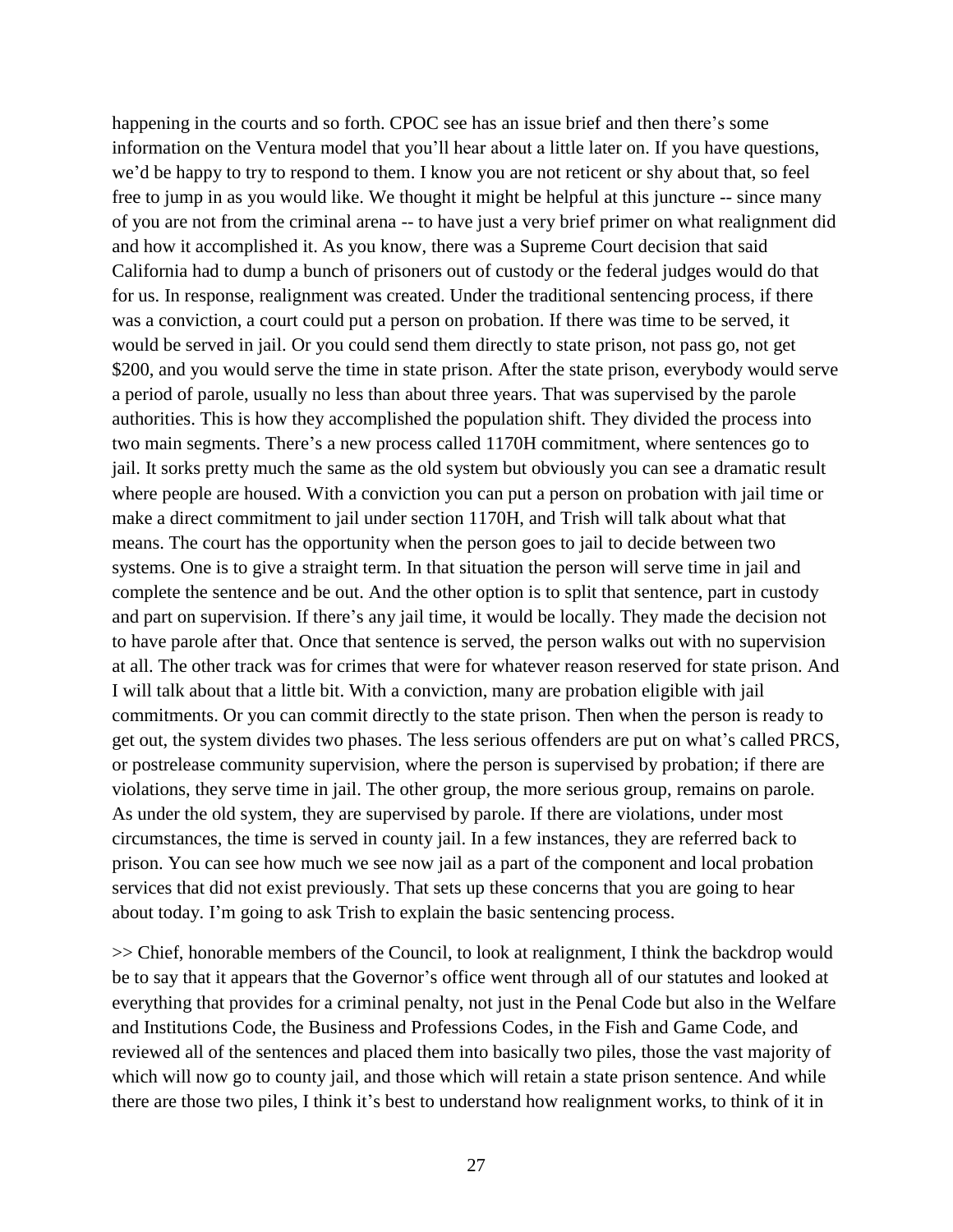three groups, as is on the PowerPoint there. The first group is the vast majority of crimes as I indicated, and those are the *wobblers*, crimes that have been realigned from state prison to county jail. They are comprised largely of crimes that we are familiar with in the Penal Code where the designated penalty was not stated, it was simply county jail or to state prison and we default into a 16-month, two-year, or three-year sentence. In addition, what's been added also as those crimes that will head to county jail instead of state prison are a great number of crimes, things like second degree burglary, auto theft, vast majority of drug crimes, and property offenses. Those are all going to now -- those persons will be housed in county jail. And their terms remain the same. They are retaining approximately 80 crimes, which still go to state prison. These are the more serious crimes that still go there. And the third group is an exclusion. Those persons who are now to go to county jail under realignment, but will, because of their background or the crime they committed instead be housed in state prison even though they would normally now be realigned to county jail. Those exclusions are for persons who have currently or previously been convicted of a serious or violent crime; those who are required to register as sex offenders; in addition, those who have been convicted of an enhancement under 18611 for aggravated theft in amount over \$100,000. So I think if you keep that purview in mind of where everything is going, it's helpful to an understanding of realignment. In making these changes, it's nice to know that there are some things that haven't changed, things judges can hold onto and say, I know those byzantine rules that apply to state prison and computing sentences. Some of those remain. Some have changed. But let's talk about what hasn't changed. Realignment does not change eligibility for probation. It's good to keep in mind that in fact realignment does not even come into effect until the trial judge has made a decision to deny probation. So in every instance, the court still may grant probation; after a judge decides that, that's when realignment comes into effect. Alternative sentencings are still available, deferred entry of judgment (DEJ), diversion, I should say. Another thing we can hold onto is the fact that computation of these crimes remains the same. Under 1170.1 and 1170, rules with regards to concurrent and consecutive sentencing, the addition of both conduct and status enhancement remain the same. We can have judges, something they can hold onto that's familiar to them in that area. There is no change in the custody terms. To give you an idea of the population that is housed in county jail now, the crimes they can be very lengthy. The longest one we have found is a violation of Welfare and Institution Code, section 13387, which is discharging certain pollutants, which can result in a in county jail of 10, 20, and 30 years. It's a broad array of those housed there. Things that have changed is the place where their housed, but in addition as Richard discussed, the fact there is no parole, no supervision after the sentence is served. Using realignment, there are certain sentencing choices that a judge makes to determine how they should serve their sentence. The sentencing choice first is one that we are familiar with, one that we normally use. It is computed in the traditional manner, except that the service is in county jail. It is subject to really release by the sheriff when there's overcrowding problems. A defendant incarcerated pursuant to 1170H crime will receive halftime credit. Again, there's no supervision when they are released. The newer model that is the subject of many rules,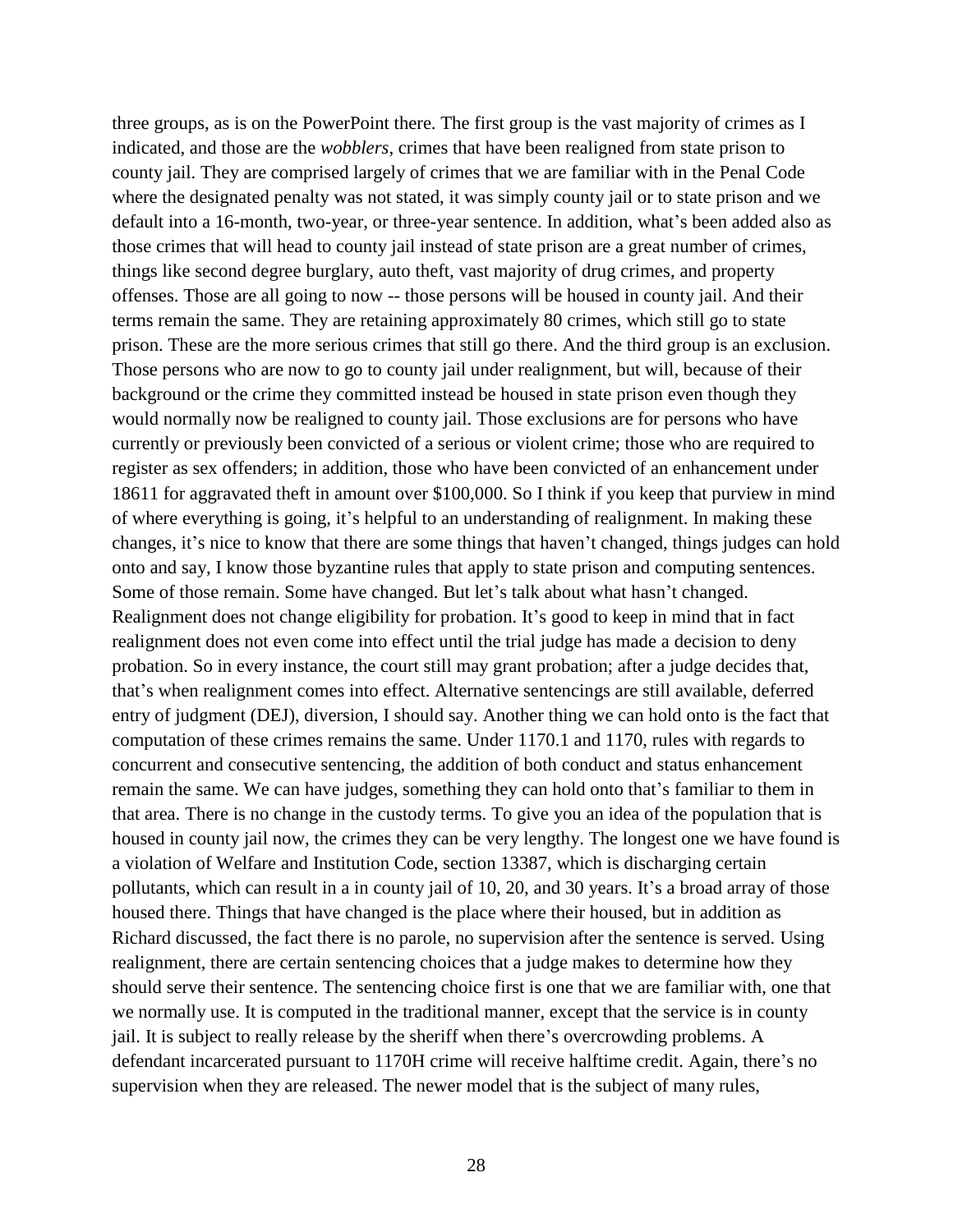discussions, legislative proposals, and has been something we are working with in the trial courts is what's called a split sentence or blended sentence. I think the best way to envision this is to think of a sentenced prisoner, someone going to county jail, serves part of the time traditionally in custody and the other half of that time on what's called mandatory supervision. It looks like probation, talks like probation, and feels like probation, but it is mandatory. It's mandatory. I'm going to talk about that. Again, the term is computed in the traditional manner. We hang on to that. The custody period, the first period where the person is incarcerated, the defendant receives halftime credit. The concluding portion of that term—so a person would be sentenced and you compute the aggregate term and indicate, I would like one year of that to be served in county jail, the remaining term to be served on mandatory supervision. That is discretionary choice by the court to determine whether or not mandatory supervision is appropriate. It is up to the discretion of the court to make that choice, to determine the length of that period that should be served on mandatory supervision and the terms that will be served. At this point, a defendant gets only actual credits when they are on a mandatory supervision period. If there is a violation, it is remanded – the defendant can be remanded to serve remaining time. It's called mandatory supervision. And here is where it differs from probation. When a defendant is placed on probation, we commonly asked and are required to ask, do you agree to accept the terms and conditions of probation? With mandatory supervision, we don't have to ask that. It is mandatory. They must do it. During that period of time, -- yes, sir?

>> I don't think that's accurate. I think on mandatory supervision, we ask them because they can refuse it and they just serve their time.

>> I'm sorry. That's not true. It's mandatory. And that's why it's called that. You must serve the time.

- >> Dave, you are wrong.
- >> [Laughter]
- >> Leave it to Richard to say that.
- >> Overruled.
- >> If they refuse mandatory supervision, they don't -- they get straight sentence?
- >> [Indiscernible -- multiple speakers] No.
- >> Well, in our court we have them sign an agreement.
- >> We have 58 different -- [Indiscernible -- low volume] each one does it their own way.

>> Your point has been made. I think the point has been made. Given our time frame, I'm going to ask Justice Bigelow to please continue.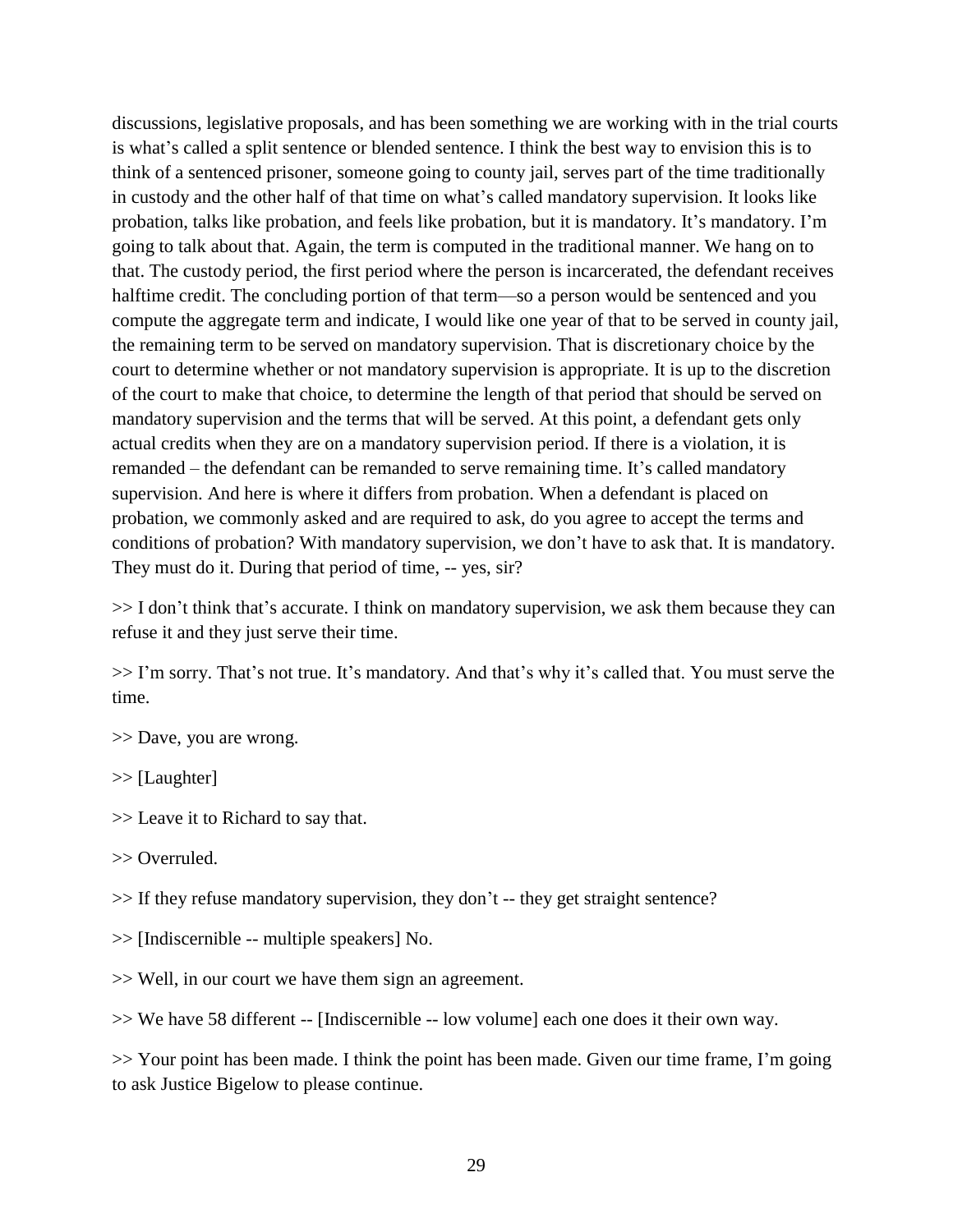>> There's no supervision when it's completed. Thank you so much for your time on this aspect.

>> [Laughter]

>> As indicated, we've also changed some of the processes for dealing with people when they come out of prison. The first is PRCS that I mentioned earlier, supervised by probation. If the violation occurs, probation is supposed to intervene at some informal levels by intermediate sanctions including flash incarceration where the probation officer can order up to 10 days in custody. They serve that in jail. If that doesn't work, they can bring a petition to the court and we can impose up to six months for each violation but they do get halftime credit. We cannot send any of these people back to prison unless they commit a new crime that warrants state prison. The more serious offenders are back on parole, it works very much the same except this is supervised by the parole authorities but the court shares the responsibility in adjudicating the violations. We have shared responsibilities. Parole has this duty to impose intermediate sanctions including flash incarceration. Again if that doesn't work, the court can impose custody of up to six months. In most situations, we cannot send a person back to prison. There is a very limited group we can, for murder or for some aggravated sex crimes we can do that. Otherwise, they stay with us. There's a huge shift to the population, not only physically but in supervision to the counties. We would like to turn to the panels to talk about the effect of this from a state perspective in terms of the agencies that are going to speak to you but they will address local concerns. I would like the first panel to come up please. I would like to introduce to you the group that will talk about what's happening locally, about the local perspectives. After that we will have the Judicial Council advisory committees talk about what's going on there. We have some wonderful programs that we want to brief you on in terms of what courts are doing and then we will wrap up. So our first group is Linda Penner, chair of the Board of State and Community Corrections; Elizabeth Howard Espinoza, the legislative advocate for CSAC; Nick Warner, policy director for the State Sheriffs Association; and Karen Pank, executive director of CPOC. So we'll start with Linda.

>> May I remain seated, your honor? Thank you. Judge Couzens asked me to be superficial in my remarks.

# >> [Laughter]

>> And because that is personally a gift of mine, I shall proceed in that fashion. I actually am a wobbler. I am a state employee at this juncture. I came to the state dragging my heels down Highway 99 after I retired from my job as the chief probation officer in Fresno County. When I retired, the Governor who was heavily invested in realignment and has stayed invested in realignment asked me to come to work to represent certainly the state's efforts on realignment but then to keep the locals in the mind of the state while I was in Sacramento. Since that time, I wasn't interested in moving to Sacramento but because the Governor is a better negotiations an I, I took the job. I'm currently residing in Sacramento a fair amount of the time. I did that because I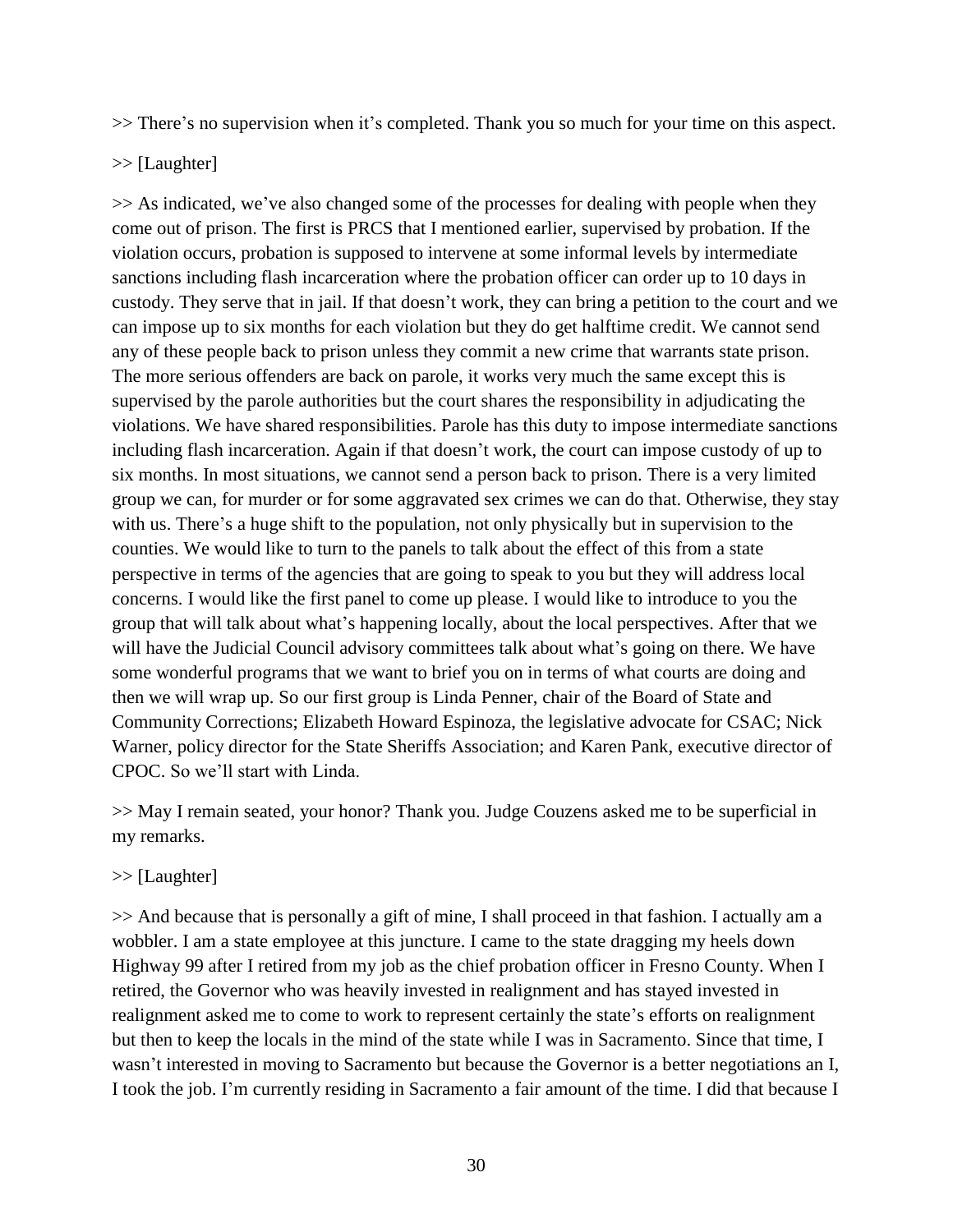was the president of Chief Probation Officers at the time realignment was going into play. And I felt strongly about certainly the dilemma we were faced with in terms of the three-judge panel and the reduction of the population in the prison system. When I was a probation officer, felt that agenda needed to be moved and had to be done strategically and with a great deal of input from the stakeholders. My rationale from coming to the state is because I think that was still important to maintain. I say all that's not because I want to talk about myself a lot, but because I think it's important for the courts to understand that the genesis of realignment was one that certainly was a state shift and a state law and policy changes at the state level, but it involved these stakeholders all through the process. It did it prerealignment and it has continued to do that postrealignment. I tell you that because the people you see sitting at this dais right now our people that continue to meet monthly, sometimes bimonthly, to talk about the issues that we face. Reckoning with the fact that realignment is not a perfect law -- no one may speak at this point - that it has matters that need to be addressed, that it has policies that need to be tweaked and enhanced. But we're trying to do that in a very strategic manner—that is, not to begin to take apart a law before we see that the rollout has various impacts. So this year in the budget, we've tackled three specific items. I want to raise those. One is the long-term sentences. I heard some reference to that in the previous presentation. Certainly we all know county jails -- it is the state of California has an infrastructure that is very old in terms of their county jails. And it is not -- it was not built for long-term sentences. This budget in January, the Governor proposed an additional \$500 million in what we call 1022 money, money that is jail space that has programming associated with it. So now the state will have invested should this go forward \$1 billion in program space in county jails. I can tell you the sheriffs in the state of California— Nick Warner will address this—are incredibly interested in this piece of policy. Beyond that, you will see an additional caveat wherein there is the presumption of the split that is recommended. And we have watched the rollout of realignment and feel strongly that the split sentence is imperative. Certainly because I'm from the probation discipline, I feel strongly about the fact that there should be a period of supervision. There should be a period where we have an ability to enhance treatment and whatever efforts need to be made by individuals in the community. Beyond that I think there are some public safety issues that are addressed by the split sentence. The work I've done since I've been in Sacramento has a lot to do with work outside of Sacramento. One-on-one, the Governor and myself and often Diane Cummins, have visited county after county. Those are conversations that occur in a closed room where there can be frank conversation and discussion about the needs of the realignment-impacted departments and programs. And we're learning bit by bit what needs to be done. I'm certainly aware of the need to change. But I'm pleased with the fact that we haven't jumped the gun and began to take it apart piece by piece. With that, I think I should lend -- I've only got five or six minutes to be superficial. I didn't get to say much.

### >> [Laughter]

 $>>$  I'm going to give up some of my time and move on.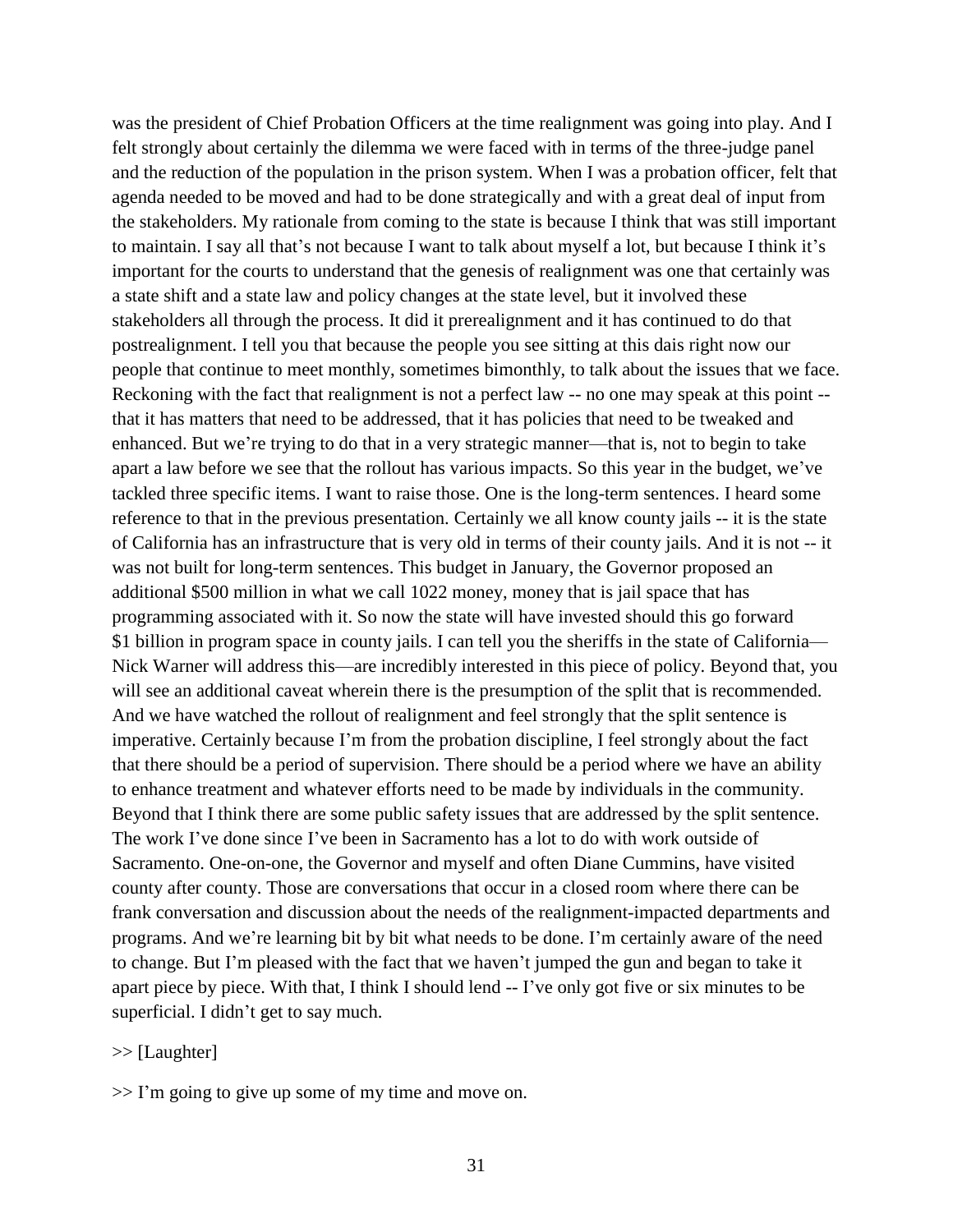#### >> Let's get the CSAC perspective.

>> I will attempt to be very profound with you today. Thank you for having me, Chief Justice and honorable members of the council and Judge Jahr. We're happy to be here. CSAC, the Judicial Council, and the AOC have a long history of partnership. I think that is a theme you will hear throughout our discussion today, that collaboration and partnership are what it's going to take to make realignment work not only from a statewide policy perspective but at the local level as well. Very briefly, CSAC is the Association of Counties. We represent the 58 County Boards of Supervisors. You likely have relationships with your Board of Supervisors at the local level. And obvious as it may sound, our primary objective with realignment is to make sure counties have the tools and the resources that they need to be successful with the implementation of AB 109 over the long term. We are moving from the triage phase and going towards what do we need for the long term? Where we have managed successfully, counties are resilient, government in general is resilient, and we have managed thus far with what represented a significant wave of responsibility coming into county jurisdiction. And now we are able to look up and say, we've made it this far but what do we need over the long term? As Linda said, we are constantly evaluating what we have now and what we might need in the future to make sure we're successful. I wanted to talk to you about three specific things that we are working on. One of them often gets a lot of attention and has to do with the allocation of funds. I will spend a few minutes on this—we could talk about this all day but I want you to understand what CSAC's role is when it comes to financing of realignment. There are several aspects to it. Department of Finance when they were putting together their estimates about workload and what they thought they could afford to give counties to carry out these very significant reforms at the local level established the big pop, so they defined what comes to counties on an annual basis. CSAC, our association, has a specific role in -- I know you all wish you had this responsibility -- deciding how to divide that money up among 58 counties. Very hard work. We have a group of nine county administrative officers that are charged with doing that work. They are currently working on a new formula that will go into effect in the coming fiscal year. Trying to make sure that counties who started realignment from very different places, there was -- you understand this from the trial court level, there is some counties and courts are differently resourced or historically have been differently resourced. I know you've grappled with this yourselves as a branch, but how do you make sure that you can get money out to the 58 counties to ensure they can be successful over the long term? We are currently working on that. That will continue to be a focus. Once the money gets out to the counties, one of the premises of realignment is we are taking on a responsibility and we are being given resources to do that. Once it gets to the county level, there is a multi-agency process, chaired by the probation chief that dates back to SB 678 that the courts understand, are involved in, and are supportive of. Those decisions are made locally and we think that's how it should work. We don't sit in judgment in terms of how counties make these decisions. We trust the responsible officials who understand the needs and gaps and service capacity to make those decisions locally. I wanted to spend a few minutes talking about that. Then the two other pieces are really much bigger picture and perhaps even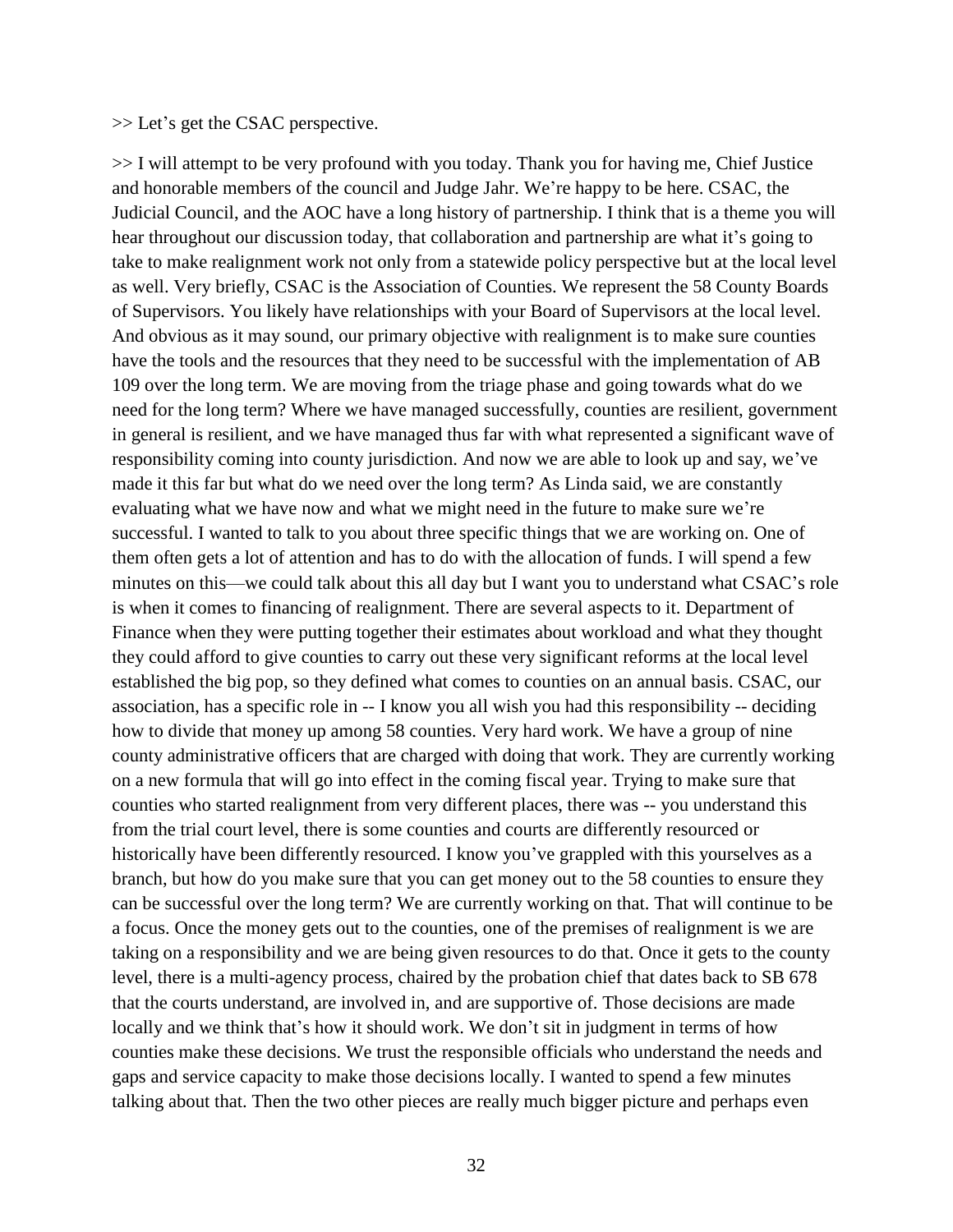harder than doing the allocation, providing the leadership and training to support county capacity over the long term. We're very grateful that the administration and Legislature saw fit to provide some additional resources outside of the programmatic money to fund training. I think they recognize realignment represents a very significant -- the biggest criminal justice reform in our generation. But it's true. So they understood that you have to provide training to not only see the change but support the change, leadership change, the system changes over the long-term. So we've worked collaboratively—our three associations on this side of the table—to put together statewide conferences, one and two-day trainings that many of your colleagues at the local level from the bench have participated in– as people in the audience, but also speakers. There's a lot we can learn from each other and we wanted to acknowledge and thank you for the leadership from the local benches in helping to talk about what are the best practices, what's working, what's not working, where do we need to change our tack? So I wanted to appreciate that. But we're working on a continuous basis to deliver good training and education to support this over the long term. And then finally the CSAC role is a little bit different than the subject-matter roles, which are extraordinarily important but we are trying to look at realignment from the big picture and seeing what door are these populations coming in? Are there better ways to leverage not only realignment resources but other resources? If we are touching a family on the child welfare side or on the foster care side or on some other side, is there a way for us to make sure we're wrapping the family up in other resources that might be available to us? An example of where we spend a lot of time is making sure that counties understand not only the opportunities but what they need to do to benefit from the opportunities under the Affordable Care Act. Lots and lots of people who previously did not have health coverage are eligible as of January 1. We have to put systems in place at the local level to make sure we can benefit from that because we see that as a building block, a way to provide stability to families that may have -- be involved in the criminal justice system. Part of the way you can help that community reintegration and success over the long-term. So those are the things I wanted to hit on. I know my colleagues have lots of other good things to say.

>> Nick Warner, your association folks house all these folks. What's your take on this?

>> I want to say thank you to the Chief and your colleagues for having me here. I speak professionally to esteemed bodies of the Legislature and beyond. I'd be lying if I said I wasn't a little bit nervous and intimidated but also really, really honored to be here. It's a high point in my career. I appreciate the invitation. How did we get here from a sheriff's perspective? How did we get everybody from a state perspective? Realignment is rooted in overcrowding. It's rooted in decades of underattention to facilities and to proper space in a growing and vibrant state. Rooted in budgetary meltdown, epic proportions at the state level. Also in public policy, which is that locals could probably do a better job in the state and a lot of these cases. So that's the root of how we got here. It's put tremendous strain on the jail system. Tremendous strain. It shouldn't be underattended to by this body although at times, I think that it is unquestionably underattended to in the Legislature. It's put tremendous strain on the county jail system. I'll give you some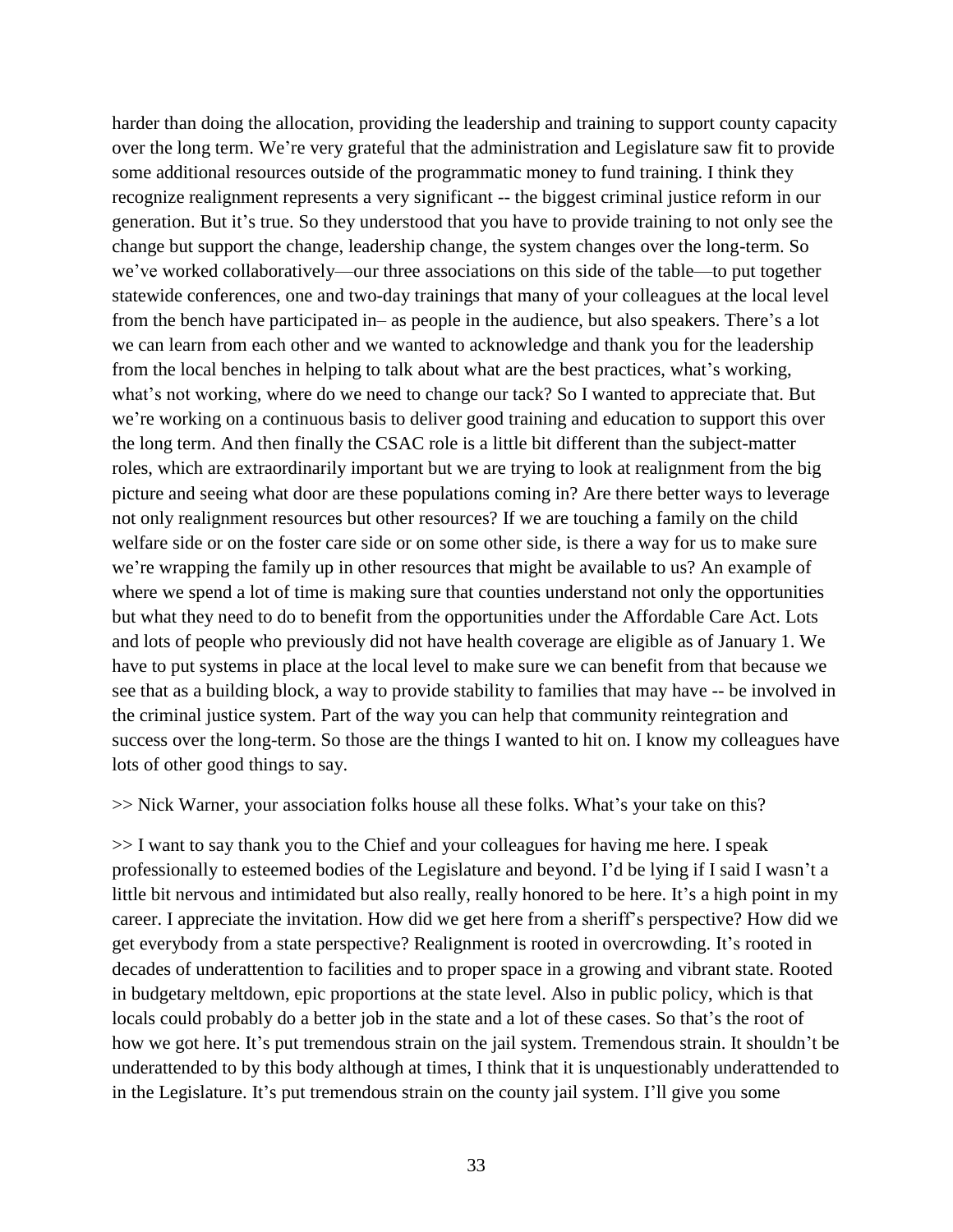quantifiables to go with that. To Chief Penner's point, the administration continues to take extraordinary care in the way they are working with locals, not just visits but the manner and style of listening, frequency of meetings, the action, legislation that comes from this Governor, this is a really intricate, important sea change. I'm telling you as if you don't know, but it is acute in County Sheriff land, it's acute in County land. The administration is taking it seriously. That's one of the things that's key in the executive branch is to have a good partner who understands not just at the elected level but at the staff level but this is a big deal for everybody. This has got to go well. And we are not done. We get asked questions in the media and the Legislature: Did realignment work? I would suggest to you that that's not a savvy question. That's an ill-informed question. Somewhere in between here and there, people that say it's been a dismal failure are patently wrong. People that say it's been a smashing success our in my humble opinion wrong. It's somewhere in between here and there. We're dedicated as evidenced by being here a lot of the work that goes in from the executive and judicial branch, dedicated to making it work better. This may be the wrong place to be sarcastic but particularly in a particularly difficult moment, one of the sheriffs pulled me aside and said, Nick, what are we going to do, screw it up worse than the state?

#### >> [Laughter]

>> We think we can do this, but we have to be properly resourced in order to do this. So jail facilities were and still are by and large ill-equipped to deal with a number and types of inmates that we are receiving. Let me give you some facts. This is from the VSEC's data. Realignment has increased jail population by 11,000 inmates, which puts us 11,500 over the rated capacity statewide. We are releasing -- from the first half of 2013 -- 13,000 inmates per month early. We are essentially making decisions on a daily basis which inmates to release early. Releasing the best of the worst. We also came into this with varying degrees of capacity, both literally and academically. We have some counties that were in advance of this curve and some that were not. We had some counties that were experiencing really dramatic population increases in difficult positions before realignment hit, before we agreed to the concept of realignment. Counties, when you talk about the county plight, there isn't one answer. There's a lot of different and varying degrees to which counties have the capacity to handle this. Thirty counties were under a court imposed population caps. Essentially one in, one out. That's a really difficult dynamic, as you might imagine in year, just past year two. To the note that Linda Petter made, and Elizabeth touched on, the SB 1022 funding, which is essentially jail funding, it's critically important but also not been processed correctly in the state capital. That's part of our charge, part of our ongoing education process. We don't want to simply warehouse people. We get the point. I played the sheriffs at a roundtable meeting. Six of you said the term *evidence-based programming*. All of you are talking about mental health. The vast majority have mentioned treatment, education, and rehabilitation, some form or fashion. I couldn't be any more proud of the sheriffs of the state of California but they don't all have the physical capacity to do the things we want to do. We have jail facilities up and down the state, some that are great. I'm not saying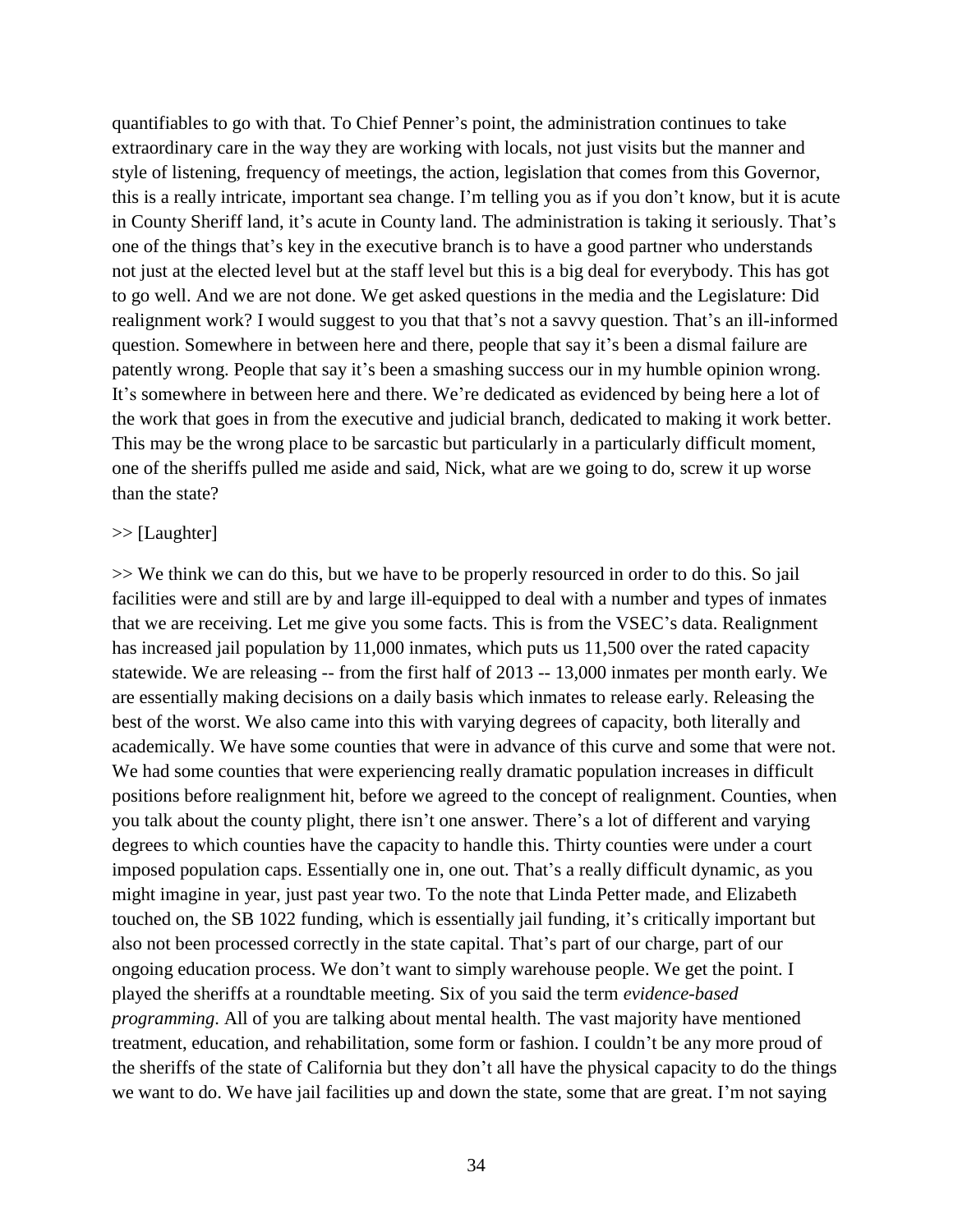I'd want to live there, but they're great. We have vocational educational space. We have yard space, We have programs and health days where we can treat people's symptoms. But we have jails in this state -- this is a human being issue, not -- this is not a sheriff issue. This is a human being issue where we have no ambient light, no treatment space, no classroom space, nowhere to treat people -- we are committed to doing the things that Legislature or Governor envision us doing but we are not there and in a lot of counties, not close yet. We are arguing for an additional \$500 million on top of \$500 million last year to improve conditions in these jails so we can do the things that we want to do. Some additional notes I think are interesting and problematic, we recently -- almost completed a survey. You know how many surveys you get from the AOC. The sheriffs get that many from state sheriffs associations. We have 40 counties that have reported and we have just under 2,000 inmates that have been sentenced so far under realignment, just under 2,000 inmates that have been sentenced to between 5 and 10 years in county jail. The average length of stay was approximately 66 days prior to realignment. We have about 2,000 that have been sentenced to between 5 and 10 years. My analogy is Nick, did you like your stay at the Ramada Inn? It was great. Would you like to stay there for five years? No. We are not equipped to handle these people for this long at this period of time. And that's what this money is so critically important for. We have just under 200 inmates that have been sentenced to more than 10 years in county jail. Sentenced to more than 10 years in county jail. The folks in this room understand how problematic that is, especially given our current state. I won't go too much further into that. Challenges and needs: mental health care, these create ADA (Americans with Disabilities Act) issues, so we're desperately trying to modernize our facilities to decrease liability and also to the human condition to do a better job with people that are behind bars who as we know are going to get out. We'd like to send them out in a better state than we got them. I think sheriffs are managing the crisis pretty well. Make no mistake, in a lot of counties, it is a crisis. Not unmanageable. I'd say the executive acumen of the men and women running sheriff's departments these days is really high. They're very committed. Are the having trouble? Yes. Does it come out in ways that they and we and the Governor wish it didn't? Yeah, but they're dedicated to this. We supported and continue to support the concept of realignment. But to be real with you and the Legislature, it's difficult. There are public safety implications now and ongoing. With that, I will turn it over to—

>> Karen, you're getting the brunt of the supervision responsibilities. How has your agency responded to that?

>> Thank you, Judge Couzens, Chief, and honorable members for also inviting me here today. The probation chiefs, who I represent, speak highly of many of you who they get to work with each day and they appreciate having the opportunity to share on a global perspective what they are experiencing with realignment and hopefully engage in a little bit of discussion related to that. I agreed to go last because you told me that that way no one could rebut what I had to say, correct? Isn't that how that works? Maybe not so much but we're going to try that. So we were asked to talk a little bit about why did CPOC as an organization support realignment? We did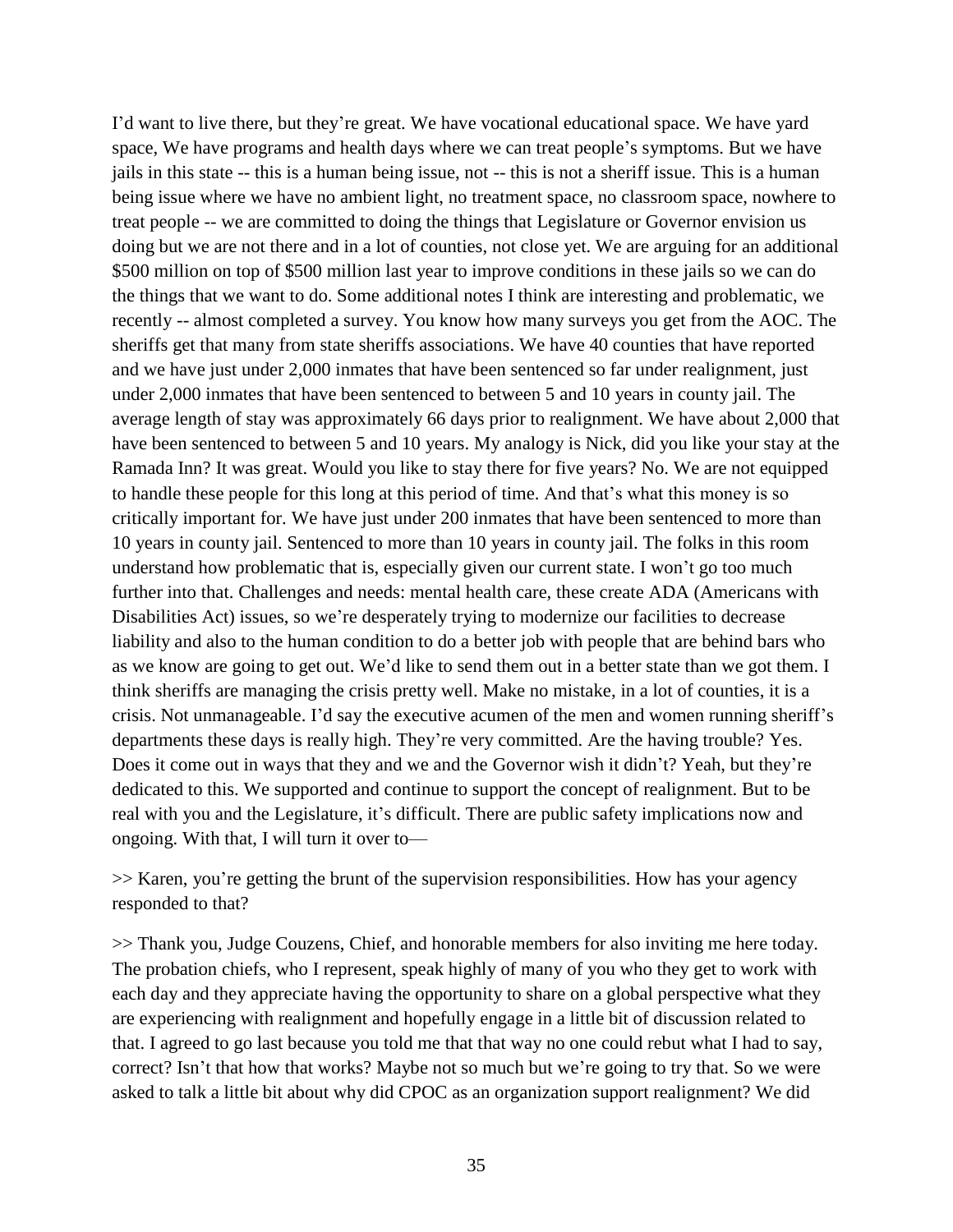end up coming out in support of realignment at the time. And looking at now several years into it, there are a lot of challenges and opportunities. That is in part why we considered it at the time. As it was already outlined, the alternative was untenable from a public safety perspective. So that made the choice a little bit easier perhaps. We also wanted to look at something that the Chief Justice mentioned in her opening comments, improving outcomes. It sounds academic on paper, but what that means is stopping the revolving door. With the revolving door comes through another victim. And we saw this in our everyday work, you see it in your everyday work and it was something very important—things we have been working on from a policy perspective for years leading up to realignment. So there were some potential opportunities to try to improve the system and, frankly, look at redistributing resources, scarce resources, to an area within the system that we thought had been grossly underfunded for many years. And so that's one of the reasons why we thought some of the things related to realignment, some of those changes, could potentially have better outcomes for California. And it started prior to realignment. I think it was already mentioned by an earlier speaker the support of SB 678. So, in a way, I feel like probation had a little bit of a head start with what became this tidal wave of realignment. And I would say just a little bit of a head start because those of you who are familiar with that, it was a small amount of money but we made a big impact with it. And it was an opportunity to start doing things differently on our probation caseloads with offenders that were coming to us anyway and trying to put evidence-based practices to work. In doing so, in 2010, before realignment, we were able to drop probation failures by 23 percent. Again, sounds very academic but those probation failures usually result in victims. And in an impact to our state at a very costly resource, going back to the scarce resources, they would be going back to state prison. And in many cases that's what's needed. And we certainly wouldn't want stop that but we know there's not enough room going back to the overcrowding. How do we efficiently protect our communities and change these outcomes and use what we do have with the folks who need to be in those incarcerated settings? All of those things were happening prior to realignment. I think when you really look in some of the wording of realignment in the statutes, you will see it's very similar to what we wrote related to 678, the types of the hopes, dreams of what we would like to accomplish, but we were also asked to talk about is it working? If it is or certain parts of it working? I think that's the difficulty, when you take it from the academic and go into the practical world, how is this rolling out? It's different in 58 different counties, in all the different courtrooms even. I think you can go down to that level. Not even just the differences in the counties but differences in how you are dealing with what you have available to you. We're seeing some successes. We're seeing improved outcomes with very dedicated caseloads that probation is working with in many cases. Most of the time it's working because of collaboration. And I think that was also mentioned earlier. It's so key and important to the process. But what does that mean? It manifests as the community corrections partnership, CCP, charged with trying to develop some of the policies that we would put into place locally to deal with realignment. And I would make a pitch and encourage many of you probably are involved in some level with that local planning process, whether formally or informally, but the court's role is so significant to that because if it's not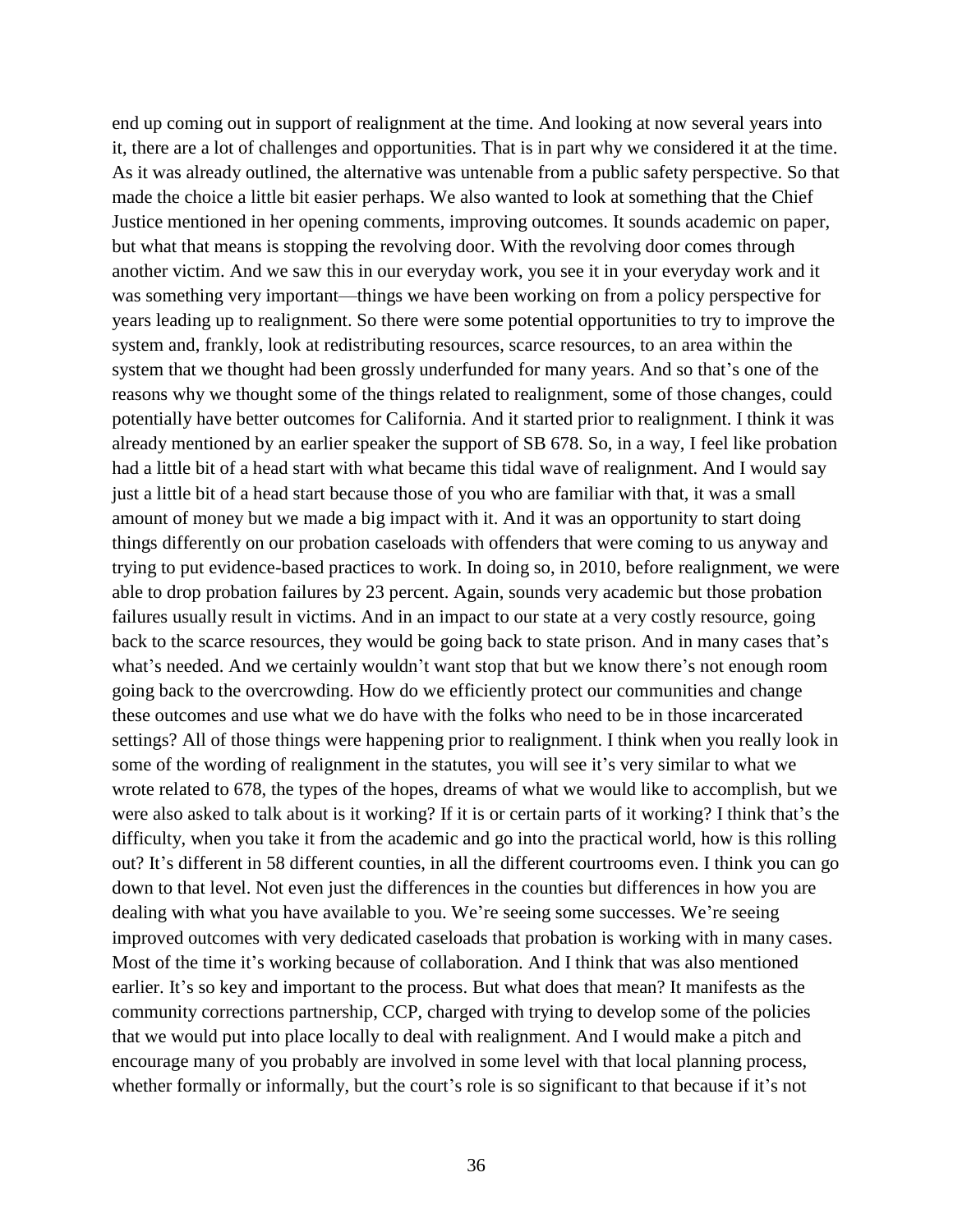somehow worked into how we are addressing realignment in each of our counties, that bifurcation creates just a different type of revolving door. What I mean by that is if you've listened to the previous speakers, you know we already have overcrowding at the local level as you are familiar with, in our bricks and mortar, but also overcrowded with human infrastructure. Our caseloads on the probation side are very high. And in many counties, higher than others. So you need to think through, how is realignment going to be impacting that? So if you look at some of the flowcharts that you had gone over, Judge Couzens, earlier, and you see the decisions you are able to make and that come before you in your courtroom. If those are limited to the way you may have done things before realignment, you make the sentence and say, this person was previously going to state prison for X amount of time, now they will serve their time in county jail, and think that that is it. I think you probably all at some point in time had some frustration with that because it doesn't end there. Many times they will not spend that whole amount of time in county jail. Realignment has given the sheriffs some tools that they need to use to manage that population. The collaboration that takes place hopefully in the counties within the CCP and other opportunities will also look at, how are we going to protect public safety if we are not going to necessarily have them for the whole amount of time in county jail? Those are things that I think would be very important to the court system to understand as you look at the people coming before you. We would see it working better I would say in counties where that collaboration exists. Collaboration with the courts is very important. So again, where are the problems? Where there isn't those kinds of communication, collaboration, it is difficult. Obviously the overcrowding issue, the caseloads, high caseloads are problematic. And it is true, you hear from the news and you probably see it every day in the courts that some of these folks coming through are maybe a little more hardened and have more significant needs than what we saw with felony probation. For the most part, there is a playbook that I think probation is familiar enough with that with the appropriate resources -- if we build out those tools, we'll be able to address some of those things.

>> I think we need to move into our next area. Are there any questions of this group? Yes?

>> This was for Mr. Warner and Ms. Penner. You talked about the \$1 billion and 1022 for program space. So is that reconfiguring current jails, building new ones, developing out-ofcustody supervision programs like electronic home detention? Other ways for people to serve their sentence? What exactly are examples of what *program space* is?

 $>> I'm$  glad you asked that. I'd like an opportunity to expand on that. What we know -- visiting the jails that are currently in play, many of the jails -- I was in LA two weeks ago -- have no room to do anything that resembles a place where you could have an educational program or have a treatment program or even a group program. We were in the special needs portion of the jail. It was 240 individuals on triple stacked bunks that -- I didn't see much room to do much there that would enhance programming. So all of the things that you mentioned could be part of a 1022 sort of award. What we saw is programs that were in custody, that would then bridge to out of custody where you might partner with your probation department and move somebody that's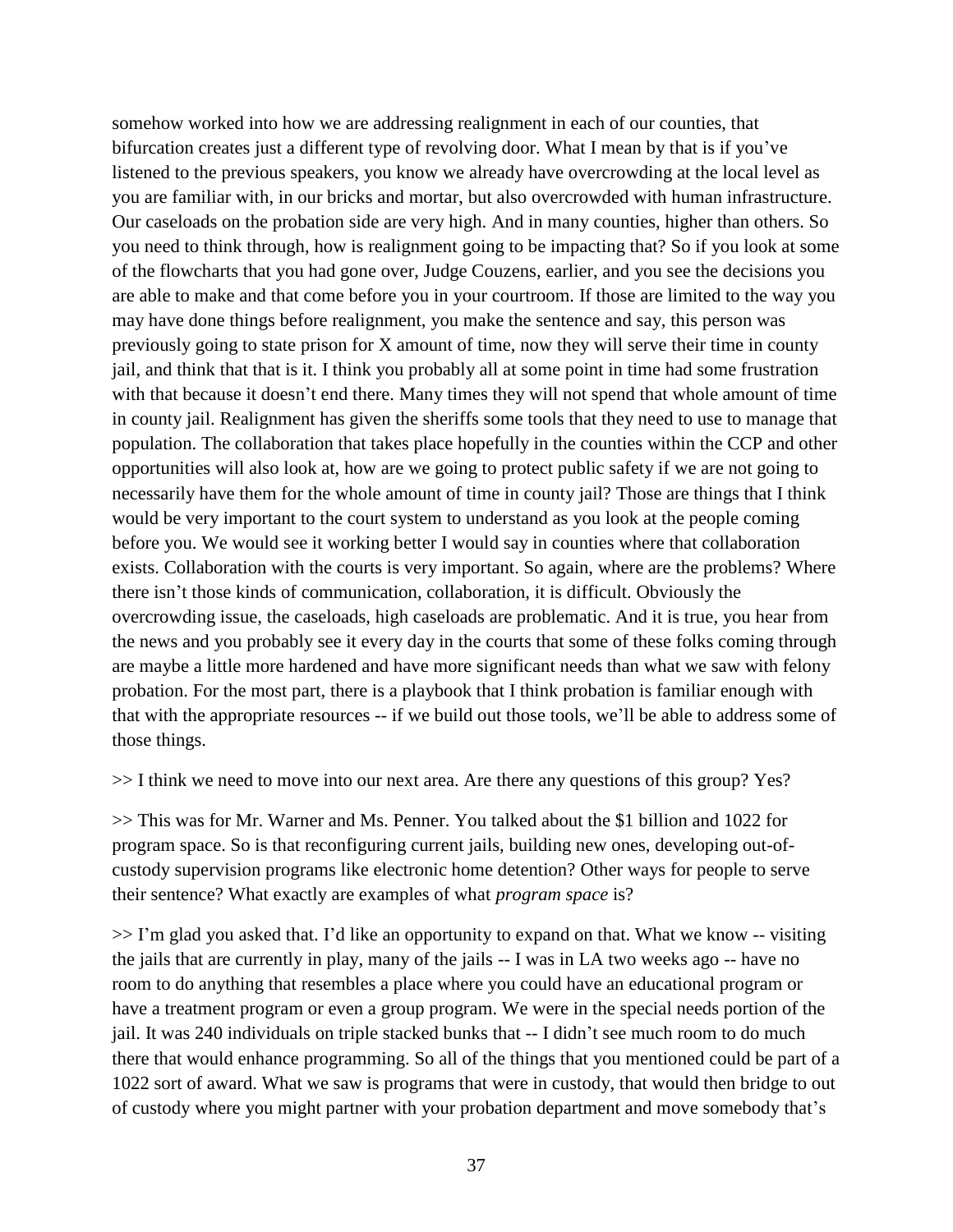in a treatment or educational program systematically through the system and out the door for a soft landing, lack of a better way to say it. There were 36 counties that applied. So you saw a little bit of everything when you did that. There has been a discussion talking about are you just building new beds or building infrastructure or replacement beds? We saw a little bit of everything. Some of that is just smart money, the way I see it. For instance, harkening from Fresno, they didn't have a footprint for another facility in Fresno to build a jail. So they are gutting one and reinventing the space within. Other counties had a master plan that will allow them to go out and have a footprint for a jail where they are not going to have NIMBY issues and the kinds of problems you have putting up a jail. They will be able to build a facility to program specifically. We've seen a lot of great program facilities. Stanislaus County has one to beat the band. There are a number of those that are ongoing.

>> Thank you. I'm finding this very informative. I appreciate the time. I know we all do, not only the time with us today but the time you spent getting ready and I appreciate that a great deal. Judge O'Malley anticipated most of my questions, which is not surprising because Judge O'Malley is usually ahead of me on these things.

## >> [Laughter]

>> But on the money -- as it's being spent, obviously if it's allocated, it will be spent on facilities in part. I assume the money also will be spent on personnel and expansion of mental health programs and all those matters?

 $>> I'm$  so talkative. Let me say this: the CCP of course County by County allocates the money. There has been a fair amount of criticism. I heard this even coming into this presentation today that the sheriffs are taking the lion's share of the money. And I would probably counter that by saying there were great needs. The state had been through a dramatic economic downturn, a number of jail beds had been shut down and so to begin the purpose of realignment, there were some things that had to be rebuilt and brought back up to such a place that we then could begin to rollout the meaningful programs that should be associated with this. It has been done to slow. Realignment has been painfully slow. When you take a state process and overlay it on county land, just moving out RFPs and being able to rollout the contracts associated with these kinds of endeavors, takes a great deal of time. We're seeing now -- not hearing about sheriffs getting all the money but programs rolling and sheriffs rolling programs out in partnership with the other stakeholders. So we were a bit broken when this occurred. The state certainly had an enormous problem. The county took on the workload. And the rollout has not been painless.

# >> Thank you.

>> Regarding the SB 1022 money, is there a county match obligation here?

>> You are rolling.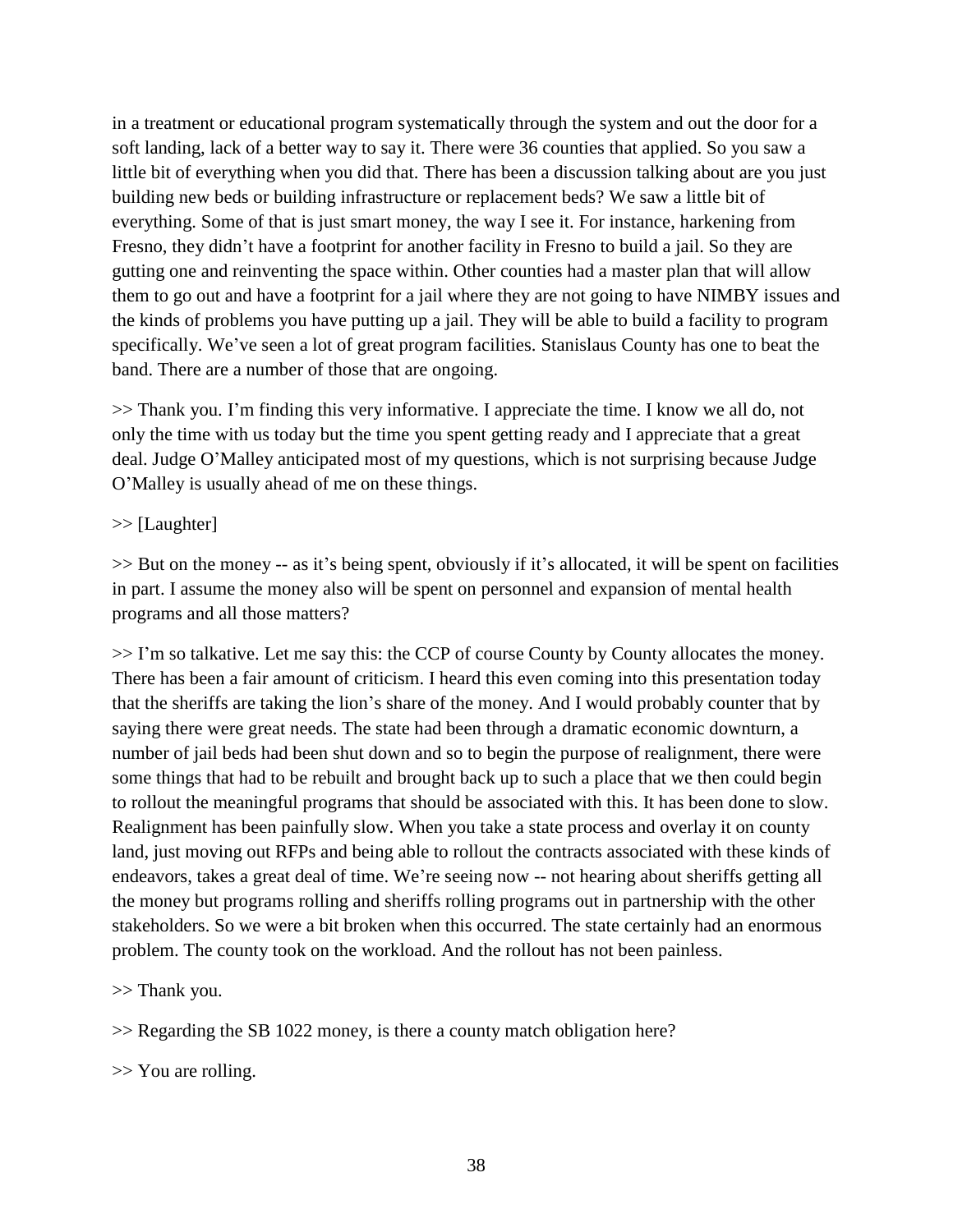>> I want -- you can set me up. It's not right.

>> Good to see you, again.

 $\gg$  It's minimal. And we haven't had -- some of it is a soft match I believe.

>> Just a quick history, I promise, Judge Couzens, it was 25 percent in AB 900, which was the little brother little sister to SB 1022, and it was such a big barrier to entry for counties that could not come up with the match to make it. So the state dropped it to 10 percent and also allowed a soft match, which accounts for land primarily and some staff time -- but the 10 percent match has been much more attainable for the counties. I think that's a good balance.

>> The elephant in the room is these are public works bonds. So it's not fast money. Let me say that. It has a process with it that makes the appellate courts look simple. How's that?

>> I'm glad you said simple and not fast.

>> [Laughter]

>> I didn't say slow. [Laughter]

>> Thank you very much, panel members. We will have the next group come up.

>> [Applause]

>> The council has some very active committees that advise you on a variety of issues that touch on realignment. We thought it would be useful for the chairs of these groups to talk to you about what's happening in their respective groups—some of the legislation they're reviewing and projects they're working on to facilitate realignment. We have Trish Bigelow, the chair of the Criminal Law Advisory Committee; Morris Jacobson, your liaison to the Criminal Justice Services Office with Shelley Curran; Rick Blavianos, the chair of the Collaborative Justice Courts Advisory Committee; and finally, Brian Walsh, chair of the presiding judges. We will start with Trish.

>> Hello again. The charge of the Criminal Law Advisory Committee pursuant to the Rules of Court is to make recommendations to the council for the administration of justice in criminal proceedings. Our membership must include one of each of the following: appellate court justice, trial court judicial officer, prosecutor, defense attorney, judicial administrator, and a probation officer. We enjoy a broad diversity of those members with a great depth of experience in what they do. They work hard and we always maintain a spirit of collegiality and collaboration. With the advent of realignment, I'm honored to be at the helm of such a dedicated group, whose members regularly and often weekly meet to take their time and busy schedules to service this council and develop recommendations for assisting our trial courts and during the sea change in sentencing. From the outset, the committee has worked to make recommendations to change forms, rules, and to make legislative proposals, all of them singularly focused: to facilitate trial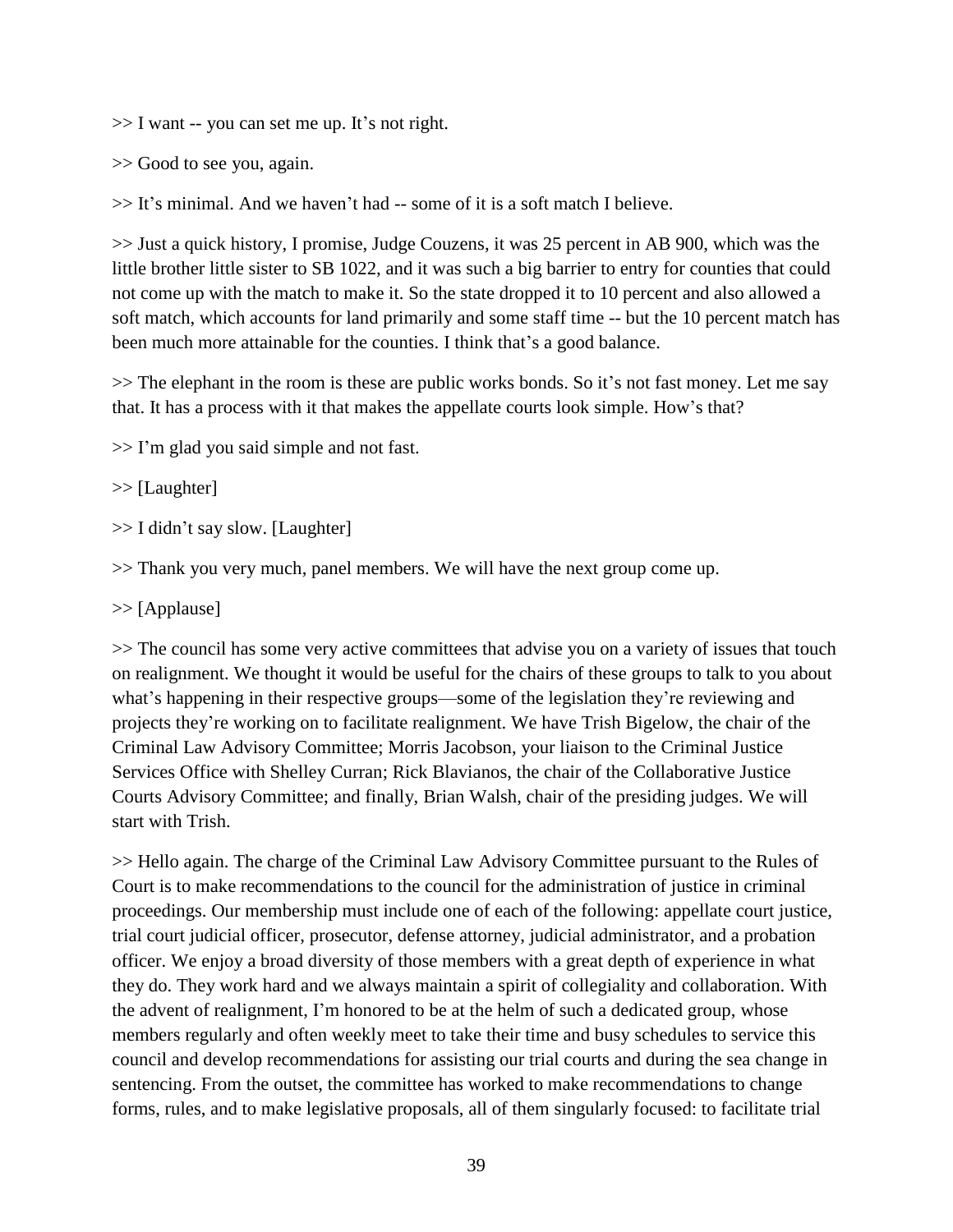court implementation with ease in this new area of realignment. I'd like to give you a few examples in each of those areas: forms, rules, and legislative proposals. In the forms arena, to facilitate the new probation revocation proceedings particularly now that we are interacting with the California Department of Corrections and Rehabilitation, the committee developed forms for the courts to use to initiate the revocation process, to request warrants, to revoke and to recall those warrants. In the arena of rules, to ensure that the courts received the appropriate information from supervising agencies to adjudicate these revocations, the committee developed a new rule which determines what is necessary for a trial court judge to make an appropriate determination. What's going to be sufficient? What we need to consider. In the legislative proposal area, one of the things we are most proud of is that we have worked to promote the uniformity and minimize the impacts of dealing with these new forms of supervision, both mandatory supervision, postrelease community supervision, and parole. And in doing so, we've applied the long-standing and familiar procedures to trial court judges that are applicable to probation revocation. Applying new rules is not what we need to do. We are using old rules and new principles. Shortly after our proposal was approved for Judicial Council sponsorship, the Governor's office took up the heart of the bill, swiftly passed it by means of a budget trailer bill. In the legislative arena, the committee regularly reviews pending law legislation to identify court impacts, raise concerns and offer suggestions for improvement as to proposed bills. And we recommend to the Judicial Council the positions that we believe are appropriate. In sum, there really has not been a shortage of work in this unprecedented and unending procedural uncertainties brought about by realignment. Our work continues. Right now in response to concerns voiced about prolonged delays and over detention of parolees, the committee has developed a legislative proposal to prescribe five-day time limits before the supervising agency needs to bring that before the court and to also eliminate any uncertainty about the fact that the trial judge is the one who has the final say on where their housing will be. We will be allowed to put them out of custody if they think or keep them there. We have this proposal and six others that are currently being sent out for public comment. We also continue to monitor and provide feedback on myriad of bills pending before the Legislature, one of which we are working with right now is the Legislature -- some of them are seeking to make it mandatory, that judges impose that mandatory supervision. So we would have to, not at our discretion. We are working on that one. With the assistance of Judicial Council, we really keep our fingers on the pulse of what's going on in the criminal law community. And we will continue to do that. I want to say that I have invaluably been helped by Shelley Curran, Arturo Castro, and Sharon Riley. They're exceptional, tireless. And though not specifically under the auspices of the Criminal Law Committee, I do want to add that Judge Couzens and I have been involved as the Chief mentioned in numerous judicial efforts to bring realignment and teach multiple justice partners on this new area of the law. Realignment law is taught at the Judicial College annually. It's taught at the Criminal Law Institute, taught at California Judges Association meetings, Appellate Courts Institutes, Rutter Institutes, MCLE courses, State Bar meetings, and presentations in the individual state's counties. And in teaching, we are not just teaching judges, we are teaching also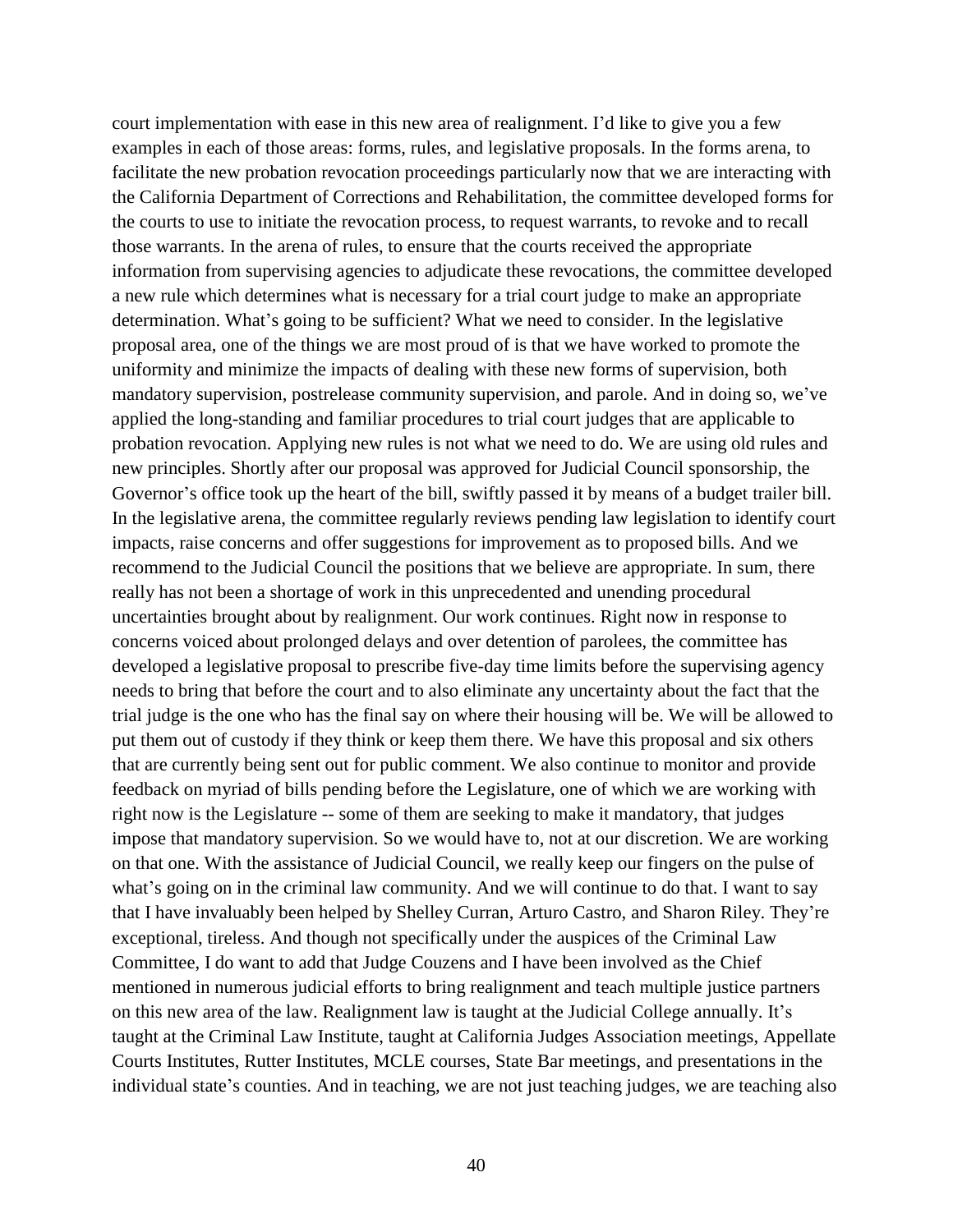prosecutors, defense attorneys, clerks, people and members of the Board of Supervisors, county executives, police officers, and sheriffs. We've written, Judge Couzens and I, a treaty entitled *Felony Sentencing After Realignment*. It's now 130 pages and covers every aspect of this law statutorily and every case set down by the Courts of Appeal for however long they last. And lest I leave you with the misimpression that Judge Couzens and I share equally in this work, I would be remiss if I don't say that he carries the major burden of that. He has really been a champion in this area, spent any number of hours on it. He believes in it. And his efforts have been tireless. He is a star in our judiciary, a champion of justice, and I am just lucky to have been able to work with him the last 15 years.

#### >> Morris Jacobson? How is our Office of Criminal Justice Services doing?

>> So Justice Bigelow has anticipated some of my comments in terms of Criminal Law Advisory Committee. So I'm speaking on behalf of Jim Fox and myself. Both -- so if I say anything that - where I misspeak, it's Jim Fox. Jim Fox and I both came to be liaisons of the Office of Criminal Justice Services at the AOC by way of coming through the Criminal Law Advisory Committee. Jim was there -- he's the longest standing member in history, 16 years. I was there for about five years. Then we came to the Judicial Council at the same time and this was our liaison assignment for the AOC. Before the SEC report, what I would describe as wise minds in the AOC moved in the direction of consolidating various criminal-related tasks and assignments into a single office. They put Shelley Curran in charge, as Justice Bigelow mentioned. She's absolutely outstanding. We had a staff attorney to the criminal law advisory committee, Arturo Castro, who was assigned to this unit. He's well beyond extremely good. And so this is what was going on. Probably the same time the SEC report -- the audit was conducted. So this office and the AOC now comprises several distinct units that work very well together. One is the legal unit; the most visible aspect of that is the Criminal Law Advisory Committee. As Justice Bigelow mentioned, this group among other things not only does it engage in rulemaking and forms, but reviews legislation. This is a really critical aspect of what's going on in terms of judicial branch participation and realignment. To borrow from Karen Pank, she used the phrase, "the tidal wave of realignment." One of the things that we've seen in the last three years along with this has been that many people in the Legislature, not necessarily criminal law lifers if you will have, thought to offer legislation. We've seen a number of pieces of legislation that might dramatically interfere with our ability to conduct business, in the absence of funding. So for example there have been two different efforts at requiring bail hearings or OR hearings for any person in a revocation situation. In Alameda County alone that would have added about 10,000 potential evidentiary hearings to our workload without any money accompanying the statute to pay for the time we would have spent with that. Alternatively, in my own personal experience, I was the person who set up the parole revocation court in Alameda County and immediately began encountering certain types of problems. Right there is the Office of Criminal Justice Services, which is available to provide help, to provide advice, and also to help forming legislative fixes for some of the problems we're seeing every day in the trial courts. So the legal unit as I said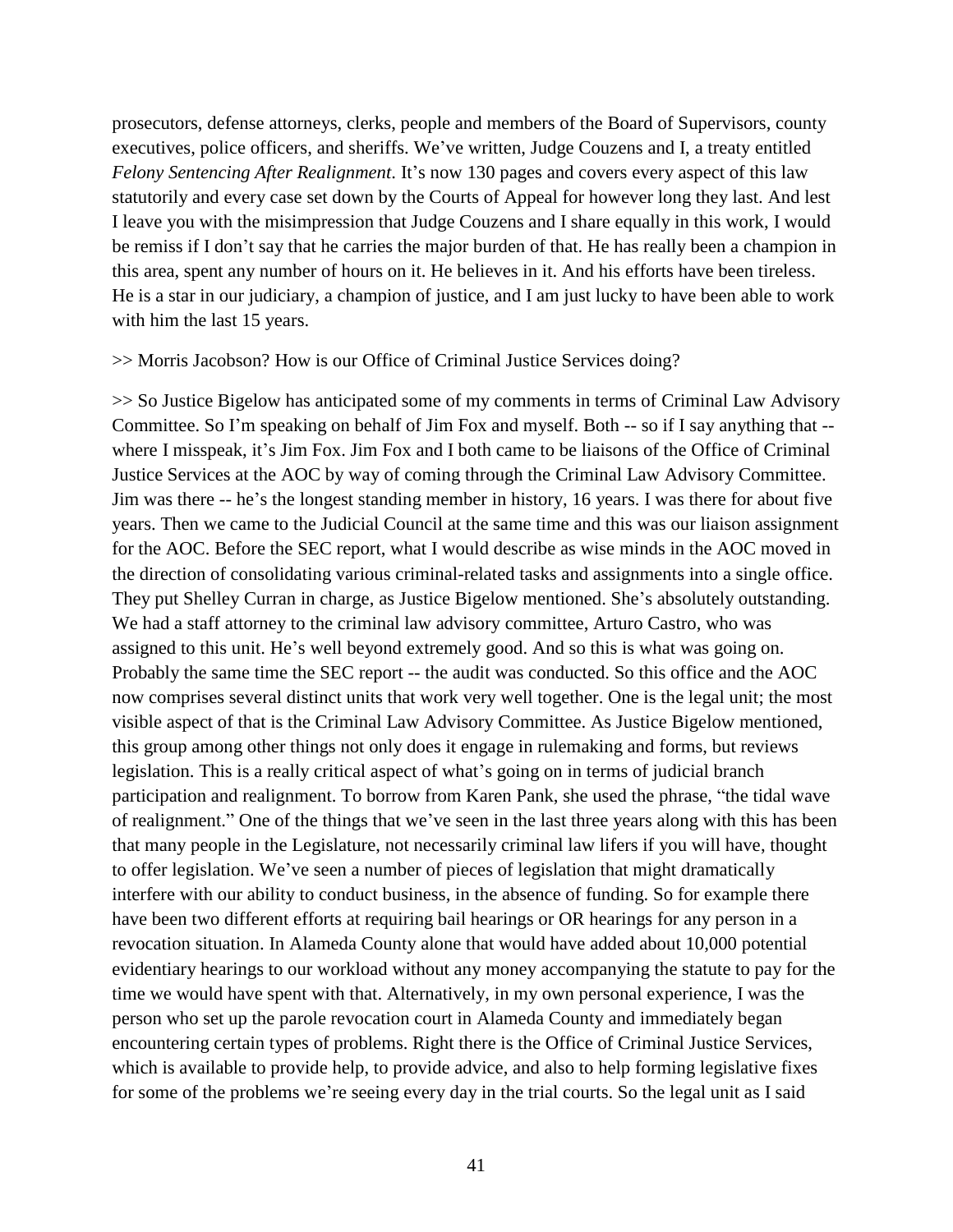covers forms, covers Rules of Court, and covers this review of legislation that is absolutely imperative. A second unit is the research unit. This unit is focused on gathering data. And there's a lot of things that are expressed about realignment if you listen -- if you have conversations with people. Some people are very enthusiastic about it and think it's the answer and be-all and endall. Other people think doom is upon us. And what this research unit does is it's gathering statistics in a neutral way to give us an idea about whether we are reducing recidivism on the one hand, which is one of the key goals, but also whether we are continuing to protect public safety. And so this is a work in process -- work in progress. The research unit has come up with data points. We've gotten almost every court in the state to begin complying with this. And then we're going to be able to get a look over a couple years to see whether, as has been widely reported, low-level theft offenses have gone through the ceiling without -- where thieves are able to act with impunity. Or whether in fact we are successful in these efforts to provide programmatic answers and reduce recidivism and returning people to lives that don't threaten our public safety. So that unit, which is headed by Francine Byrne, at this point looks to me like a very effective unit with very good statistics. There's also a unit that is in charge of programming. Michael Roosevelt in charge of that unit. Providing seminars and educational programs in terms of realignment from the point of view of the courts. So we have a very, very good unit there. I'll just make this pitch. Curt Childs asked me not to but I'm going to make the pitch anyway. It needs more resources.

#### >> [Laughter]

>> Judge Jahr, I'm on record on that one.

### >> Thanks, Morris. Collaborative Justice Courts?

>> I thank the Chief and members of the council for the honor of being able to speak to you today and also being chair of the Collaborative Courts Advisory Committee. It's a particularly exciting time to be in that spot because the role is pretty exciting. The committee focuses the charge on effective, efficient practices in assisting local courts. I don't know if everybody knows -- but we have more than 350 Collaborative Justice Courts statewide and we have Collaborative Justice Courts in all but two of our counties and more than 200 that deal with criminal issues. Criminal cases. The cost-benefit study we had done of the drug courts a while back shows these courts reduce recidivism by about twofold and costs by about \$11,000 per participant. Basically, it is an evidence-based practice. Something that's been researched, studied, proven to have results. And the cost savings come about by the reduction in recidivism. One time I was having a conversation with one of my colleagues that was saying, great, good thing you are doing this stuff but we don't have the time to invest or to do more of it. And I looked back and said, you don't have the time not to because the increase in recidivism when you don't do business that way winds up with more cases. So it's a long-term savings. There's some other stuff we know from the research. These types of courts are not designed for anybody but high-risk, high-needs individuals. They are -- should be designed and applied to individuals who present the highest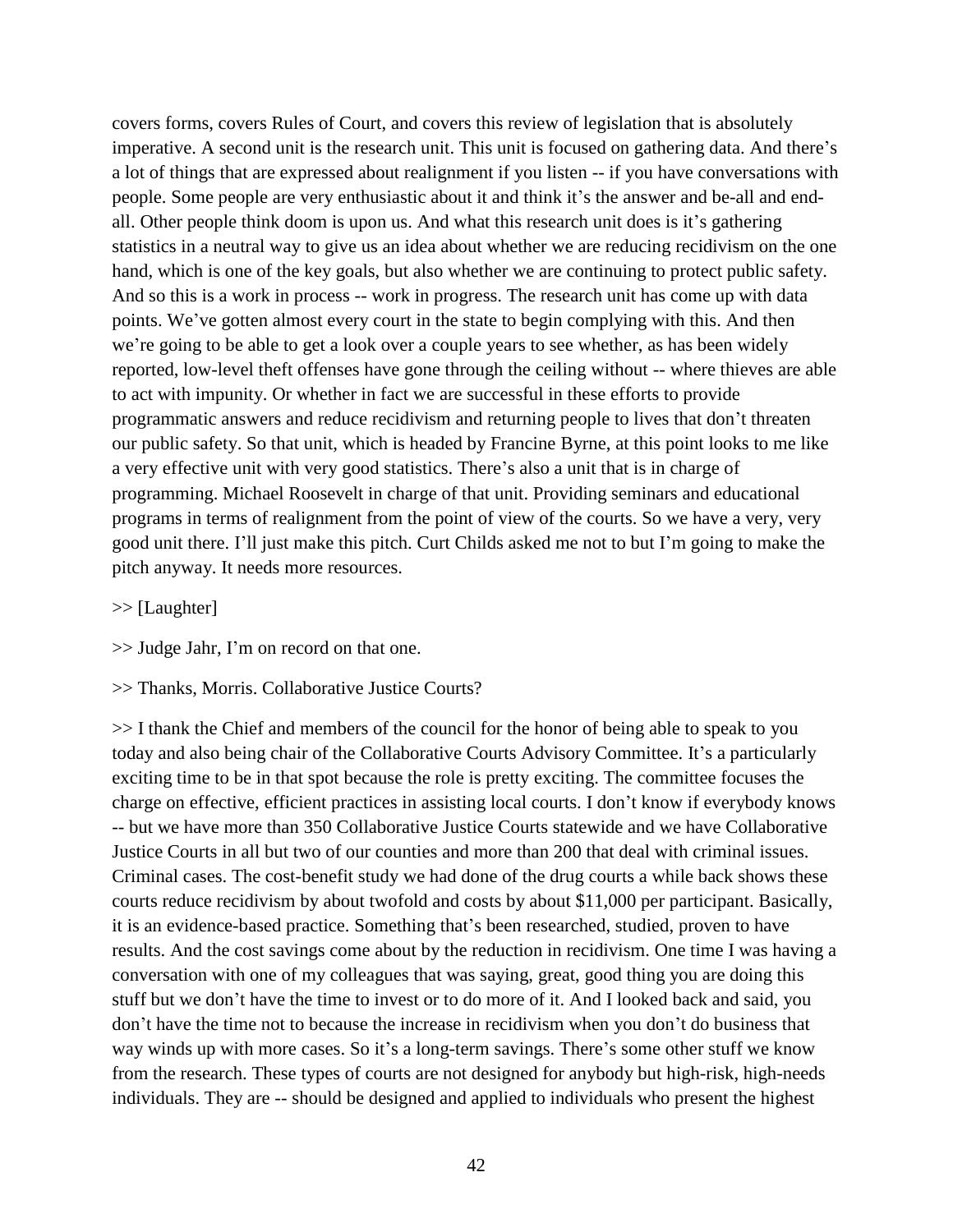risk and have the highest needs. So you are going to monitor more closely and going to do the linkage to resources to try to make it more effective. So if you look at the criminal system case -- I like to look at it in two parts. There's the part of that case that goes from the arrest up until the sentence, which is the traditional system, and that's what the traditional system is designed to do. It does well, it functions, and that's the role. Once an individual is sentenced, they are usually placed on probation, community supervision, or parole. Now you have the second half of the case, which traditionally gets ignored. That's where we get our bad results. So oftentimes people will look at collaborative courts and think it's somehow being in competition with the traditional court system. There's no competition. It complements the traditional court system by making that probation, making that parole, making that community supervision more effective. I like to think of it in those two different processes. I've gone through that. I've talked to Judge Jacobson and his committee about it, and looking at it that way, doing education about it, and I think it's a pretty good way of looking at it overall. Now, with realignment, that supervision angle just became much greater because now not only do we have probation, but now we have mandatory supervision, local community supervision, PRCS, and parole. All of those are now coming to the courts. So those are individuals, many of whom would have gone to a different system before realignment that are now coming to the court. We thought realignment was going to happen when the bill first came down. It was pretty clear that it would have. We thought the Collaborative Justice Courts had the ability or the way because the partnerships already exist in the collaborative courts. The collaborative courts always already have partnerships with probation. The courts that were doing reentry already had collaborative partnerships with parole. Treatment providers, with the providers necessary for the resources. What we look at in collaborative courts is like the last stop before somebody winds up going back to prison, to keep that from happening and make the community safer, by addressing specific issues like mental health, drug dependence, antisocial thinking, and veterans issues. So we're using the collaborative courts in this way. The goal is that we can relieve the offenders that go to prison or jail but also relieve the workload of the court because by being more effective in managing that population, we are reducing our future incoming and able to manage the court more effectively. Definitely realignment is a work in progress with all kinds of challenges. The way we look at it is our goal is to take the highest-risk, highest-needs cases that are failing or likely to fail and find ways to get better outcomes for them so that we use less prison days, less jail days, less court resources on it. We look at our role as supporting the courts and partnering with the county to get what the courts need to make realignment work. And which gets me to the point where I want to wrap it up. The one thing -- it's been evidence-based. The Legislature has shown in multiple different forms and the Governor, the ability to invest in that model because that model has produced results. The most recent example was that taking money from CDCR's treatment budget and dedicating it to increase parole reentry because they saw the results. We look at is a way to increase the resources for the court and counties in dealing with the population.

>> Brian? From the presiding judges' perspective?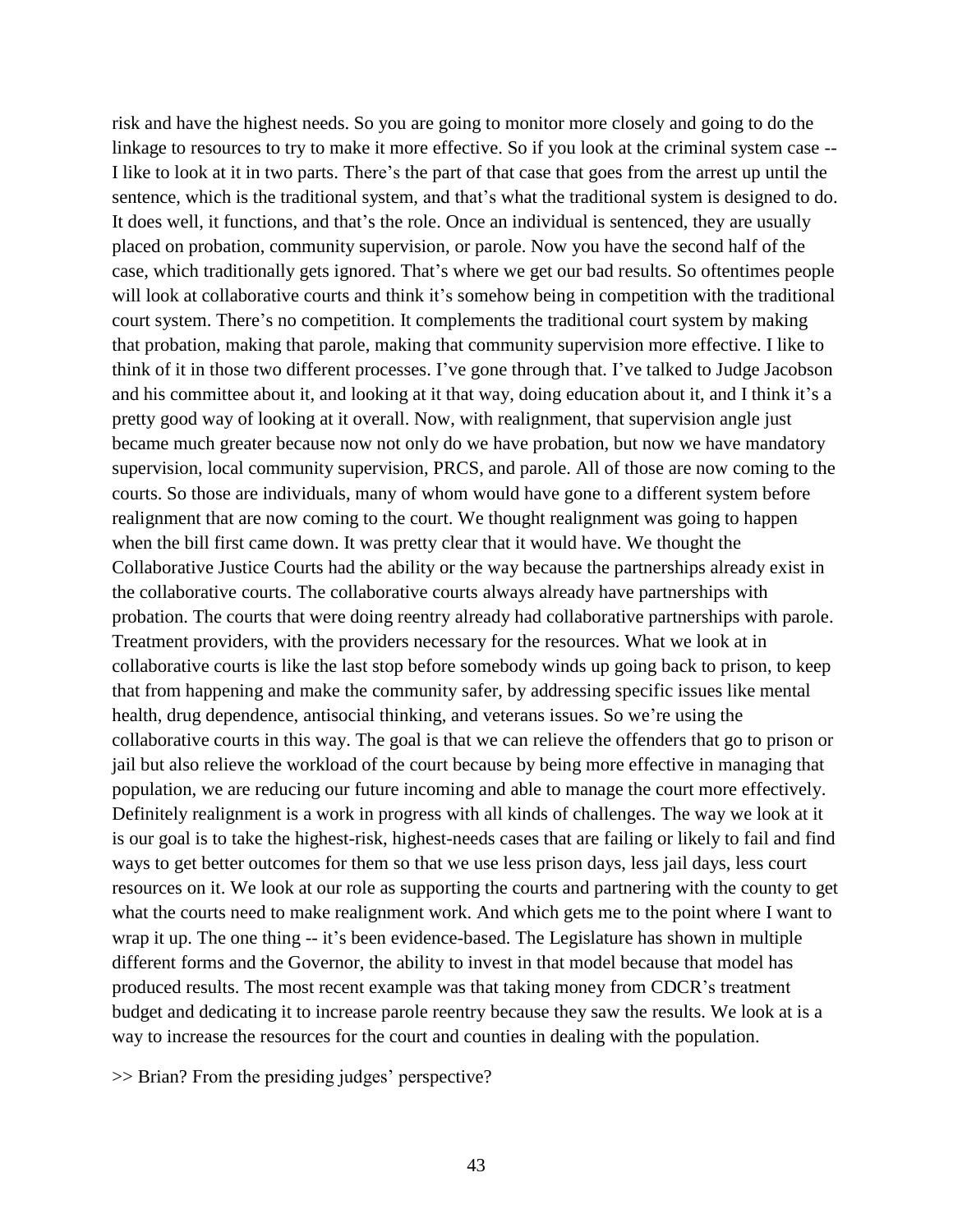>> Thank you for the opportunity to change seats and sit here. From this point of view, you look much more August.

>> Or July, right?

>> [Laughter]

>> You may recall at the December meeting when I was sitting in one of those chairs I reported on liaison visit to Stanislaus County and what I have since been calling the Stanislaus conundrum. A great group of trial court judges working hard to do everything right with very limited resources but frustrated by jail overcrowding. In their case, it's a decades-long problem but by all accounts made worse by 109. And they tell the frustrating stories. The DV defendant sentenced to a year in jail, back in front of the judge in three weeks having been left out and did another DV crime. Another DVer on a 52-week batteries program didn't go to the classes and the judge is wagging his finger, don't you know I'm going to send you to jail? He gets scoffed at because, I'll be out. Other courts have told us, defense attorneys openly say to the clients, take the deal, don't worry about jail. If you take this deal, you will be home tonight before the judge is. That undermines public safety, undermines judges' sense of their own purpose or their morale. And it's frustrating to everybody involved in what we do for a living. So TCPJAC decided to begin a discussion on this not just about 109 but broaden to the issue of jail overcrowding. What is a judge's role in dealing with jail overcrowding? At the annual meeting, January 30 of this year, with CEAC and TCPJAC judges, we had a very interesting program, an earlier speaker mentioned this, on the Affordable Care Act in the criminal jail population. We had a great handout full of materials. The point being that a lot of people are in jail because you can't find a bed for them. You don't want to release them to the public. Now they have insurance. Whether it is a substance abuser and you can't get them into the local treatment program. Now they have insurance. We talked to the judges and CEOs about that. The next day, we went -- with just a trial court presiding judges -- we had a panel on what is the judge's role in jail overcrowding? And there were wide views on this and in fairness, very good judges said, look, our job is to impose the right sentence under the law and the facts. And it's up to the jailer what happens after that. Others said, split sentencing is a nice idea but I don't have confidence in the public safety aspect of it because in some cases, my probation department is so underfunded, they are stacking the cases and they can't give the time and attention to the defendant. I don't feel I can release them. One judge even pointed out -- David Wesley, PJ of L.A., read to us from Marcie's Law, which if you don't mind, I will read to you from section 28, subparagraph F, sub 5. This is the Constitution of the United States [sic; California], and it says, "Truth in Sentencing. Sentences that are individually imposed upon convicted criminal wrongdoers based upon the facts and circumstances surrounding their cases shall be carried out in compliance with the courts' sentencing orders, and shall not be substantially diminished by early release policies intended to alleviate overcrowding in custodial facilities." It goes on to say, "[t]he legislative branch shall ensure sufficient funding to adequately house inmates for the full terms of their sentences." That's the Constitution. So I thought that was interesting. Anyway, -- several trial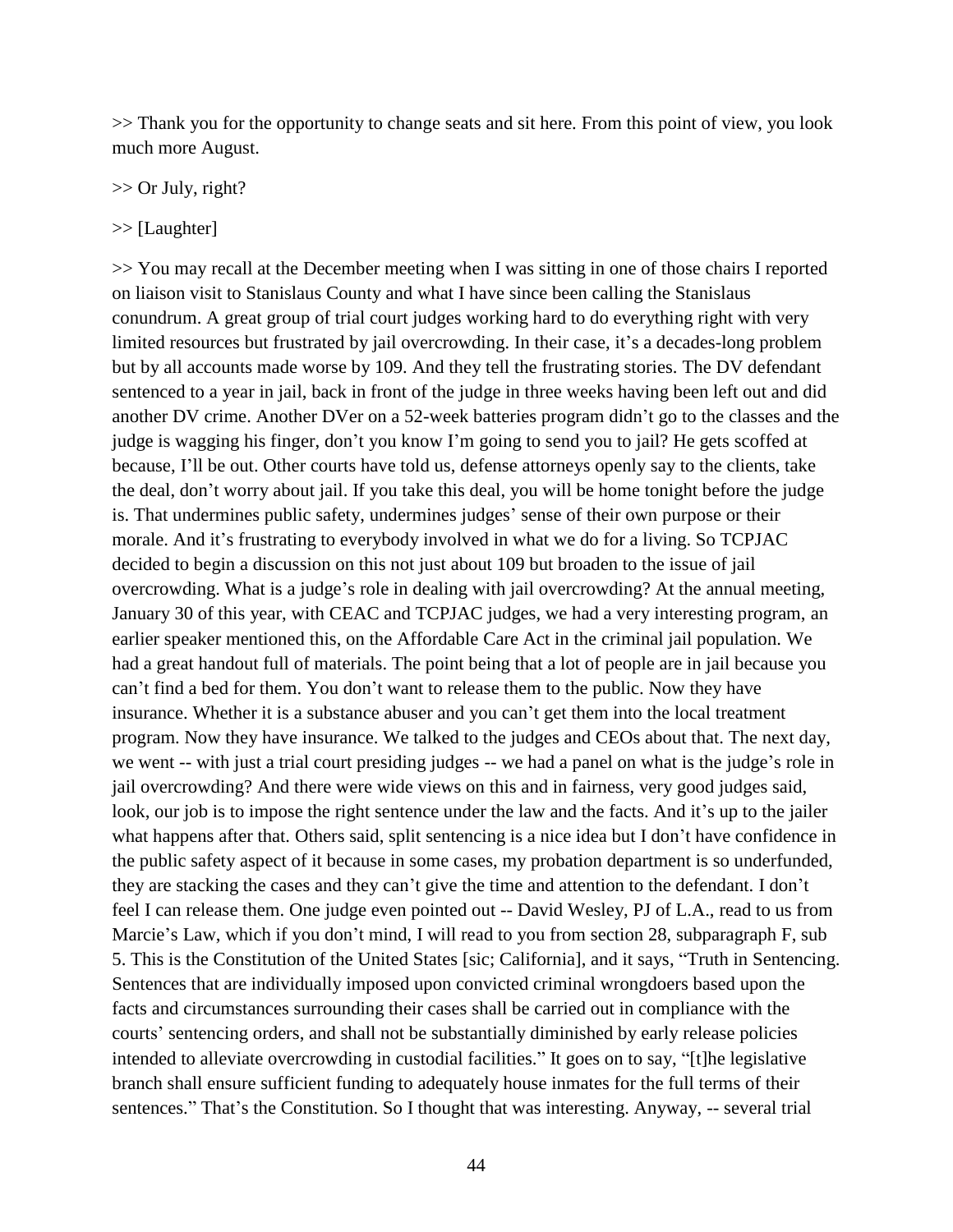courts have sought participation in the problem. I think you'll hear from some of them later. In the same discussion, Brian Back from Ventura told us about what they are trying to do with it. Alameda County, Morris Jacobson could tell you about how they are trying to grapple with this by having one judge do all the revocation sentencing, because an experienced judge will give consistent sentences. That can only help with jail overcrowding issue. And in our county, where we are having the sheriff's department and PO join in training our judges so they feel more trusting in how well the defendants are being handled, if they are released, so that our splitsentencing numbers have gone up and up as we build that confidence. Also with the reentry folks, in our county we have a reentry court for parolees where we see them in court even before they've committed a crime. They want to come. They need help. We give them help, introduce them to services. And then we expect our involvement as PJs will be ongoing. Of course all of us are having our visits from the Governor. Linda Penner made a reference to that. As she mentioned, we had one in Santa Clara County. The Governor wanted it in a closed room where it could be more candid. What a quaint idea actually.

### >> [Laughter]

>> But I digress. I understand. But was a great meeting. I talked to the other PJs who have had those meetings and they've been a valuable discussion. Finally as we are in Sacramento talking about trial court funding and promoting the Chief's advocacy, we're getting some pushback from legislators and people in the Governor's office, what about the court's role in 109 funding? Is there something that the courts would be -- could do with some of that 109 money? Not any part of the \$612 million but some of the 109 money? We are carefully and cautiously at least entertaining discussions on that. I have talked to some courts but maybe there are some things with that other kind of money, we could get case managers, we could get our own treatment therapy folks. But in sum, I want to say that I think it is a fair description of the view of TCP that though the trial court presiding judges can't solve the problem of jail overcrowding, we can and we want to be an important part of the conversation. Thank you.

>> Are there any questions from the council as to this panel?

>> I had a question about the collaborative courts. Some of the things we've heard is that some of them are being cut back because of budget constraints. How has that affected this area?

>> Well, at least in terms of the ones that are funded through the drug court funding, there hasn't been a cutback on drug court funding ones. The parole reentry dollars that were out there, most of the actual courts have been funded through the grant funding process and that process really hasn't diminished. Individual courts do it differently and they have their own budget issues. Individual courts may be dealing with it separately out there. On the committee, though, the funds are pretty good in terms of coming in. Like I said earlier, it's something that grants and governors and legislatures at least appear in the current times to be willing to invest in. So it's a way of getting dollars into -- to allow processing of cases but I can't speak to every court. Every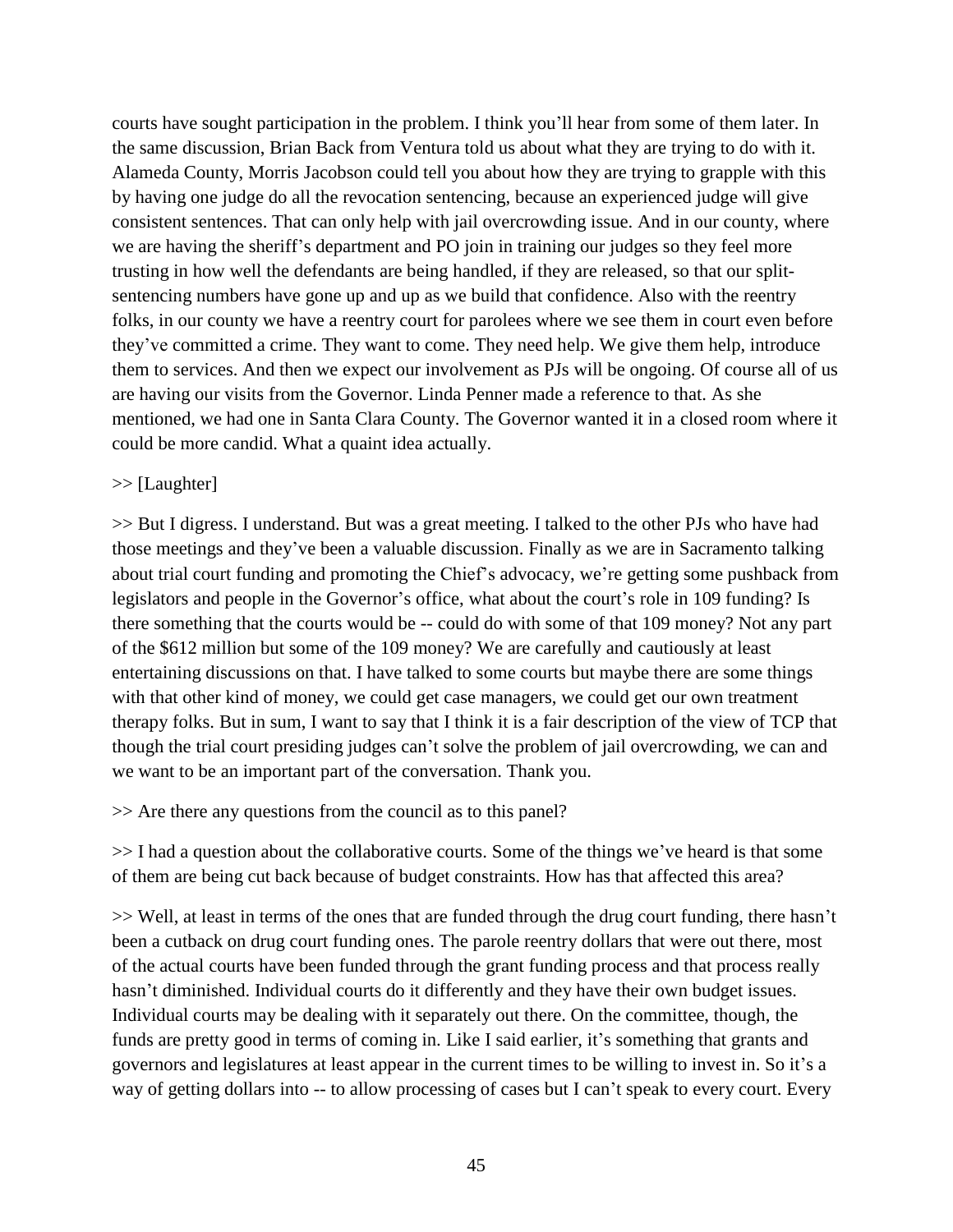court has to go through its own decisions of how it's going to deal with budgetary issues. So I don't know about that.

>> I'm not sure who can answer this question but we've talked about the funding and how the jails and the sheriffs are going to get \$100 billion or \$1 billion, \$500 and \$500. Probation is getting a certain chunk. The counties are getting a certain chunk. I'm looking at the trickle-down effect. From the experience in my own county that really, I think the courts are getting the smallest amount of any amount of money coming in. Yet we are the ones having all the court hearings and we have the staff and have to process these things. Certainly we're not housing them but the whole process is being -- gone through the courts before it even gets to probation or to the jail for the sentence. So it does take time and staff and money for us to be able to do that. So is there any discussion with the PJs or the Criminal Law Committee or anybody else about increasing from the 109 money money for the courts?

>> Well, of course there is a pot of money already. We have a distribution method. David Wesley and David Yamasaki are a part of that. But there's no question that we could do more for jail overcrowding and do more to implement the spirit and purpose of 109 if we had more money. I'm not talking about the woeful underfunding and operations but specifically under 109, I don't think there's any question about it. I've talked to judges about this. We don't want to undermine our advocacy in Sacramento. We don't want someone to say, 109 money, great. We will earmark that in your budget when we give you your operations money. That would be wrong. But we can be part of the same solution that the probation department and sheriff's department and everybody else is a part of. I think we can be part of that 109 solution with 109 funds. Not large amounts. Not the \$100 million times but with discrete amounts, I think we can do better and do more.

>> I will piggyback on that very briefly. I don't know about other counties. You mentioned - you mentioned Contra Costa. Alameda County has been woefully unsuccessful in getting any piece of the 109 money pie. It has -- unbelievable in my view. We made a request two years ago for \$150,000 for case managers for this revocation court. We didn't get a penny. Sheriff's department got \$22 of the \$35 million that was given to our county. We got nothing. Nothing this year in our request as well. So the community corrections partnership that divides up that money -- it's difficult for us as courts to be very deeply involved in that. For some of the same reasons we talked about with the open meetings rules. We have ethical concerns about getting involved in a discussion about dividing the pie of the money with people who are going to appear in front of us. So there are issues there. But we are certainly in my limited experience, my county only, we're not getting our share and we have specific articulable needs where we could do more. No question.

>> I would add to that also the Criminal Law Advisory Committee has a constant refrain, which is there's not enough money to take care of all the courts they want us to have on PRCS and taking over parole, it's very expensive. And every time a bill comes through, we want to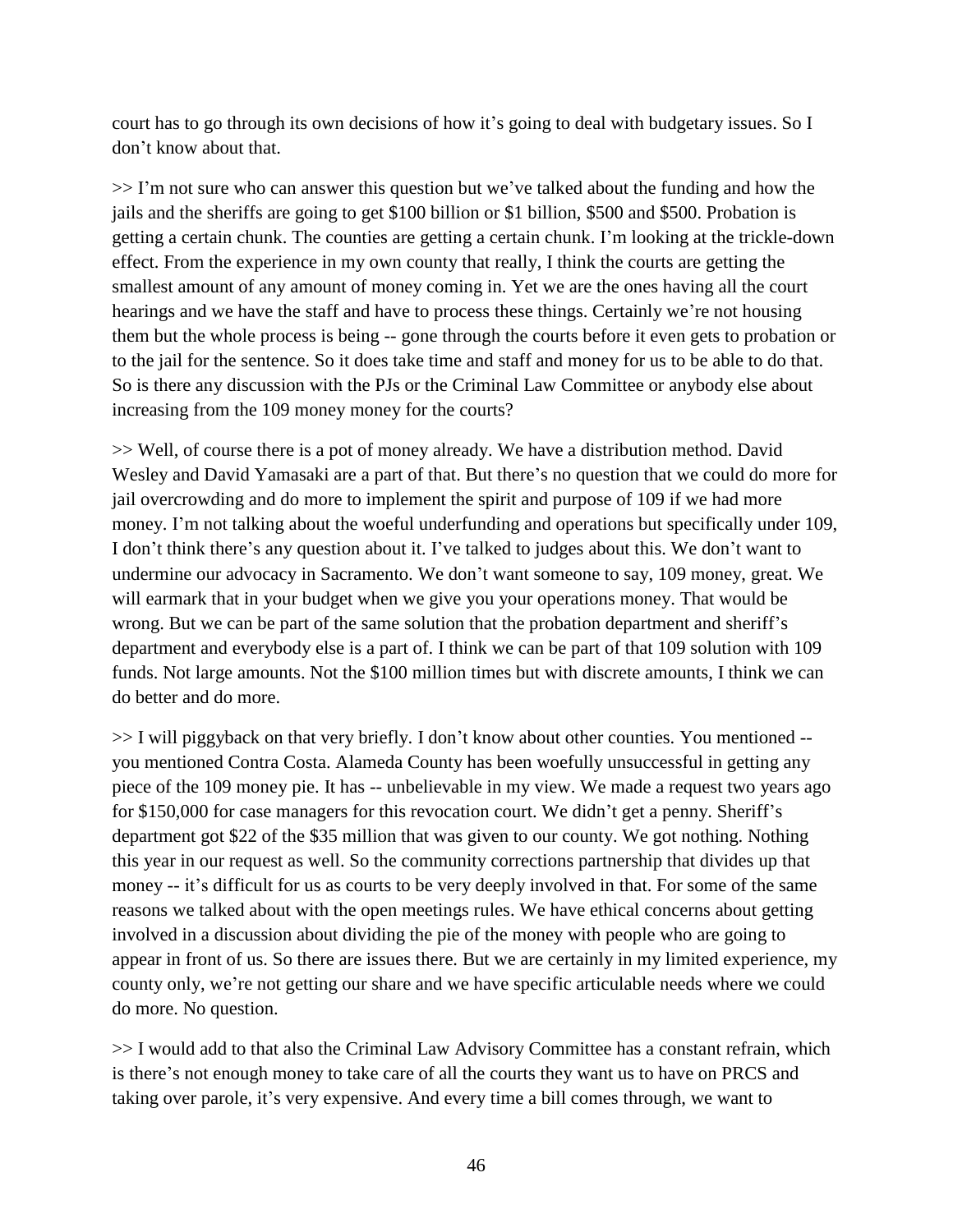accommodate the Legislature. A lot of times the members will say we simply cannot afford this. The court is giving these services in kind, basically.

>> Yes. Definitely.

>> I will end it on that note. We will bring the next group in. Obviously, we as a system are facing a lot of challenges. But would like to end on a positive note in the sense that we've identified three courts that have really risen to those challenges and have created some very active aggressive programs to deal with this new population. So we have with us Brian Back, who will talk about Ventura's pretrial release program; John Kennedy, from Contra Costa, will talk about split sentences; and Judge Desiree Bruce-Lyle from San Diego, regarding the mandatory supervision court. So let's start in chronological order. Brian, talk about Ventura.

>> Thank you, Chief, Judge Jahr, and honorable members, for having all of us here and listening to us and having used the word honorable, I do know some of the members together the greater depth. They might be Jim or Dean or Brian. I say that because knowing them as I do, there's a distinct possibility they could find themselves accused of a non-prison-eligible 1170 H crime at some time. If they're coming through Ventura county, good for them.

>> [Laughter]

>> I think we have more than one Jim on the council.

>> I feel it's safe.

>> Only one that just spoke up.

 $\gg$  I don't know the man.

>> Listening to all of what some of us knew a lot about and some of us didn't, the program I'm going to tell you about didn't need realignment to create; it needed us thinking more like judges and being collaborative with our partners and coming up with our best efforts here. We have a pretrial assessment program. Not that far outside the box. Just sitting down and thinking about it. The information you have, the way it works is as follows. This all came from the CCP. The CCP in our county is 900,000 people, 29 judges, we are two short right now. They wanted to address what reality is: 20 percent of our jail population are postrelease and parolees. As with most counties, roughly 60 percent of the jail population is pretrial. Not an overpopulation issue, not a counter constitutional issue, but a "who belongs in jail" issue is what this addresses. So what happens is on the non-prison-eligible 1170 H cases that are coming before department 13, they're all coming before one department, the night before, the District Attorney gets a list of all those people that are going to come on the next day. They look at the list, determine eligibility, e-mail the list to two dedicated probation officers who look at it further to make sure there's eligibility. The next morning when that person comes on for arraignment, this is the very first appearance, the deputy has worked up the bail schedule for the judge. So the judge has that. As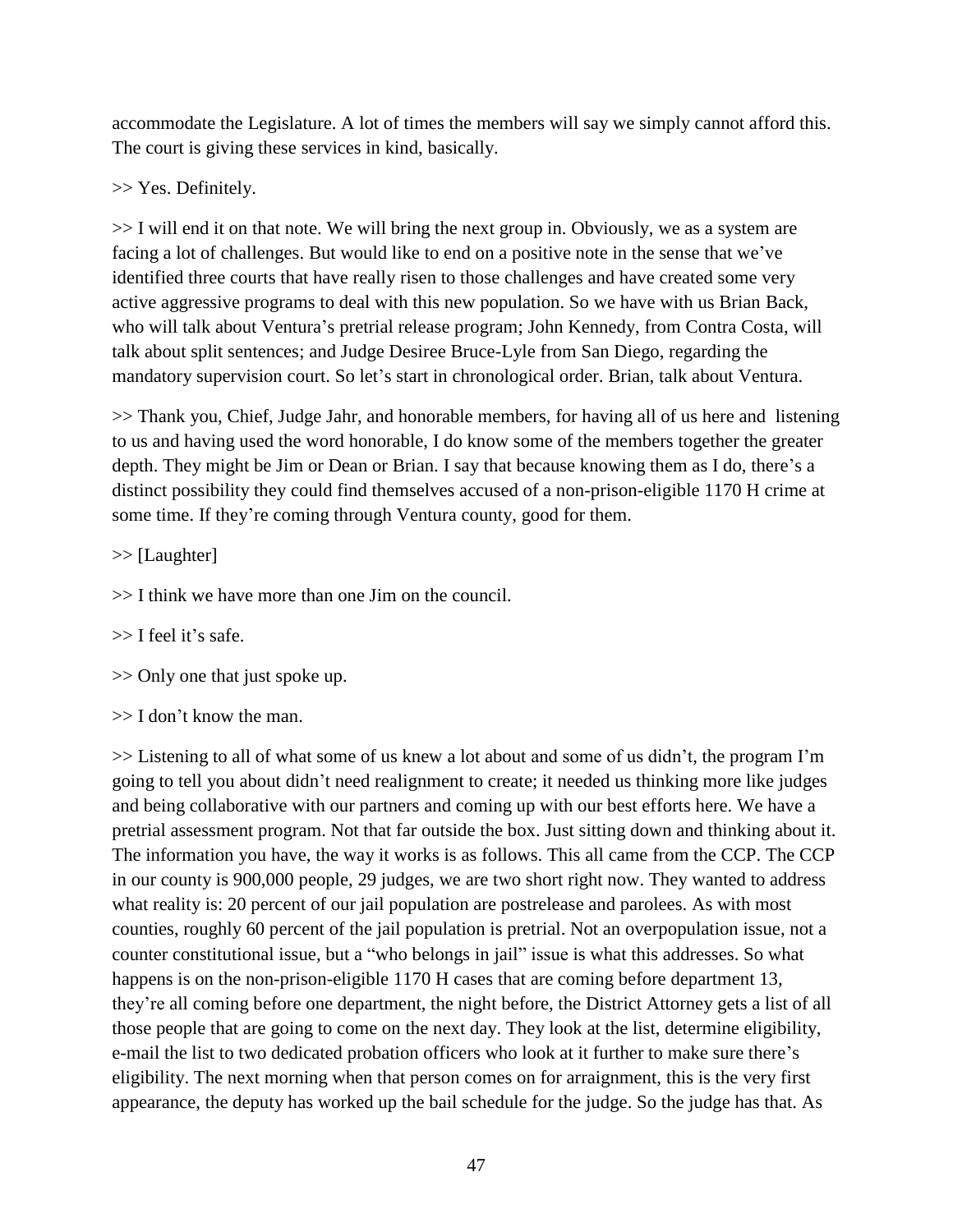we know, we are annually required to re-up on that bail schedule. Bail is a requirement that we have. Typically, all we have had in the past is bail. Does bail ever get adjusted? Yes. It gets adjusted up. Here's your bail, \$5,000 added for a misdemeanor probation, \$10,000 for a felony probation, whatever it is, it rarely gets adjusted down. Typical bail increase, not too many decrease motions. So this list goes to the probation officers. Probation officer plucks that defendant out of court the next morning, conducts a 45 minute, face-to-face interview, and then goes through the ORAS (Ohio Risk Assessment System Pretrial Assessment Tool). And there's a copy of it in your program. It's a very simple question-and-answer tool combined obviously with the 45-minute interview. And combined with what else we know about the person. The probation officer that generates the report e-mails it to the District Attorney, public defender, and that case comes on at 1:30 in the afternoon. At 1:30, when that case comes on before the judge, the judge has the ability of both the DA and the PD to argue with regard to what the release situation should be. Should there be bail? OR? OR with conditions? Typical conditions are what we think they might be. Drug problem, this person is required to report for testing. They may be required to check in with probation. Some of them will be released straight OR. The judge makes the call. The attorneys at least have the opportunity to argue it but the judge makes the call. What we have as in most of these programs is the pudding. That's where the proof is. So the information you have in front of you is the six-month review. We rolled this out on September 30 of last year. It takes a while to get these rolled out. And among other things for a judge who is not comfortable with doing things this way until he or she sees it done a couple of times and sees that it might work. So when I say the proof is in the pudding, I hope that information is in there, since September 30, ending March 30, 241 defendants were reviewed. Forty-five percent of them were deemed low risk or moderate risk. There was a recommendation they be released OR or OR with terms. The numbers are in the six-month period, 110 people were released with OR terms or just straight OR. Here's the proof in the pudding: 94.5 percent of those appeared in court as directed, 94.5 percent of those remained arrest-free; 87 percent tested negative for controlled substances and alcohol and reported to probation as directed; 77 percent appeared in court as directed, remained arrest free, tested negative for controlled substances and alcohol, and reported to probation as directed. Some of these -- those are good figures. Really good figures. Some of the interesting figures -- is that printout in your packet, I hope? The figures under that show when the judge didn't have a recommendation for release but because of the information that he received, he still felt compelled to release the person OR or OR with terms. You'll see the numbers, instead of 94.5 appearing in court as directed it's 89 percent appear as directed. Still a pretty good number. But when you see 94.5 percent, is that a good number? Yes. Some of the things -- some of those non-appearances in court were explained afterwards. It wasn't always that the guy or gal just failed to show up because they were blowing us off. There were reasons why in some cases. So what we have found is because of the numbers -- if you back up, although the numbers are a little bit reduced when the judge makes the call even when probation has not recommended it, that suggests what we all know or at least are learning about evidence-based practices. It's tough sometimes, but you have to have fidelity to the objective instruments.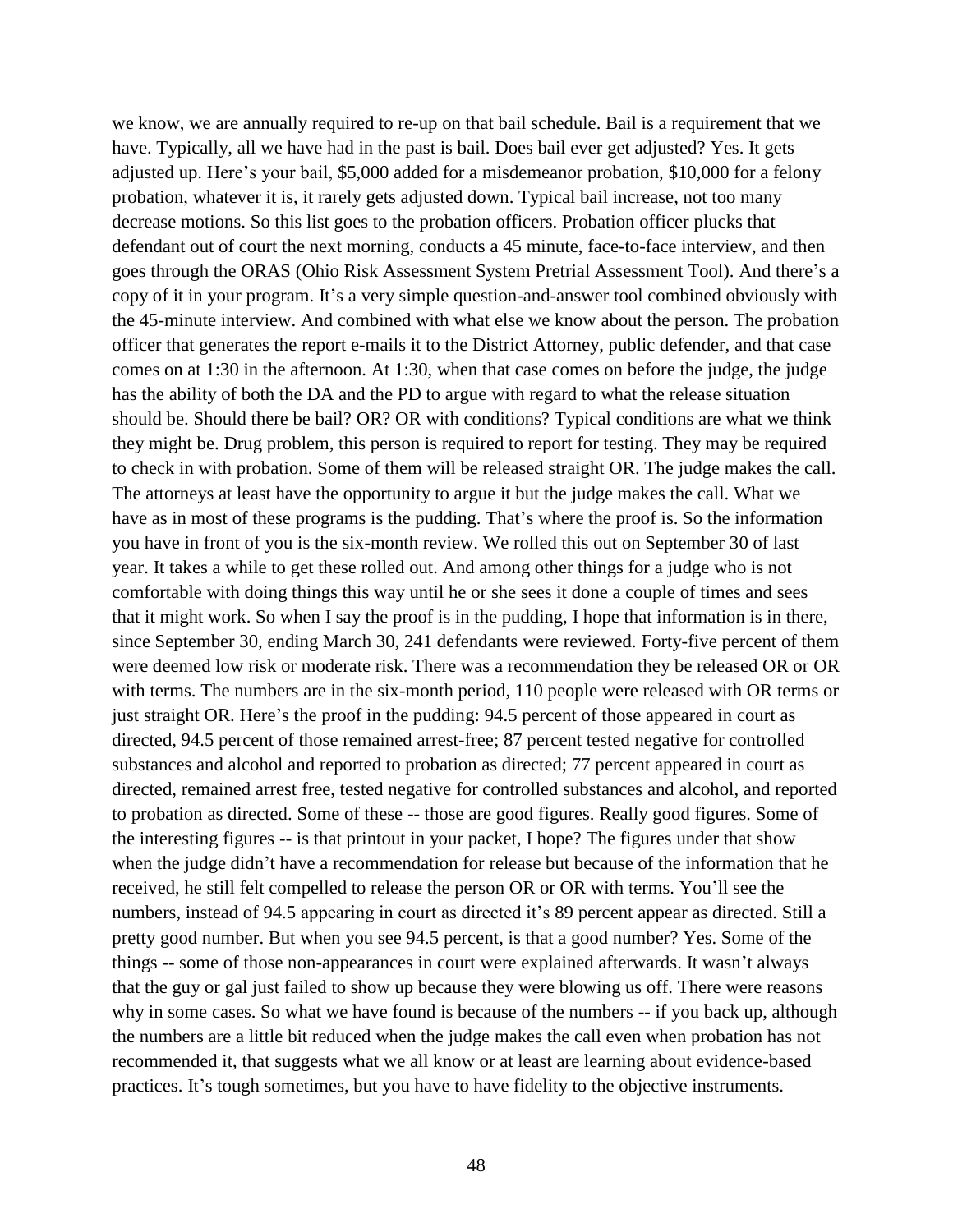Anybody who has been in juvenile court or juvenile law for the last 15 years knows this is old hat. This is what we've been doing in juvenile for years. If you remain dedicated to the instrument -- talking about the pretrial assessment instrument -- you are in pretty good shape for making your decisions informed by that information. So that's what we have. I could go into more detail but I don't need to. It's a very simple program that we're seeing works. And everything you've got in your packet -- I keep saying I hope it's in your packet. You've got the whole kit and caboodle. If you want to sit down with your collaborative group in your county tomorrow, you can adopt this program, give it a ride, and see how it works.

>> Thank you, Brian. John Kennedy? How did the sentencing process work out?

>> I'm going to talk about split sentences because that's our topic from Contra Costa County. The experience we've had. As Justice Bigelow explained, split sentence applies when a defendant is eligible for county jail sentence, not state prison sentence. The judge has the option of sending the defendant to serve the entire time in county jail or to divide it between county jail and mandatory supervision. These are for nonviolent, nonserious, and nonsexual offender cases. Realignment first came about in Contra Costa County, we gathered our experienced criminal judges including Judge O'Malley and got our arms around the law and said we've got to get ahead of this curve. So we educated our judges, sat down with our DAs, PDs, and other justice partners, probation, and sheriff's department and worked together to recommend some steps to implement this correctly. From a judge's perspective, we look at the split sentencing option. This is how it plays out in real terms to put it as concretely as I can. Once I have concluded a sentence for a defendant, let's for example say it's a five-year sentence with all enhancements and everything, I can send the defendant to county jail for five years. He'll, as a practical matter, served 2.5 years, walk out the door, have zero supervision, zero services, no drug testing, no search and seizure, walks out the door with nothing. Second option, and that's after two and half years of a five-year sentence. The second option is I could split the sentence with three years in county jail and two years of mandatory supervision. The defendant serves a year and a half of the three-year jail sentence. Then he has two years of supervision. He is released, required to report to probation. Our probation officer is visiting him in the jail before he releases to make sure he knows they are going to be watching and waiting. And then once the defendant gets out, he or she gets services, tested for drugs, drug treatment, search and seizure requirements if imposed by the judge, and job training, housing, mental health, whatever they need to the extent our services and budgets permit. The important thing is that that person is then in jail for a year and a half plus two years of supervised release. The total time we have some control over the defendant is three and a half years, rather than two and half years of a straight jail sentence. If you divide it two years county jail, three years supervision, a total of four years of actual effect on the defendant in an effort to reduce recidivism. So the swing can be on a five-year sentence, from 2.5 years in county jail, nothing further, to four years of jail and supervision. Our conclusion when we realized the ramifications of this was that we would prefer the supervision. So we again met with our DAs and PDs and our probation office and encouraged split sentences. As we all know,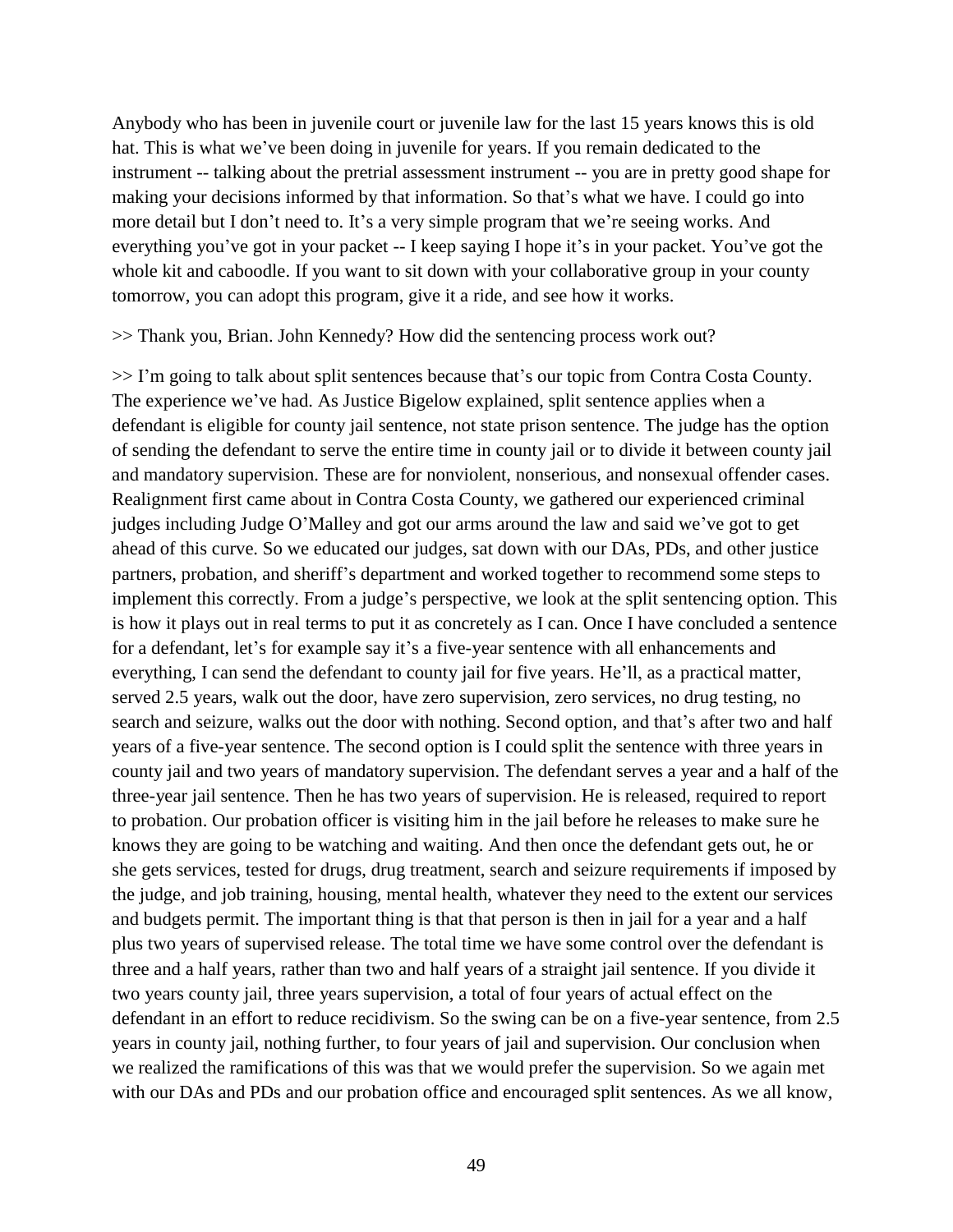the vast majority of criminal cases are resolved by a plea agreement. Our DAs and PDs have reached plea agreements in very many of our cases that include split sentences. As a result, since October 1, 2011, 81 percent of every case sentenced under 1170 H has been a split sentence in our county. We didn't set out to be extraordinary. That turns out to be far higher than the state average. One of the benefits obviously is it reduces our county jail population. So it helps with our bounce against the ceiling on our capacity. The real question of course is whether it does so at the expense of public safety. We have been tracking that stat since we started with this on October 1. We find 26 percent of those on mandatory supervision are failures in the sense of either they have [Indiscernible -- low volume] supervision or have committed crimes while under supervision. That rate [?] favorably with [?]. So we don't believe that the cost in reduced jail time has resulted in less community safety. We think -- by having supervision rather than having straight jail and released into the community. So I think we're certainly to say obviously, we're pretty comfortable with the choice [Indiscernible -- low volume] has been a successful one for us.

>> Thank you. Finally we are going to talk to the post-release folks, people who have done their time and their out. Desiree Bruce-Lyle is the judge who supervises most of the post-release folks. We've asked her to specialize in -- focus her comments on the mandatory supervision group and mandatory supervision court that she runs, which is very intriguing. Desiree?

>> Thank you very much. Chief and honorable members, thank you for the opportunity to address your council today. I've been told I get wound up when I talk about this subject. I don't have enough time here to get wound up. I don't think. So I'm going to get straight to business. San Diego has one of the five original parolee reentry courts. That was established about three years ago with funding from CalEMA grants. With the advent of realignment, the funding source changed to AB 109 funds. And the court was renamed reentry court. Today, it serves parolees, PRCS, and mandatory supervision offenders who pick up new felony charges. Now, in 2012 a visionary sheriff, William Gore, established a reentry facility in San Diego. And the facility is designed to house offenders, male and female, with split sentences. He rolled out a plethora of in-custody educational programs designed to mentally prepare the offenders for a seamless transition from custody into community supervision. The facility offers an impressive list of programming including cognitive behavior therapy, substance abuse, GED, life skills, and other psychosocial and vocational classes. The sheriff's approach inspired San Diego Presiding Judge David Danielson to establish what we call an AB 109 postjudgment court. This court hears parole revocation (PRCS) violations, mandatory supervision matters, and reentry court matters. I preside over the court. Due to time limitations, I will limit my comments to mandatory supervision court. This court was engineered by Judge Danielson. It is a collaborative effort between the court, sheriff's department, DA, PD, probation, and Health and Human Services agencies. It is a hands-on court. It began operation in February 2013. As Ms. Bigelow said, mandatory supervision talks like probation, walks like probation, but it is not probation. I'm hoping after I'm done talking you will recognize or realize why. We have prerelease hearings.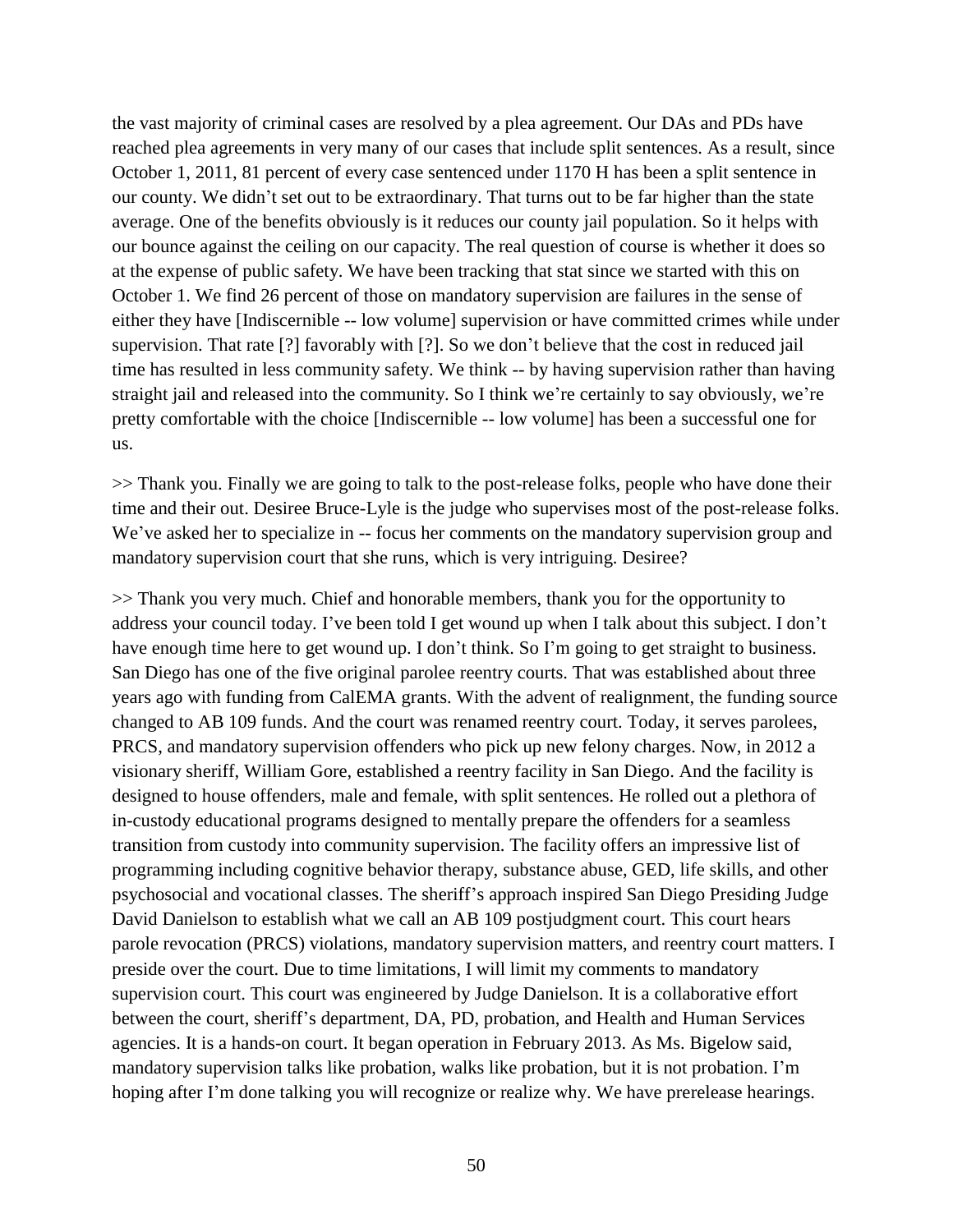Thirty days prior to release to mandatory supervision status, the offender appears at a prerelease hearing in my court. I make sure that there's a comprehensive case plan developed by probation. This is based on evidence-based risk and needs assessments. The plan is shared with all the parties prior to the hearing. And we have a precalendar meeting to discuss any issues relating to the reports prior to me taking the bench. I go over the plan with the offender in the court. We establish a release date, confirm conditions, programming, and requirements to make sure that the offender understands that he or she will be closely monitored while in the community by probation. One of the distinct differences here with probation is the close monitoring. Upon release, the offender is fitted with GPS for a minimum of two weeks. This is to ensure that curfews are followed, the offender assimilates into the community supervision. We also have status hearings. The offenders are evaluated on an ongoing basis to ensure the delivery of services are provided in a way that supports their case plan. The goal is to provide a step-down approach that is comprehensive and supports the efforts of the community programs and the probation officer. We employ incentives and sanctions. These are employed to reinforce the need for continued compliance. The frequency of review hearings for an offender is dependent on his or her level of compliance and progress in the community. We also have revocation hearings on mandatory supervision. Mandatory supervision violations are heard by the court, and the offenders are sanctioned accordingly, including revoking their mandatory supervision and remanding them to serve the remainder of their mandatory-supervision time in custody. So far I have seen more than 350 offenders transition into the community. Our calendar operates one day per week. We are about 40 to 60 matters on calendar and it continues to grow. What lessons have we learned? Each person has his or her own risks and needs and they should be addressed with an individualized plan. Fairness must be balanced with individual needs. We've also learned that there is no one-size-fits-all policy or law that will fix recidivism. What challenges and limitations have we encountered? The fact that most offenders are resistant to treatment or any type of structure while on mandatory supervision in the community is a challenge. It is very troubling. It is very important for us to incentivize offenders to engage in rehabilitation. Right now, it is too easy for an offender to opt to do their time as opposed to community supervision. Even though we call it mandatory supervision, and you've heard some of the speakers say they can't opt to do their time, they find a way around it. Custody credits motivate them to want to do their time as opposed to engage in rehabilitation. So rehabilitation becomes a hard sell from the court's perspective when the other option is shorter custody time with no supervision at the conclusion of custody time. It takes a good six months for the fog to lift and for the offender to engage in the process of changing their lives. Without the hammer of a jail term, there's no motivation to continue to engage and break the recidivism cycle. For example, a mandatory-supervision offender serving 18 months of community supervision from a three-year term recognizes very early, about the six-month point, that in the community, life could be -- after six months in the community, they recognize life could be a lot easier back in custody where he or she would only have to serve six months of the remaining 12 months, get out with no supervision, and what we find then is that there's no motivation to continue, the motivation shuts down, they violate, they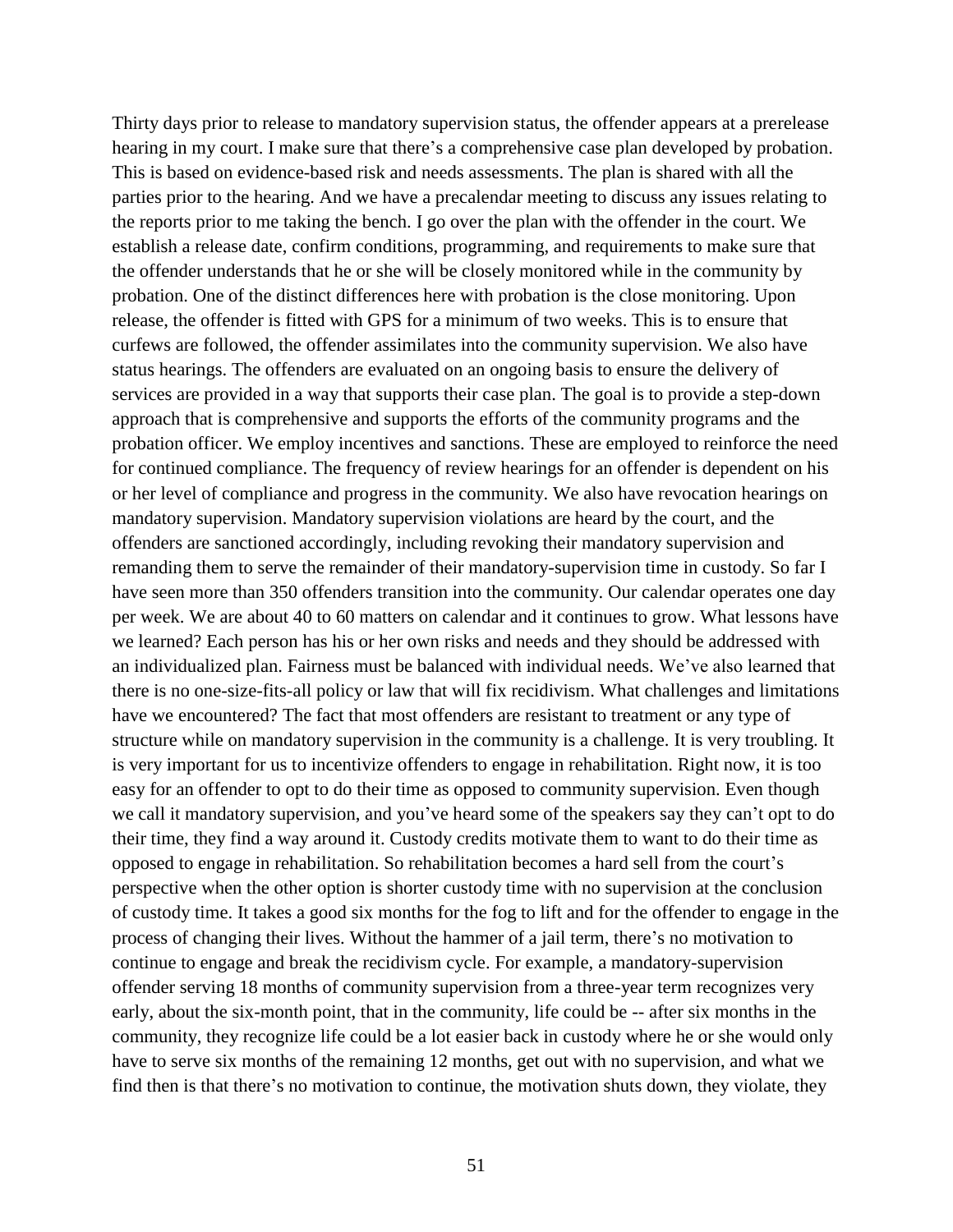get a revocation, and they get a reward because they get a shorter time to serve the custody. We should consider incentivizing good behavior and punishing bad behavior. A change would also encourage more judges to impose split sentences with the knowledge that there's a safety net to protect our communities if the offender fails to adhere to community supervision conditions. The use of split sentencing as you've heard already today has varied from county to county, branch to branch, and even courtroom to courtroom. It would be extremely helpful to have a Rule of Court creating a sentencing structure that embeds needs assessments into the sentence. And it was music to my ears to hear Justice Bigelow indicate that the Criminal Law Advisory Committee is looking at that very issue. So I will not belabor that point. Mental health treatment is another challenge for us. Offenders with mental health treatment present a very, very extremely problematic challenge. It's difficult to find appropriate facilities to house and treat those offenders. But that is in and of itself a presentation by itself. While it's too early for data to establish certain trends, early unofficial indications that I have observed that recidivism in the mandatory supervision population is much lower than that of probationers and PRCS offenders, I can comfortably state that we are changing minds, changing lives, and making our communities safer. We have a lot of work ahead of us but we are on the right track. Thank you very much for the opportunity to be here today. If I can be of any further assistance to continue this dialogue, I would be more than honored to participate. Thank you.

>> I think that rumble I hear are stomachs waiting for lunch. If there are one or two questions I can take of this panel, we will permit that. Any questions? David?

>> Are you seeing the attitudes between defense counsel and prosecutors morphing? In the beginning, it seemed like prosecutors wanted straight time and defense counsel wanted splits. And are you seeing that changing?

>> Is that directed to me?

>> Anyone.

>> I can answer that from San Diego's perspective. District attorneys are a champion of mandatory supervision. They've been educating all of the DAs in that office. They are very open to the concept.

>> Really looks at many levels like this varies tremendously right now county by county depending on the DA's attitude, depending on the sheriff's attitude, and the court participation.

>> Other questions? Yes?

>> This is for Judge Bruce-Lyle. Do you tailor the programs to the services that your probation department has access to? And what do you do if they need services that like you said, mental health services are limited?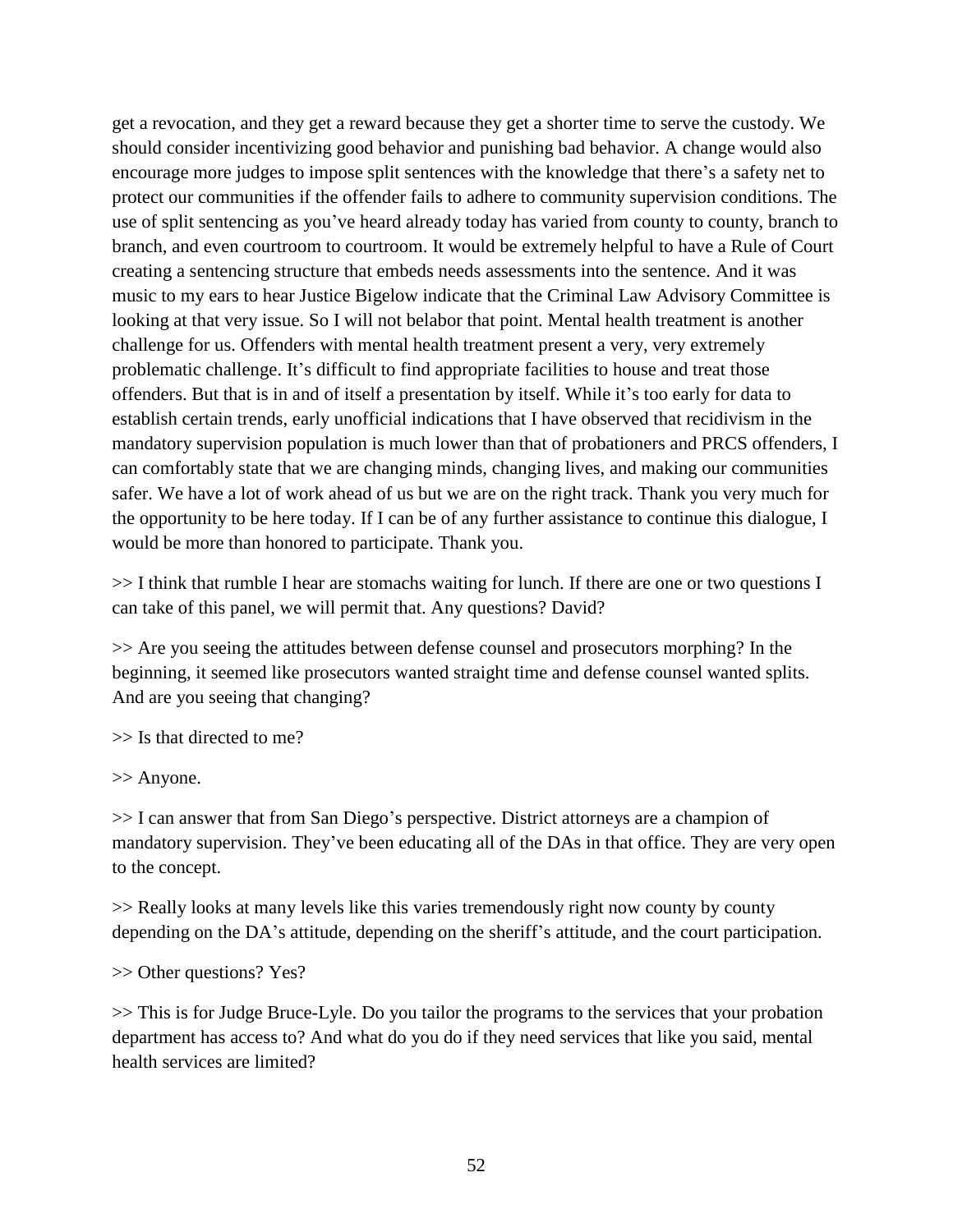>> We actually have -- it was a whole separate presentation in and of itself -- we have a lot of community-based organizations that provide mental health treatment. Probation has pulled them into the fold. And we rely on them for those kinds of services. But yes, we're always, at some point or another depending on the needs of the offender, limited in what we can provide. But we are very lucky in San Diego that we have in existence a huge collaborative effort. And it's always been in San Diego. And it's very helpful.

>> Brian, final comment.

>> We have all seen mental health issues being really challenging for us over the years. Starting July 1 last year, when we got parole revocation hearings, you can step up the mental health issues more than a couple of steps. We're seeing people -- we haven't had to report -- haven't had to resort to many LBS pathways with most of the people we see but we're starting to see it now and you are seeing all of the agencies impacted—human services, public health, everybody is being impacted. We are getting significantly greater mental health problems with the parolees we are receiving.

>> Lots of challenges but I think there's lots of good things going on. This is definitely a work in progress. I hope this presentation has given you a context for some of the things you're going to be getting from us, from the committees and so forth, and various programs. We very much appreciate the time you have spent with us, Chief Justice, it's been a pleasure. Thank you very much.

>> [Applause]

>> Thank you. That was really fascinating. Thank you very much. We look forward to recommendations and proposals as we move ahead.

>> Thank you.

>> Thank you for all the work you do in teaching us.

>> We have another matter on before we break for lunch. Item H, Odyssey case management system deployment. James Herman, I will ask him to have his panel introduce themselves.

>> All right, panel, please?

>> We're here to tell you about technology.

>> [Laughter]

>> Trying to figure --

>> I'll do the introductions.

>> Calling the Help Desk?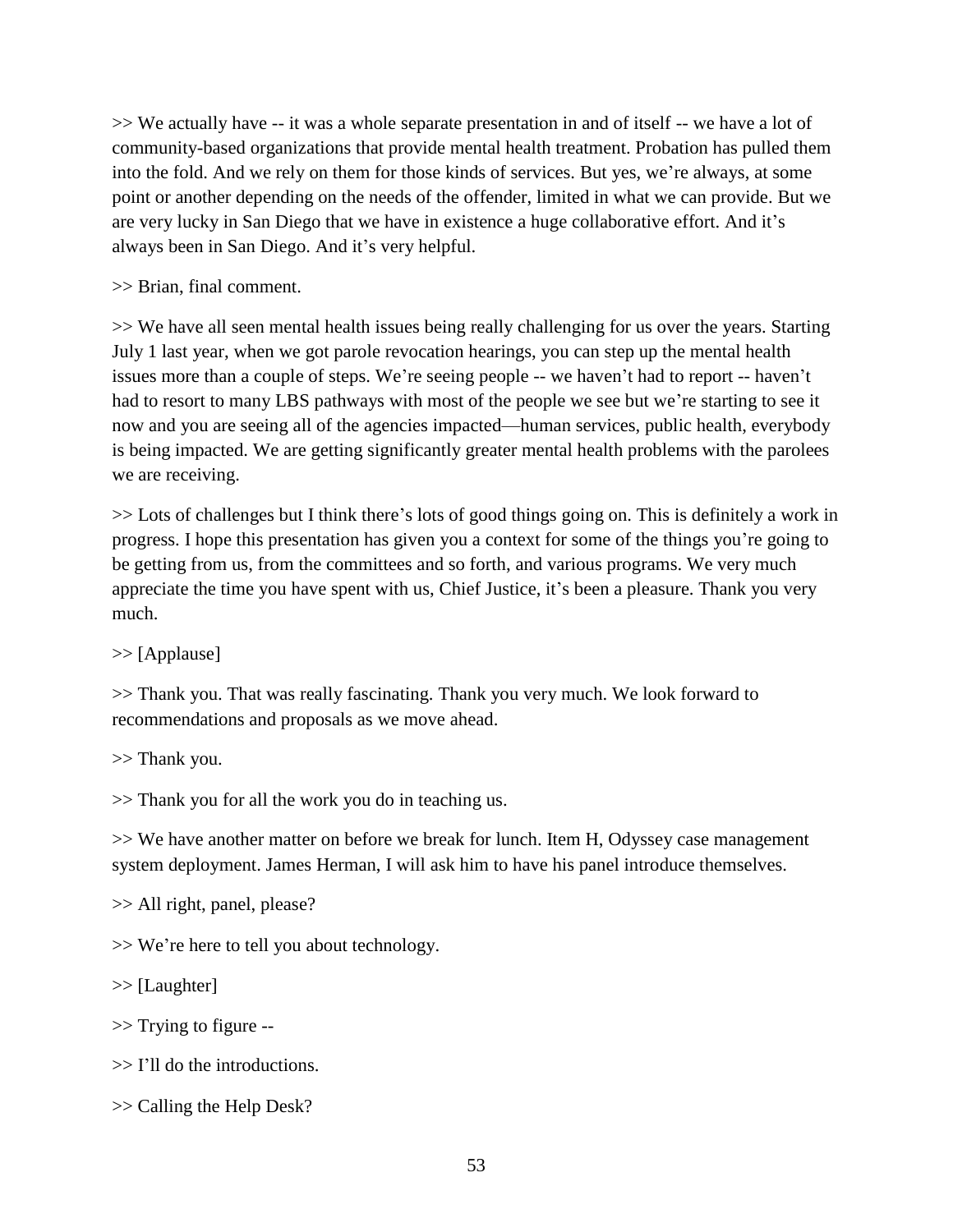#### >> Welcome to my world.

>> I'm really excited about this presentation because this really is an early win in the post-CMS conversion to the idea strategically of digital courts throughout the state. On March 27, 2012, the Judicial Council stopped deployment of CCMS V4as a statewide case management system and as the vision of the branch going forward through a digital court. And San Luis Obispo had been an early adopter court, or was an early adopter court at that time, and they had done substantial predeployment work with the AOC in order to get ready for that V4 deployment. The background is they had a case management system tied to the county that was on the verge of failure and had delayed a number of years in going to a new case management system because of the vision of V4. So they were literally -- not literally, figuratively had the rug pulled out from underneath them at that point so at the June 2012 council meeting a couple months later, the council approved funding up to \$3.36 million out of the Trial Court Trust Fund for the replacement of their failing system. One of the conditions which we applied in other areas with courts that we had assisted, one of the conditions for approving the funding was quote-unquote high-level project oversight with verification and validation of the project. That oversight on behalf of the Council and the Technology Committee was performed through ITSO and the AOC. The court selected Tyler Technologies' Odyssey case management system, went into contract in November of 2012 with go live which was projected by Tyler and the hit the date on the nail, January 2014 this year, with the e-filing component to roll out in June of 2014. As part of that process, ITSO staff prepared a template RFP, which was later adopted and under the leadership of the Sacramento court became the RFP that resulted in the three vendors that are in play in California. The Tyler system has gone live, did go live in January. And they are the first court -- the early adopters of this system, the first court to go live with a Tyler system. I think at this point, there's like 19 courts throughout the state that are either currently in contract or close to being in contract with Tyler. One of the benefits of Tyler -- and our panel may speak about it - - there is an opportunity for courts if they want to to interface with other courts in terms of case access and so forth and so on. One of the good outcomes here is that we're anticipating a return under the amount authorized by the Judicial Council to the Trial Court Trust Fund of an unneeded funding of approximately \$500,000. So it's really my pleasure to introduce our Presiding Judge of our sister county down on central and south coast, Judge Dodie Harman, as well as Court Executive Susan Matherly. They are here to talk about the success story. Ms. Matherly is also on CTAC and has been for awhile, so she is dedicated to technology, information technology issues, and Judge Harmon is now going to make herself a resource as the early adopter court for the other courts around the state who are in process in terms of deployment of the Tyler system or are in contract with Tyler. So at this point it's my extreme pleasure to introduce Judge Harmon and Susan Matherly.

>> Thank you, Judge Herman. Chief Judge Jahr and members of the council, thank you for the opportunity to tell you about our success story. I want to thank Judge Herman for that introduction to our story as well. As many of you know and as Judge Herman has indicated, we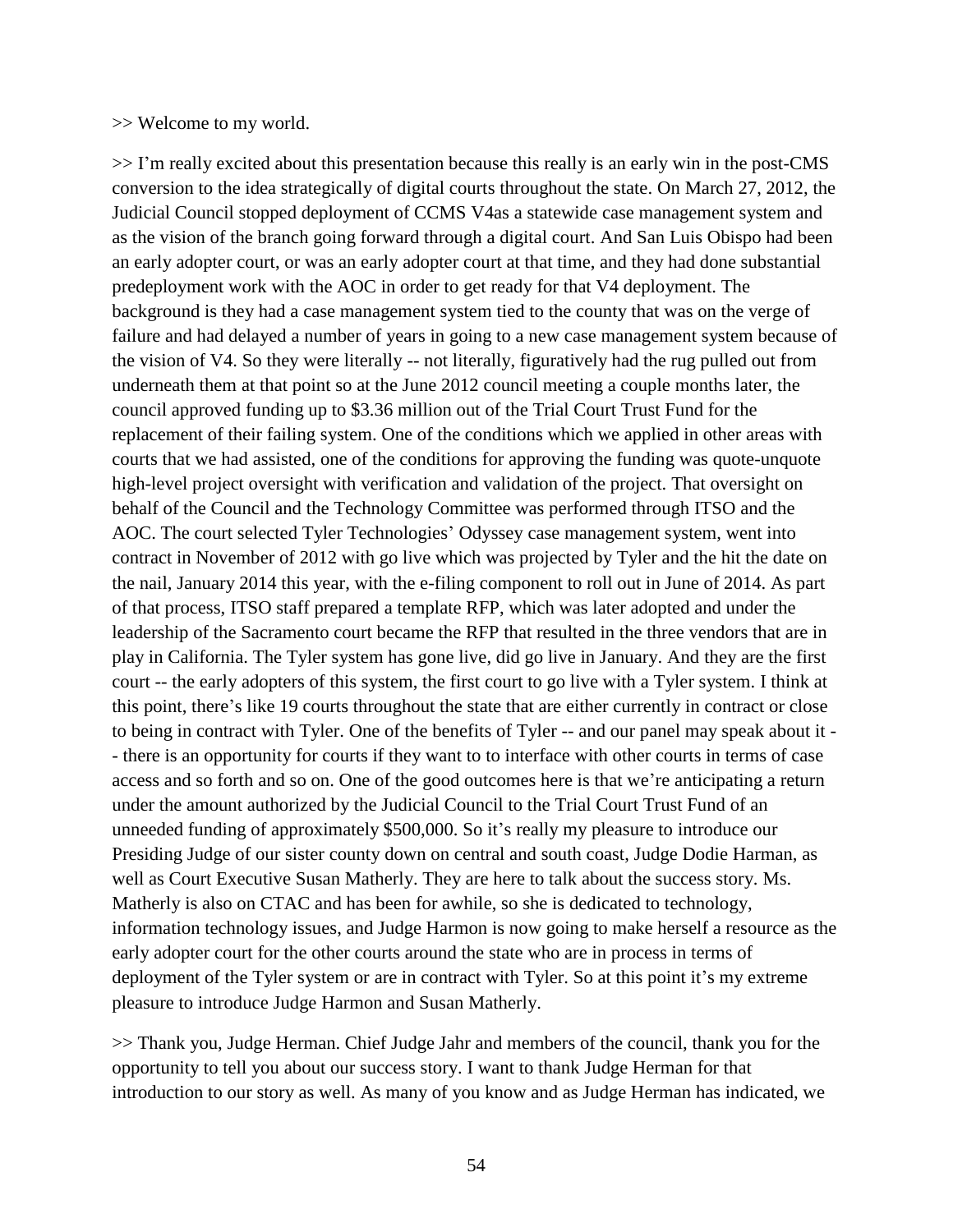came to this council via Judge LaBarbera at the time, who was then the presiding judge, requesting the money to adopt a system that would replace our rather ancient system. We literally had been limping along for 12 or 13 years trying to get a case management system installed in San Luis Obispo County. We were on ancient DOS-based systems. Somewhere between 19 and 25 different DOS-based systems depending on case types and upon different portions of different case types. And it literally was a mess. We didn't know how much longer we could survive. It was a very bleak situation when Judge LaBarbera came to you. I want to thank you for funding us so we could come out of that bleak situation. Thankfully in 2012, this council provided to us the money based on that money we were able to choose our own vendor, which was critical to our court. We were also allowed local control that's so critical to the courts throughout the state of California in terms of adopting their case management systems. Having been intimately involved in the case management system for quite some time, and when Judge LaBarbera received the money it was immediately turned over to me as the APJ at the time to put together the group to get a case management system for us. We were able to implement a system that really is an excellent example throughout the state of what we as a local court can do in adopting such a system that meets the needs of our court but also is truly a wonderful example to the counties throughout the state as to what you can do in adopting a case management system. As Judge Herman indicated, I am becoming a contact person as is Susan Matherly throughout the state for courts to come and see what we have done. We come from an area that is very tourist based to begin with. But now it is court tourist–based as well. We host many a court in terms of coming out to see our system. We are pleased and proud to do so and show them what we are able to do. We had as all of you know and as Judge Herman mentioned, a very aggressive schedule. We wanted to go live within 13 to 14 months. That's extremely aggressive because we were not talking about going live in one division of the court but in every division of the court. Replacing every single aspect of the old system. So based on that, we went forward. We set a very clear business plan. We had a very clear budget. We were able to implement within our budgetary -- within our budget and also within the time that we gave. Also, we were able to stay true to our business plan and continue to stay true to our business plan as you'll see throughout the presentation. I think each of you were given a copy of the PowerPoint presentation ahead of time. And I just want to run through some of the things with you. As I indicated, we had project kickoff in November 26th of 2012. On January 21, 2014, in every division of the court, we went live. And I'm not talking just about going live in criminal, family, I'm talking about every division of the court. There's not anything that wasn't touched. Financials, everything. So our scope was to involve all the case types including financials as well as the reporting requirements that we have, DMV, DOJ, all the various reporting types. We wanted to go live on those with the system as well. We decided not to do a data conversion of old information. Instead, what we did was manual data conversion. We created what we called skeleton cases initially with the old cases. As those cases come into the courtroom, if they do, if the person doesn't stay absent from our county until somehow we find them, then we manually put those cases into the current new case management system. We had over 20 local justice integrations. By those, I'm talking about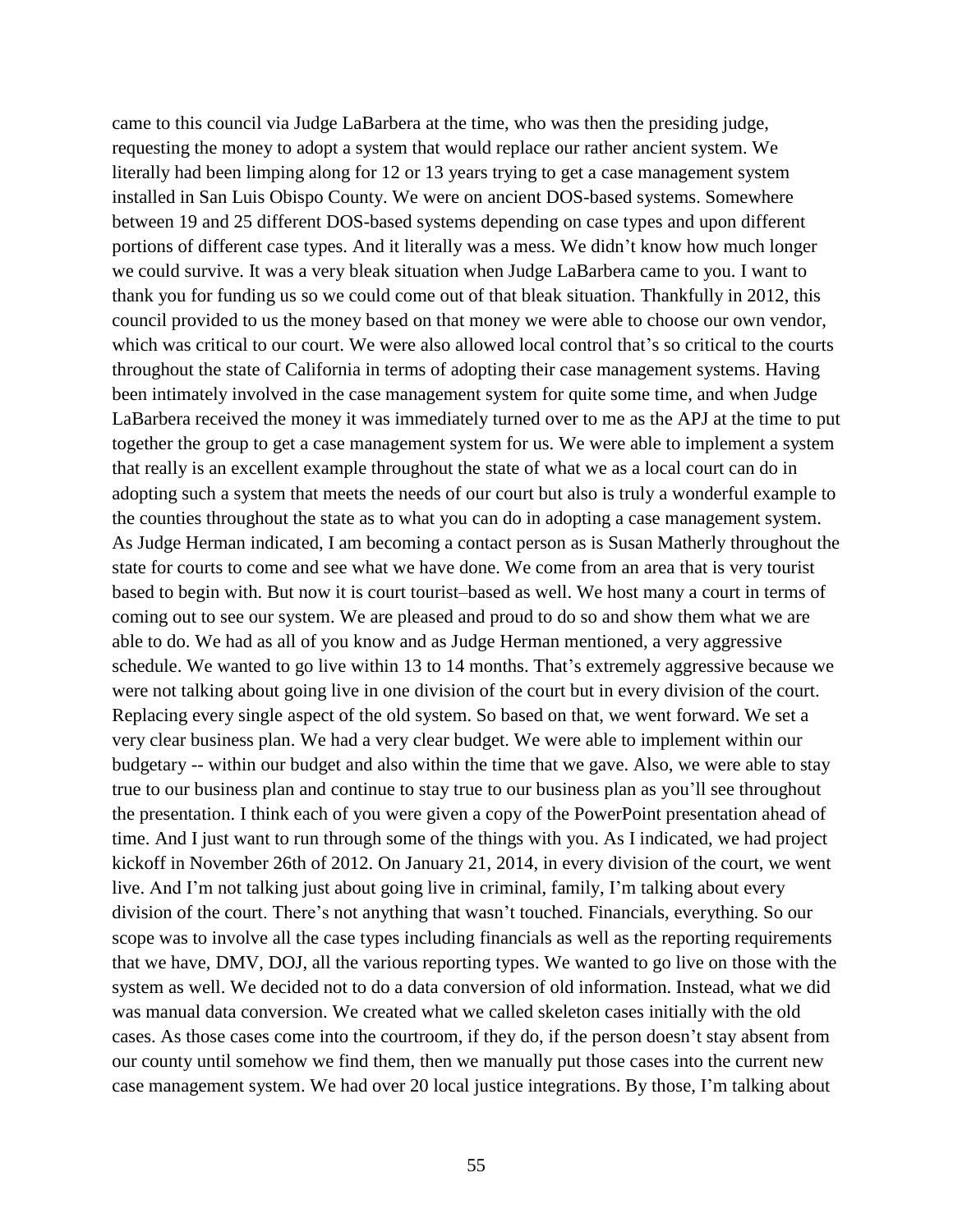integrations as you know with the Police Departments, probation, with law enforcement, all of the types of local justice integrations that must be made. So on our end have completed the work necessary for those integrations. The county who thought they would be waiting for us, we are now waiting for them to complete their integration factors. We had 32 development projects within this. That was close to 12,000 hours of development projects. So what has this done for us as a court? And for our community? The cost savings has been tremendous. This initial investment will create a tremendous cost savings throughout the rest of the time that certainly I am in this court and well beyond any time to time in this court. We've reduced the application support that's necessary for our systems mainly because it is a one application. It is Odyssey. It is not 20 to 25 applications. We've eliminated a costly microfiche document archive solution, which we've had for many years, and we've eliminated the costs of that. We've reduced the physical file storage needs, which may not sound like a lot, but as those of you who are in courts, you know those physical file storage needs can become rather huge. You wind up with off-site locations, wind up with just a nightmare trying to locate files. We no longer will need that because every file will be in a computer. We've eliminated really expensive custom programming. When laws are changed, when fines are changed, anything like that, when you think of when all the weapons charges were renumbered and given new statutes, every year, there are fine changes, sometimes twice a year, there are fine changes. That now is a simple configuration change by Tyler and updated in Odyssey. Not a complete reprogramming that must be done. So it saves us time and money throughout the year by not having to adopt a completely new system to adjust to those statute, fine, and docket changes. The processes have been -- we have savings in those too. We streamlined from the use of -- I think the PowerPoint says 19 but we actually have calculated there were somewhere between 20 and 25 different applications that we narrowed down to one. One of the most important things to me was -- and to Susan Matherly -- was ease of training. We wind up often with people who are in the courts, knowing how to do one thing. And they do it really well. But then as our budgets dwindle and as our staff dwindles, and as our staff hours dwindle, we need people who can do many things. By adopting one system for every case type and every aspect of the court, we're able to cross-train with this system because once you learn the system you can do it in any case type. So this was a big process savings for us especially a small court like we are. We've also transitioned from the back-office processing. For instance when you finish a case in the courtroom, then it goes to legal process, whether it be civil, criminal, family, juvenile, whatever your divisions are. We have real-time court processing. When that case is finished in the courtroom, it's finished. As if you can put it back on the shelf. We are finished with it. Everything that needs to be done has been done. Live, real-time in the courtroom. It improves the calendar management and the courtroom flow for all of the judges, for the clerks, and everybody who works within the courtroom as well as for the courtroom users. We had a clear strategic direction that we wanted to take again in the cost savings. We decided to host our solution. This was very important to me, that the court both own the data and that the court own the system. We do. And that's critical to me. We have tremendous support from the Tyler Technologies Company and specifically the Court and Justice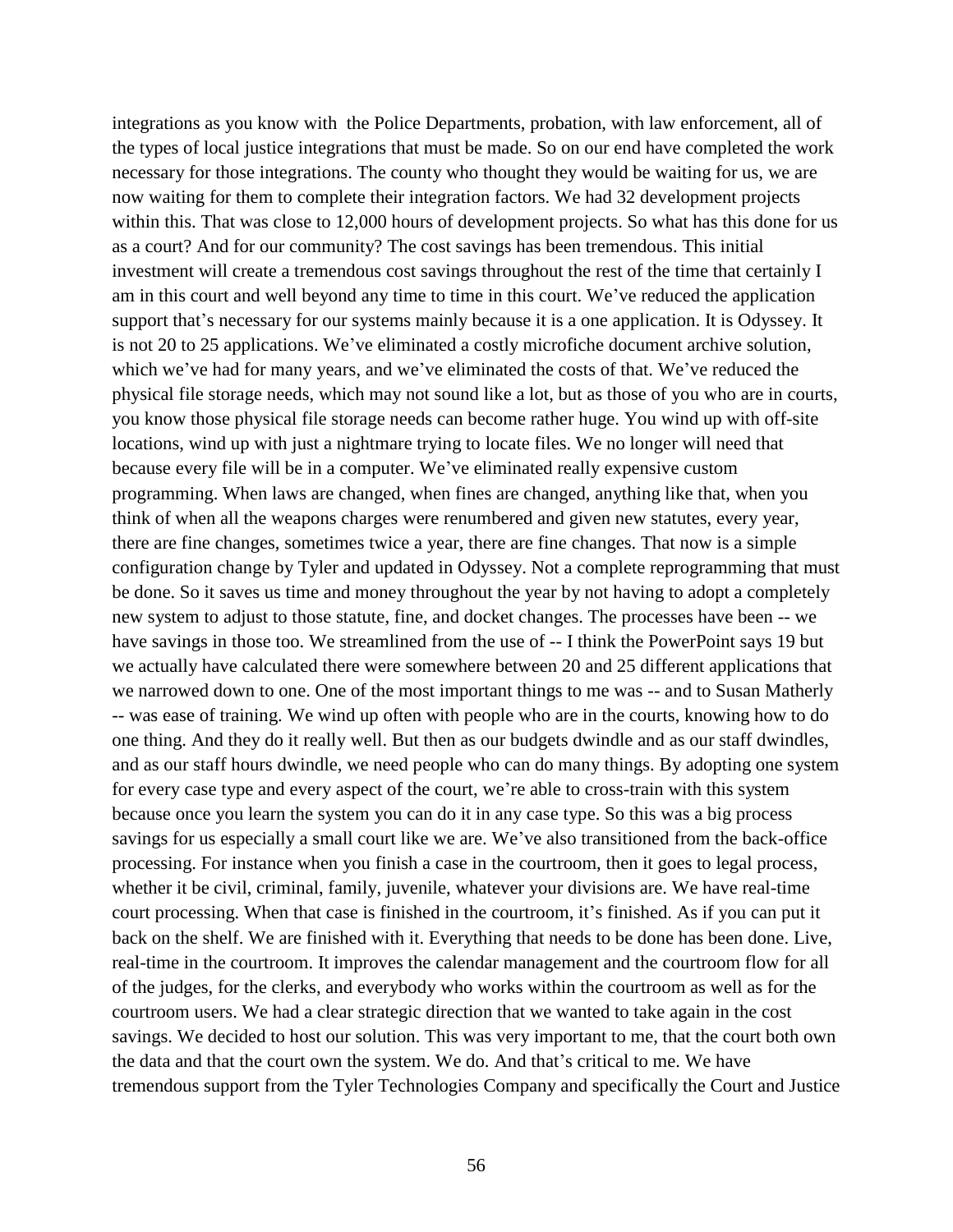Division of Tyler Technologies. But we own the system. We adopted the Tyler Evergreen solution. I hope that all the courts that are going onto Tyler adopt the same thing. This allows I will collect it free upgrade, part of the annual maintenance agreement to any future release in functionality. That, you will see, is very important as I show you where we are right now and where we are going. This is really exciting to me because as the different counties adopt the Tyler program at the very least for instance, Orange County currently I believe is adopting Tyler. They are working I know at least in the family law division. They will be adopting a California and helping Tyler to develop a California family law–based system. Currently our family law– based system is based on a Minnesota style. And once Orange County has developed that, we can adopt and implement it. Costs us nothing. So that's important. As each county is able to focus on what's important to them in developing the system, every other court can decide if they want to adopt or implement that portion of the system. So it's an Evergreen solution that's critical. We began the transition to a paperless court. Obviously that helps to improve customer service. It's what I like to call, we're greening the court. That's also another important thing to me is to help the court to become green with a paperless solution. This also allows for a smooth integration with other components of the Tyler system. Again, all a part of our Evergreen solution. That is the Tyler e-filing system that will be going live in either late May or early June. The SRL solutions that they have, which is a fantastic new development that they have that allows and assists self-represented litigants in preparing their documentation for court in whatever type of case they are representing themselves. All of that improving access to the public, for the public to justice, tremendously. It also clearly reduces case processing time in that we are real-time throughout the system. So where do we go from here? I suppose is the question. A lot of people think, You have implemented the system, so okay, we're good to go, all finished. What we've done is we are continuing to maintain our key operational drivers that we had in this process. Those being increased efficiency, a supportive solution, and open access to justice. Based on these key drivers in efficiency, we continue to have and create an integrated repository for all of the case data, this being a document-management system if you will. So it allows that integration. Again, we will continue to reduce our physical needs because as the old cases disappear, we can eliminate those as well. And we have reduced the need for paper handling. In terms of the supported solution, we will not have an aging legacy application. Those will no longer exist because we are Evergreen. We will continue to reduce the cost of support for the system especially as more courts in California go on it because we will continue to have other courts helping to develop different aspects of the Odyssey-based system. I won't go through every one of these but you can see in each that we have support at this point for California State reports in integration; we're still finalizing some of those. Those do take time. I don't know of anyone who has worked with DMV, but let me just tell you, it does take some time. We are well along the way, and we expect that all of these state reporting and integrations with the state reporting on every level including DMV, we believe will be fully integrated the summer. So hopefully even in June. And the open access, we are placing the court in a position to handle efiling of case documents, perhaps someday the state will do what the state Oregon has done and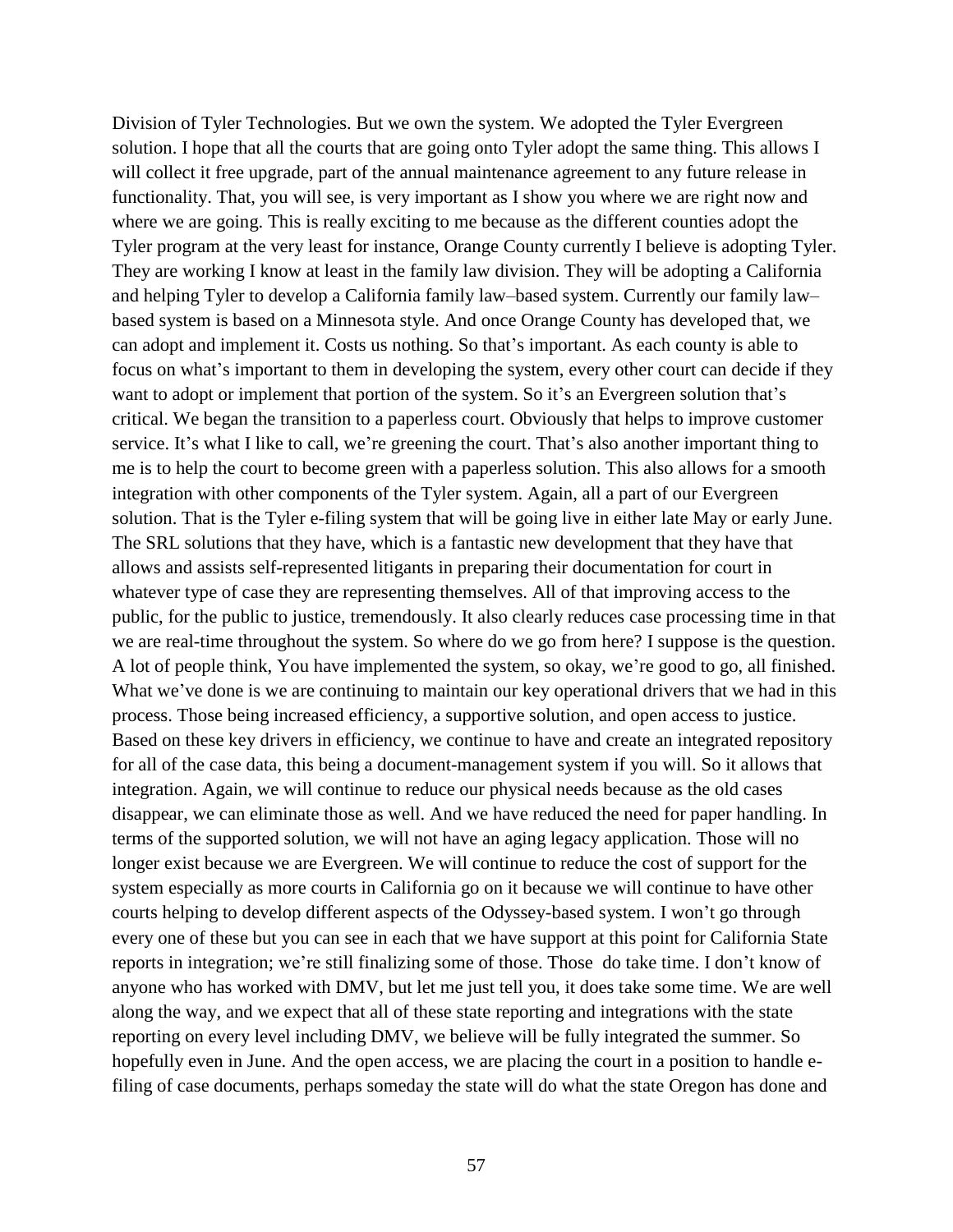go to mandatory e-filing throughout the state. I will tell you that the e-filing system being adopted through here as well is one that any county that adopts the Tyler e-filing-based system, they can open that system and from their seat, wherever they may be, in this -- in their own state or county or some other country, they would be able to file in any of those particular counties that have adopted the county Tyler e-filing system. This will create tremendously improved web access for both the public and the attorneys, court users. Again, I have already spoken about document management. I mentioned what was important is the fact we've implemented, but we will continue. Our focus is on continuous improvement. The old system would be that you adopt a system, implement the system, the system then atrophies, you put it on life support for a while, and you plug along, and then replace it with the new system. That seems to be how normally technology systems go. I think all of you have had experience with that. That was not a system that we wanted. So we focused on a continuous improvement lifecycle. That's what the system we have adopted is. We have implemented, yes. We have started. We are live in every case type. Every day that goes by, every month, and every year that goes by, from now ad infinitum, it will be continuous improvement to the system that we have. The system will not atrophy. It will not ever need to be placed on life support, and it will never become what I call a legacy system. To do that, obviously we have to assess our current reality, which we will continue to do. We have to have the multiyear objectives, we have to plan for those multiyear objectives. We intend to set annual goals. We intend to implement and train on any new functionality, for instance if Orange County, when they complete their family law implementation, we would probably start training and implementing on that new functionality. We already have planned our next functionality, which is something called clerk's edition. With each step we need to measure the results and refine the process. I provided to you the measurable goals that we worked with Tyler to determine what is it we want to do as a court? I think these are -- this is a great matrix to help us look at how you set goals. The question becomes when you are implementing this type of system, how do I determine what my goal is each year? Where do we want to take the court each year? There are what we considered five levels of electronic componentry to this. And then there's also five divisions if you will of the system being the court, the operations, citizens, attorneys, and justice partners. Within those, we showed how each level of electronic access and electronic use would affect each one of these particular divisions. The point of this particular thing -- obviously I'm not going to go to everything on there in terms of how we measure those goals, but the important thing is that we take the time in each division so then you've got civil, family, –criminal, traffic, and you measure where you are on the scale within each division and within each level of electronic access to the point of where ultimately when reach the top in every division, you will be paperless. In this type of system, each county that adopts one will determine what their goals are each year. They will set their own goals. Some may do it across the board where they want to be at the same level in each division. Others may determine that they want to in the court division, reach full advanced electronic access and let the others wait until the next year. So each of us are able to determine how we want our goals to be met. And that's what we will be doing on an annual basis is determine what the next year's goal might be.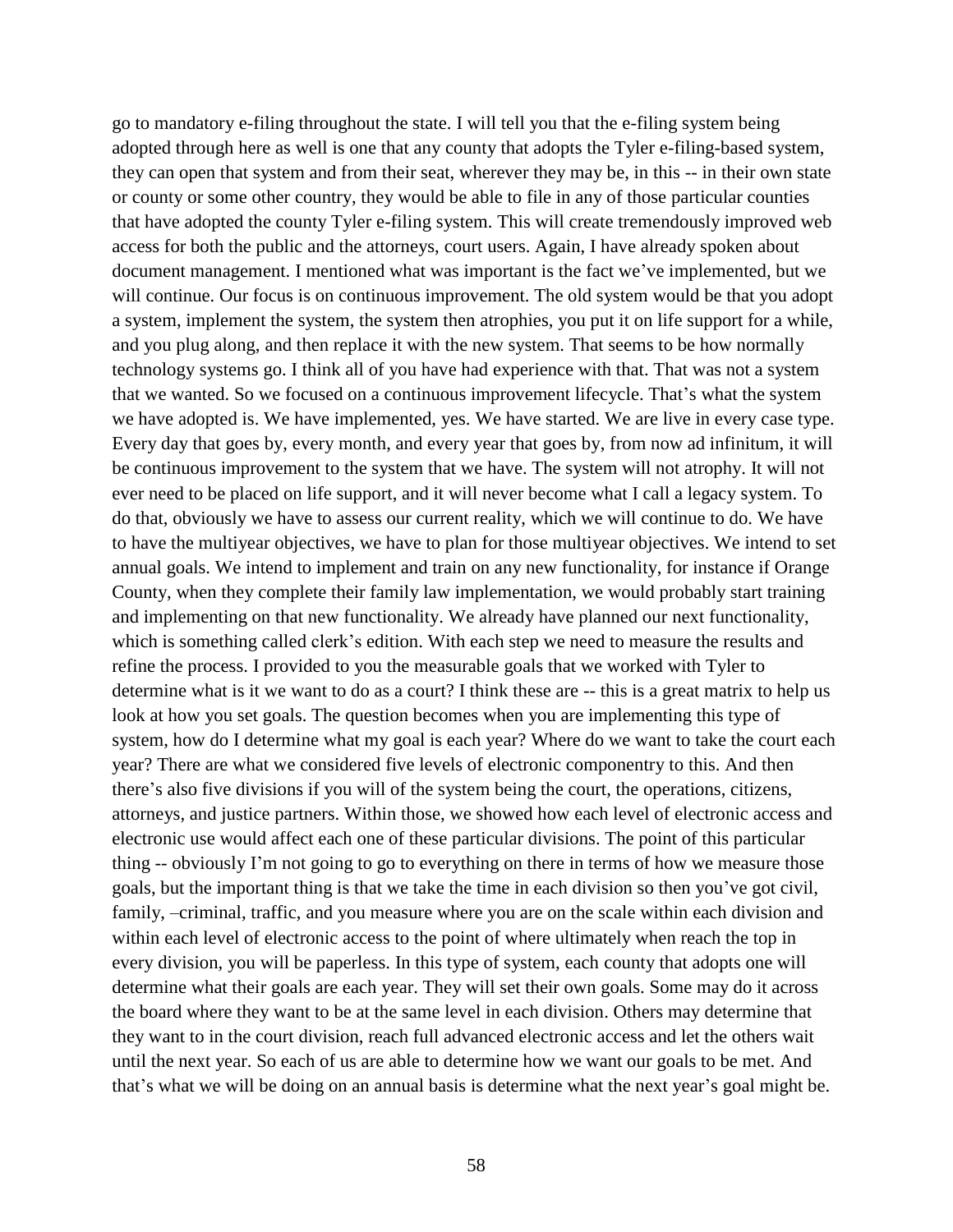In summary, the implementation as I indicated is complete. We have implemented. There is no doubt about that. The process of transforming our court, though, is really just beginning. Because of the Evergreen solution and because ultimately the transformation of the court is to reach the best possible system we can have to continue to get us to a completely paperless system and to make access available to everybody, especially as our budgets dwindle and our resources dwindle. We have ongoing focus and effort on continually improving operations and continue to improve the value that we provide to the people that we serve. Our long-term vision will be continually assessed. We will assess it, we will set our short-term goals every year. Sometimes more than a year. And we will be able to continue to improve in this. I believe that as a result of this, we have real and measurable achievement and ultimately, that we have shown what we - one of the smaller courts in the state of California -- were able to do. And I want to thank you for giving us the opportunity to do that, and for trusting us enough to do that, and seeing what I believe is a tremendous, tremendous success story. Thank you for your time.

>> I'd like to add, this is a really tremendous presentation. And again, you are an early adopter, just of another system. And this good work is going to be valuable to the other courts that are coming onto the Tyler system. There's a very active Tyler users group chaired by Robert Oyung from Santa Clara County, seems to be just about everywhere. And this will obviously helpful to the court. How many judges do we have on the council? Judges? They have a brilliant solution to the judicial screen that is completely intuitive, it's wonderful. Their judicial screen went live, what, two weeks ago or so?

>> It did in all the courts about two weeks ago. I've had it for about six weeks testing it, but they have a system called judges edition, which is -- keep in mind, this system is a Windows-based system. The particular screen for judges edition, it is as if you are looking at a paper file. You can obviously open every document, you can bookmark pages, you can highlight pages, search within a document, you can -- if you are looking to see everyplace if you are in civil, looking to see every case in motion that they cited a particular case, you can simply type in the name of that case and it will highlight every single place it is shown. And it will have a list of it. You can hyperlink to that and go directly to those locations. All those yellow stickies that we have, many of us have other colors. I have some lilac-colored ones. All of those stickies that we put on files and documents that we flag things with, you can do that electronically. And it's a very, very exciting thing. I have managed to do many a criminal calendar without ever touching a file. So it's been a wonderful experience that way.

>> Just one piece on that and then Judge O'Malley has a question. One piece on that. This is a touchscreen system. What you do -- if this is the way you want to approach it, you can approach it in different ways. If you want to approach a touchscreen, basically it's a graphic of what the top of your bench would look like. The files are stacked and you work through the files by touchscreen. Brilliantly intuitive. It solves a lot of problems that have been there with other systems where judges try to interface. And if you are a paper person trapped in a digital hell, it's a tough learning curve. And this is --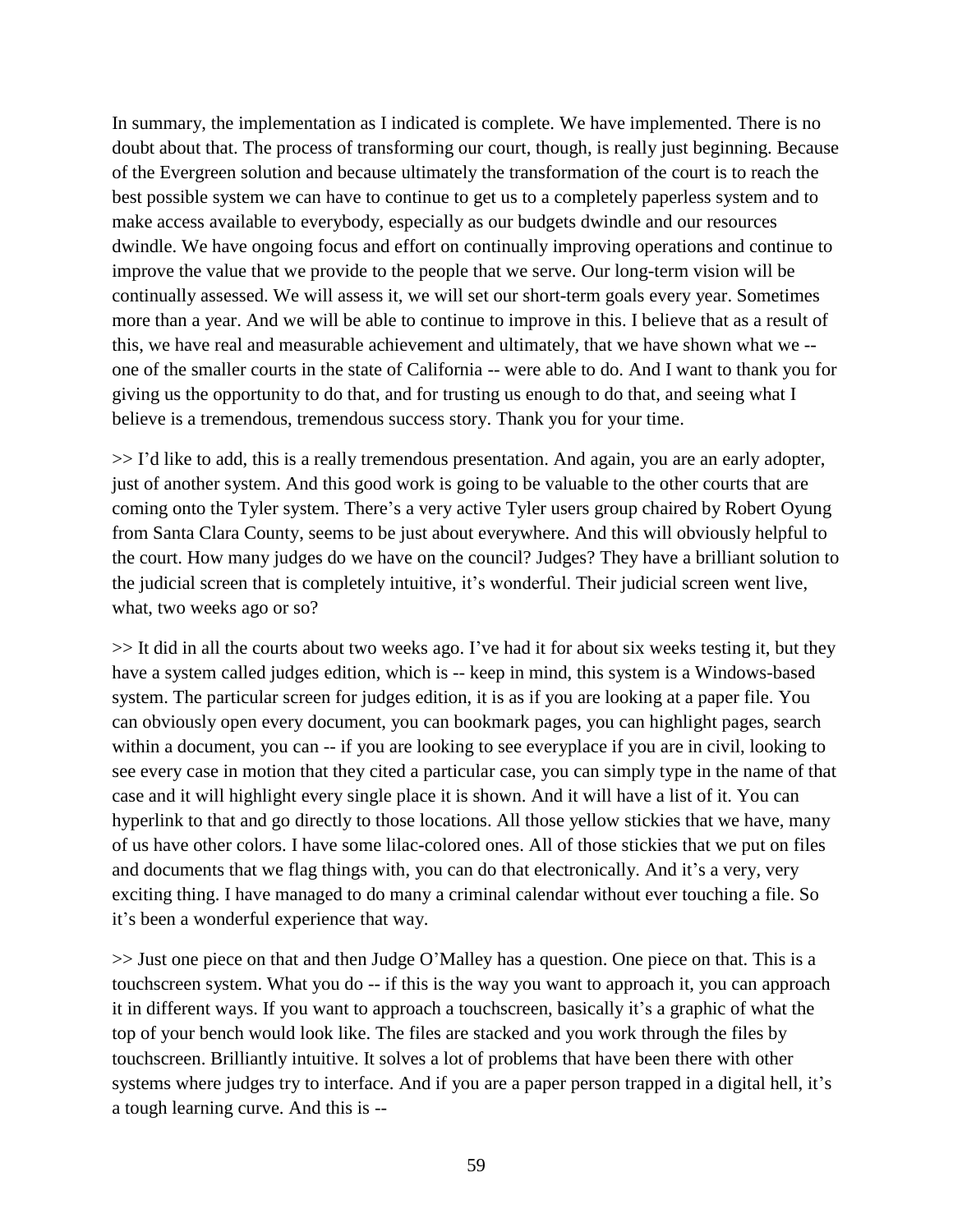>> Makes the learning curve incredibly easy. If you don't like touchscreen, you can use a mouse with it too. The touchscreen is fantastic. And it is very user-friendly. There's multiple files within it. You can put cases in complete, waiting, put them in process or in progress. There's a lot of options on it. It would be hard to tell y'all about it without showing a demonstration, which we've done with a number of judges throughout the state to have come to our county to take a look.

# >> Judge O'Malley?

>> Not a question, just a comment. I was on the council in 2012 when we approved the allocation to your court. One of the goals of that we were hoping for is that your court, through going through this process would be able to be the template, not only in the form and RFP but in every way possible, in sharing the knowledge and going through this process with other courts. And I'm just so happy that you have reached the goals of which looks fabulous -- looks like it's so nice for your court. And you are reaching out to other courts, going to be nice for other courts and you are going to be educating them on how you were able to do it and do it so quickly and efficiently. And what a great achievement for our branch. I just want to thank you for doing it quickly, doing it so well, and sharing with it. That's what we were hoping for when we approved the funds in 2012. Again, thank you.

>> I appreciate that. I will say that it was accomplished because we have absolutely incredible staff who put in countless hours. I can't even tell you how proud of our staff I am. And tremendous thanks to people at Tyler who are incredible to work with as well. Thank you.

>> Thank you, Judge Harman. That was a wonderful presentation. It's inspiring and hopeful for all of us. Thank you.

# >> [Applause]

>> I wanted to mention before the Chief announces the lunch recess that we will have the RUPRO meeting, when you get something to eat, in the Catalina room, which is over in the corner in the direction that I'm pointing. Thank you.

>> [Laughter]

- >> We are in recess until 1:20.
- >> [Recess until 1:20 Pacific] 0.

>> We're going to take a matter out of order. We're going to hear item K, Trial Court Efficiencies, Task Force on Trial Court Fiscal Accountability Efficient and Effective Program Recommendations. This presenter is Judge Walsh. He has another commitment this afternoon. So I appreciate the other presenters' allowing this gracious intervention. So we can get Judge Walsh out of here.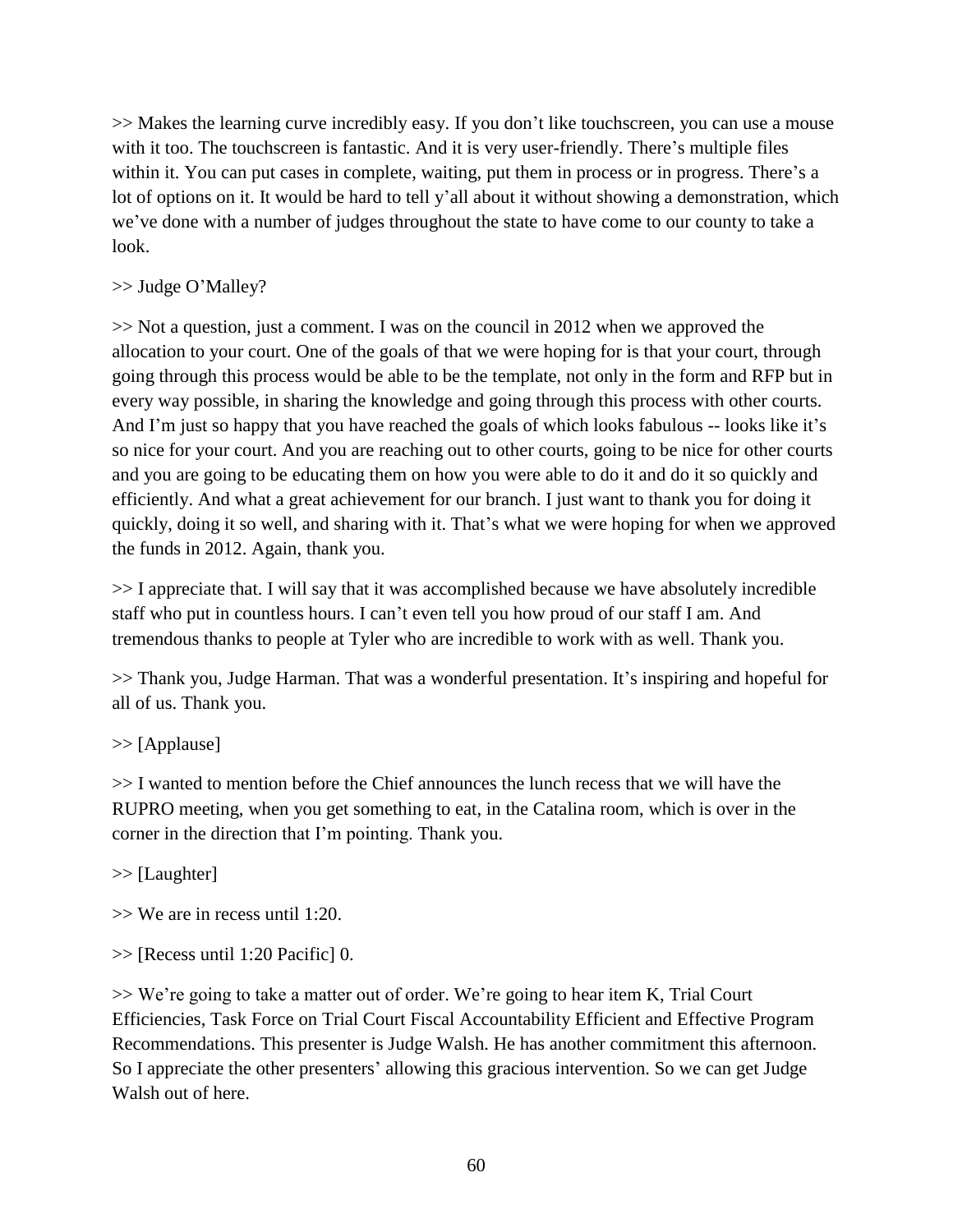>> Do I get special points for coming on time?

>> Yes. We welcome Presiding Judge Marsha Slough and Kim Turner, CEO of Marin. And we're waiting for -- he's not here.

>> There is.

>> Okay. Item K.

>> Thank you very much for this opportunity to present to this august group. And also thank you for taking us a little bit out of order. I apologize. I have to leave immediately afterwards because I'm on a panel in Berkeley with one of your colleagues. But we are here today to present the work of the task force that you appointed, the Task Force on Trial Court Fiscal Accountability. As some of you will recall, the funding workgroup that spawned the WAFM effort also said, not only look at equal allocation of monies around the state, but let's look at state trial court --

>> Can I stop you one second? I apologize. I'm sorry. This is an action item. Is there anyone here that wants to make public comment on this action item? Item K? Sorry. Go ahead.

>> Thank you.

>> Look how efficient we are.

>> That's right. [Laughter]

>> Jump right in. He's halfway to Berkeley.

>> That's right.

>> Look who has joined us. Lee Edmond.

>> Good to be here.

>> In response to that request, what about statewide trial court efficiencies? What about individual trial court efficiencies going statewide? The Chief Justice appointed a task force of, I have to say, talented and dedicated people. With me today just three of them, Kim Turner, CEO of Marin County; Lee Edmond, immediate past PJ of Los Angeles; and Marsha Slough, the vicechair of our task force and PJ of San Bernardino. We are kind of yes people, we've decided, because we always say yes to everything we are asked to do. These are the busiest people I've ever been with. They've been great here. Basically, they are volunteers, volunteering their time to answer the question, what are the trial courts doing about efficiency? We had our first meeting in September. And we are bringing to you today the results of seven and a half months of work. We think you are going to like it. It wasn't easy. We worked very hard on it. And we decided when we had eight recommendations sent to us by this group to deal with reprioritizing, we couldn't do them all at once. And so we said, Marsha, how do we handle this?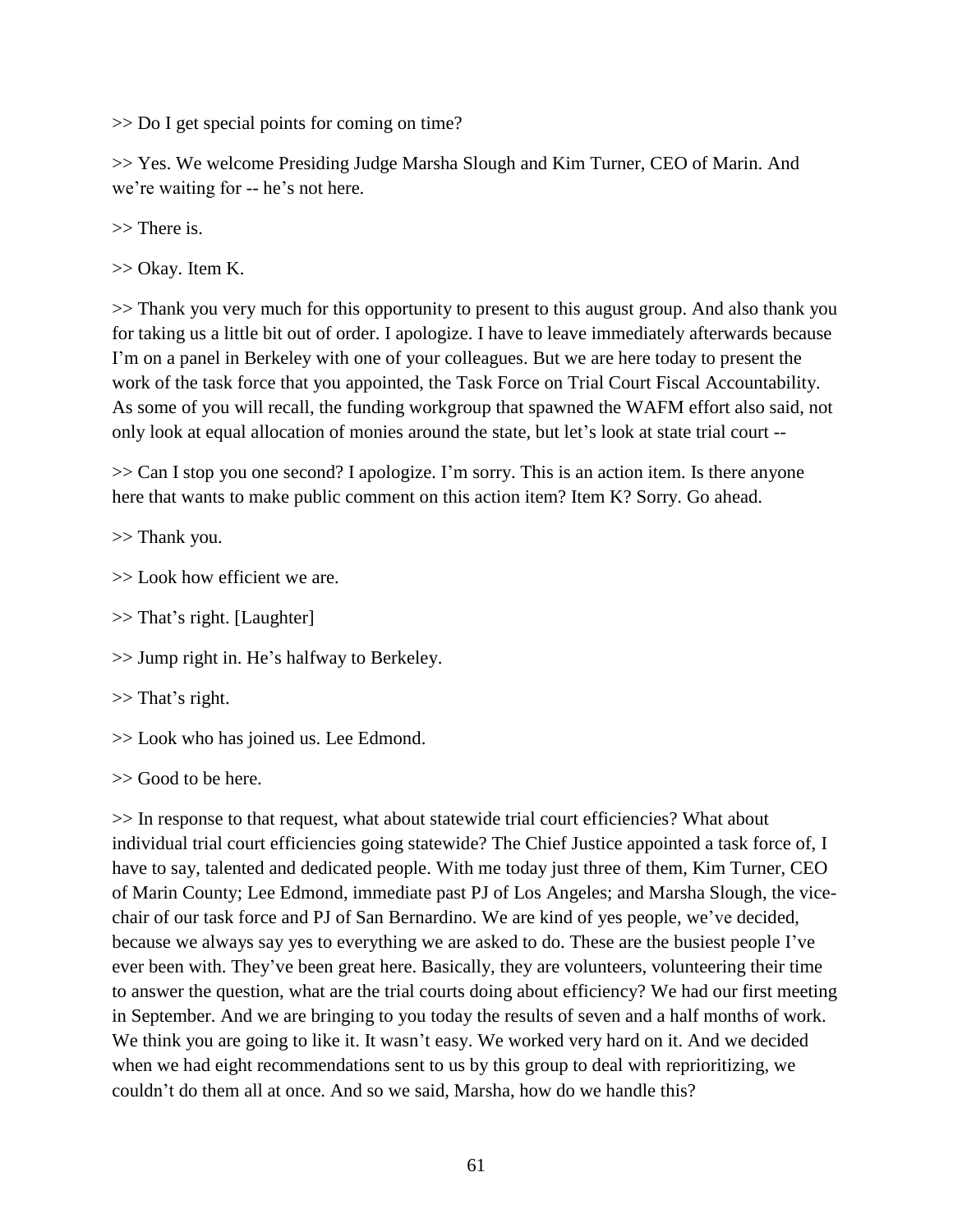>> We all know that when we are all out and about that we hear over and over that trial courts should be more efficient It seems to be a recurring theme and, quite honestly, an appropriate theme. Are we being efficient with our precious resources? As a group, a very diverse group of members of this task force from very diverse counties, we had a great dialogue about that topic. And we discovered that we really are already doing a lot that is very efficient with our resources. However, what we're not doing is sharing that information very well amongst ourselves and sharing it with our sister branches. So we decided our number 1 priority should be to step up our efforts to be able to demonstrate what we are doing well so that other county court systems can leverage those efficiencies and take them to their own home courts.

>> So how did we do it? We basically took the members of our committee and broke down into six sub groups made up of either a PJ or former PJ, working with a court executive officer. And we signed each one of the subgroups a topic. For example, I was paired with Steve Nash, and our topic was civil operations. And somebody else had criminal and somebody else had technology. And that's the way we worked. We started to try to figure out what's out there in the trial courts. We used some of the resources that had already been gathered by the AOC. They had a lot of information for example, say, former KLEPS winners, other project they knew about. We sorted through lots of existing AOC records. Then in addition we went out and actually contacted trial courts: tell us, soliciting information, tell us what you're doing now that's efficient and makes sense that you want to share with the other courts. When we gathered all that information together, that's where we started our due diligence and tried to figure out what's really working well. We sent out to each court a basic question form that would be standardized for every court: tell us -- describe the project, what are the program benefits, who are the contact people? Then we went through those to try to figure out what made sense, to narrow the list to something that was manageable that we could do in this seven-month period that we had. We came up with about 75 programs that everybody will have access to. We don't hesitate to tell you that those are not all the effective and efficient programs out there. We can't even say those of the best 75, but they certainly were one that we came to decide were ones that are very, very good and make sense to have at least had a starting point. If when you look at these projects there's something in your own county that you think is a terrific program, we're going to set up a process by which you can make sure that your project gets in there so that this will be a living, breathing document where we add on efficiencies as we go.

#### >> We didn't just find programs. What did we do with them?

>> Not only did we find 75 promising programs, we also vetted those programs. What I mean by that is that the task force itself spend one entire meeting walking through all of these documents that we got from various programs that had submitted these interview templates to us. And we evaluated them to in effect answer the key questions: Where they efficient, where they effective? Where they innovative? And then since our group as a whole—we had a task force of 12 or 13 people—could not walk through all 75 programs, we actually subbed out that work to three of the CEOs that were on the committee: that would be Stephen Nash, Alan Carlson, and Mike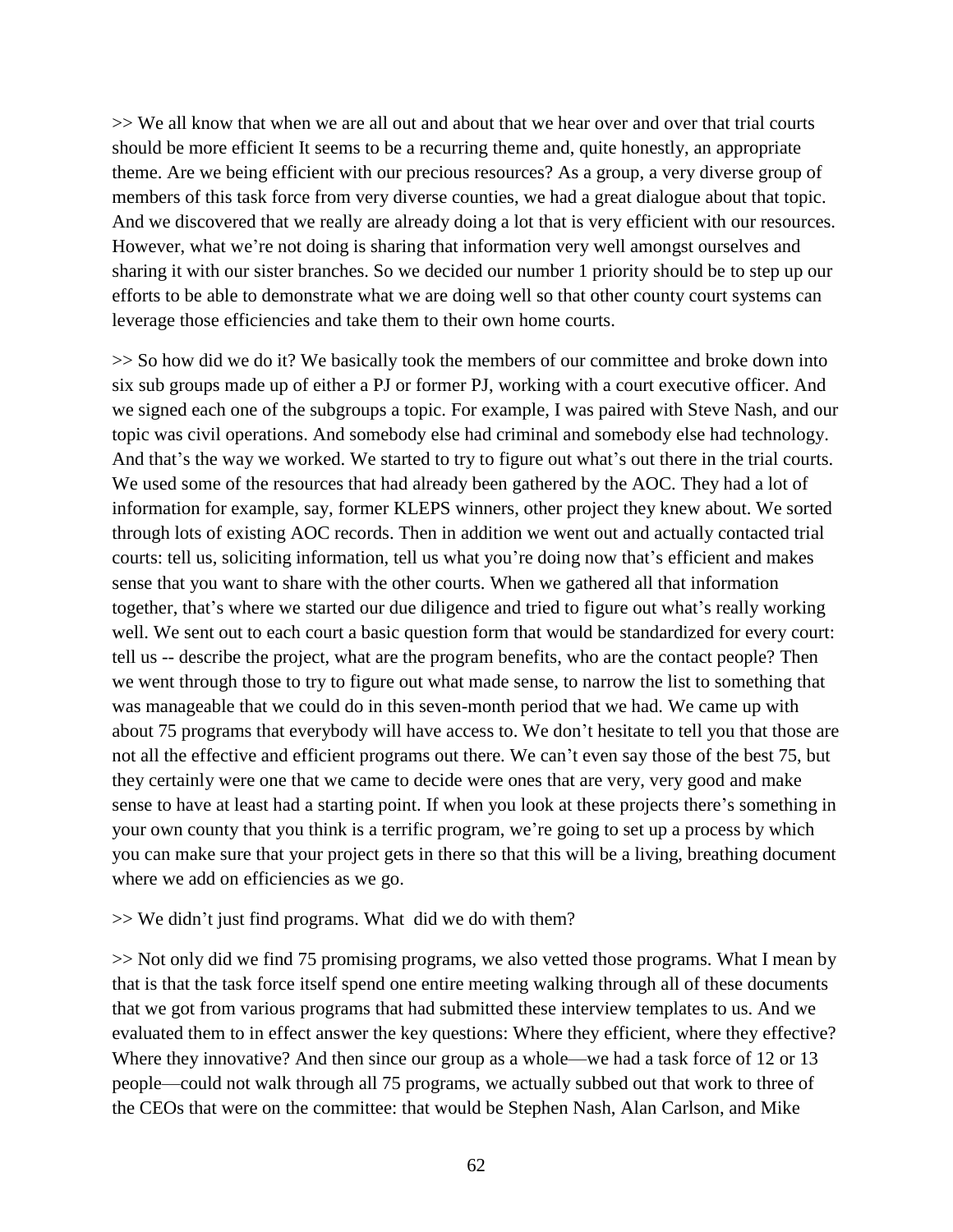Roddy. They further vetted those programs. And they forwarded them to me. And I turned them into program summaries that you're going to see very shortly loaded onto our website. So the creation of the summaries really was an important starting point because what we wanted to do then was once we determined that Marin had a traffic program and Riverside had a search warrant program and so forth, we wanted to survey the courts to find out which courts had the same or similar programs, because that information is also contained in our effort. So we sent out a survey and have got wonderful responses from most of the courts letting us know whether or not they had programs that were like the ones that will be on this website. So even though you will see a sponsor court attached to these programs, when you scroll down through the program summary, you will find that in many cases, 20, 30, 40, sometimes as many as 40 other courts are doing a similar kind of a program, showing that we are really pollinating these ideas across the branch. Following all of the work that we did, Judge Walsh and I did take the initial findings and initial work to both TCPJAC and CEAC. And we've unveiled at least the embryonic project we'd been working on to make sure we had good buy-in from the PJs, good buy-in from the CEOs. And we took any comments that they had to heart and tried to build those things into our process.

>> They were very supportive of our efforts. So we have done a lot and we could not have done it without help from the AOC staff. I want to take a moment to compliment Jodi Patel, for all the help and guidance she gave us. She was there at every meeting all the time. Talk about somebody who says yes to too many things, she was always busy but always helpful. But I want to point out, Maureen Dumas, the kind of person you don't ever see at this seat, is Maureen here? She's the one blushing right now. Unbelievable work. Unbelievable work, all the way through. Never, I can't do it, always, always helpful. I also want to single out Mark Gelade from the Technology Office. Is he here? Great job! As he told me, When I first heard that some crazy judge wanted me to build and app store, and I thought, What!, he got into it, he's never complained, he's been there the whole time. And I want to tell you anybody who had our experience working with these people from AOC gets a chance to see the kind of talent and dedication these public servants provide every day. Willingly, they work hard, they work ably. We are blessed to have such professionals work with us.

### >> [Applause]

>> So we're going to show you the Knowledge Center that we've created. But we're going to walk you through what we're asking you to do. There are five recommendations contained in our report. First, we will ask you to approve the full implementation of the Knowledge Center on Serranus. It's going to be inside the private website of Serranus, so you'll have to know your password, and create a similar site on a public -- a public site on the other side, a little less full. We are going to modify some of these because on the public site, they should show slightly differently. That's one. Two, we're going to ask you to approve creation of a TCPJAC CEAC working group to continue to develop the content on the Knowledge Center site. And we would propose calling it the Joint Trial Court Efficiencies and Innovations Workgroup. Three, we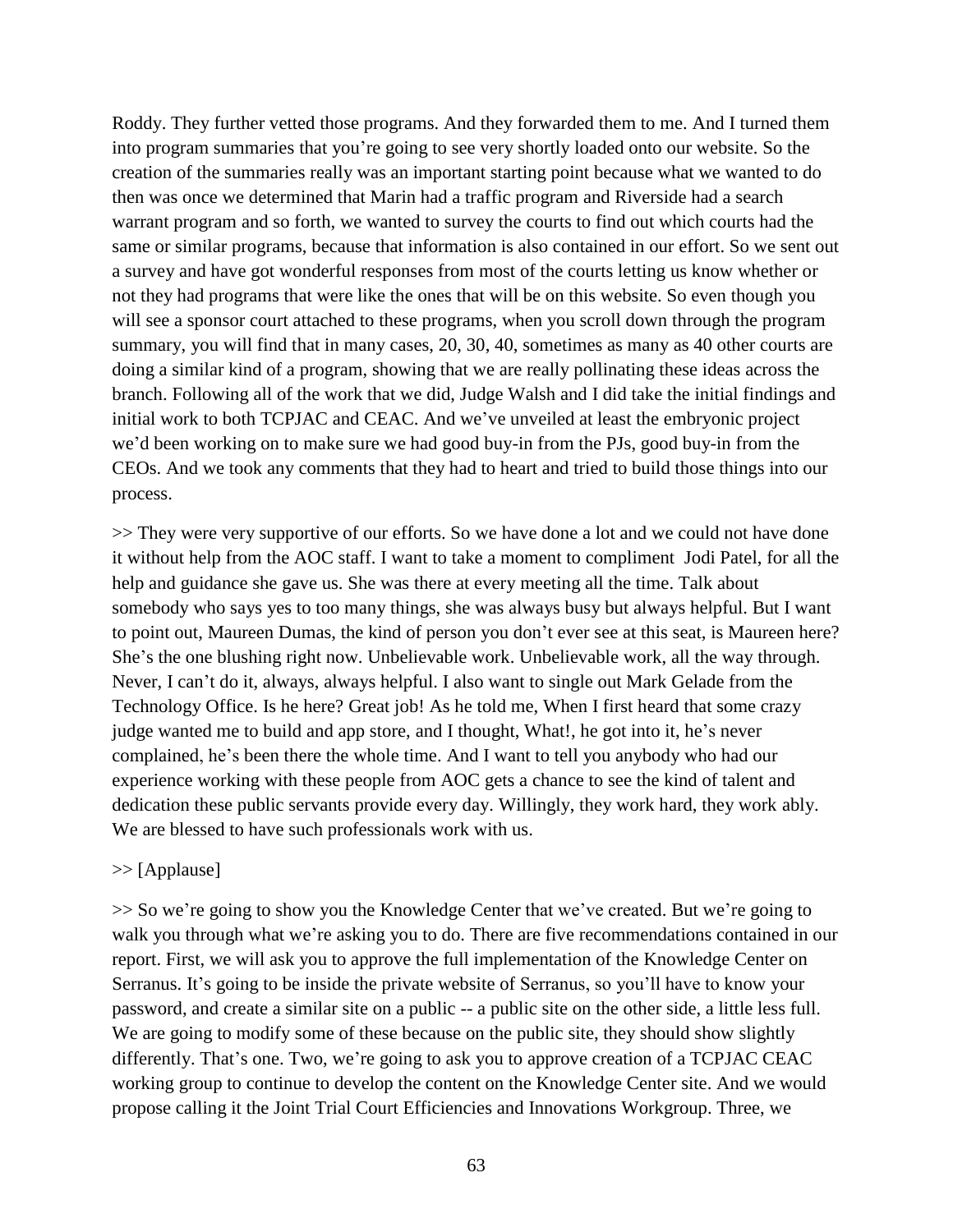would merge in two existing groups. This was talked about, Justice Miller may remember, when we presented our agenda for the year. He had the suggestion of maybe the task force and these other two groups might start working together and we have. Our suggestion would be -- and Kim, who is one of the cochairs of the Business Process Reengineering, agrees to merge Business Process Reengineering and Trial Court Efficiencies Workgroup, David Yamasaki agrees with that, he's the cochair of that. They're the ones who seek legislative efficiencies, merge them into a single group and have that be the umbrella group of this ongoing effort. The - after we were created as a task force and according to the Governor's budget came out and said we want to see more trial court efficiencies, two weeks later, we found out the Chief was creating her Blue Ribbon Commission and has work for them covering, we think, many of the recommendations that we have not yet gotten to. Therefore you will see in a moment we're going to phase out. To have this effort, have credibility, to have continuity, true value, it still needs a home. And some staff, which I will get to in a minute. This is the home that we recommend you approve. Jumps us to number 4, people I've talked to are sort of in the corporate efficiencies business, yah, we tried this, we tried it at HP once but it failed because there was no custodian of the site. Nobody kept it alive. So what we need, we decided, is a custodian or a librarian of the site to bring new programs, to post them, to encourage their use. And so we need somebody good in marketing, and organizing, and we found them. Thank you, Jodi and Judge Jahr. Every time I told them we need more resources here, you should've seen the pained look on his face.

### >> [Laughter]

>> Anyway, he finally said yes. We found it within the Trial Court Leadership group. Claudia, Marlene, and Deirdre, who worked with CEAC and TCPJAC, anyway, so we are asking you direct the Trial Court Liaison Office of the Trial Court Leadership Unit to provide staff support to the new working group. And five, with the creation of the Chief's new Blue Ribbon Commission, sunset the task force and return the remaining charge to the -- charges, those other recommendations, to the Judicial Council for reassignment. So cool to be on a task force where you are recommending you be sunsetted.

## >> Would be through E&P?

>> This would be through E&P. Of course. I'm sure that's what I meant. We would amend that. So return the remaining charge to E&P. All right. Do we all agree?

>> We agree.

## >> Thank you.

>> If approved, we're going to jump right on it. What we are showing you today a demo site. But it's almost fully locked and loaded. It will be final and ready to go out for showing by next week. And the reason we have that deadline is we have already set our panel to appear in front of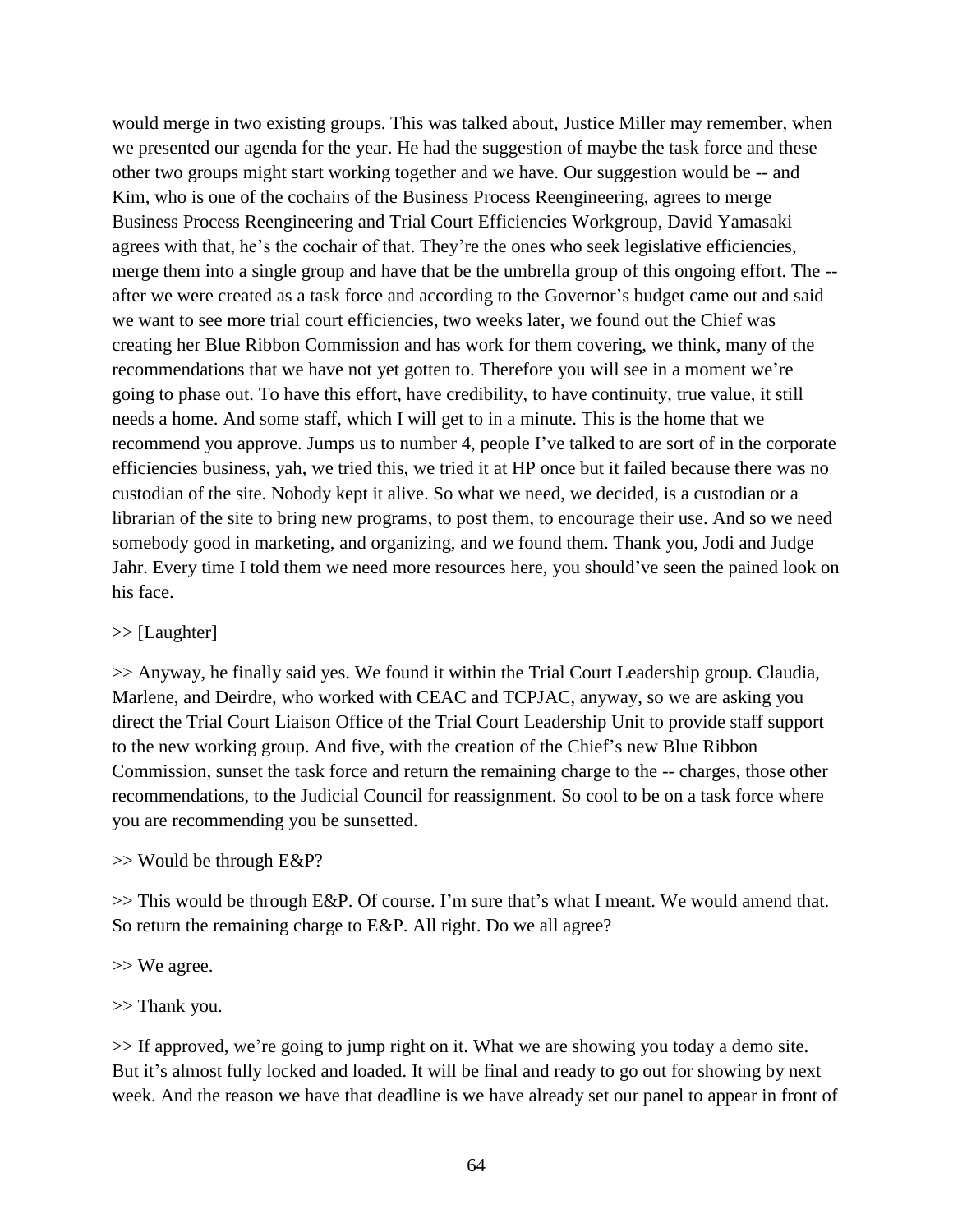the CJA midyear next meeting next Saturday, the first public rollout of the site. So it better be ready. And then we plan to take it up to the Legislature to make some appointments and show them what we have. Going to the Governor's office. I know they're interested. We will then be taking it to the TCPJAC meeting June 5th, the CEAC meeting June 4th, and roll it out. It is now live. Use it. Here it is. And plan to continue that effort because it's not just creating it, but encouraging its continued use, incenting its use, which we think is part of our charge and we will do that. So of course like every program, we didn't have a parking lot, because that term was already stolen, but we have a phase two. A lot of things we didn't get to in our seven and a half months that we had to put off. Building out the public website more robustly. Allowing people to copy and paste and send the programs elsewhere. It's all doable. We will do it. We didn't have the time to do it yet. So through this I must say, we encountered the questions: Well, if we do this, some courts might be offended if we don't show theirs. They're going to have to get -- we could only do 75. Some of these are only appropriate for big courts or little courts. What if somebody thinks it's not legal? We vetted it with each individual court. So exasperated at one point, I burst out at one meeting, which became our mantra, which is Innovation Is Not for Wimps. And that was what guided us.

### >> [Laughter]

>> We have to be bold. We have to do something to change the perception. What we honestly found out is there are efficiencies in our branch. Our branch is full of efficiencies. We hide our light under a bushel basket. We don't tout that. So this is part of what we're doing. We're not just sharing them, we're telling the world, we've been there, done that. And we're going to continue to do it. So with that, we're going to show you the Knowledge Center. My goal here was it would be so simple even a PJ could operate it. So I'm going to launch it here by --

>> Now we have tapped in.

## >> Exactly.

>> This is the Knowledge Center. It is on Serranus. Whoops, we cycled forward too much. So let's go follow the breadcrumbs back. This is the face page of the Knowledge Center. Listing the first one, which we will show you, Effective and Efficient Trial Court Programs. Next one, State Court Efficiencies, I'm sorry, Statewide Efficiencies, and the final one, Business Process Reengineering. So, Kim, why don't you take us through the bottom one, Business Process Reengineering?

>> Thank you, Judge Walsh. As many of you know, I've been chairing with Judge Slough the Trial Court Business Process Reengineering Working Group for a couple of years. So what we have been promising to all of the courts that we've trained, we've trained 28 courts in these principles and how to use the analytical tools, we've been promising them that we would put together a resource, environmental resource page, where they can pull down curriculum that we've used in the training classes, they can view the videos. We've put together a Getting Lean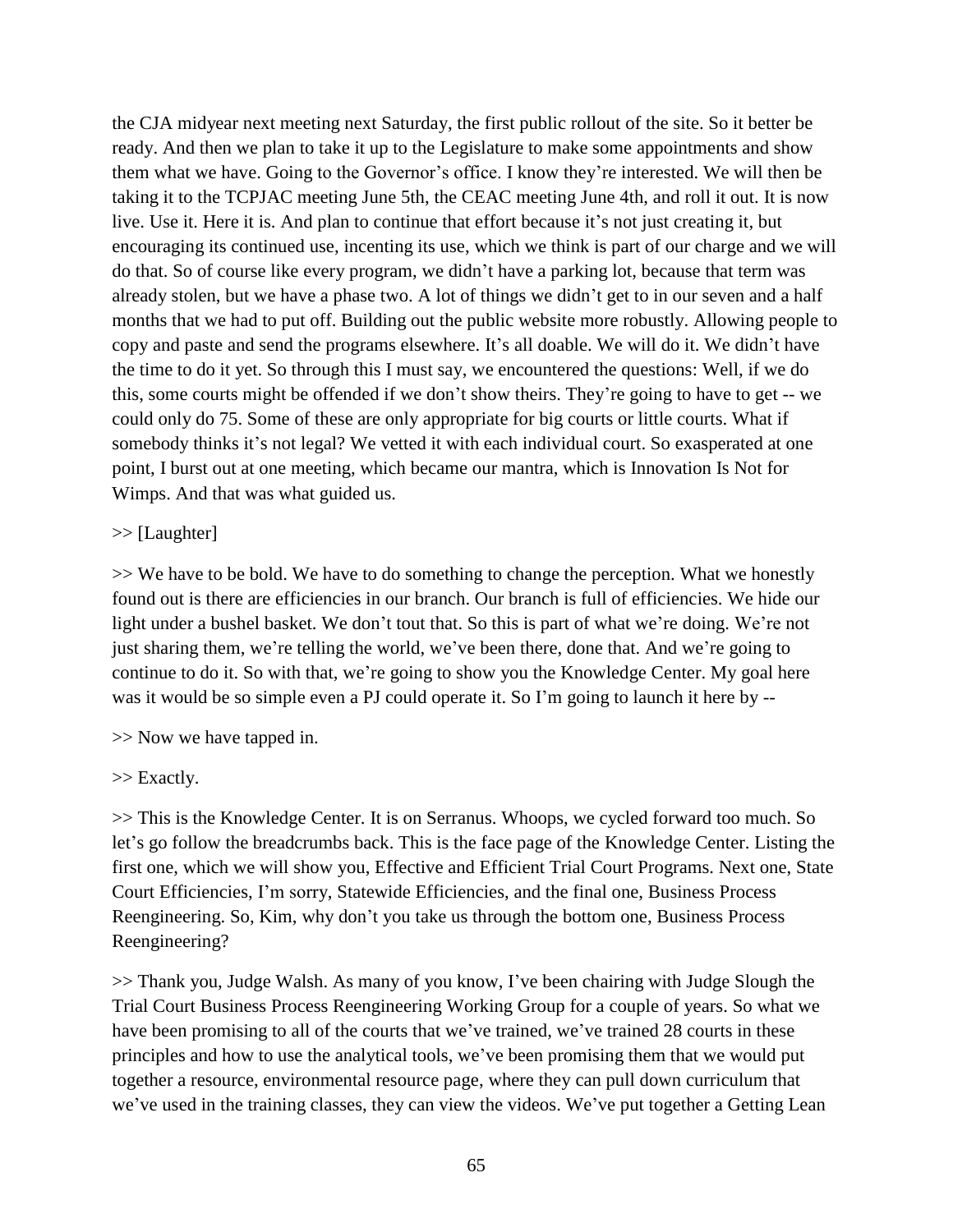and Green video about a year and half ago to give people a primer in the principles of business process reengineering. We've also created all kinds of modifiable tools and templates that courts can use to go through the process of retooling a particular work area. So all of those resources are now out on this site. This site is live effective yesterday afternoon. So if you go to Serranus, you'll be able to find the Trial Court Business Process Reengineering resource page. We tried to also include some of the educational materials, because this is not a new thing. It's been around in the private sector for a long time. And we've managed to take those tools and morph them into a public-sector kind of a model. But there are many, many white papers and other educational materials that we think courts will find very useful as they embark on their own reengineering efforts. So I wanted to just alert you to this as being one of the components on -- in the Knowledge Center and one that we will continue to develop as more and more materials become available.

>> Thank you. Judge Slough was complaining we didn't have statewide efficiencies. Corey Jasperson and many others got together a list and said, we sure do. What do we do with that?

>> We have a lot of statewide efficiencies, not just the things we do at home, but as a branch as a whole, things we've done. Just a couple of examples that will be on the website is the model jury summons. So you click and get to the model jury summons. We summons millions of people into court every single year. So the standardized summons was prepared and developed. Many courts use it to not only simplify the process of summoning those millions of people but also to educate the people that will be coming into our courts and the importance of that duty. So if someone on the outside wants to look at what we're doing with this program, they will have the ability to look and learn about this program. Another is our DRAFT program. That is the Dependency Representation Administration -- I can't read my own handwriting – Funding and Training. The DRAFT program. It's a very important program that some 20 courts out of the 58 counties use to help with their dependency case hiring of counsel. It has allowed those courts to partner with the Administrative Office of the Courts to help in preparing the contracts that we enter into with those counsel. And I think if you go on the website and look at it, you will see the benefits from the statewide program, which has included setting standards for those counsel, caseload standards for those counsel, outcomes for children who find themselves in dependency court. And it's a really interesting program and really worth sharing with everyone.

>> Searching for the answer, do we have statewide programs? Yes. We've had them for years. There were 60 programs listed under that icon. All the ones that are currently in place, most of those, have a hot link. So you can do what Marcia just did. Hit the hot link, you've got the whole program right there, all within this one Knowledge Center. So then let's go back, follow the bread comes back, to the third icon. We're going to have a handout with this. I always forget my Serranus password. So we thought as a way of folks remembering this --

>> I think they handed them out.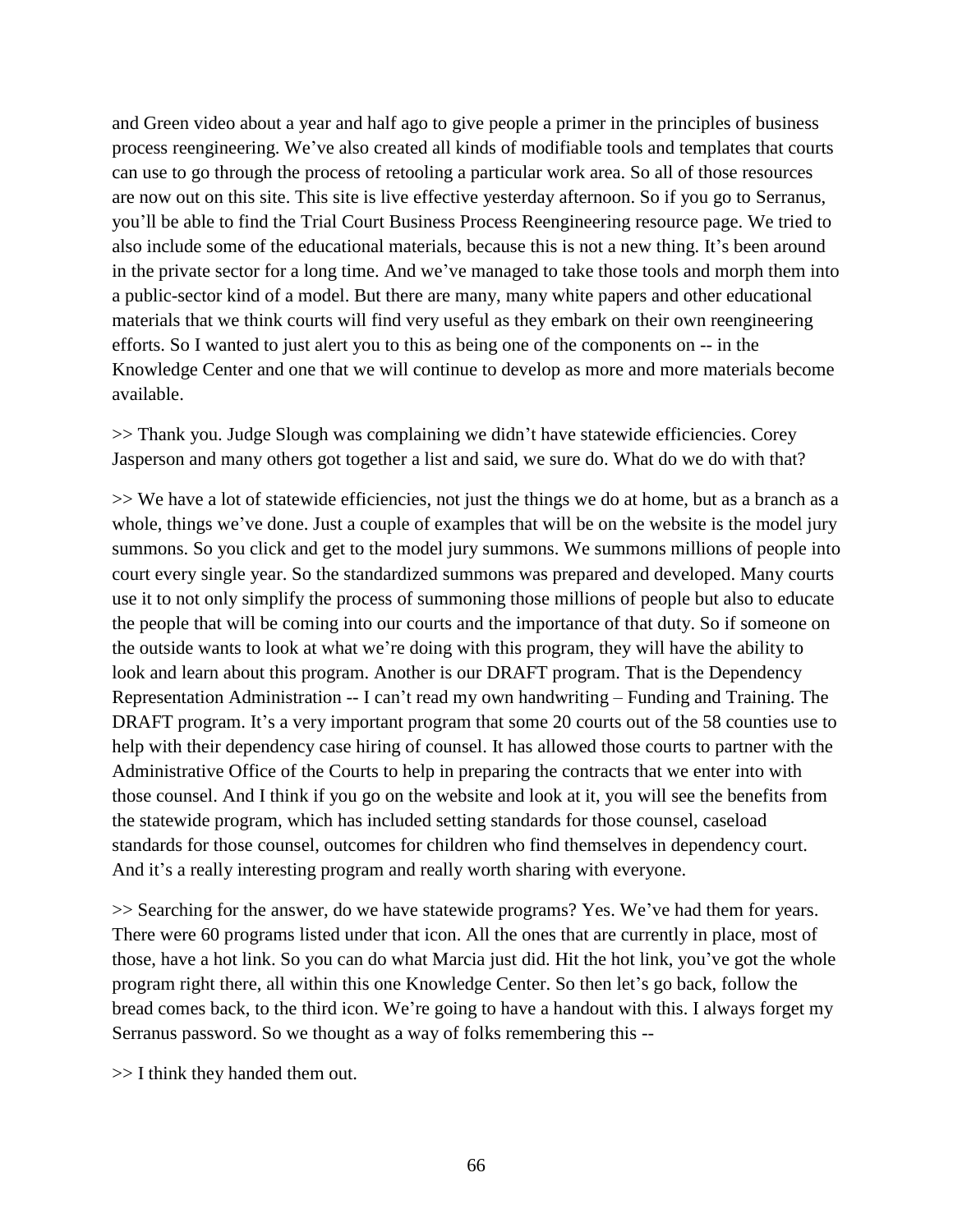>> You've got the card and they leave behind here. You can write your Serranus password on the back. Don't lose it now because it's going to bring you lots of good stuff. That's our app store.

>> We would have filled in your password if we were really efficient.

### >> [Laughter]

>> We would have created an app store. You'll see the first page is all these case type icons: Family law, criminal, ADR, etcetera. If you want to about something in family law, click family law and there's -- let's try Robocall, something Santa Clara County just put in this year. In Robocall, we have one of those automatic dialers. We get the phone number from the selrepresented litigants who often fail to show up. It dials them a week ahead of time. We have had a great increase in the number of no-shows as a result.

>> Decrease in the number.

>> Thank you.

>> [Laughter]

>> In my court, I'm the increased no-show. I'm never there. Good point. We've had a great decrease in the number of no-shows. So this is about efficiency. We expect this will save us money. But we also were charged with looking at effective programs. Effective, efficient, or effective to bring equal access to justice. So Lee Edmond, can you tell us about one of the ones in L.A.?

>> Just looking at one of the examples of the effective programs, if you click on the outreach button, go back to that app store, click on an outreach project, one of the outreach projects is a teen court that we do in Los Angeles. Many of you are familiar with teen court and how it operates. In Los Angeles, we have a specialized teen court called SHADES, an acronym for stopping hate and delinquency by empowering students. Basically it is specialized -- focuses on issues of bullying and hate crimes. What Kim is going to do for us here, when you get to the first page, it has just like Robocall, it has a description of the program, it has program benefits, it also then has materials, one of which is a video. We're going to look at the video in a second. I'm going to describe the program briefly while we fast-forward through this little advertisement that comes when you get some of these videos from say CBS News, you've got to sit through and unless you want to buy a pair of shoes, it's kind of irritating. We're going to talk about the program briefly until we get there. And let me say at that point, many of these programs actually have videos embedded in the program. So you can go in and actually watch the videos. We are going to do everything we can to try to get as many videos as possible that are actually unique to us, that have been created by the AOC, created by local courts. That way we can put it on YouTube and ensure that it lasts. With some of these news stories, they might take the story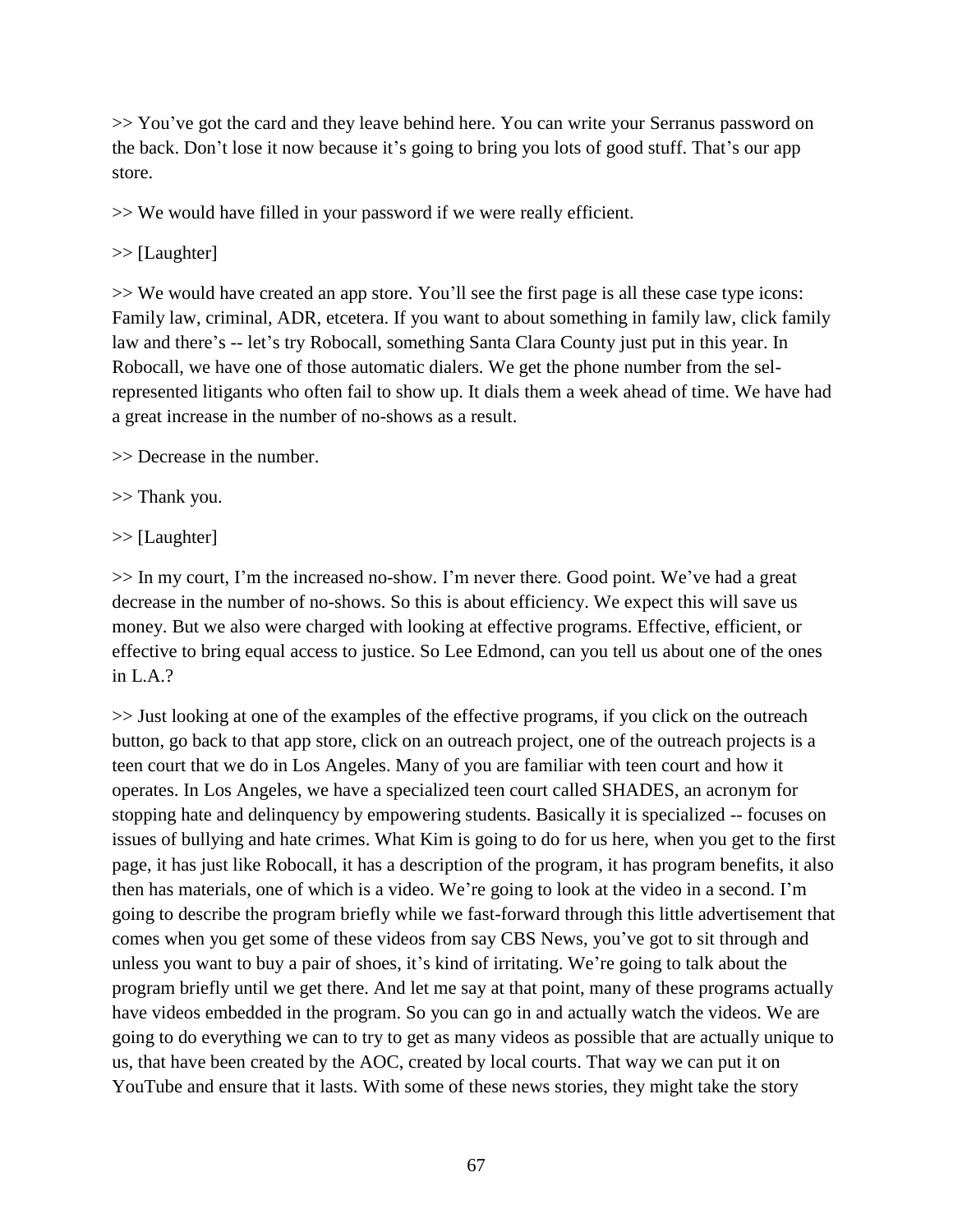down, we want to make sure that we keep it and obviously of we avoid the advertisements as well. But basically what SHADES is a situation where you've got someone who is accused of a crime that is based in bullying or harassment. And we focus this program -- because of the increased number of these sorts of problems in schools and increased incidence, and they are all much more I think serious than we've seen in times past because of technology and the fact that you can put things on the video and when they go viral, it's a real problem. I sat through a trial with a kid where some of the students in the school had taken his photo off Facebook. He was a Muslim, had his hair up, and they placed his photo right next to -- cropped it next to a photo of an airplane going into the twin towers. And they sent it to everybody on Facebook. You can imagine what that does to kids. So this is a moving program. Slight difference from a regular teen court, it is judged by a jury of their peers but these are kids who have actually gone through intensive weeklong program in tolerance training through the Museum of Tolerance, and then when the person is convicted, if they are, it's a six month probation period where they have a mentor who is a judge on the Los Angeles Superior Court and that kid has to go through the weeklong training with the Museum of Tolerance to be sensitized on issues of bullying. So we will very receive play this clip. Operator error. Hang on.

 $\gg$  I don't know why we're not getting video.

>> There it is.

>> One of the teenagers is selected at random. Teams from various high schools across the country will decide the fate of two bullies charged with battery, case number 1.

>> Different friends always bothering me and call me gay. They keep bothering me and everything, then like I get tired when I go to school every day --

>> [Name], a teenager who lives in fear after a bully gave him two black eyes and has been verbally taunting him for months.

>> I'm sorry for crying because I'm upset about my son being bullied.

>> So you get the idea that there are videos attached to many of these programs that give you a better idea. Of course you got contact information where you can contact a local court person, find out who knows about the program, and hopefully find out the information you need in order to consider adopting it for yourself.

>> Kim? You do a Marin traffic program. We go to the traffic icon. Right?

>> Yes. Let me see if I can get myself there.

>> So there are 75 programs now? More later as we work further on.

>> So in the area of efficient and effective programs, in Marin, we tried to solve two problems. We have a lot of public frustration with people waiting in very long lines to go to traffic court, to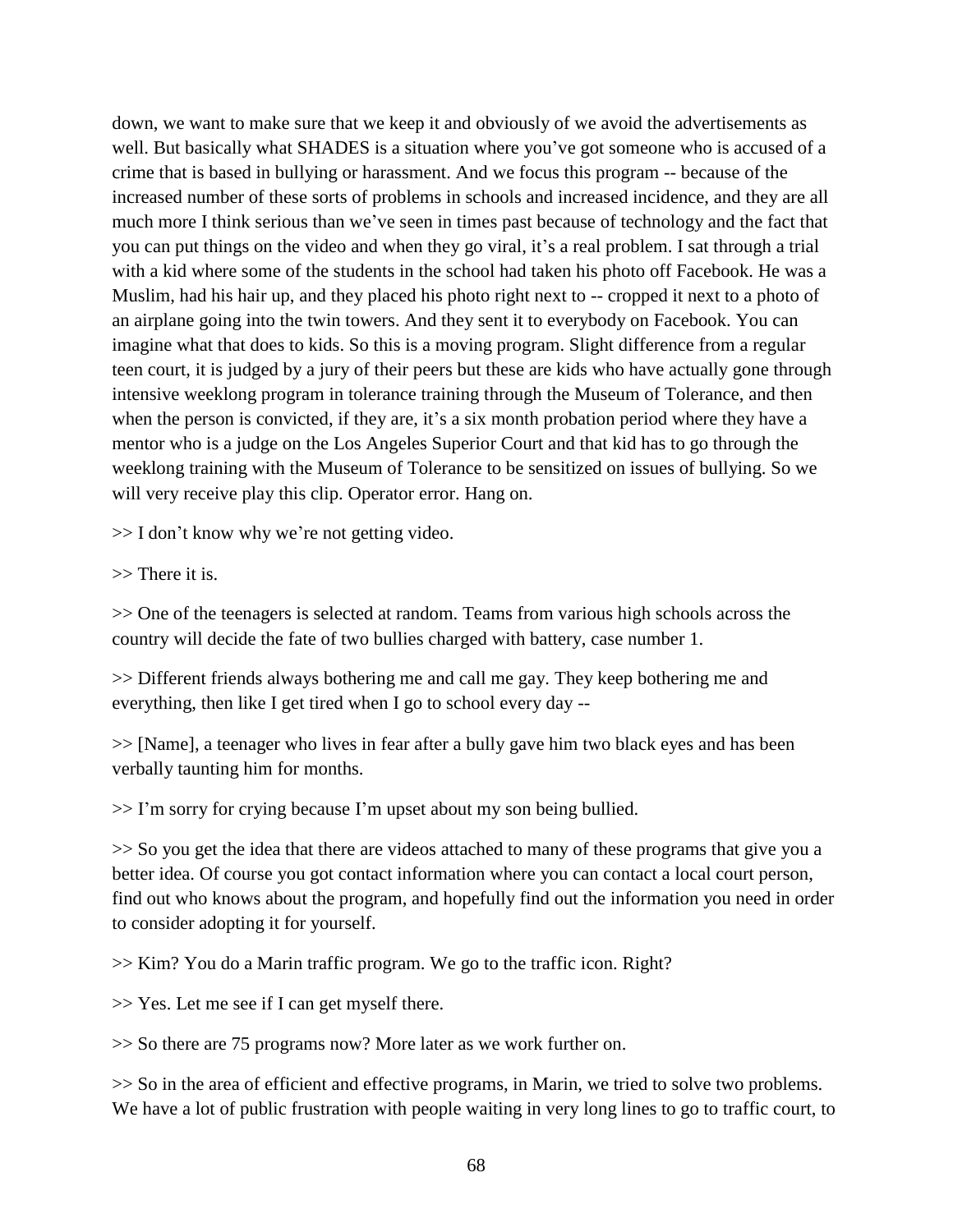do very ministerial things like convert community service to a fine or get an extension on traffic school. And the other problem we were trying to address was the fact our clerks were very beleaguered by a lot of upset people waiting in line for hours and hours, finally getting to the window and being told they had to go to court and come back out and get in another line. So we spent quite a bit of time reengineering the way that we do our traffic matters, and in fact have now conferred many of the things that used to happen in the courtroom to the clerks at the front counter. So that we don't have to send cases into court unless a judicial ruling on something is required. So anyway, as you can see --

>> We're using this as a typical site. Why don't you walk us through? We list all the courts that have a similar site. See all those other courts -- don't forget, we are efficient out there. All these courts have this or something similar. And you would see that on each program site. We show at the top, the list of all materials. The ideal is you click and you can have it in your courtroom within hours, not days or months. We have a contact for the listserv, if this is related, which this one is, it has a listserv for traffic. It has a comment or proposal aspect. So someone can comment, what they think of it. Here's what we're doing differently. Here's a better idea. We also have an invitation on there, submit your own proposal. And that would go to the joint work group and if we approve it and vet it, put it on the website. Now, I went to the innovation program at CJ last fall and it was great. I saw this wonderful thing about electronic search warrants. Great. I'm going to be a night duty judge and I can stay in my pajamas and do a search warrant. Great idea. But when I got home to tell David Yamasaki about it, I didn't know who to contact. I knew something about the program. And now we are actually six months later, about to do it. But now, Marsha, we are a click away from that program of yours I saw.

>> That you are. It's really a great program and has proven to be very efficient for our county. We've all been there. Two o'clock at night, when you get the phone call from law enforcement, we almost have a warrant ready for you to sign. Thanks for waking me up to tell me that -- to tell me that you're *almost* ready. Some of you, maybe Judge Herman, remembers the days when they'd ride their horses in to your home.

## >> [Laughter]

>> But I digress. San Bernardino County, through some great work through our technology folks and judges that are much more up on technology than others, developed this on-call warning. On the website, you can see the user guide that all of us judges were taught on how to use it. You deal with the warrants on your iPad or any other ability to access the Internet. So you can be on the golf course, your phone buzzes, you have a warrant in queue. Go to your iPad, turn it on, get the number, call the officer, you swear the officer, read the warrant, hit accept or reject. And it attaches your signature to it. It's a great program. And really efficient. Law enforcement loves it. And it also saves paper.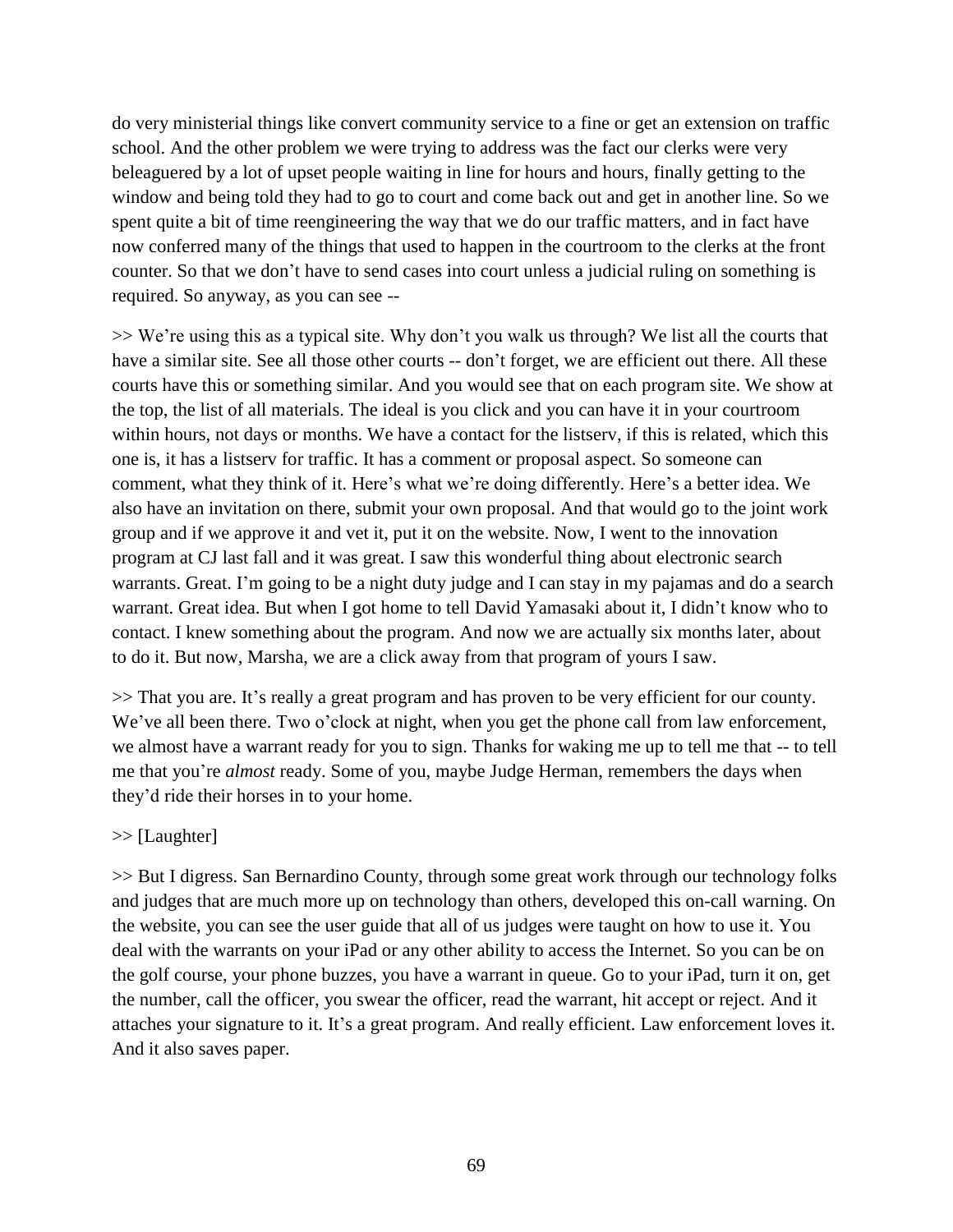>> And if you approve this, this can be in your courthouse next week. You too can stay in your pajamas.

>> I should say that's after hours golfing.

>> [Laughter]

>> So, Chief, the one final thing we want to point out is you have appointed a great task force. It's important to show the province of this. Good people got behind this. So we created an icon. Just for today's presentation. It's a picture of Einstein. What we call our smart people icon. These are the lists of the people on the task force. Also, if you approve it today, we want to show another group of smart people. That's you.

>> [Laughter]

>> That's our presentation. Thank you.

>> Some sales job.

>> [Applause]

>> [Laughter] Well, I think someone has beaten us to the punch here. Judge McCabe?

>> Thank you, Chief. It was a privilege to work with this group. First, I second what Brian had said or Judge Walsh had said about AOC staff above and beyond, extraordinary. And what we asked them to do and the timeframe that they did it is truly remarkable. There's some other unsung heroes, though. Judges like to think we understand the court and all the complexities, but the CEOs do understand. And we had some really talented people. No offense to the judges. I really respect the folks that are on there. But the collective wisdom in the CEOs that we had was phenomenal. I was in awe to listen to them talk. And it reaffirmed my belief in the judiciary. The government continually is viewed as archaic. And I heard nothing but 21st century innovative, creative thinking. It was -- I was just awestruck, sitting there listening to that. And to come up with what we did and the timeframe that we did, knowing that we are going to be sunset it, which may be a history, this committee did what it was tasked to do in a very short time and is now asking permission to be put to bed, I think speaks volumes. I, therefore, move to adopt the five recommendations.

>> Second. Judge Nadler. Judge Jacobson. Any further discussion? We're speechless. Amazing. It's an amazing presentation. For all of us who like to be engaged, who are tactile, you're going to see us reaching out, trying to touch our computer.

>> [Laughter]

>> I think the hardest part about this project, frankly, is for all of us trying to remember our Serranus password.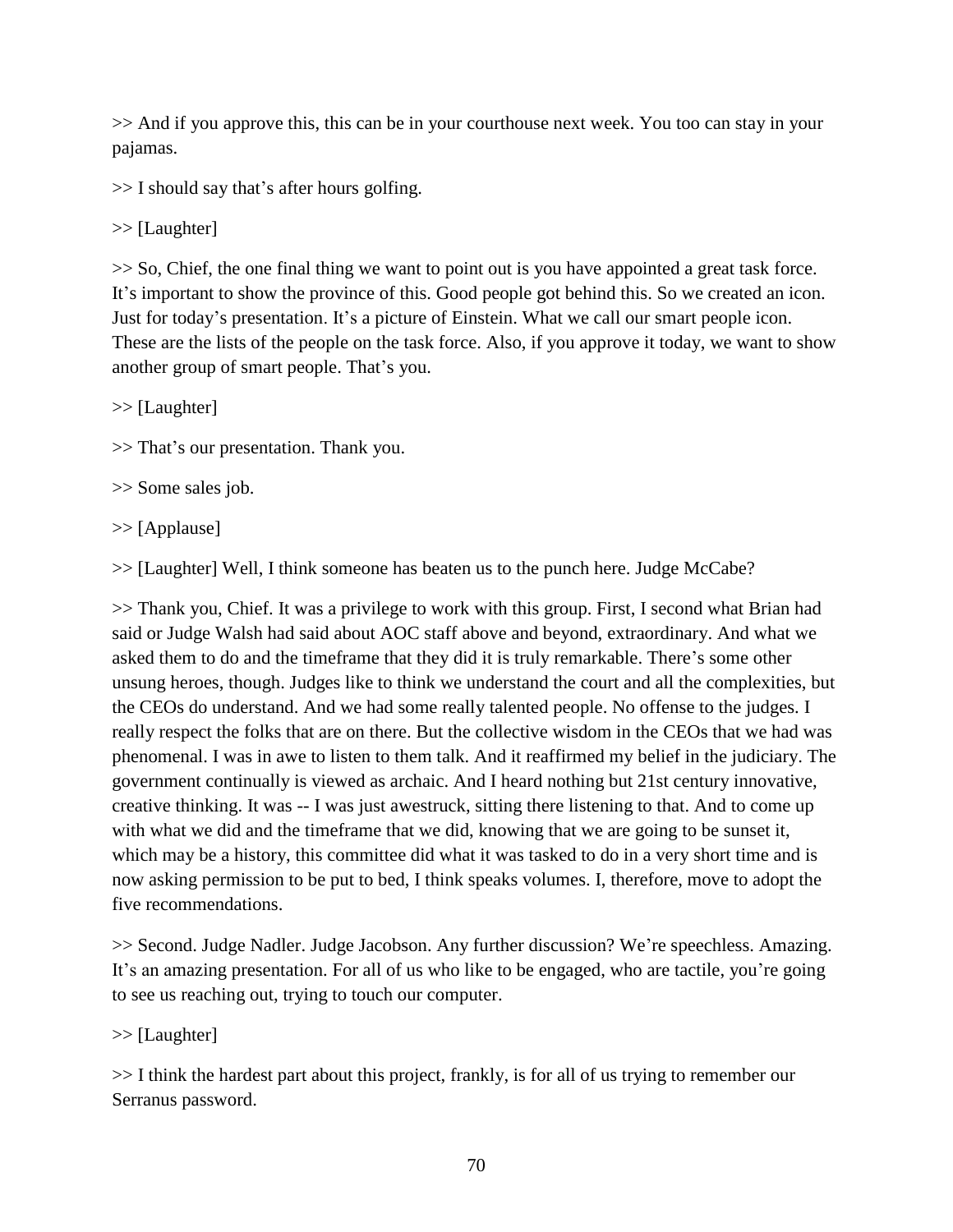>> [Laughter]

>> That's the same thing.

>> I forgot about that.

>> I have a question or comment. We need to get this out.

>> Exactly.

>> I'm aging presentation.

>> To the LAO. To the Governor, to the Legislature. Please.

>> [Laughter]

>> We need to get it out. This is amazing. Just amazing.

>> It is. I'm going to take it to the Conference of Chief Justices and brag again about it. So all in favor of adopting recommendations 1–5, please say aye.

>> Aye!

>> Any opposed? Thank you.

>> [Captioners transitioning]

>> Way to go.

>> Wonderful.

>> Okay. David.

>> I just wanted to make one point. Many of you had an opportunity to see the energy of Judge Walsh.

 $>> Yes.$ 

>> I encourage you to keep appointing him to new committees to keep him away from me. Thank you.

>> [Laughter]

>> Okay.

>> [Background talking]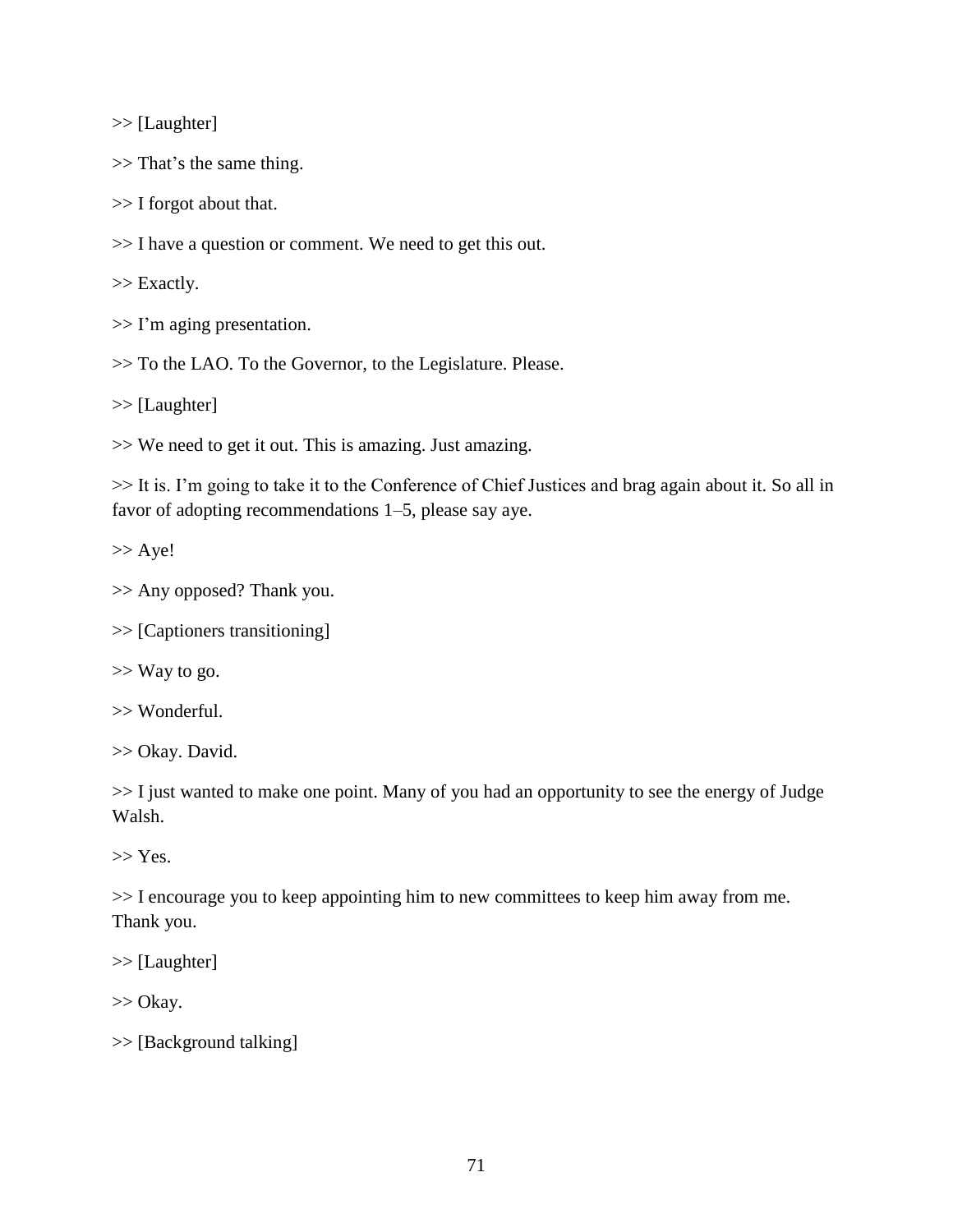>> Welcome our next group of presenters, item G -- I'm sorry, I'm on the wrong items here. I. Judge Jahr. We welcome Administrative Presiding Justice Brad Hill, Justice Johnson, Judge Lucas, and Judge Feng.

>> Thank you very much. Just before you begin, this is item I. Is there any public comment with regards to item I, AOC Judicial Branch Capital Program Offices *Capital Program Management Manual*? Any public comments? Thank you.

>> Thank you very much. That's a tough act to follow. We will try, Chief and members of the council. For once I am delivering some other than bad news about funding balances and the lack of courtrooms and courthouses but instead reporting on our progress and several key initiatives that we have been working on this past 18 months. Initially, however, I would like to thank two groups of people. First, the members of our advisory committee. I am truly very, very fortunate to work with an extremely talented and dedicated group of individuals, all of whom who have worked hundreds and hundreds of hours making extremely tough decisions under very difficult circumstances. These judges, court administrators, attorneys, city and county officials, architects, all of them deserve a great deal of credit for all that has been accomplished. And if you'll indulge me for once brief moment, I'd like to mention the names of the individuals who worked so very hard with us over this past several years. Obviously we have our vice-chair, Judge Pat Lucas, who has been such a great help and she's also served as chair of the Audit Oversight Subcommittee. Justice Jeff Johnson, who serves as chair of our Courthouse Cost Reduction Subcommittee, and who has done a wonderful job. Judge Sam Feng, who chairs our Subcommittee on Courthouse Names, a difficult subject matter and a difficult and thorny area that he's put together a great proposal on that he'll be presenting to you shortly. Also as members of our advisory committee, Michael Bocchicchio. Formerly, he was the associate vice president of the University of California system and a former state architect of California. Judge Don Byrd, assistant presiding judge from Glenn; Tony Caposi, a former member of this body, former state bar president, and an attorney in Fresno; Steven Castianos, also a former state architect of California; Judge Keith Davis, from San Bernardino; Judge Robert Foiles, PJ from San Mateo; Ms. Melissa Fowler-Bradley, the court executive officer in Shasta; Judge William Highberger, from Los Angeles; Judge Laura Masunaga, the presiding judge in Siskiyou; Steve Nash, CEO in Contra Costa; Judge Gary Orozco, from Fresno; Judge Power, from Solano; Ms. Soles from Merced, a court executive officer; Larry Spikes, a county administrator officer from Kings; Kevin Stinson, an assistant clerk administrator of the Court of Appeal, Fourth Appellate District; and finally not -- actually, not finally Val Topenberg, who's currently a consultant, used to be a redevelopment director in Merced and in Sacramento; Judge Trentacosta, from San Diego; and Tom Warwick, an attorney in San Diego, who also was a member of this body. A tremendous group who really have from day one stepped into a situation that was difficult. As I've explained to some others, we really were forced to make tough decisions and they took their job very, very seriously going through literally tens of thousands of pages of documents, something that we all appreciated a great deal. In addition, I want to thank and commend the staff. It sounds like I have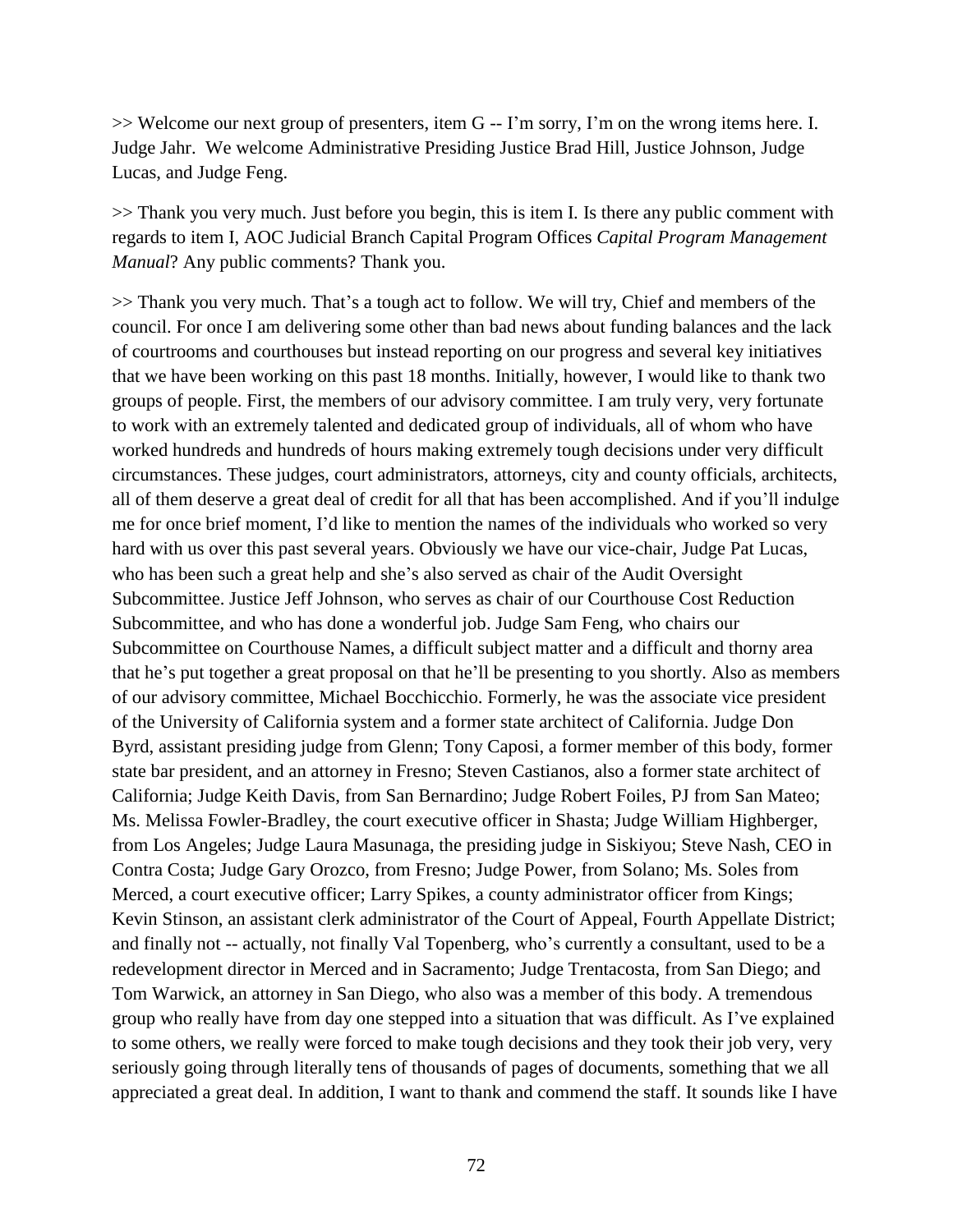to get in line to commend the AOC staff but I will say that Judge Walsh doesn't have a corner on great staff work. We have an absolutely wonderful staff who have done just superb work over this past 30 months. Bill Guerin, Kelly Quinn, and all of the dedicated and wonderful people at the Judicial Branch Capital Programs Office, who have given so much to this program. I could list all of their names and wish I could. They have all worked so hard. In addition, Curt Child and Judge Jahr have worked so hard for us every step of the way. All of them, whether it's morning, noon, or night or weekends, have been there for us because oftentimes we've had to make a decision with quick turnaround. We couldn't do that without that wonderful staff work. I know that out our meetings our public members, our attorneys, and our judges and court executive officers have been extremely complimentary of staff. But you haven't been able to hear that. And I think you need to hear just what a wonderful job they have done. It's been quite a run. Over the past 30 months or so we're proud of our accomplishments. We couldn't have done half of what we did without that staff. Let's give them a round of applause.

### >> [Cheers]

>> Shortly after our committee was formed, I reported to you that we were planning a top to bottom audit of the court construction program to ensure that our program was operating as efficiently and effectively as possible. We didn't want any surprises or revelations as we started our work. If there was something that needed to be corrected we wanted to know it now so we could take those corrective measures and institute best practices. We selected an internationally known firm to conduct this review and Judge Lucas will shortly be updating you on the implementation of their suggestions and recommendations. Also at the outset, when I reported that we were creating the Courthouse Cost Reduction Subcommittee, I indicated that that name was chosen for a very specific reason. Costs weren't just going to be reviewed; they were going to be cut. We definitely weren't just going to be nibbling around the edges and calling it a day. In two years this committee chaired by Justice Johnson has served and saved I should say hundreds of millions of dollars. He will be reporting on their efforts over the past 18 months in just a few minutes. Finally Judge Feng, who as led the effort as chair of the Courthouse Naming Subcommittee, has developed a clear and understandable policy for the naming of courthouses in our state. This is an area as you all know that can be politically sensitive and he's done a wonderful job with his committee to put together a proposal that makes a lot of sense and that will serve us in good stead for decades to come. At this time I'd like to turn it over to Judge Lucas to talk about the audit and the implementation of those recommendations. Judge Lucas?

>> Thank you, Justice Hill. Good afternoon, Chief Justice and members of the Judicial Council. Justice Hill has mentioned the Audit Oversight Subcommittee and some of the work that we've done. We got under way in the fall of 2012 and our commission was to undertake a top to bottom audit of the judicial branch construction program. The first thing our subcommittee did was to develop a scope of services for the work, which needed to be comprehensive and look into every aspect of the construction program. We hired Pegasus Global Holdings, which is an international consulting firm, with extensive experience doing exactly what we want them to do, which is to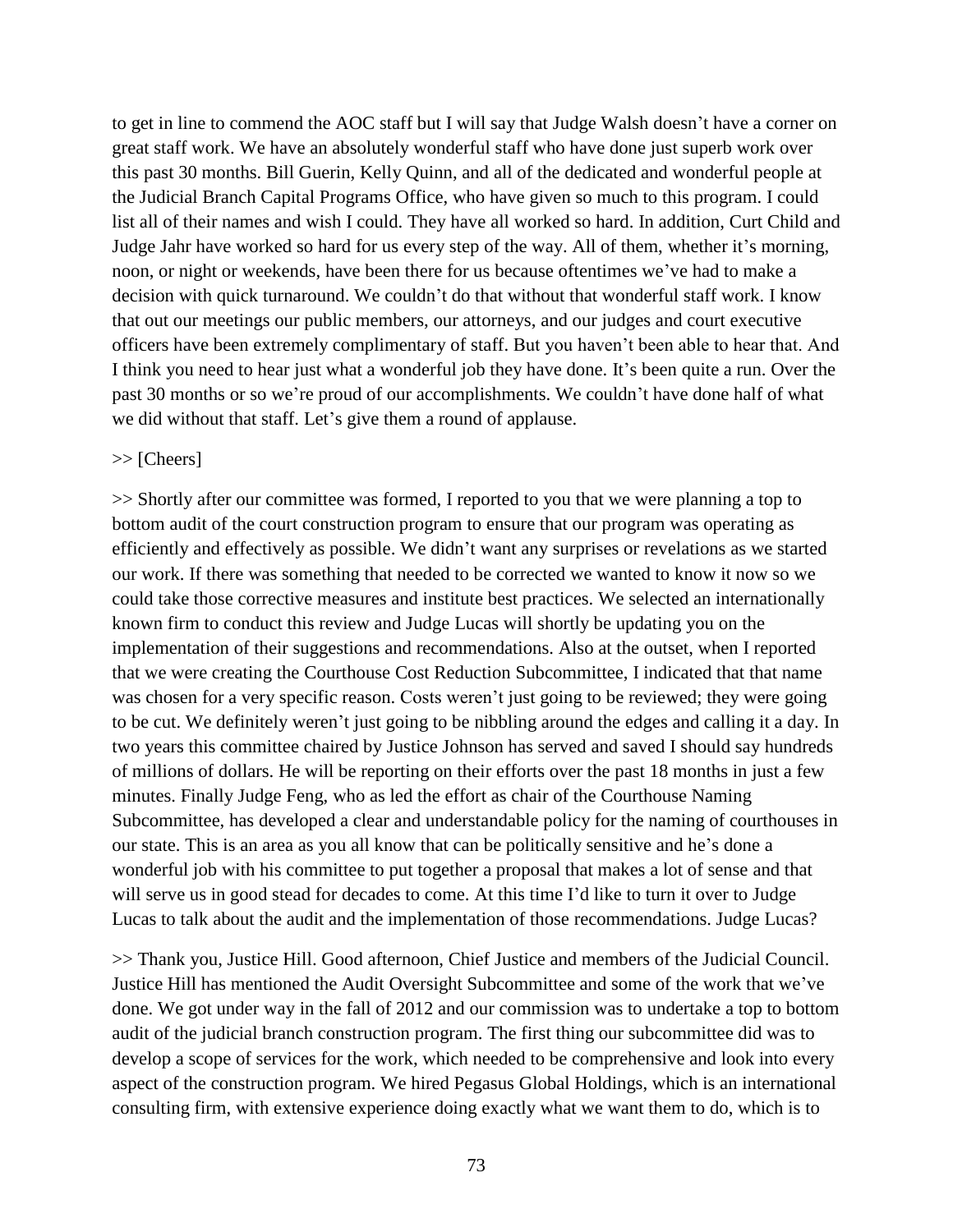look at a very large construction program, to look at the infrastructure and all aspects of it and to give us recommendations based on their experience. Pegasus worked closely with our subcommittee as they moved through interviews of the management staff, reviewing the internal processes and procedures and comparing our practices with the best practices worldwide in the construction industry. Pegasus developed 137 recommendations, which were posted for public comment and adopted those recommendations in October of 2012. Those recommendations reflected the breadth and depth of Pegasus' analysis of our program and its management. Pegasus also identified several priority recommendations. One of those priority recommendations was to write and adopt a program management manual that would develop and standardize policies, procedures, and work flow approvals to ensure accountability and consistency throughout our program. Specifically the capital construction program would be organized, staffed, and managed effectively and efficiently to deliver the \$5 billion courthouse construction program. In making the recommendation to develop the manual, Pegasus recognized that the manual itself would address about half of their other recommendations. So approval of the manual will allow the Capital Program Office to comply with many of the other recommendations that Pegasus offered. The approval will also provide for the necessary delegations and directions to comply with the remaining recommendations from Pegasus through the completion of the project execution manual. As soon as the council adopted the findings of the audit report in October 2012 we began work on the manual. At that time it seemed like a big job, and it was. Since the staff as well as the subcommittee members also have day jobs, it took really an extraordinary commitment to reach this point. Completing the program management manual is a major accomplishment for the subcommittee and for staff who worked literally days and nights and weekends to meet the deadlines. This afternoon I'm very pleased to bring are you this foundational document for our construction program. The manual provides the policy-level framework for strategic management of the construction program made up of all its individual projects, of which there are now 31 active projects valued at \$3.8 billion. The manual provides a comprehensive management and control system, which is necessary to allow the AOC to execute the program under a unified structure, a complete set of policies, integrated funding, and a clear set of financial processes. In other words, to accomplish the goals of accountability and consistency as to which we set out to do. The manual clarifies responsibilities for each major aspect of the program, governance, and management from planning and financial aspects to design and construction. It provides the overall policy direction on which the more detailed procedures will be finalized. It provides a context for understanding the staffing requirements needed to carry out the manual to ensure successful completion of the program with minimal risks to the branch. It establishes the controls necessary to ensure that the risks associated with the capital program and each project are identified, analyzed, and managed in an effective and transparent way. It establishes clear guidelines in alignment in alignment with industry norms for managing contract retention, change orders, and claims. It provides a clear directive on document control and document retention. To develop the manual the subcommittee drew on broadly recognized bodies of knowledge in the construction field from around the world as well as the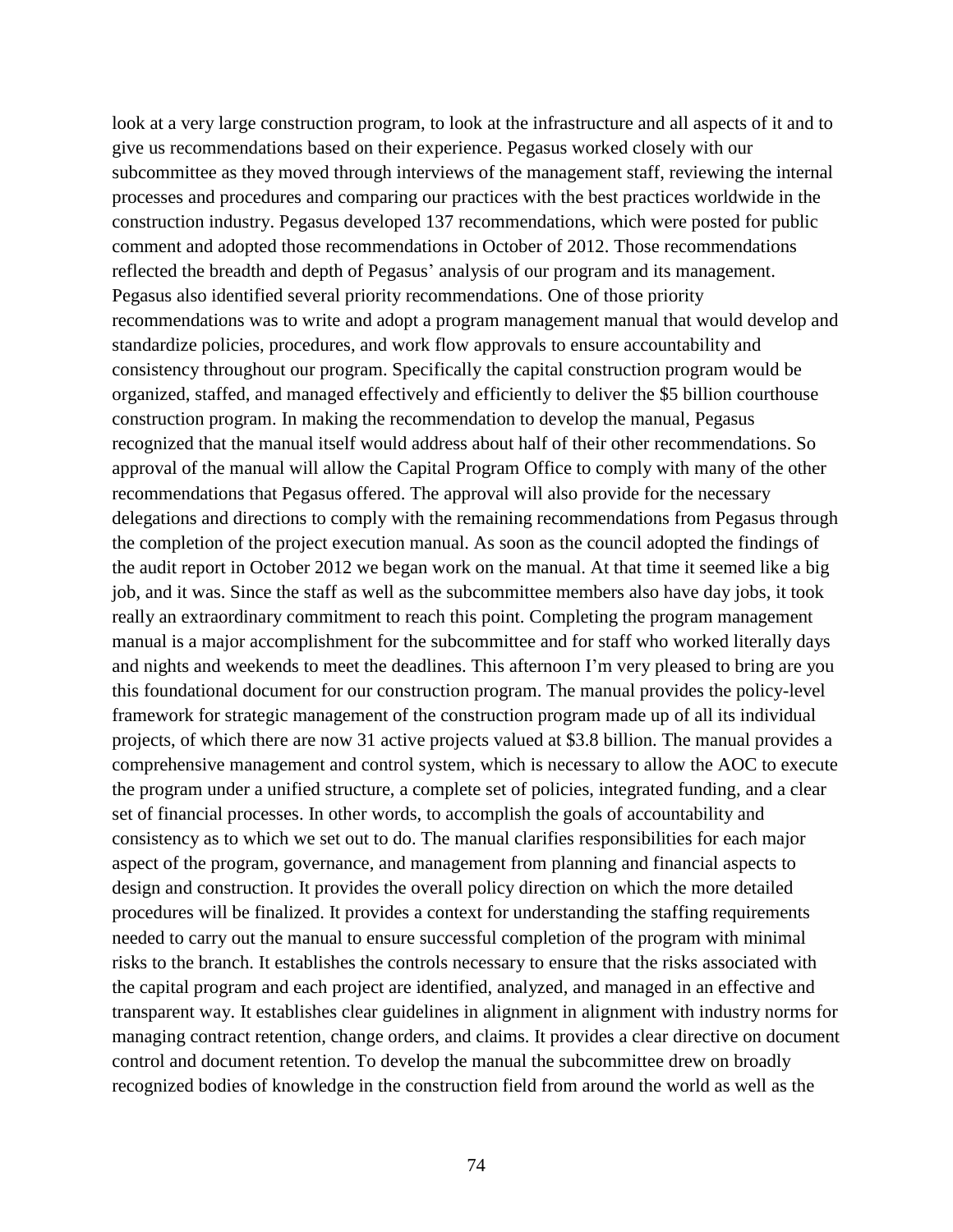practices of other large and successful public works programs. Before I ask the council to approve our recommendation, I would like to take a moment to echo Justice Hill's thanks and to recognize the management team of the Capital Program Office and in particular one individual who deserves special recognition. Jim Mullen please stand up just for a second.

# >> [Cheers]

>> Jim is the lead staff to our subcommittee and he's literally worked around the clock for months to get us to this point. Jim is the Capital Program Office's senior facilities risk manager and leads the risk management and inspection efforts. He assumed the lead role in working with Pegasus as they prepared the audit, then he worked closely with our subcommittee on developing the program management manual. Both assignments, that is leading the staff effort on the audit and then leading the staff effort on the manual, were very challenging tasks, which Jim took on with great success on top of his day job. So thank you very much, Jim, for everything that you've done to get us here today. With that I'd like to address our committee's recommendation.

>> The Court Facilities Advisory Committee recommends that the council approve the Administrative Office of the Court's *Judicial Branch Capital Program Management Manual* to guide the strategic management of the judicial branch's courthouse construction program. Thank you.

>> Any questions or comments regarding the recommendation? Justice Miller.

>> I have a motion to approve the recommendation.

>> Second by O'Malley. And I think Judge Nadler was also going to say that.

>> I have a comment.

>> Go ahead.

>> As someone who has been made aware of the some of the complexities of the construction process, a judge coming face to face with construction, I had no idea about the complexities of it. I think that this project is a fabulous project. I really give each of you a lot of credit for doing it. I think it's one of the best things that our branch can do in light of the tasks that we've undertaken. Thank you to all of you.

>> I think this is a very proud day. I remember when I first became Chief and I knew there was a \$5 billion project out there. I can't tell you my concern over that, and not knowing enough about it, asking you fine people to give your time and become experts and create this predicate foundation for the safety of our program and its integrity and hearing what you said today and knowing as being kept abreast of how the Court Facilities Advisory Committee has operated, I'm truly grateful and proud of the work you've done and continue to do.

>> All in favor of recommendation number one to approve the manual say Aye.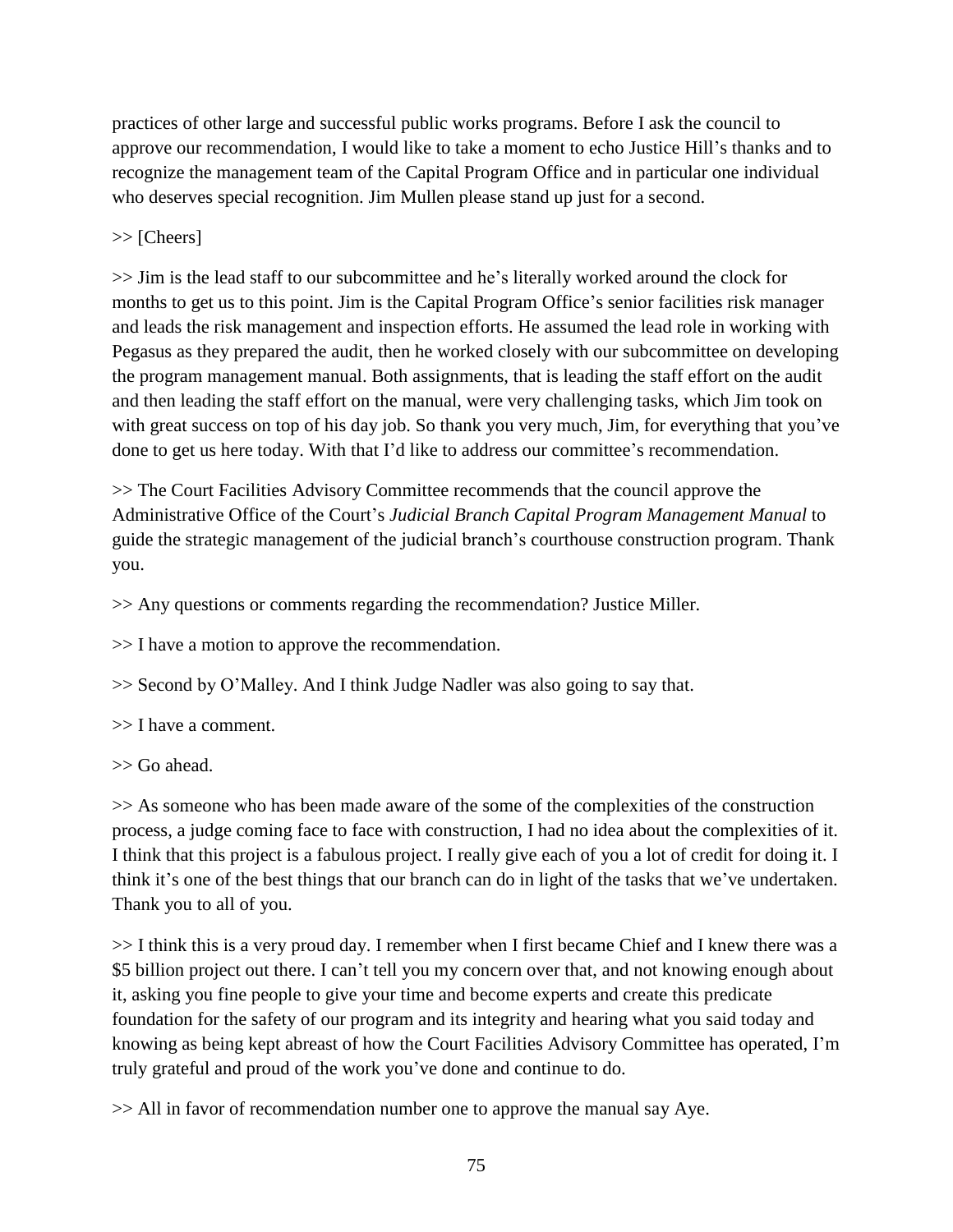$>>$  Aye.

>> Any opposed? Matter carries. Thank you.

>> Thank you.

>> [Applause]

>> Thank you very much. We'll turn to Justice Johnson to talk about the courthouse cost reduction efforts.

>> First, we're going to ask if on item J, which is the Revised Courthouse naming policy, correct?

>> We're on cost reduction.

>> I may have reversed it, but we don't have an action item for Justice Johnson. I jumped in too soon to put in good news while you catch your breath and then we'll have another vote on the naming policy.

>> Thank you.

>> Thanks.

>> Thank you, Justice Hill.

>> Good afternoon Chief Justice and members of the Judicial Council. As Justice Hill – indicated, I chair the Courthouse Cost Reduction Subcommittee. As you may have heard, the members take their charge seriously, to save money wherever possible to maximize the longterm cost effectiveness of each construction project. This is a balancing test, one that requires review of many factors that together creates the design of a new or renovated courthouse. We diligently work as a very effective team on both the program and project level to reduce the cost of the capital program. I'd like to take this opportunity to publicly thank the members of the subcommittee, who have devoted hundreds of hours to prepare for and attend 14 meetings since February of 2012. Many of them two-day meetings. At these meetings we developed a protocol to review the scope and budget for projects, created programwide metrics to reduce the size of the new courthouses and refine site requirements and reviewed 26 projects. Our efforts have been fruitful. To date, the 26 projects we have reviewed have a construction value of about \$1.5 billion. From the diligently work of the subcommittee, I'm pleased to report we have reduced the project budget by over \$360 million saving, both hard construction costs and other project costs such as fees, site acquisition, and other areas. Every dollar counts. To achieve the substantial reduction in budgets we reviewed how each project has accomplished the hard construction cost reduction mandated by the Judicial Council in 2011 and 2012, often going back to each project team and asking them to tighten up the project scope and budget just a little bit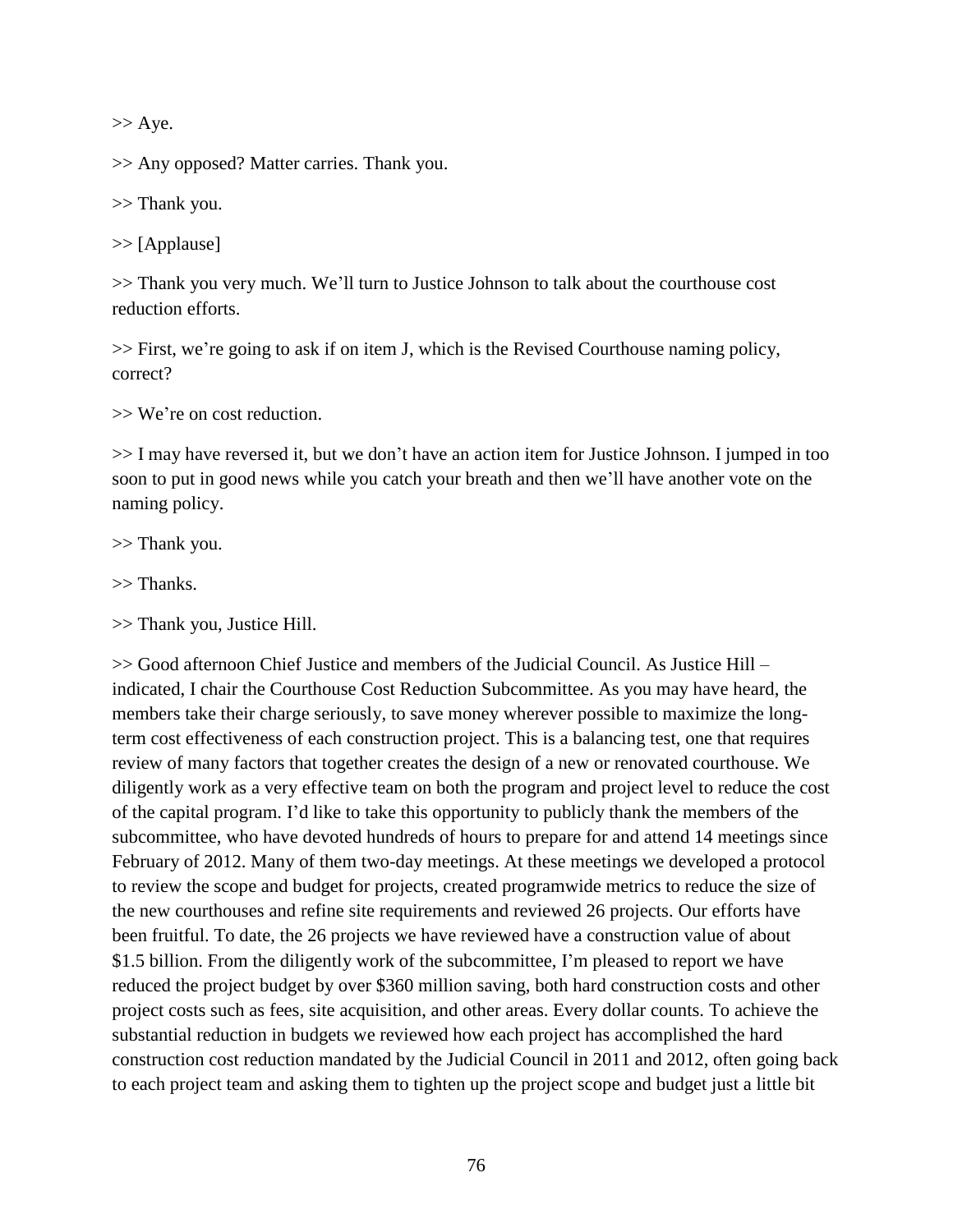more. I know that our efforts have probably rendered unlikely my nomination for the title of most popular justice.

>> [Laughter]

>> I'm willing to accept that consequence for the good of the people of the state of California. We've developed metrics to refine the total number of parking spaces specific to each project, which in turn often results in reduced site size. Reduced site size along with reduction in landscape space results in significant savings. We've also developed a standard for in-custody holdings that has allowed us to reduce the number of holding cells in each courthouse, saving a substantial amount of money in these very expensive spaces. Our mission is simple:, reduce the overall costs of the construction projects. We work hard to make sure we're using scarce construction funds wisely. Money saved on current projects have helped us keep as many projects moving forward as possible, giving the one-time and ongoing funds to the construction funds that started in 2009. The money we have saved on funded projects has resulted in more funds available for all the projects that currently have no funding available. I look forward in the future to reporting on additional cost reductions. I thank you for your time.

>> Thank you, Jeff, very much. Now we'll turn to Judge Fang to talk about the courthouse naming policy.

>> Thank you.

>> Wait, wait, wait.

>> Wait a moment.

 $\gg$  I'm going to correctly jump in this time.

>> That's right.

>> We're calling item J, Courthouse Facilities Revised Courthouse Naming Policy. Anyone here to make public comment? All right. Thank you.

>> I'll get this down.

>> Thank you, Justice Hill, for your remarks and good afternoon, Chief Justice and honorable members of the Judicial Council. As Justice Hill indicated, I chair the subcommittee on courthouse names. Thorny as it is, I think it's a wonderful subcommittee. We have worked very hard to review the policy and revise it. About five years ago, when the construction program was just beginning to pick up momentum, the council's Executive and Planning Committee adapted an interim naming policy. We have a lot of good reasons to revisit this policy at the present time. We have a lot of new courthouses that are in construction, and with the anticipated stabilization of our construction funds in the upcoming budgets, we have nine projects that will begin design next fiscal year. The members of the subcommittee and I have met several times in the past year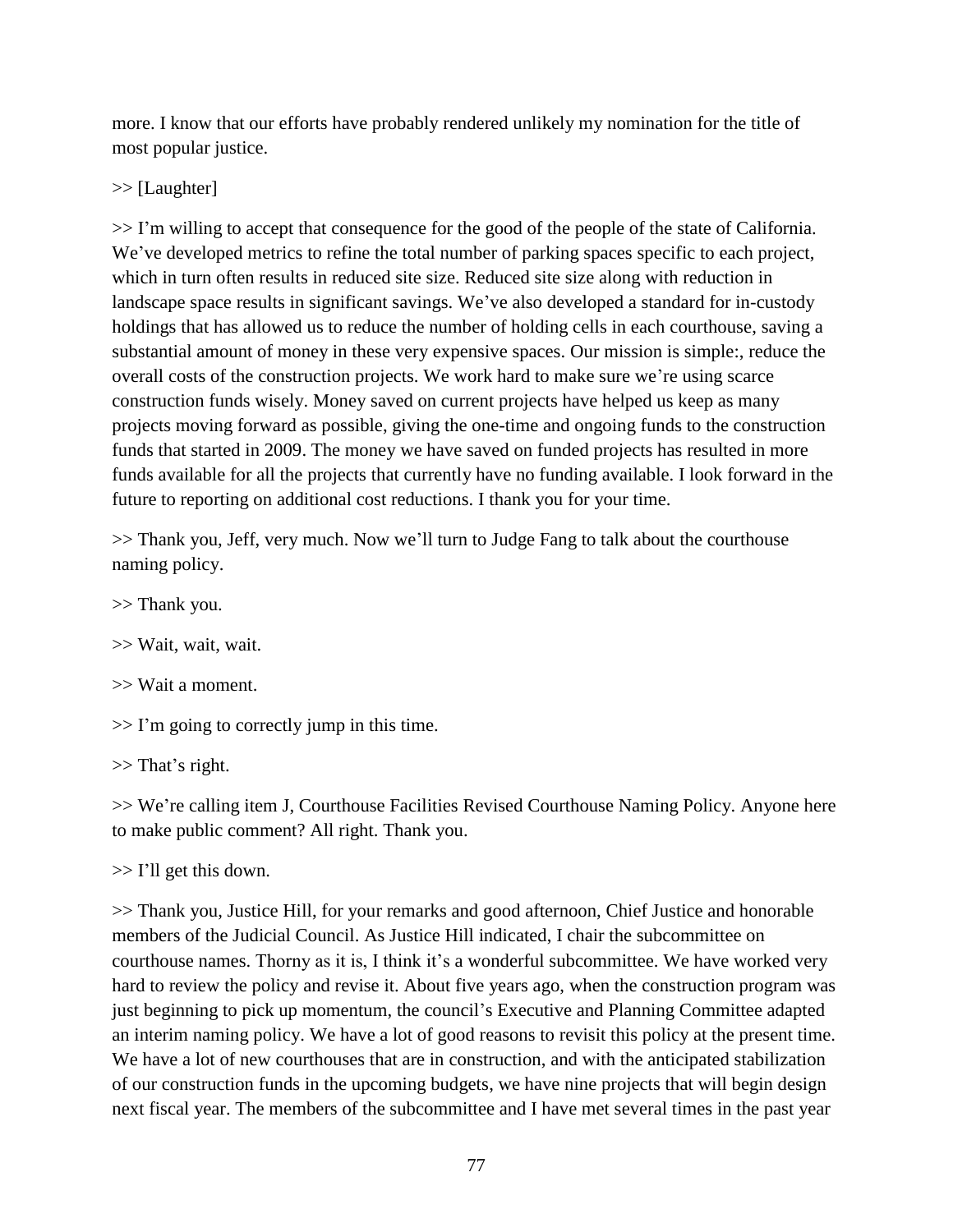to take a fresh look at this interim policy. With the assistance of ALC staff, the subcommittee and we developed several goals in crafting an update in the interim policy. First, we wanted the policy to continue to provide consistency and uniformity in how courthouses are named. Second, we wanted to reconsider the policy that courthouses can be named after living individuals. Third, we wanted to out-fund a process for naming courthouses that would be clear and up to date. Lastly, to ensure that new courthouses were clearly identified as California courthouses, which returns us to the primary goal of access to justice for everyone. The recommended naming protocol is quite simple. There are two options for naming a courthouse. One, a courthouse can be named in a standard way that identifies the location of the courthouse and the case type, if desired. An example of this is the Santa Clara Family Justice Center, which is in the first nine months of its construction. This type of name is very user-friendly and is expected to be how most courthouses are named. In fact, this afternoon we will ask you to ratify a list of 21 standard names of courthouse that have been completed or are under construction. Two, courthouses can also be named after a deceased person, although this type of name is expected to be used in very rare cases. The bar is set very high and we think appropriately so because the courthouse is every community's iconic symbol of the rule of law and the foundation of our democracy. Page three of the policy lists the criteria each of which must be met to name a courthouse after a deceased person. I will read them now. One, the person made recognizable significant contributions to the state or national justice system. Two, the person shall have been deceased a minimum of 10 years. We believe 10 years is a reasonable period of time to accomplish the individual's character, within which unknown facts would come to light. His or her reputation of honesty, integrity, credibility and any improprieties will surface by them. This time frame is consistent with the 10-year practice-period requirements for consideration for judgeships in our state. Three, the person or the estate of the person or any otherwise related entity deemed to pose a potential conflict of interest by the subcommittee does not have any case pending before any court and no such court is reasonably likely to come before any court in future litigation. Four, the naming does not present a potential conflict of interest as may be viewed by the public, governmental entities, and/or private businesses. Five/last, the naming is consistent with the California Code of Judicial Ethics. Examples of deceased persons who could meet these criteria are, one, a former president of a state or local bar association; two, a trial court judge, an appellate court justice, or a state or federal legislator; three, a former Governor of California; a former Chief Justice of the California Supreme Court; and, five, a member of the United States Supreme Court. Now, turning to the process of naming, it's very straightforward. Requests are sent to our subcommittee; the subcommittee will evaluate each request. In the case of standard names, the policy proposes that the subcommittee chair is delegated to have the authority to seek ratification of name directly from the Judicial Council. In the case of naming a courthouse after a deceased person, the subcommittee will make a recommendation to the Court Facilities Advisory Committee, which will in turn make a recommendation to the Judicial Council. The last part of the proposed policy relates to our goal of clearly identifying our courthouses as California courthouses. Again, we return to our goal of access to justice for everyone in our state. What we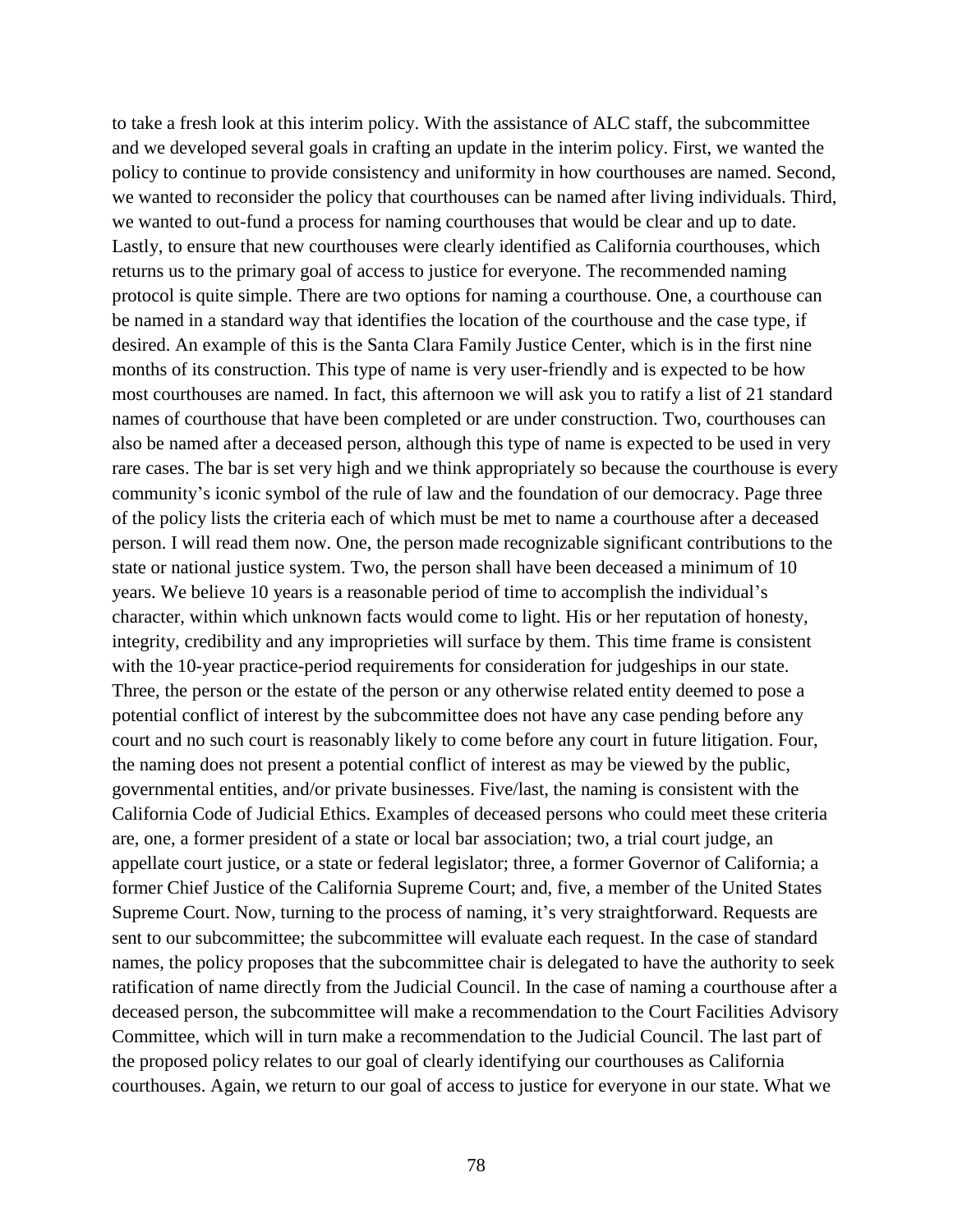propose is very straightforward. First, signage and plaques must comply with the requirements of the *California Trial Court Facilities Standards*. Second, each exterior sign shall indicate "Superior Court of California, County of, and the Great Seal of the State of California." Before I close with a request for you to adopt our recommendations, there's a special person I'd want to thank in public. That is Rona Rothenberg. She's a senior manager of design and construction. Rona is the lead staff to the subcommittee and works closely with me and members of the subcommittee while she is also actively managing a dozen projects in design and construction valued at \$1.6 billion. Rona is not only an integral part of my subcommittee but also a friend. I consider her advice invaluable. She's wonderful as a person. She comes to my chambers in rain. There's no one that would do what she did. Not only that, I want to thank Bill Guerin and Kelly Quinn for their advice, Chris Magnusson, and everyone that has worked with the subcommittee. I will tell you, it is my privilege and my subcommittee's privilege to have these wonderful and talented people to work with us. Without them I'm a ship without any steam, I'm a boat without a rudder. She's -- I call her up all the time, Rona, what are we doing? I had to text her today, what time is the meeting? It's been moved three times. She said, let me find out from Chris. Rona, you are absolutely wonderful, and Kelly and Bill, your advice is invaluable.

>> [Applause]

>> Now to close, the Court Facilities Advisory Committee recommends the council adopt the revised courthouse naming policy and approve the standard names of new courthouses that are completed or presently in construction. I do want to call out that just the week we have refined the list of standard names of new courthouses that are completed or in construction, which is captured in the revised attachment to the council report that's been made available to all of you. Thank you.

>> Judge Rosenberg.

>> Great report. Thank you.

>> Thank you, judge.

>> A question regarding attachment 2. I don't know if we have the latest revision. The one we have says dated April 25. I imagine that's the latest?

>> I believe that's the latest.

>> When I go back to page 4 of the report, I see that there is considerable consistency in the names under D2, for example, Superior Court of California, County of blank. But when I look at the list, it's attachment 2, I see minor but noticeable differences. Is it your intention that these be the names listed in attachment two or is it your intention that the names follow the track shown on page 4, D2?

>> My understanding is to follow page 4 and D2.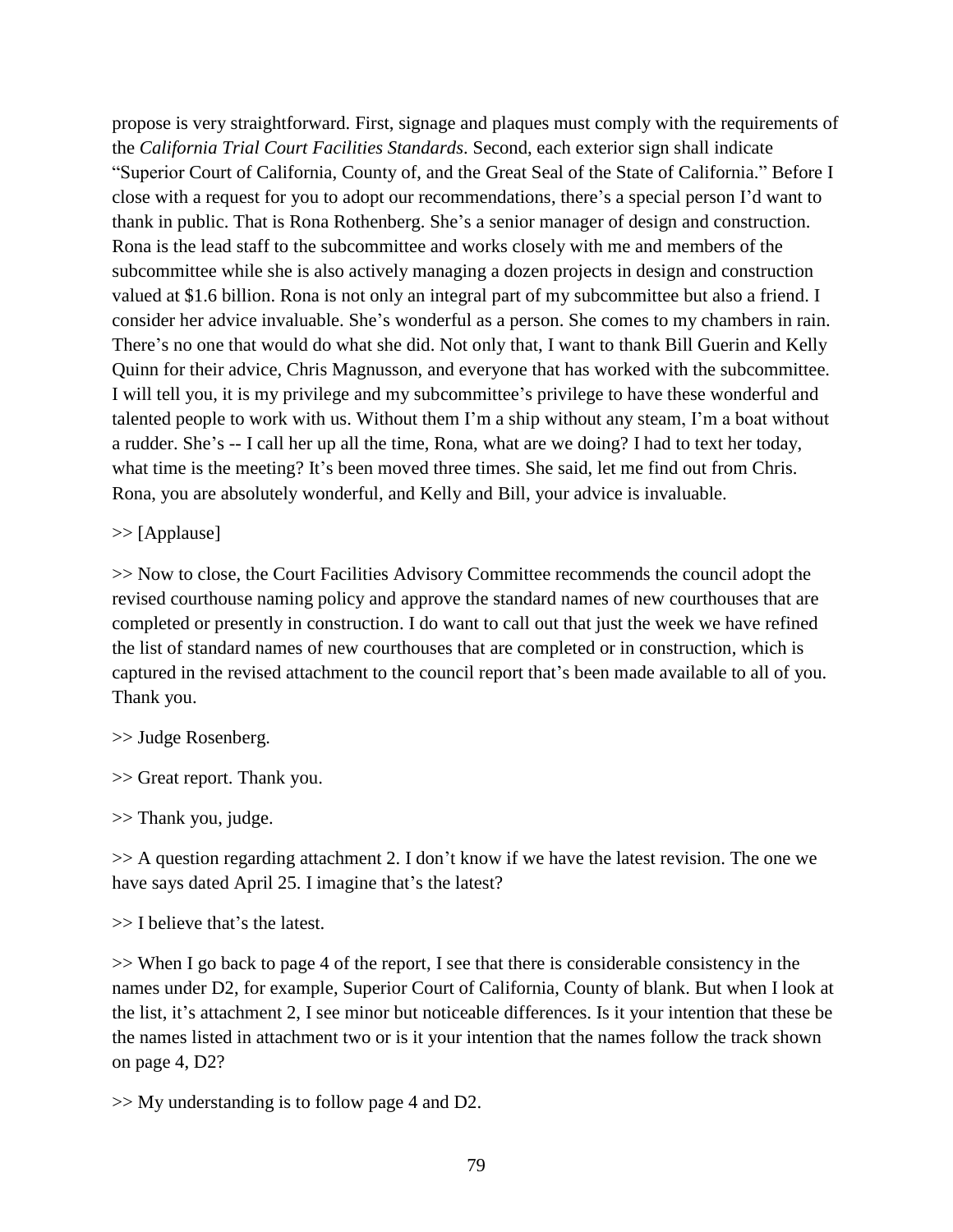>> Let me just you an example of what I'm talking about. When I look at attachment two, Superior Court of California, County of Sutter, and then below that, Superior Court of the State of California, Yolo County. If I go through the list, I see variations. You're not going to do that, you're going to follow the example shown in D2, which would be Superior Court of California, County of blank?

>> Yes. That is absolutely correct.

>> I think that is probably the better way. I think someone is trying to get your attention?

>> I just want to say two things. Can everyone hear me?

>> Come to the mic. Thanks.

>> I just want to clarify. I'm Kelly Quinn. I'm the assistant director for the Capital Program Office. I just want to clarify that what you have in your binder is not the updated sheet that Judge Fang referred to, and I'm not sure if that was distributed. It was sent by e-mail so I'm not sure if everybody is up on their e-mail.

>> The one we have is dated April 25.

>> We have an update. If you didn't get it by e-mail then the updated version is in the e-mail.

>> Does the updated version follow the format shown in D2?

>> Not necessarily in every case, but what we did do just this week is we confirmed the names used in practice, which may vary from what's on the building to make sure that these names were accurate and reflect what the practice is in the court.

>> Okay. Pretty close.

>> Very close.

>> Okay.

>> Justice Miller?

>> Again, I want to commend you. This is a difficult task. I know all the work that you've put into it and the controversy associated with it. You should all be commended. It's a great product and great process. I move to adopt the recommendation?

>> Second.

>> Judge O'Malley seconds. Any further discussion regarding the recommendations 1 and 2 in item J? No hands raised. All in favor, please say aye. Any opposed? Recommendations carry. Thank you for your hard work.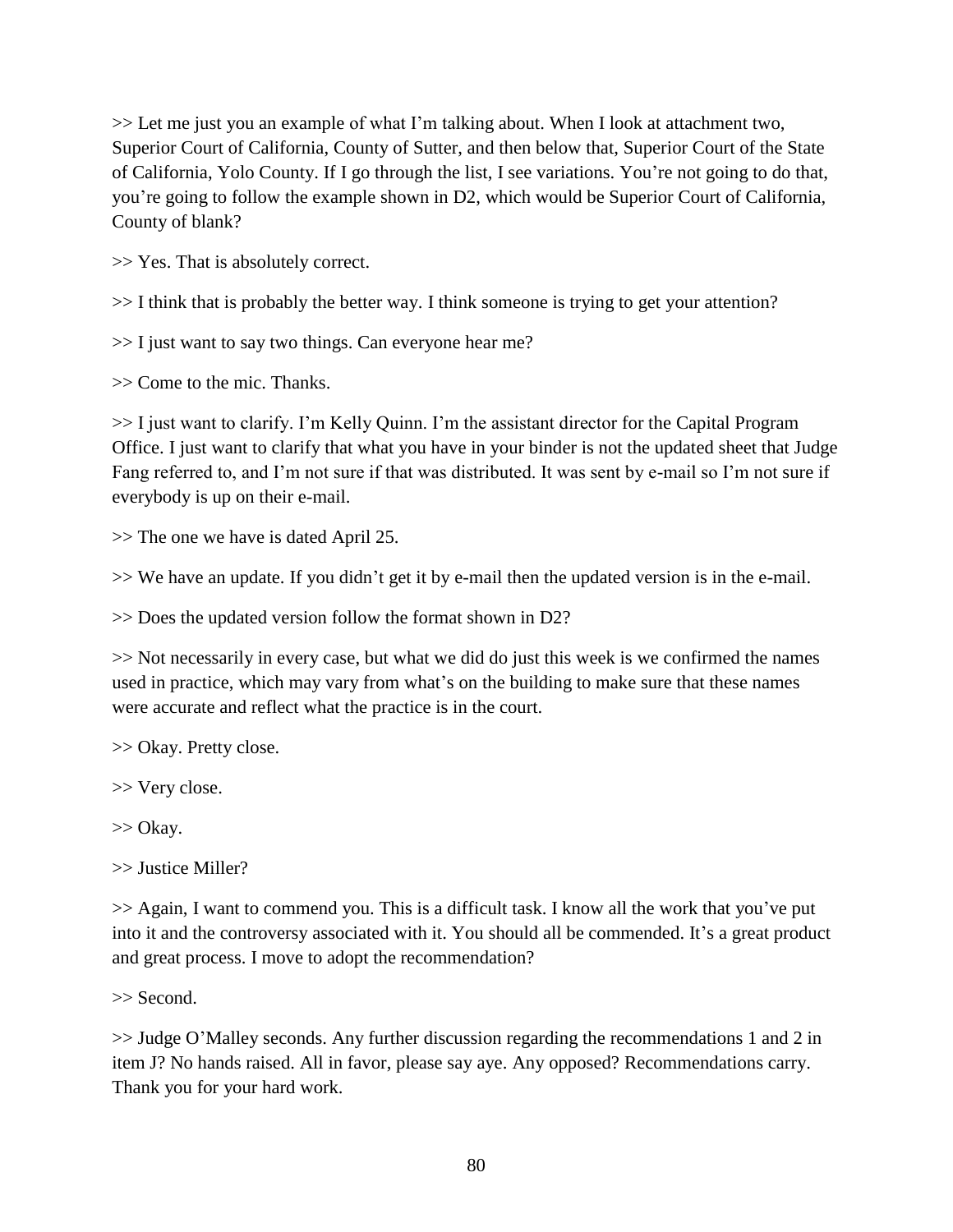>> [Applause]

>> Thank you for all of your support. We appreciate it.

>> Thank you.

>> Okay. K has been taken care of. That brings us to item L on the agenda, Judicial Branch Administration, the Audit Report for Judicial Council Acceptance. We welcome Justice Huffman and John Judnick.

>> Is there any public comment on item L, Audit Report for Judicial Council Acceptance? There isn't any.

>> Thank you, Justice Miller.

>> Thank you, Chief Justice, members of the council. The Financial and Advisory -- the financial and -- let me see. We are the Advisory Committee on Financial Accountability and Efficiency. Under the rules that you function, we are responsible for reviewing all of the audits of the ALC, the various different parts of the court system including the trial courts. In the system we function under the internal audit services as an ongoing audit of each of the trial courts as well as the other parts of the branch. A normal process you have adopted is those audits remain pending and not public until such time as they've been presented Judicial Council and accepted. The role of the A&E committee is to review the audits before they're presented to you. We view our task as to make sure that the audit is not only complete but that by complete we mean that the trial court or other entity has had the opportunity to review the recommendations, has been followed up with the auditor, and we are sure that the areas -- or the problems have either been corrected or on a reasonable track for correction before we put them on the public website so that we don't put out on the website a bunch of potential problems to which there is no offered answer. For the most part, these audits are well done, very routine, and our committee reviews them. Once we're satisfied the questions have been answered, we send it to you on your discussion agenda so that you may accept it without discussion. Once in a while we find issues that we need to bring to your attention, either issues of we see systemic issues that we've brought to you in the past or, in some instances, what we perceive as problems. In this particular instance we're dealing with the audit of the County of Yuba Superior Court, a small court. Why have we brought it to you? The reason we have brought it is several-fold. This audit was done in August of 2013, reviewed with the court by November of 2013. I ultimately presented to the committee in January of 2014. The problems we face with this particular court is a very large number of fiscal problems and accounting problems with the handling of their affairs. By the time it was reviewed in November, only a small portion of those had been corrected. When it was presented to us in January, we sent the Internal Audit Services back to try to find out why we can't resolve the large number of these and, through that process when we reviewed it in February, they had only handled a few more. The reason we present this is that it does appear to the committee that the Yuba court has substantial problems in being able to handle their accounting issues and to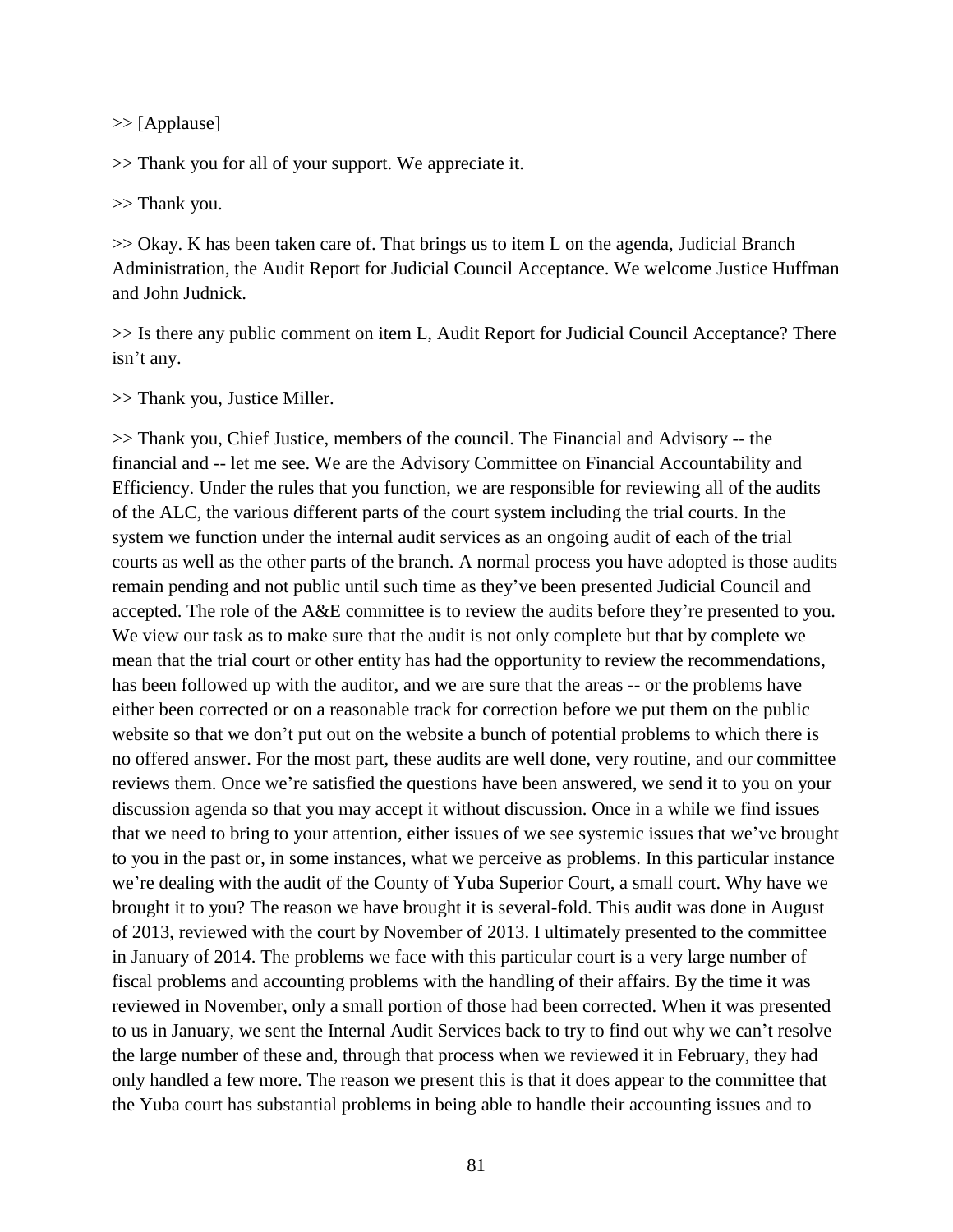bring to your attention in part the roll of the AOC. Some of the accounting issues—and John Judnick from the Internal Audit Services is here and he will review very briefly with you some the type—but among the things, for example, is depositing the money in the wrong account, mischaracterizing the nature of the funds in which the money is deposited, not reconciling trust accounts, financial accounts. Our concern is that the branch not find itself at the end of the day with the California State Auditor saying what are your doing? You don't know how to run your shop. We believe that's the roll of the judicial branch to help out where we can with those issues. Part of the problem Yuba County has is the deputy CEO that had accountable capability left, has not been replaced, and there's no plans that we know of to replace that person and no one in the staff that appears to have any accounting experience to start with. We are not making a lot of progress and we don't have a great deal of hope of much progress. Now what's happened is the AOC, Trial Court Services, has stepped in. They are moving the court to the Phoenix system as far as payroll. We know that they are involved in obtaining hopefully a new case management system, and maybe those things will help. There still doesn't appear to be a likelihood of grasping the problem and dealing with it. You're going to require a continuing period of AOC assistance to that court. There's also a problem with try distribution of money. To comply with state law, there are a lot of complex formulae that require you to distribute money. If you don't, eventually the controller is on the court of the judicial system for why aren't you distributing the money correctly. Case management systems clearly impact this because that is the method by which you make these distributions. They haven't been done correctly. And also sometimes as you've seen, relationships as courts have separated from the county, they really haven't separated in smaller jurisdictions where it's been harder to establish those services. There's one relationship issue we bring to your attention. The court there has contracted with a third party to do collection services not just for the court but the county itself. They did that and they get a percentage fee of the money they collect for the county without any cost-benefit analysis as to how much are you spending in order to collect the county's money in order to get your 10 percent fee. Are you actually spending the court's money to collect the county's bills. They don't have an answer to that. They are going to do it. We sincerely believe the court is in good faith and wants to do the right thing and know losses have occurred in the process. Those are some of the issues that we've faced in looking at it. Such things as travel, meal expenses, not having any proper method in place to actually have the prior authorizations and subsequent reviews of those. The Internal Audit Services has worked extensively with them. Curt Soderlund has worked with them; Judge Jahr has been with them. They still have advertised for another deputy CEO with accounting experience. This is one of those cases that when you post it on the website, you can't post it with the belief that the problems have been solved or are reasonably going to be solved. On the other hand, we've reached the stage where we believe the—we recommend to the Judicial Council that you accept this report and post it on your website but you do so with the knowledge that you are going to provide resources to the County of Yuba and it's going to be a burden on the AOC staff in order to help them with their accounting, payroll, case management system, and other issues. With that, let me just ask John Judnick to move as quickly as we can through some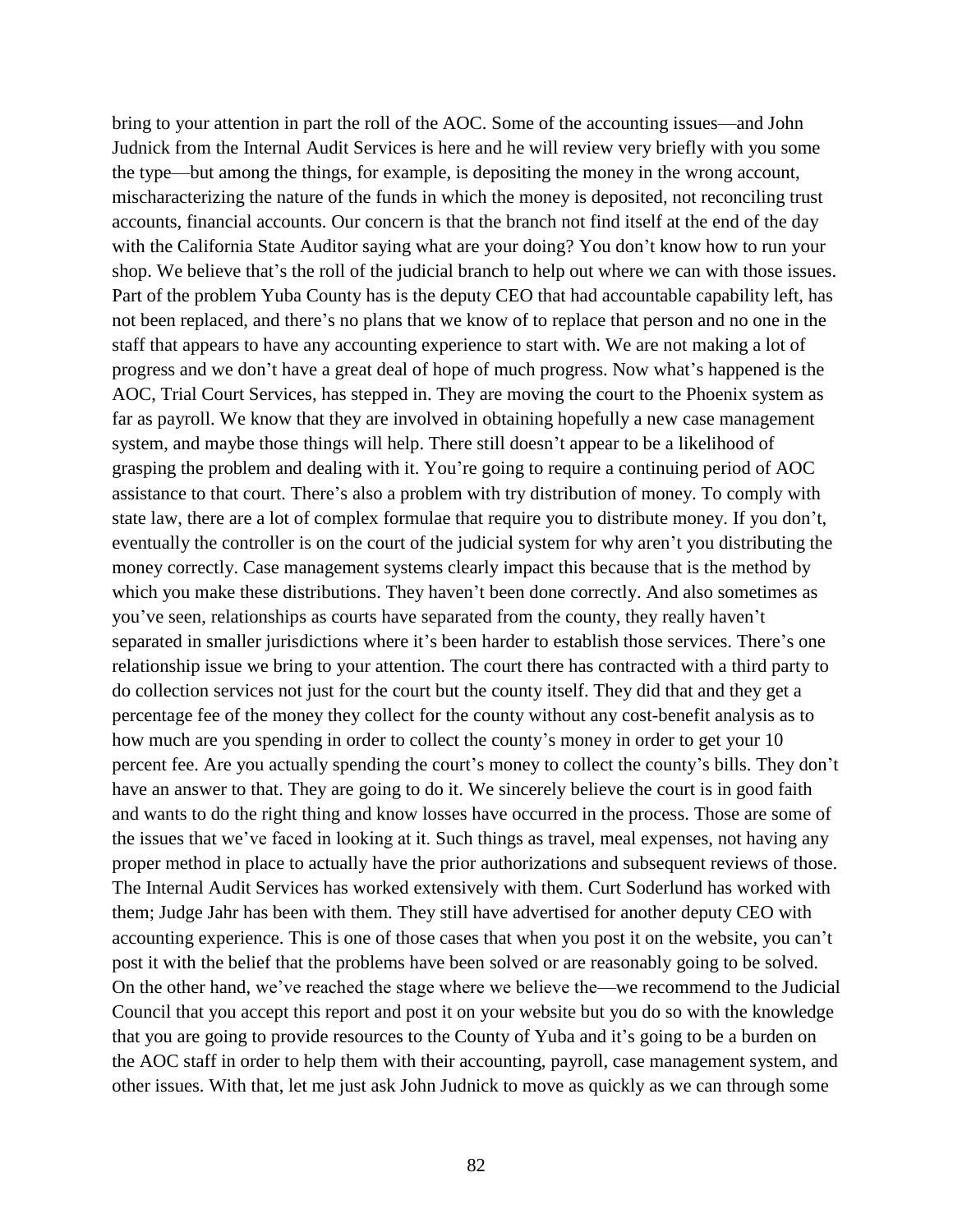of the items. For me to try to explain to you would be like having the people in Yuba explain it to you. That wasn't nice, I don't mean that. John.

>> Thank you, Justice Huffman, Chief, Judge Jahr, council members. I'll go through it fairly quickly for you. Justice Huffman kind of summarized many of the issues. This is a small court, five authorized judgeships, two locations just north of Sacramento, small budget. This is not a financial issue where we're talking about irregularities. This is a control of the operations issue and an accounting issue in terms of their financial reporting. High-level issues, Justice Huffman talked about it a little, the accounting for financial transactions. We identified issues of improper reporting of trust and agency funds. The enhanced collections area, cost benefit, where the court is probably spending money to do additional work of the county and not getting repaid for that. Significant issues, the lack of reconcilements of trust accounts, very serious issue fiduciarily responsible. Court's expansion in the enhanced collections work, no cost-benefit. Collections and distributions, we've talked historically about that. There's a lot of work in this area being done. It is an area where the court doesn't have the proper people doing the work. They have not, as one example, implemented timely changes in statute to properly distribute the money. Travel and business meals, as covered by Justice Huffman, six repeat issues. We have travel documentation deficiencies. Accounts payable review not being done properly, lack of documentation to appropriately document things. Authorization matrix, which has come up on the California State Auditor's report. The information systems area referencing the California State Auditor's report, there are contingency plan issues, and there are other issues we will deel with separately in a nonpublic management letter to the court because there are items of sensitivity there. Civil assessments were not being assessed, which impacts the revenue of the court. In the cash collections area, we had standard issues and high-risk areas concerning voids in manual receipts. Procurements and contracts, very typical issues but very sensitive issues in terms of missing transactions and missing documentation. On February 25th of this year Judge Jahr visited and talked with the court about matters and told the court that the Trial Court Administrative Services Office was available to assist the court. The court took advantage of that, and the Trial Court Administrative Services Offices and Internal Audit Services have assisted the court on a repeated basis. Visits to the court to assist them, the court visiting TCAS in Sacramento for a day, two days for training, to get up to speed. That just occurred last week. We helped them with distributions on a visit to the court with three individuals to assist them in learning distributions and to do it properly. The court executive officer has indicated that the court is making all efforts to correct the audit issues he feels they will correct them over time. He also recognizes that the resources of the court and the current accounting expertise limitations of the court are there and need to be corrected but there are no current plans to acquire that expertise for the court. As Justice Huffman indicated, they have to rely on the AOC, TCAS, and Internal Audit Services for a while to do that.

>> Justice Hull?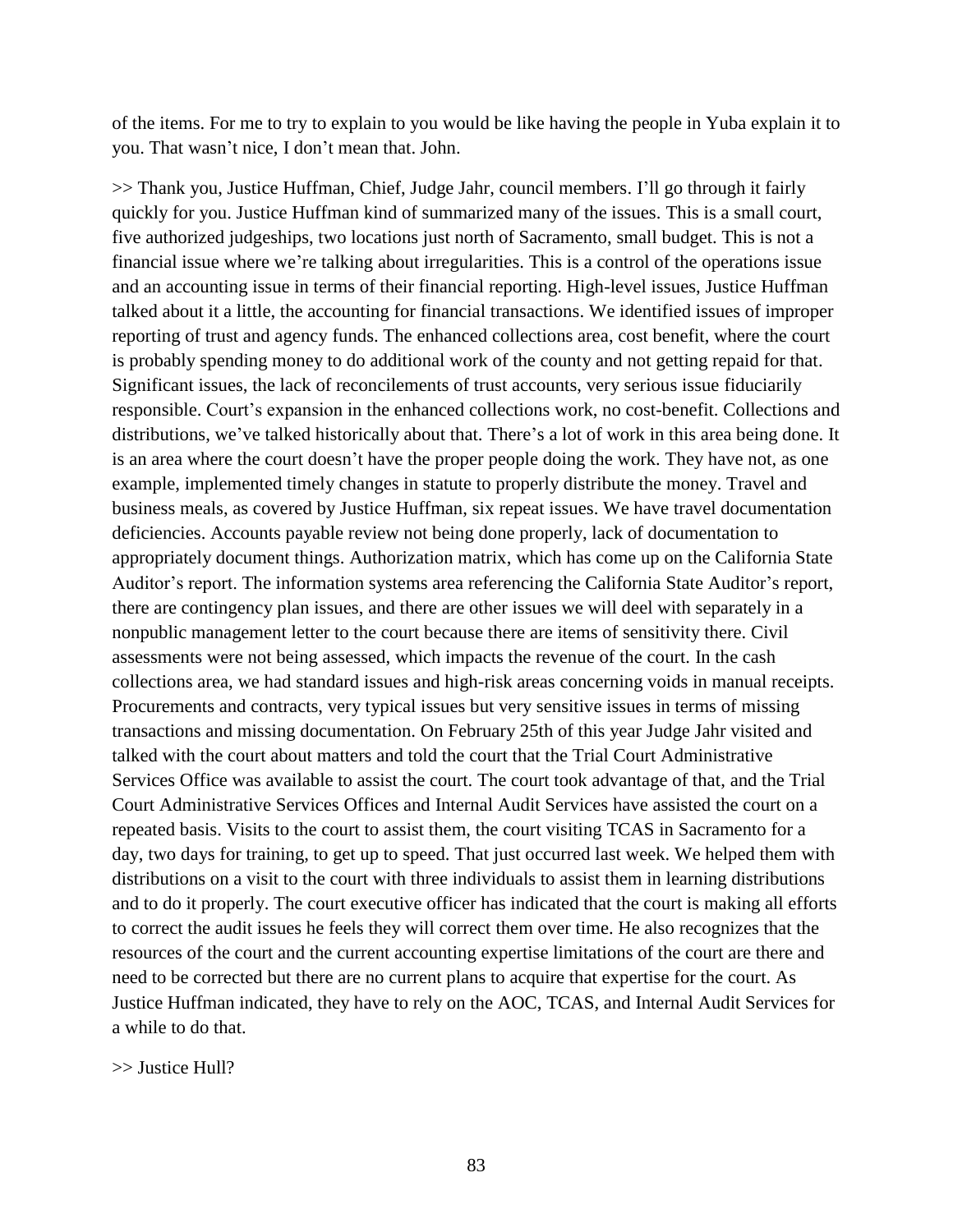>> Thank you, Chief. On that point, before we get too far down the road, if I heard Justice Huffman correctly when he touched on that point a moment ago he said the court has no plans but that it was not a matter of finances or revenue. If it's not a matter of that, why don't have they have some plans to put something in place to correct these things as opposed to drawing on AOC staff?

>> Justice Hull, let me offer my perception that I don't think the court appreciates the nature of the problem. I don't think the management section of the court appreciates the nature of the difficulty and has said they were doing to do it over time and let things play out. I think the problem is simply one of not grasping the significance of these accounting errors. There's one problem I saw in there that I failed to mention with regard to their case management system, for example, on submitted cases. There's a number of cases that you'll find in our report where the judge did not get the decision made in 90 days because the method of calculating used by the court staff was in error. One might wonder why always at the 90th day. But my point is it has consequences. It's not a funding issue as we can understand it. It's not.

>> Well, this is a general question for the council and Justice huffman for your committee. How do we impress upon them that it is important?

>> One of the things we did is deliberately place it on the Judicial Council public meeting agenda. AOC staff invited the court and the court executive to appear and participate. They haven't. Judge Jahr has been there. It's beyond the ken of my committee to say to you this is what you ought to do. My job is to make sure you know what happened and where you are before -- and what questions that Justice Hull is asking are legitimate questions the Department of Finance could ask, the Governor, and the Legislature.

## >>Judge Jackson?

>> It sounds to me that they have no incentive. If we're going to step in and take care of this, they have no incentive to hire someone to do this. Our resources are very strapped. Maybe to give them that incentive, can we bill them for this? If they're going to be using AOC staff, is there any way that they have to -- I don't know if that's possible?

>> Well, let me -- I think this is a forum to air all ideas. We want to keep in mind that the purpose of bringing it here today is to accept the audit. I think, of course, we have another larger issue to deal with separate from putting the audit on the website. I appreciate, certainly, the concerns, absolutely. I think Judge Jacobson and then Justice Miller.

>> Very briefly. We dealt with something analogous with the court that decided to stop doing small claims while they continued to charge people for filings. Just crosses my mind.

# >> [Laughter]

>> I'm fully aware of that situation. Justice Miller?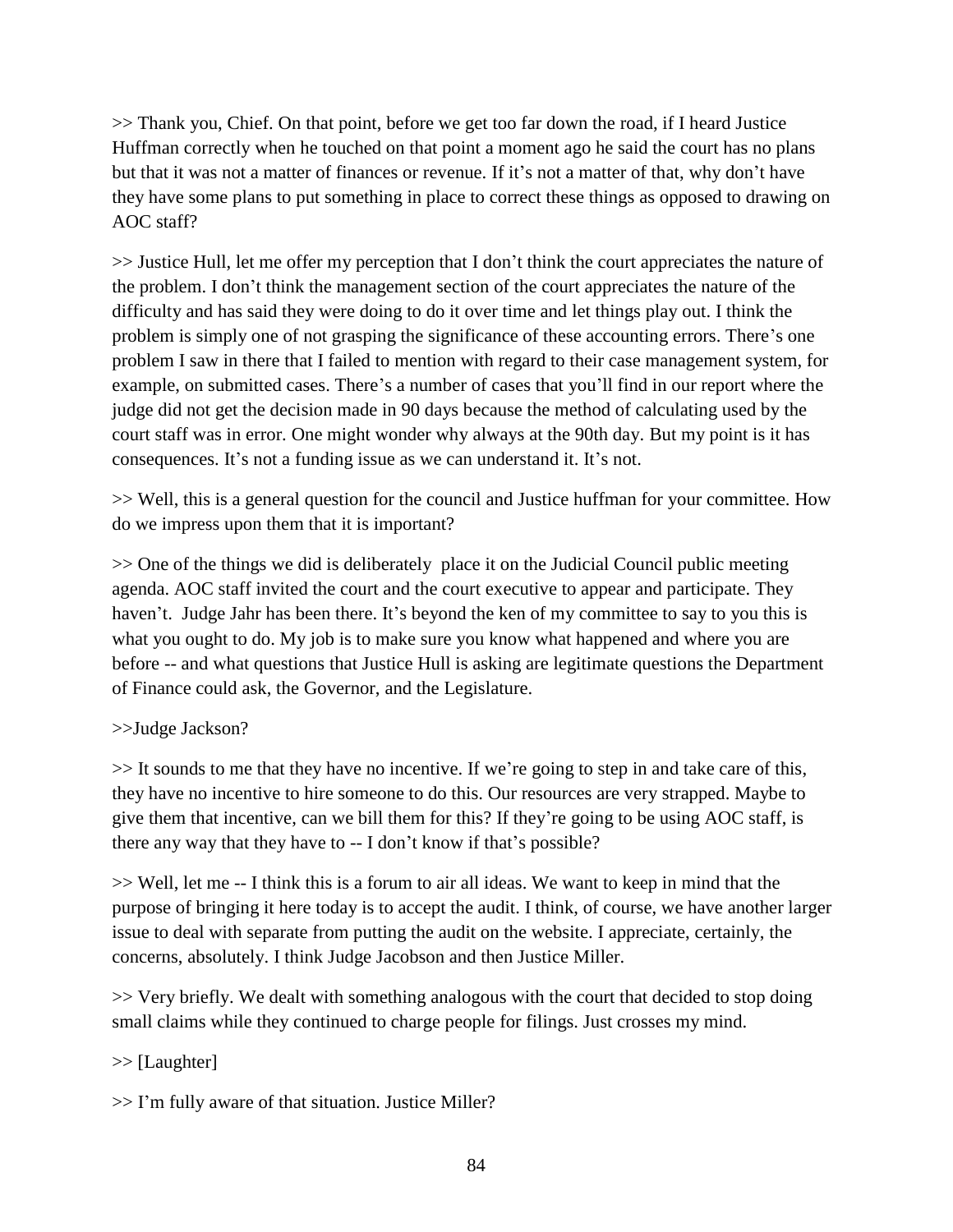>> So everything that you've talked about concerns me and concerns all of us. My suggestion is going to be that we can certainly accept it and make a motion to accept it but it should be broader than that. Or maybe it's a secondary motion that this be a sign to Jody and her staff to work in conjunction with E and P with a report back to the council.

>> First let's take the recommendations -- oh, go ahead, John.

>> Just a quick comment for Justice Miller's sake. Audit does follow up and will continue to follow up every six months to determine status of corrective measures as we do with other courts. We will report that to the executive office and to the A and E committee. That's part of our regular charge. Obviously, this is a somewhat unique matter in that we ended the audit six months prior to bringing it to A&E. We had 111 issues. There were 36 corrected, and they had only in six months corrected 18 more. Our follow up will give you results but I think you're correct if you --

>> My motion is broader than that. Rather than just to have the follow up it's to work with Jody's staff who will try to work with them to correct them and also work through E and P to ensure that process is being made.

>> Yeah.

>> Mary Beth.

>> This is my neighbor court with whom I do have a friendly relationship with. To the extent I can assist in any way in reaching out I'd be happy to do that. We are going to be participating with them in the upcoming collaborative project for Tyler. I would be happy to insist in any way I can facilitate some discussions that maybe we can get this back on track and I can reach out to them.

>> That's something we've done in the past through E&P.

 $\gg$  I'll be happy to do that.

>> All right.

>> So in terms of this recommendation, any other discussion? So there are two points. This recommendation regarding the audit itself but also the understanding that E&P working with the AOC and with Mary Beth Todd will despite John Judnick's continuing up on the audit, although that will be helpful to the people from council and AOC who'll be working on that, separately from that, let's take the A and E recommendation at this time. Do I have a motion?

>> I'll make that motion.

>> Thank you. All in favor please say aye.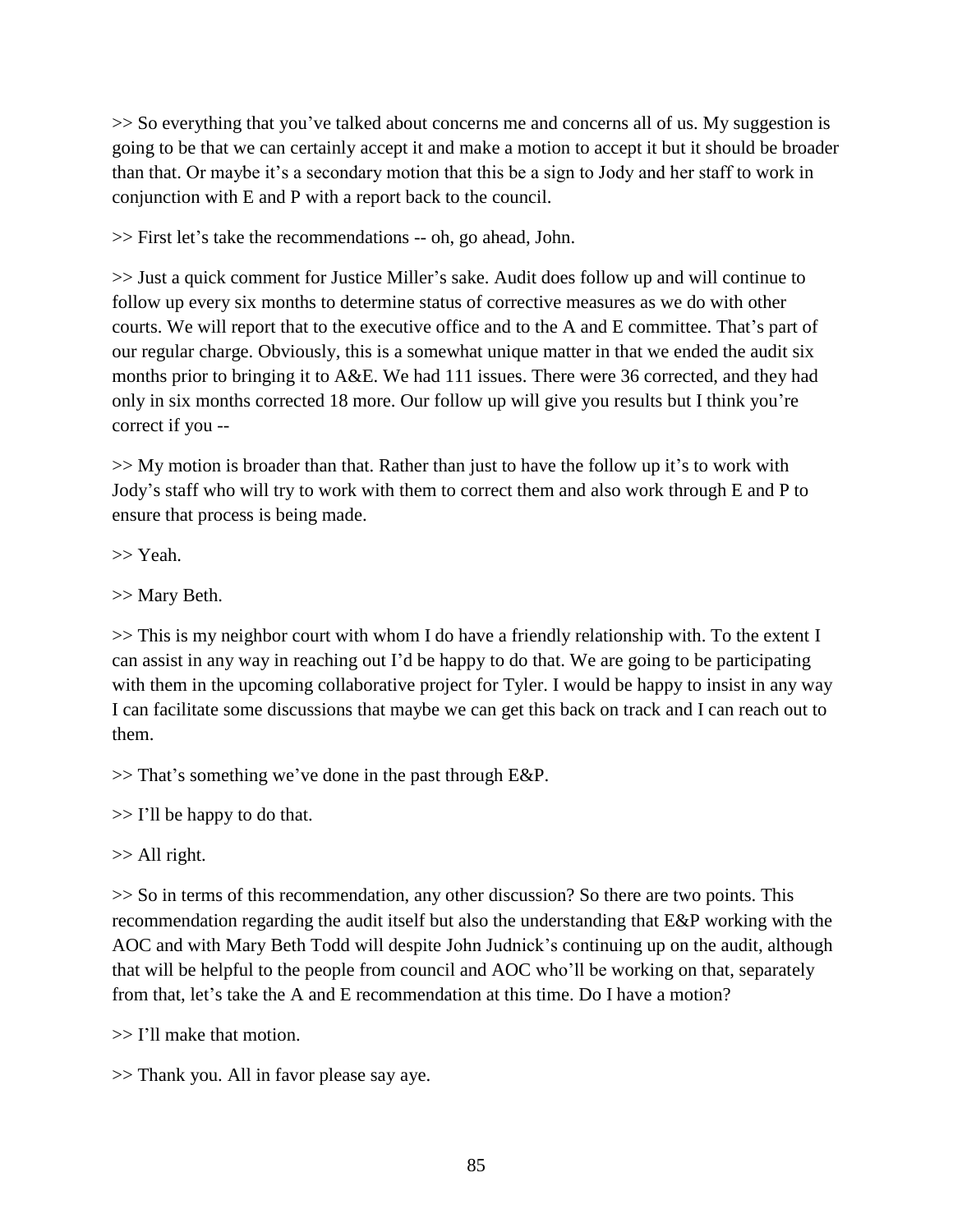$>>$  Aye.

>> Any opposed? The recommendation carries. I know that Justice Miller will get the folks together and report back at the next council meeting.

>> Right. We'll work with AOC staff to try to resolve the issues and it will be worked through E&P.

>> Thank you.

>> I mean, it's not just the other -- you know, all of the reminder of the 111 that needed to be done that weren't finished but it's getting an accounting person there so they're not draining the services of the AOC.

>> That's why I wanted to bring it to your attention, specifically. One, I wanted you to know the burden on the AOC and to have the opportunity. That's the nice thing about my job. I just have to tell you there's a problem; you have to fix it.

>> [Laughter]

>> You've done a good job of that, Justice Huffman.

>> I think you remember the role reversal.

>> Thank you, John. Thank you, Justice Huffman.

>> Thank you.

>> So did we need a motion on the second part of that?

>> I don't think it -- I think it's more of a procedural matter. We may need one later on but not at this time.

>> Okay.

>> After we get some more information, we'll see what moves the folks there.

>> Next we are addressing item M. SEQA actions, Rules to Implement Senate Bill 743, and we welcome Judge Brick and also Anne Ronan.

>> This is also an action item. It's item M. Is there any public comment on item M? There are none.

>> Go ahead.

>> Justice Ikola should be on the line.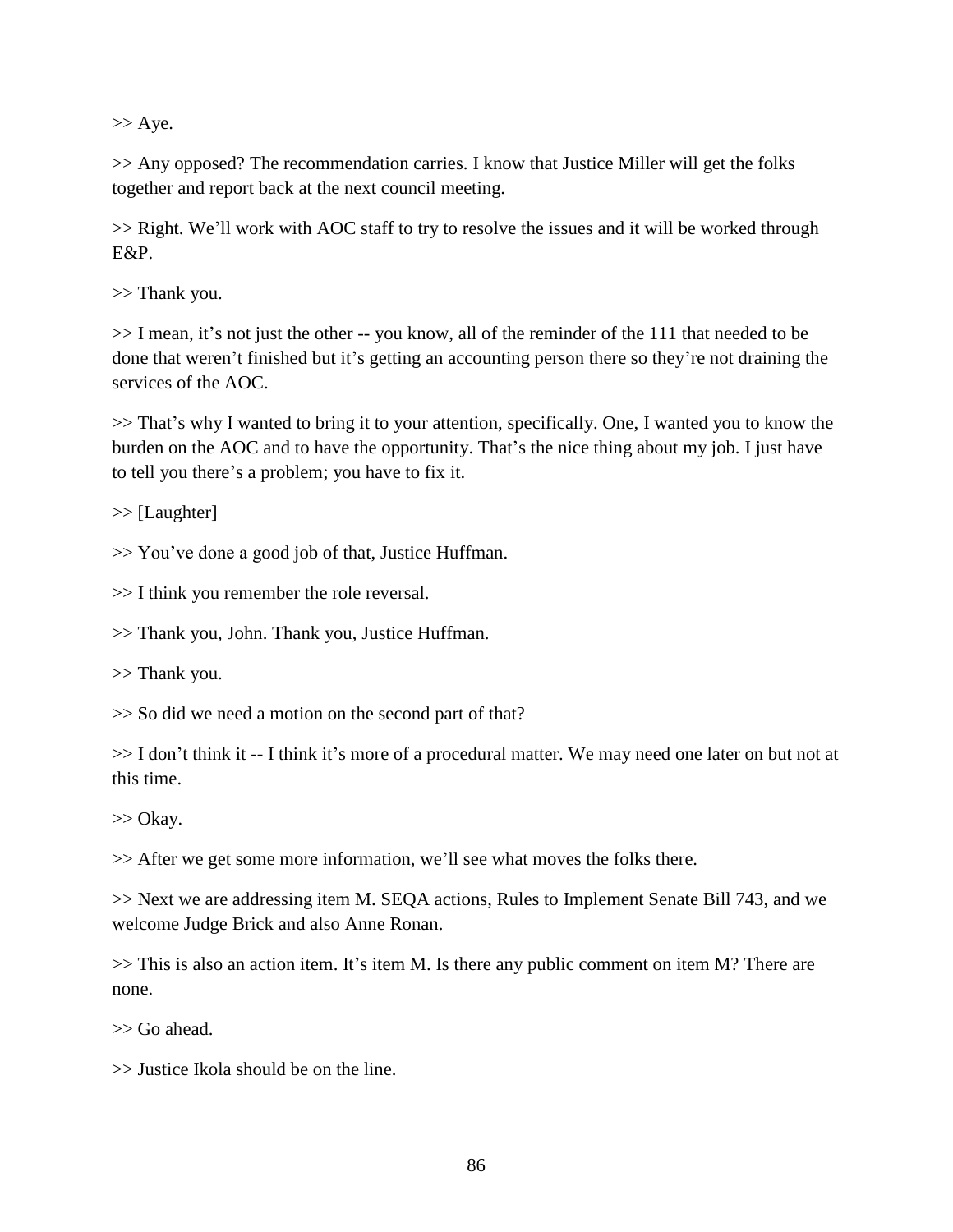#### >> Are you there?

>> I am. Thank you, Chief, and members of council. Just a brief introduction to refresh your recollection of the problem that's been laid at council's feet by the Legislature. Back in 2011 the Legislature adopted Assembly Bill 900, which provided that environmental challenges to certain large development projects under SEQA must be filed as a writ proceeding directly in the Court of Appeal, completely bypassing the superior court. Projects qualifying for that special procedure had to meet certain requirements and be designated by the government as so-called environmental leadership projects. AB 900 required the Court of Appeal to complete its review within 175 days and required Judicial Council to adopt rules of court to accomplish this goal. Pursuant to that mandate the Appellate Advisory Committee at that time was tasked with developing rules of court to implement the Legislature's commands. The committee's work resulted in a draft of what eventually became rule 8.497, which in due course was adopted by the Judicial Council on an expedited basis, effective July 1, 2012. Well, nine months later in March of 2013, one of Judge Brick's colleagues on the Alameda County Superior Court declared unconstitutional that provision of AB 900 that allowed challenges to leadership projects to bypass the superior court. The judgment was not appealed, but the Legislature responded by adopting SB 743 signed by the Governor last fall on September 27th. SB 743 remedied the constitution defect by requiring challenges to leadership projects to be brought first in the superior court but also mandated that the entire process in both the trial and appellate courts be completed in 270 days. SB 743 also added the Sacramento arena sports complex to these expedited rules. It should be note that the Office of Governmental Affairs and subject-matter experts from the courts and the AOC, including Justice Robie, who had chaired the earlier working group on the AB 900 project, tried to work with legislative staff before SB 743 was enacted, explaining that such an expedited review was highly infeasible. The Judicial Council also through its Policy Coordination and Liaison Committee also opposed SB 743 to no avail. So here we are. The Legislature has again mandated council to adopt rules of court implementing expedited procedures, which in the view of at least the Appellate Advisory Committee will be very to apply. Those rules to become effective July 1, 2014. Because a 270-day mandate now covers a review by both the superior court and appellate court, a joint subcommittee was formed to figure out how best to comply with that mandate. Judge Brick and Justice Robie, from the Third District, cochaired that working group. They did a wonderful job with a very difficult task. The joint subcommittee's work was approved for recommendation to council by both committees, the Civil and Small Claims Advisory Committee and the Appellate Advisory Committee, without significant change. So Judge Brick is here I guess with you to lead you into weeds with the some of the ways the task was sought to be accomplished.

>> Thank you for that presentation, Justice Ikola.

>> Thank you. Good afternoon, members of the council and friends and colleagues. It's nice to see you all again. I don't want to take too much of your time seeing it's 3:00 on a Friday afternoon. Our joint committee included 12 highly experienced SEQA judges and lawyers. We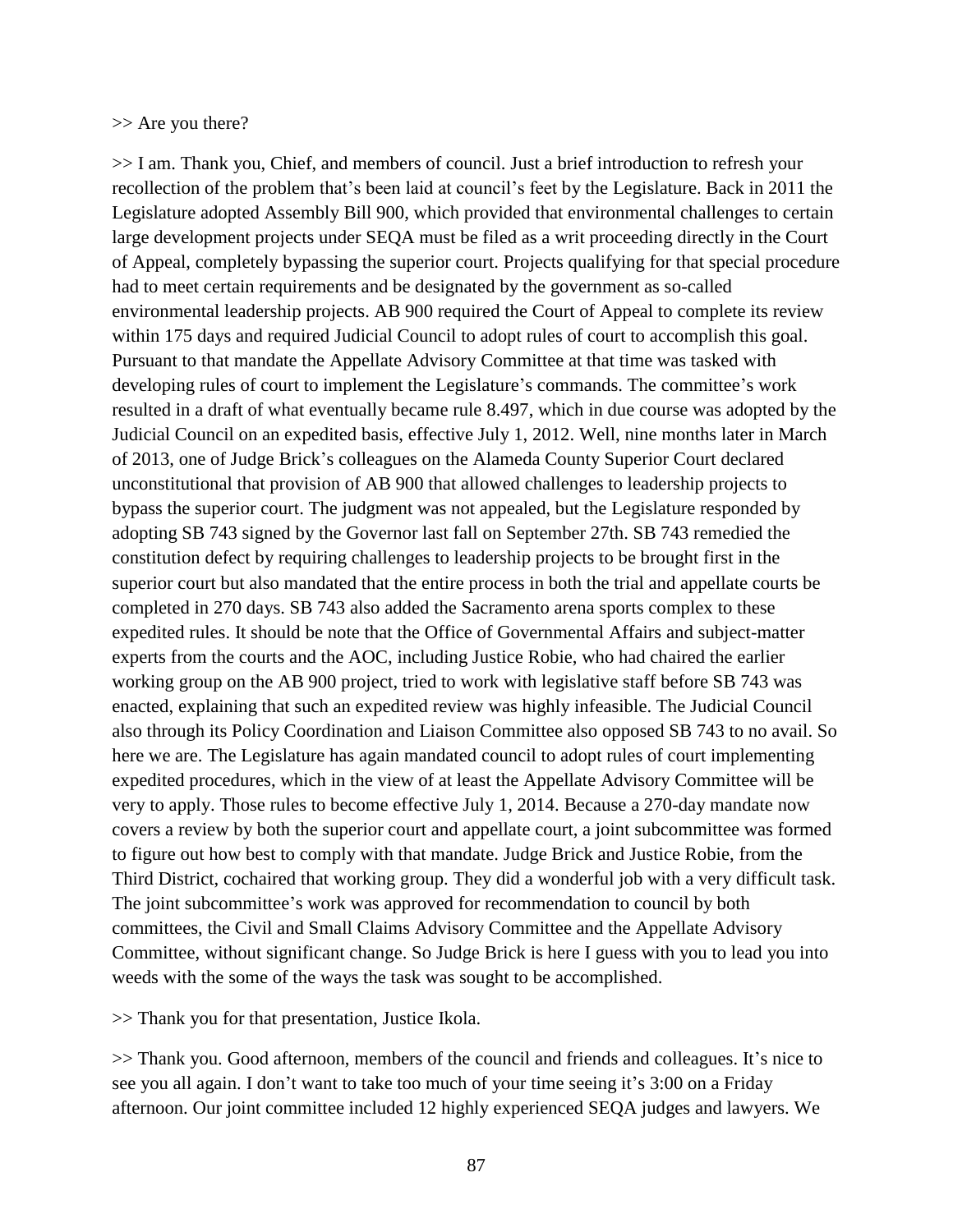met several times telephonically. We were ably assisted by staff Anne Ronan, Heather Anderson, and Jay Harrell. We debated how best to allocate the inadequate amount of time that the Legislature has given. There was tremendous cooperation between those on the trial bench and those on the Court of Appeal as to how the time needed to be allocated. It was approached in a very professional way. We did, of course, send our draft out for public comment. We received seven comments. All of them contained useful and important criticisms, which we carefully considered. Unfortunately, given that the mandate is 270 days and we're not able to double that or increase it at all, we did the best we could to come up with a schedule that is potentially achievable. It's a very aggressive schedule. Achieving this – there are only three leadership projects that have so far been approved by the Governor plus the Kings arena in Sacramento. I understand that there may be two more in the pipeline. Achieving the 270-day timeline through the Court of Appeal will depend on the professionalism and the cooperation of all counsel. Counsel in these kinds of cases tend to be specialized. They will have the advantage of having worked through the factual issues and legal issues at the administrative level and created the administrative record. Everybody is going to know what's going on in the case in detail except, of course, the trial judge, who sees it for the first time when it gets on his or her desk, and then the Court of Appeal in doing the review. The highlights of the schedule are that the trial judge will first become involved 30 days after the filing of the matter at a case management conference. The success of this timeline will depend upon prompt filing of the petition and prompt service upon the real party in interest and the responded agencies so that they can participate in a competent way in case management conference. If there are delays in filing and/or service, his management conference will obviously have to be continued and the schedule will drop from there. Eighty days after the case management conference and 15 days after the filing of the reply brief, we have set the date for the hearing approximately before the trial judge and allowed 30 days for a decision. That may sound like an adequate amount of time and it may well be. Given the records in these cases are often tens of thousands of pages in order for a trial judge to competently review questions of evidence and the disputes about what the records shows and then apply the law appropriately, it's not much time at all. In order to do it, my guess is that the SEQA judges will have to begin digging in upon receipt of the opposition papers and then look at the reply brief to see if it advances anything. So that 140 -- approximately 140 of the 270 allocated days will be taken up in the trial court. It's important to know that if a petition for hearing in the Supreme Court is filed after a decision by the Court of Appeal, that's outside of the 270 days. We will be happy to try to address any questions the council may have.

>> Judge Jackson?

- $>> I$  wonder why.
- >> [Laughter]

>> Steve and I, we were buddies back in the workdays. We go back. I really do appreciate the work. It is what it is. It was dictated by the Legislature. It's just so unrealistic. In my humble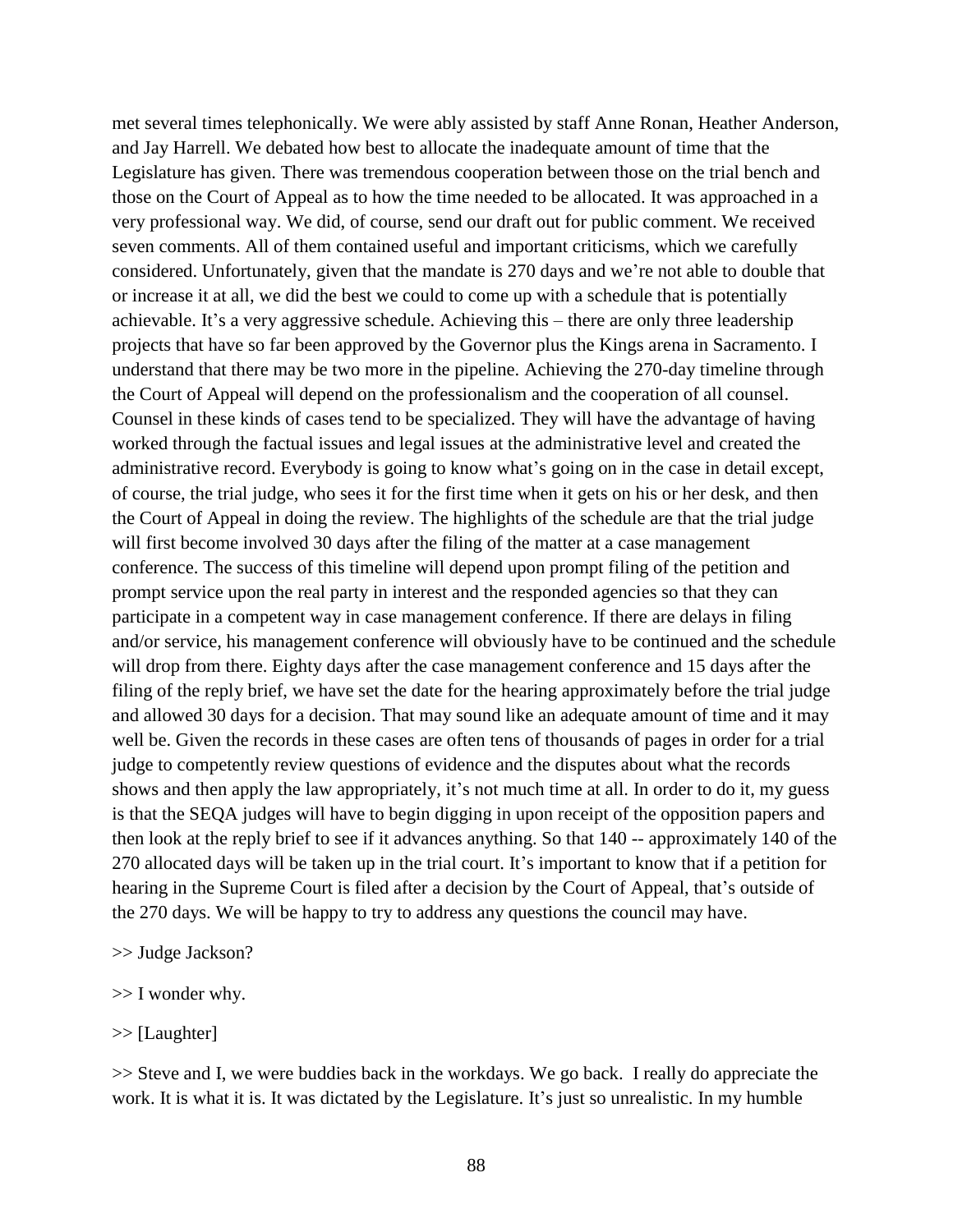opinion, having done SEQA for three years now and having done big projects, and I have a feeling I know one of them that's in the pipeline right now, the whole -- these are complex cases that require a lot of work, a lot of review. The records are not like any other records I've ever seen in my entire career as an attorney and now as a judge. We're not here to rubber stamp. When we're talking big projects, we're talking volumes. I know it's going to be all on CDs but we still have to go through this. My question, of course, no fault of the committee because you did the work and had to do what the legislators passed, what would be the consequences if we can't get it done?

>> That's a wonderful question, Terry. It's interesting. For the Sacramento project, the language has wiggle room in it.

>> For the Sacramento project, which is a separate statute than for the environmental leadership projects, it does include the phrase that it's to be done this way if feasible.

>> Regrettably, that phrase is not contained in the other leadership programs. I think the Legislature is counting on us to do the best we can. You know, if the lawyers aren't competent and professional, we won't meet these deadlines but it won't be the fault of the judges. The judges will do their best.

>> The lawyers for the most part -- that's one of the big delights of doing SEQA, it's a fascinating area. It's great lawyers. But there's a lot of motion practice. There's a lot of fight over the record itself. They can have it certified. I believe the clock starts ticking then, once the record is certified. But there's motion practice to augment the record, get the e-mails and the demurs. That's what I'm concerned about, that legislators did not take into consideration in this 120 days.

>> Let me add to that, when we're talking about competent counsel. One safety valve is the rules that are before you allow counsel to stiuplate to extend the various time. Usually we do get competent counsel on these cases. I think that may well be a safety valve that competent counsel will realize this is not doable and will agree to extend the time. The rule does allow then for the 270 days to be extended by whatever period of time the parties have stipulated. Not perfect but a safety valve.

>> It is a safety valve. I will say that 80 percent of the time or 90 percent of the time they do. I have one case in question that nothing was stipulated to. Those are few and far between. The question still remains, if we can't get it done what are the consequences and I guess it's a a --

 $\gg$  It's an open question. There's nothing in the statutes regarding any sanctions. There's nothing in there about it.

>> Judge Glusman?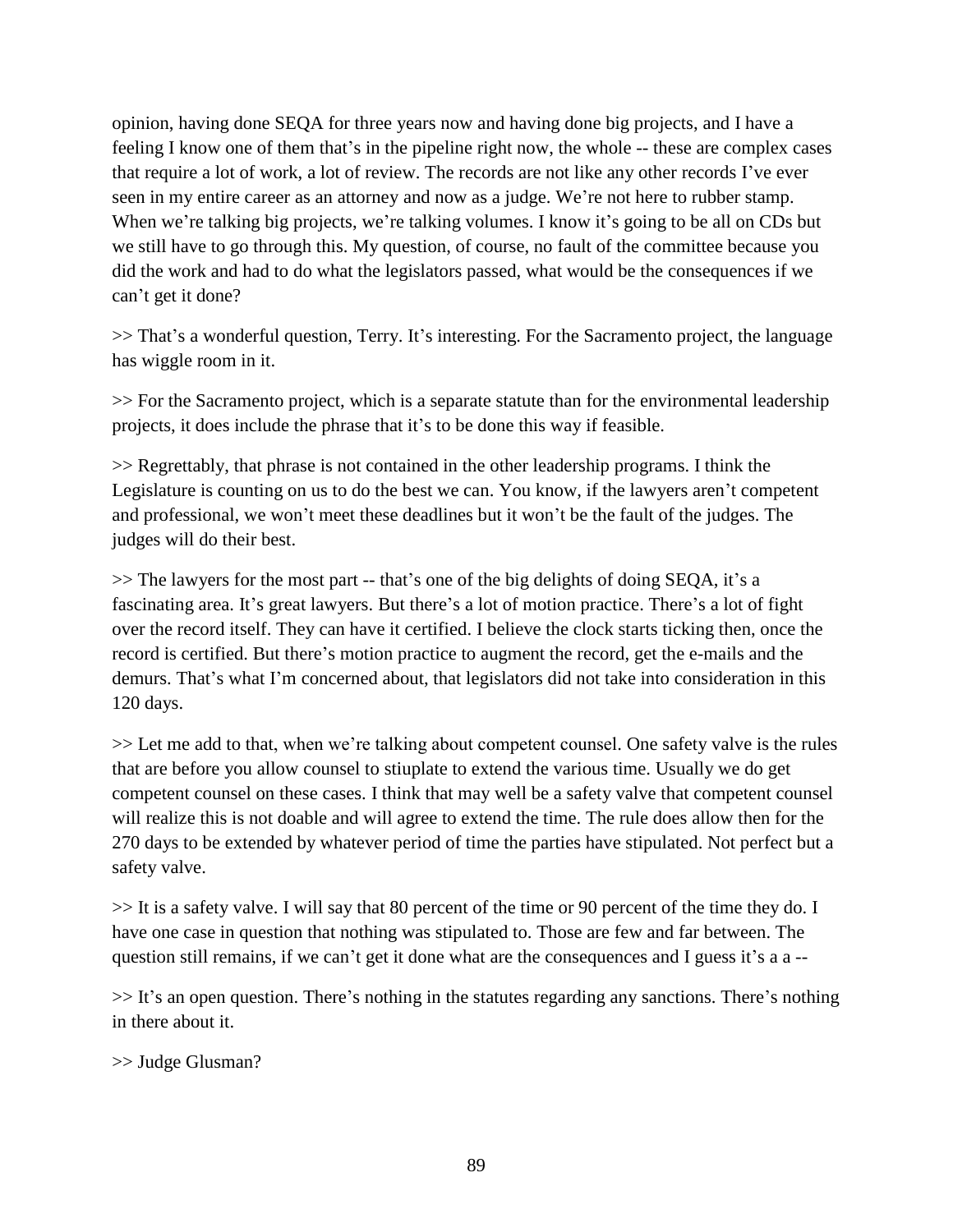>> I know Judge De Alba, and Judge Rosenberg will agree with me and Justice Hull the a Sacramento arena is the most important thing going on in California right now.

>> Without question.

>> Go Kings.

>> Now that he started that, go Brooklyn Nets. Don't go there.

>> [Laughter]

>> Justice Miller?

>> I have a motion.

>> I'll second it.

>> There's a motion to approve the recommendations, seconded by Judge Jackson. I don't believe there's any further discussion. I believe it was handled at the highest level for the courts with the experts doing the best they can for the statute they didn't write. Justice Hull and I were just talking about statutory interpretation and all of those things we say about intent and absurdity and all. But we understand the consequences and our responsibility here. So in that regard, all in favor please say Aye.

 $>>$  Aye.

>> Any opposed?

>> Thank you very much for this very difficult work.

>> Thank you.

>> Thank you Justice Ikola.

>> We're going to power through. Item O, this is no action required. There may be public comment, Justice Miller.

>> Right. This is item O, AOC Restructuring: Efficiencies in the Restructuring at the Legal Services Office. Any public comment? There is none.

>> Thank you, Chief. Good afternoon. This is not an action item but an information item. It pertains to the efficiencies and restructuring of the Legal Services Office. By way of background, the SEC recommendations which gave rise to the Judicial Council directives in August of 20122 among other things made a specific point of evaluating what was then known as the Office of General Counsel, subsequently renamed Legal Services Office. Those directives were considered by the council at its February 2013 meeting. The council charged the then-liaisons to LSO,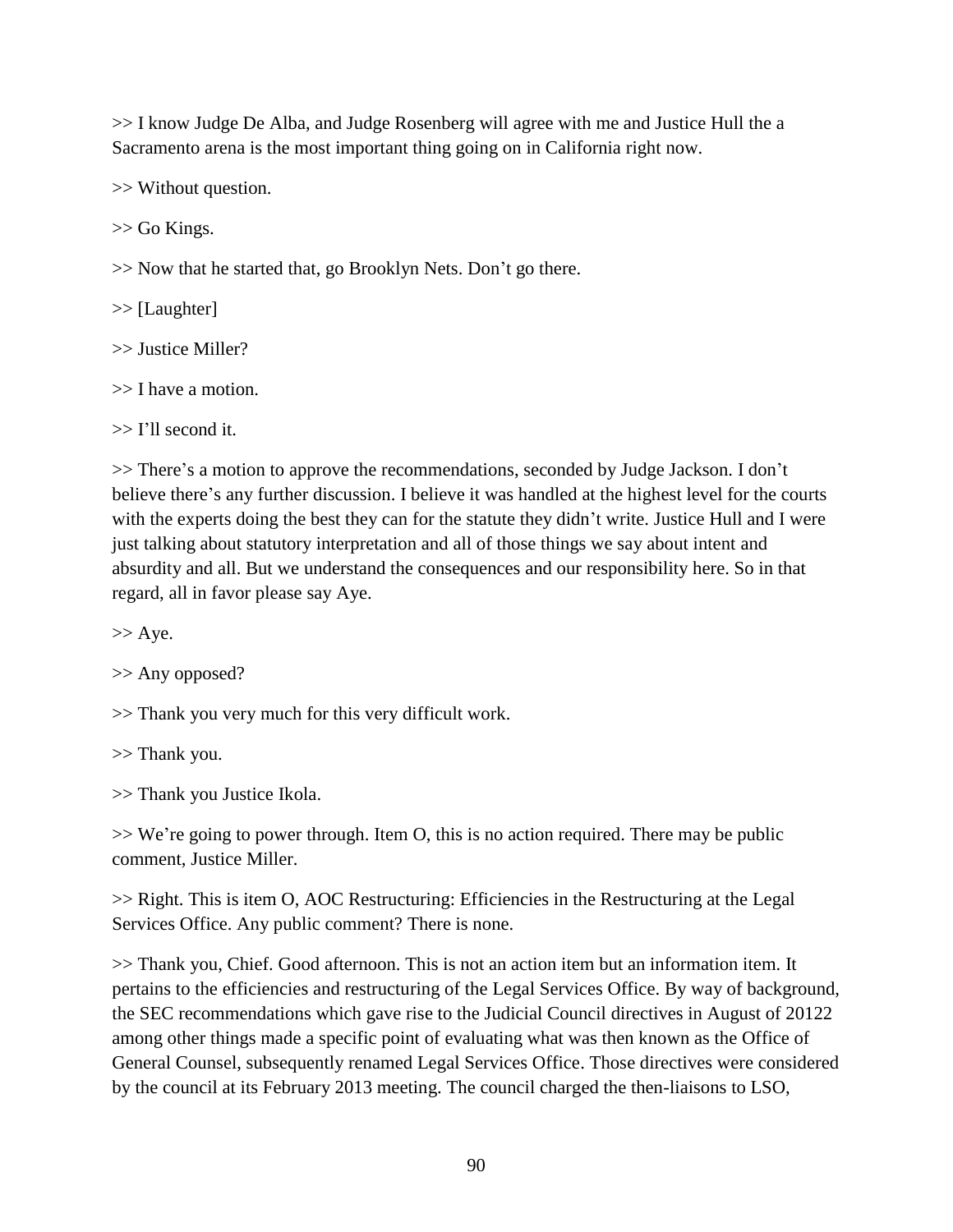Justice Miller and Edith Matthai, to examine and issue. Their examination lead to a global assessment of the concerns identified in the SEC report that gave rise to the council directives, which in turn resulted in a report four months later to this body in June, which in effect created recommendations for the consideration of the Administrative Director that superseded the directives previously issued by the council. Seven in number. The council adopted those recommendations and called upon the Administrative Director to report back in March. We didn't have a council meeting in March so this meeting was selected for that purpose relative to the determinations that I had made in consultation with the chief of staff and with the new chief counsel, Debby Brown, who took office at that point in time and the council was aware and so granted us an additional increment of time to enable her to imprint her own management on the office. We return today with a report of status to you relative to the efficiencies and the restructuring that have been undertaken at LSO as a consequence of and in specific response to the seven recommendations that were made by Justice Miller and Edith Matthai's council liaisons to LSO. I suppose I should indicate for context before I turn things over to Debby Brown that in that period of time that I've discussed the overall population if you will of staff at LSO has gone from 75 to 44. The overall number of attorneys practicing in LSO during that same period has gone from 50 to 32 without -- I think it goes without saying any diminishment in their charge. With that, over to Debby Brown.

>> Thank you. I want to introduce Bob Buckley, the sole remaining managing attorney, the senior managing attorney in the Legal Services Office. He oversees four of the six units in LSO so he's here to accompany me and answer any questions you might are have. I will try to be very quick. I do want to let you know we have implemented six of the seven recommendations of the liaisons. One of those was implemented with one variance. That one is the first one I want to talk about. That is that the LSO should be restructured with a management team comprising a chief counsel and three managing attorneys over three distinct service areas. With that one, those three distinct services are, first of all, Judicial Council Services and Legal Opinion; second, Transactions and Business Operations Unit, including the Real Estate Unit; and the third is Litigation Management and Labor and Employment Law. We have taken measures to implement this structure. We know longer have an assistant chief counsel. Instead we have a senior managing attorney, Bob Buckley. We have no other managing attorneys at the moment. We have been recruiting for two other managing attorneys, and we hope to hire those very soon. At that point we will have the structure recommended by the liaisons for the upper management team of the Legal Services Office. With respect to the second level of management of the Legal Services Office, the liaisons recommend that it be split into, with each of those two service areas, client bases. So on the one hand there would be Judicial Council Services and the AOC, on the other hand there would be the trial court. We have taken a variance here in that we think it is a better customer service model for us to actually split up by subject-matter group. We would be split up within those areas, for example, Litigation Management Unit and labor and employment law with a senior attorney or supervising attorney over each of those two subject-matter areas. In that way we're able to provide immediate assistance and the subject-matter knowledge, for example,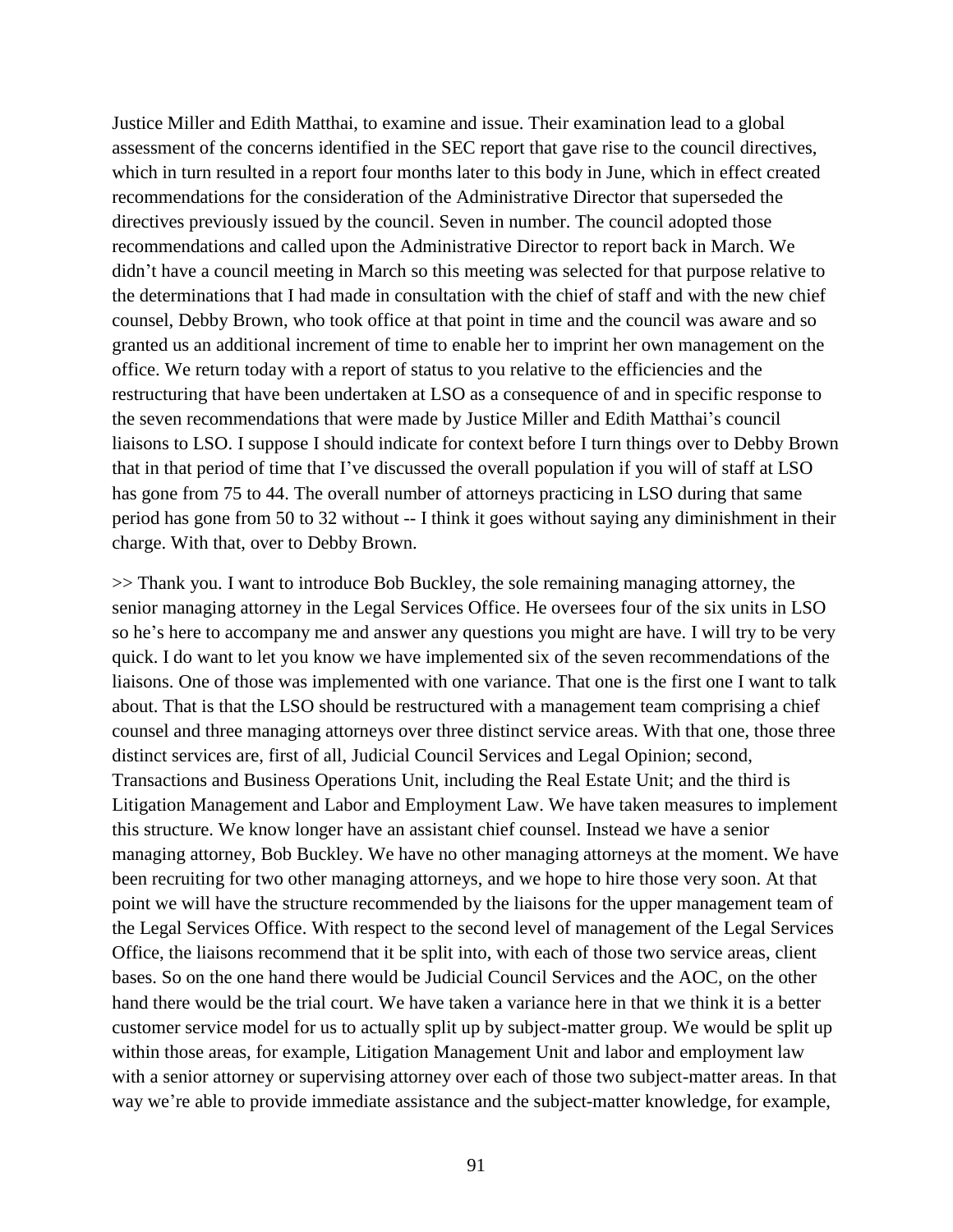in labor and employment law, to the clients. The next one that I want to talk about is the role of the chief counsel and the expectations for that role. The liaisons did recommend that it be clearly defined. They attached to their report a detailed list of the responsibilities of the chief counsel. We have adopted that. The next one was that the liaisons recommended we adopt a formal structure to solicit client feedback on a regular basis. Attached to the report that we provided you as attachment C is a draft survey. We intend to send this out to the courts later this year. I'd first like to consult with David Yamasaki, Mary Beth Todd, and Judge Walsh on the best way to do that so it has the least impact burdenwise on the courts. The last one -- the next one, the protocols for LSO's use of outside counsel should be strengthened to ensure it's used in the most costefficient manner. We have taken several steps here. First, as recommended by the liaisons, the protocol for the retention of outside counsel has been amended to require managing attorney approval of the hiring of outside counsel. In addition, on an annual basis we intend to review the annual attorney fees surveys prepared by various organizations to ensure the fees charged by outside counsel are appropriate and reasonable. Third, we intend after the conclusion of any significant litigation, arbitration, proceeding before the public relations board, to send a short survey to the court to assess the outside counsel. In addition, we will provide reports to the Advisory Committee on Financial Accountability and Efficiency at the request of the committee about our use of outside counsel and the cost of outside counsel. The next recommendation was that AOC should continue to support the existing practice of permitting attorney resources to reside in AOC field offices provided there's proper oversight and accountability. We do have attorneys in our field offices both in Burbank and in Sacramento and we have added that for an oversight matter if any attorney is out of the office they will need to not only report to their direct supervisor that they'll be out of the office but also to someone onsite so there's the double-check there. The next one was that given that LSO employs administrative staff to support LSO attorneys with administrative tasks, it did not appear to the liaisons that there was a need to create a paralegal classification. We agree with that and are not pursuing creating a paralegal classification. Finally, the last recommendation was that all staff outside of LSO providing legal advice or legal-related services that require a law degree should establish a dual-reporting relationship to LSO and their current office. This one is the one that we have not yet implemented. We believe that it would be better to wait for the results of the class and comp study to see if any other attorneys remain in the attorney classification or may be reclassified if they're not providing legal advice for legal-related services. That will give us more feedback to assist us in implementing that. In addition, in all honesty, given that it's just Bob and myself at the management level, the executive management level, it seemed a little difficult to implement that one right now. That completes my report. I am happy to provide more information or answer any questions you might have.

### >> Justice Miller?

>> I thought it would be appropriate to maybe lead off the discussion since it was Edith Matthai and I who undertook this examination and followed through with the work. I wish Edith was